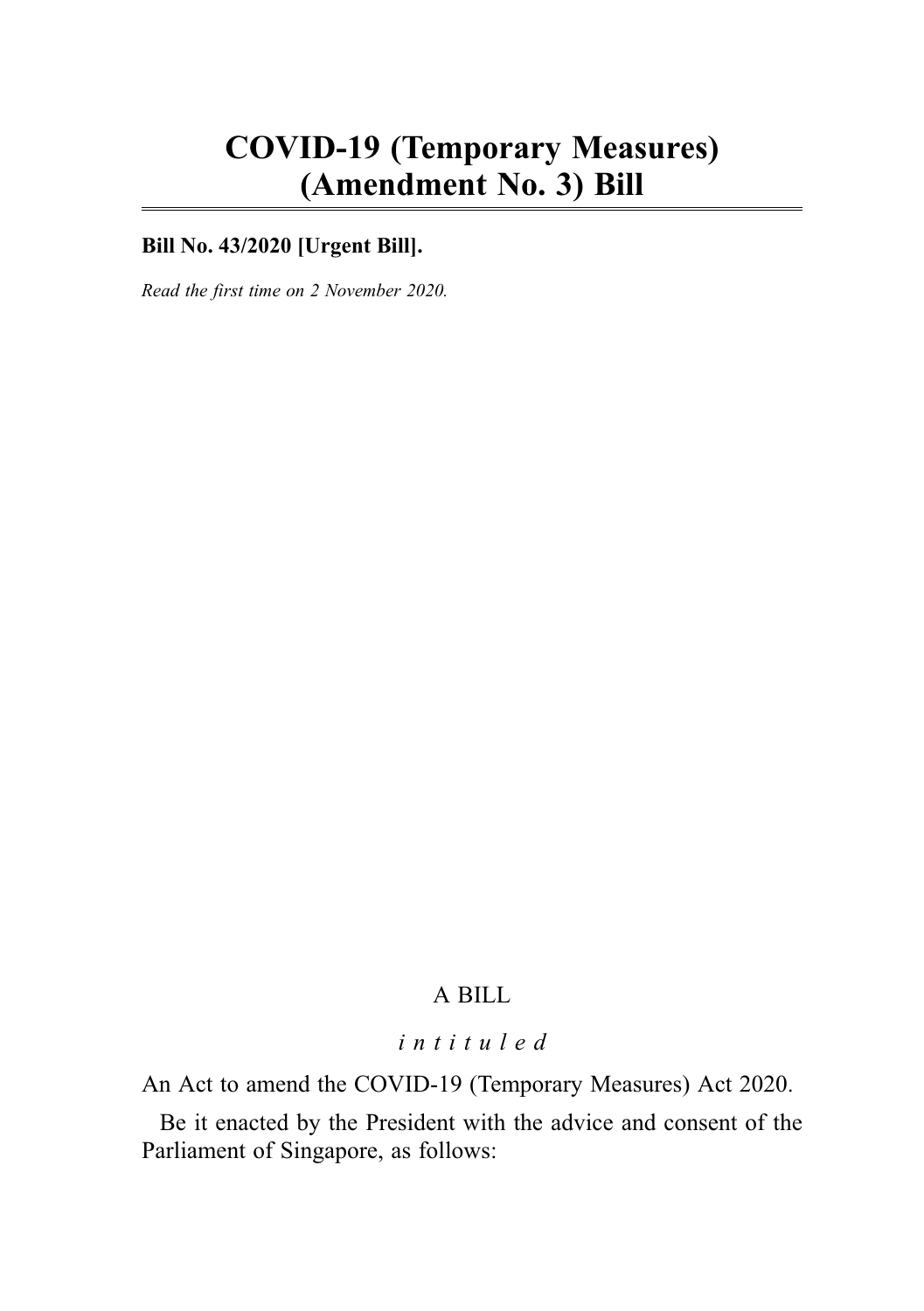#### Short title and commencement

1.—(1) This Act is the COVID-19 (Temporary Measures) (Amendment No. 3) Act 2020.

(2) Sections 3 and 11(b) are deemed to have come into operation on <sup>5</sup> 15 October 2020.

(3) Sections 6, 7, 8, 9, 10 and  $11(a)$  and (c) to (k) come into operation on a date that the Minister appoints by notification in the Gazette.

### Amendment of section 1

<sup>10</sup> 2. Section 1 of the COVID-19 (Temporary Measures) Act 2020 (called in this Act the principal Act) is amended by inserting, immediately after subsection (4), the following subsections:

"(4A) Despite the expiry of Part 2, provisions in Part 2 and regulations made under section 19 that have been incorporated <sup>15</sup> by reference in any other Part or regulations made under any other Part, continue to have effect in relation to that other Part or those other regulations.

(4B) Despite the expiry of Part 2, sections 10 and 11 continue to apply for the purpose of appointing assessors to make <sup>20</sup> determinations under Part 8.".

#### Amendment of section 3

3. Section 3 of the principal Act is amended by deleting subsections (2) and (3) and substituting the following subsections:

"(2) The Minister may, by order in the Gazette, extend or <sup>25</sup> shorten for or by a period determined by the Minister, the prescribed period as it applies to —

- (a) this Part or Part 2 or 3; or
- (b) a description of scheduled contracts in Part 2, or a description of contracts within such description in <sup>30</sup> Part 2,

and that period may be extended or shortened more than once.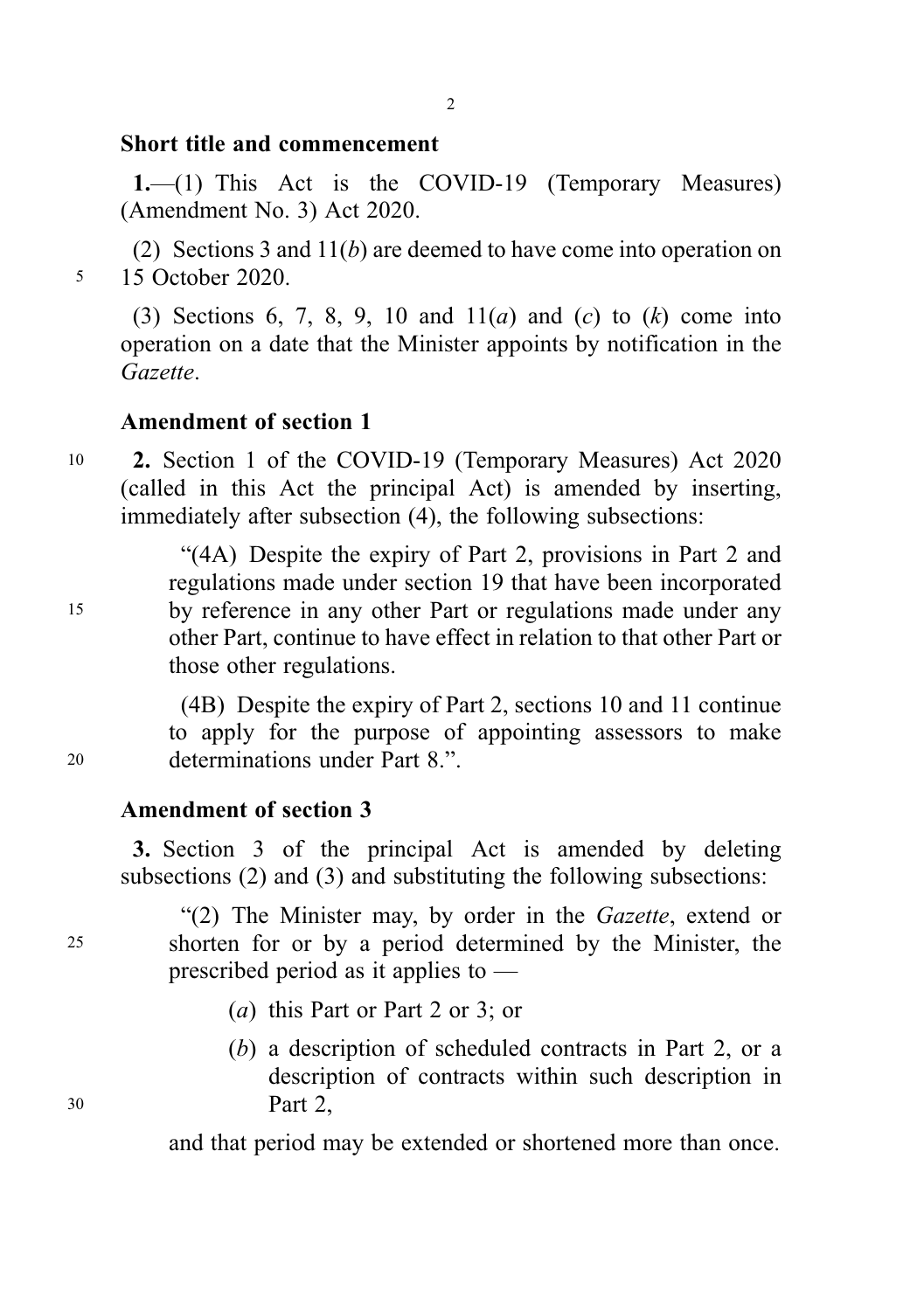(3) An order mentioned in subsection (2) made in relation to a description of contracts under paragraph (b) of that subsection may specify that the extension of the prescribed period does not apply in relation to any paragraph of section 5(3), and the provisions of Part 2 apply in relation to such contracts during the  $\frac{5}{5}$ extension as if that paragraph were omitted.".

3

#### Amendment of section 19X

4. Section 19X(5) of the principal Act is amended by inserting, immediately after the words "prescribed property,", the words "the criteria for a PTO or the additional criteria that a PTO is to satisfy for <sup>10</sup> the additional rental relief,".

### Amendment of section 32

5. Section 32 of the principal Act is amended —

- (a) by deleting the word "and" at the end of paragraph  $(h)$ , and by inserting immediately thereafter the following <sup>15</sup> paragraphs:
	- "(ha) for the purpose of accounting for any rental relief or additional rental relief to which a tenant of any property is entitled under Part  $2A \rightarrow 20$ 
		- (i) to treat the whole or part of the benefit that the owner of the property has yet to pass to the tenant by the prescribed time under section 29(2), as having already been passed to the <sup>25</sup> tenant by a date specified in the regulations;
		- (ii) to provide that the Panel, when making a determination under section 30, must take into account 30 the benefit that is treated by a regulation made pursuant to sub-paragraph (i) as having been passed to the tenant;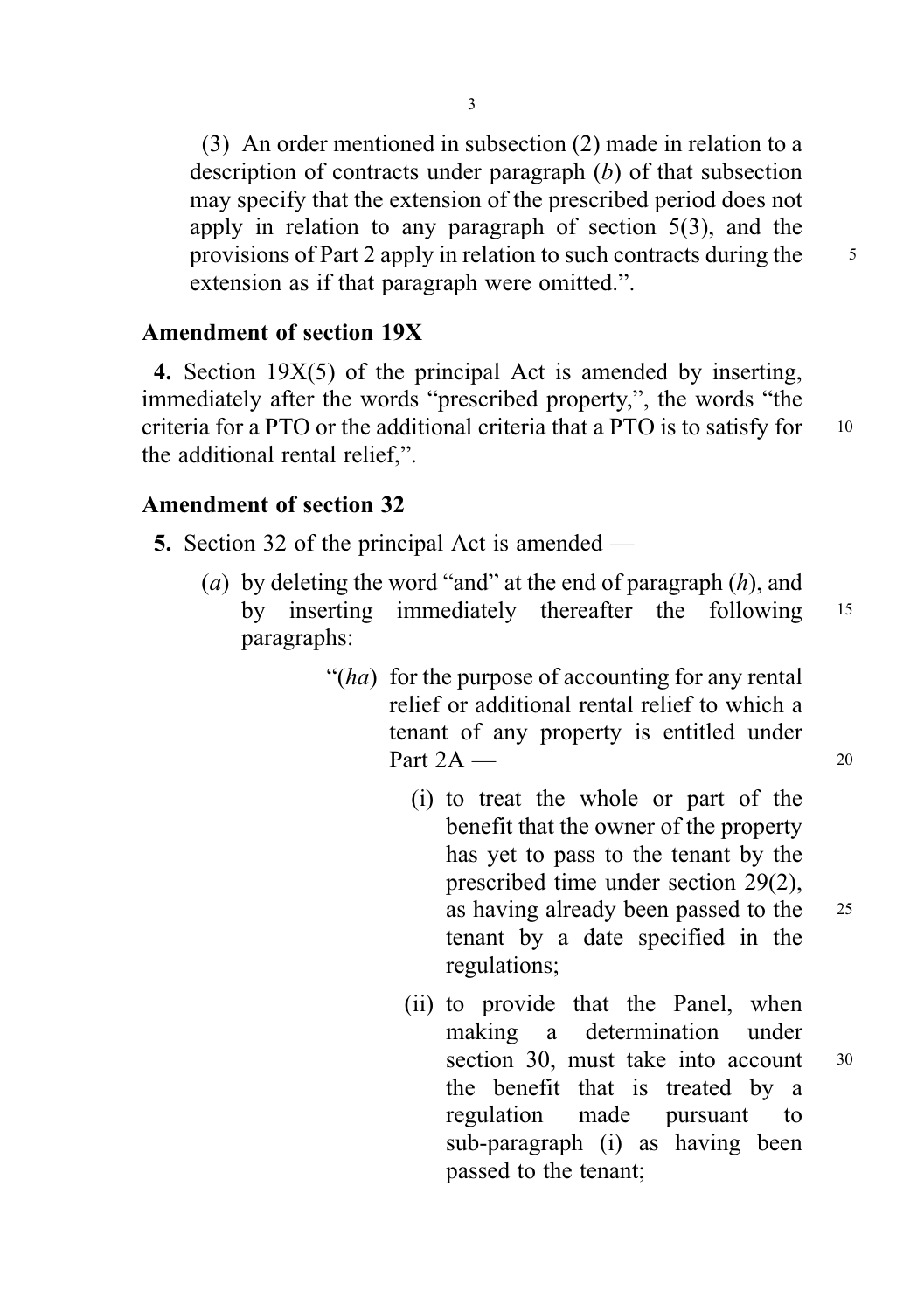- (iii) to treat the whole or part of the benefit that the Panel has determined under section 30 that the owner is required to pass to the tenant, as <sup>5</sup> having already been passed to the tenant by a date specified in the regulations; and
- (iv) to provide for the recovery by the owner of the whole or part of the 10 benefit that the owner has already passed to the tenant after the prescribed time in section 29(2) in reliance on the regulations in force before the date of the making of a <sup>15</sup> regulation pursuant to this sub-paragraph, or pursuant to a determination of the Panel;
- (*hb*) to provide for the recovery by the owner of a property from a tenant of the property of <sup>20</sup> the whole or part of the benefit that was passed to the tenant under specified circumstances; and"; and

(b) by renumbering the section as subsection (1) of that section, and by inserting immediately thereafter the <sup>25</sup> following subsections:

"(2) Regulations made under this section for the purpose of prescribing the amount or extent of the benefit that the owner of any property has to pass to a tenant of the property, may be made to operate <sup>30</sup> retrospectively but not earlier than 13 May 2020.

(3) Regulations made under this section may, in respect of any retrospective regulations in subsection (2), also provide for the recovery by the owner of any property from a tenant of the property of <sup>35</sup> the whole or part of the benefit that was passed to the tenant in reliance on the regulations in force before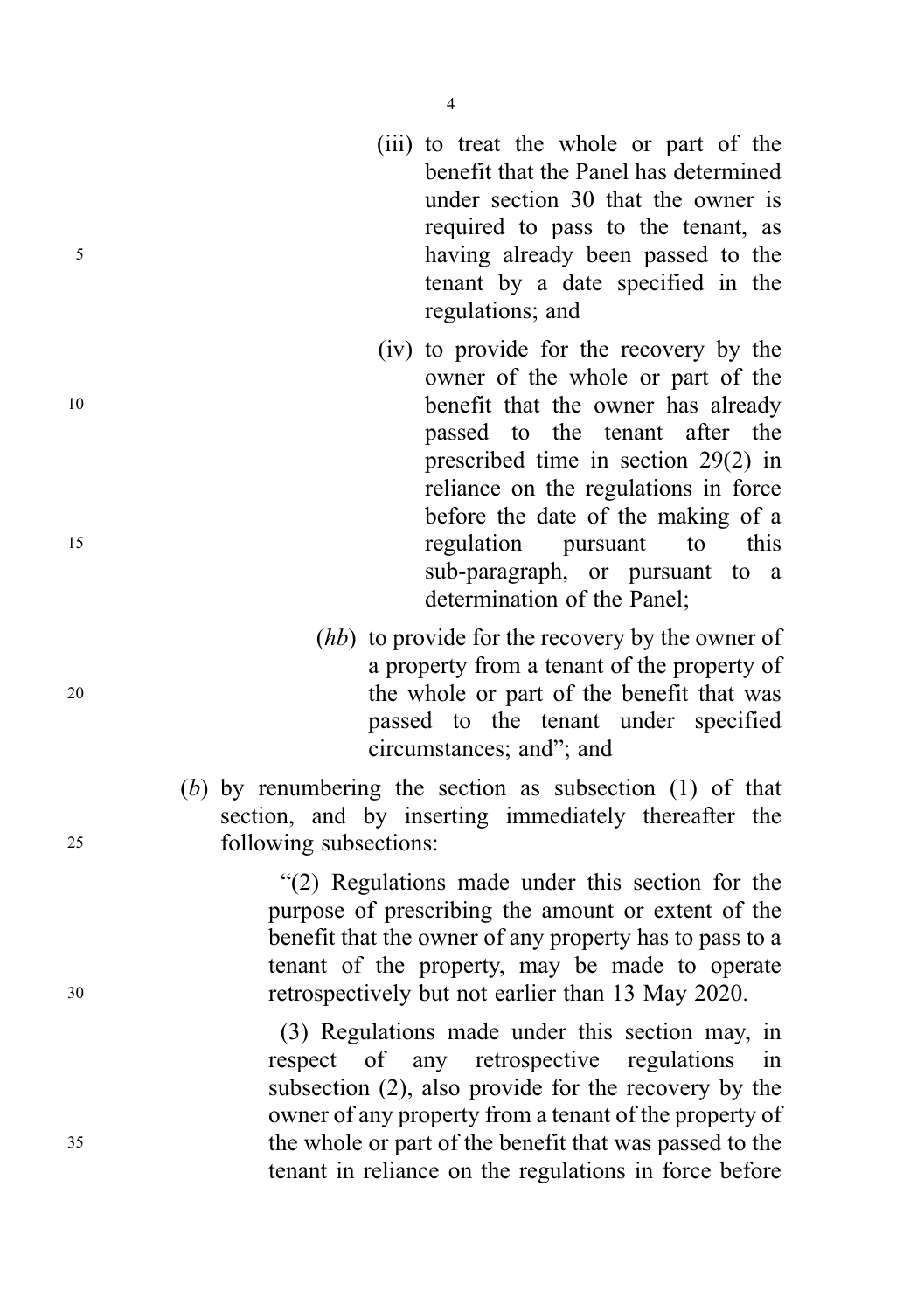the date the retrospective regulations in subsection (2) were made.".

#### New Part 8A

6. The principal Act is amended by inserting, immediately after section 39, the following Part: 5

#### "PART 8A

### EXTENSION OF TIME FOR CONSTRUCTION CONTRACTS

### Application and interpretation of this Part

 $39A$ .—(1) This Part applies to a construction contract  $10$ (including one to which the Government is a party) —

- (a) that was entered into before 25 March 2020, but not if the construction contract was renewed (other than automatically) on or after that date;
- (b) that remains in force on 2 November 2020; and  $15$
- (c) where, as at 7 April 2020, any construction works to be performed under the construction contract have not been certified in accordance with the construction contract as completed.
- (2) In this Part  $20$ 
	- "completion date", in relation to any construction works to be performed under a construction contract, means the date by which the construction works must be certified in accordance with the construction contract as completed, failing which liquidated damages become <sup>25</sup> payable by the party failing to so complete the construction works;
	- "construction works", in relation to a construction contract, means the construction works (within the meaning given by section 3(1) of the Building and Construction <sup>30</sup> Industry Security of Payment Act (Cap. 30B)) to be performed under the construction contract.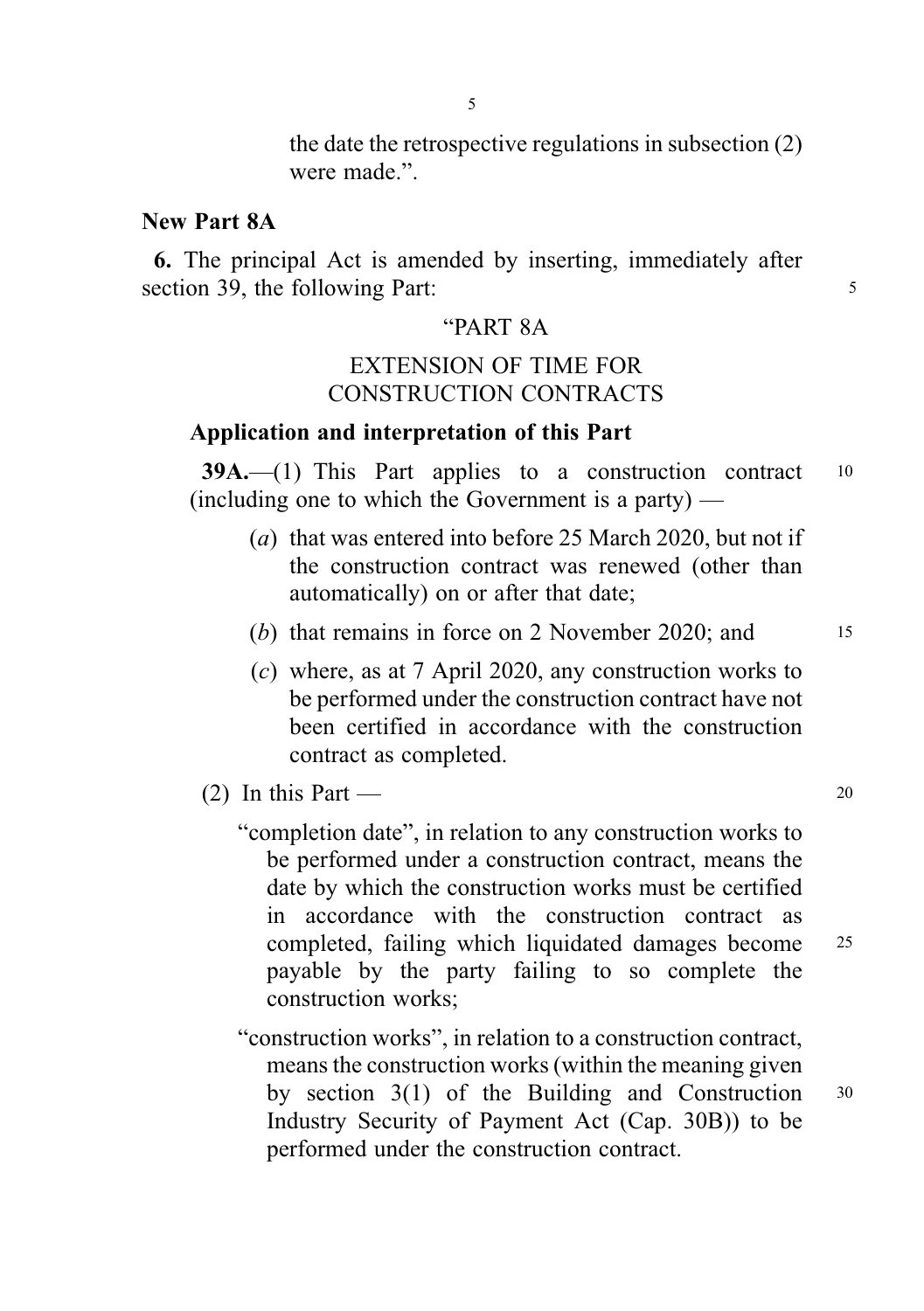#### Extension of time to complete construction works

39B.—(1) Subject to subsection (3), any completion date for any of those construction works provided by the construction contract is extended for those construction works by 122 days <sup>5</sup> from and including the completion date, less the number of days in subsection (2).

(2) Where the completion date to be extended under subsection (1) was itself the result of an extension granted under the construction contract or otherwise agreed between the <sup>10</sup> parties to the contract, and the latter extension included any number of days in the period between 7 April 2020 and 6 August 2020 (both dates inclusive), then the period in subsection (1) is reduced by the number of those days.

(3) Subsection (1) does not apply to any completion date for <sup>15</sup> those construction works (whether it is a date before, on or after 7 April 2020) if —

- (a) any of those construction works were performed at any time between 20 April 2020 and 30 June 2020 (both dates inclusive);
- <sup>20</sup> (b) any of the following, namely:
	- (i) proceedings before a court;
	- (ii) arbitral proceedings under the Arbitration Act (Cap. 10);
	- (iii) such other proceedings as may be prescribed,

<sup>25</sup> have, before 2 November 2020, been commenced in relation to a failure to comply with the completion date (without the extension under subsection (1)), including any such proceedings for the purposes of enforcing any order or judgment obtained in those <sup>30</sup> proceedings; or

> (c) any judgment, arbitral award, or compromise or settlement entered into in the course or as a result of any proceedings in paragraph  $(b)$ , has been given or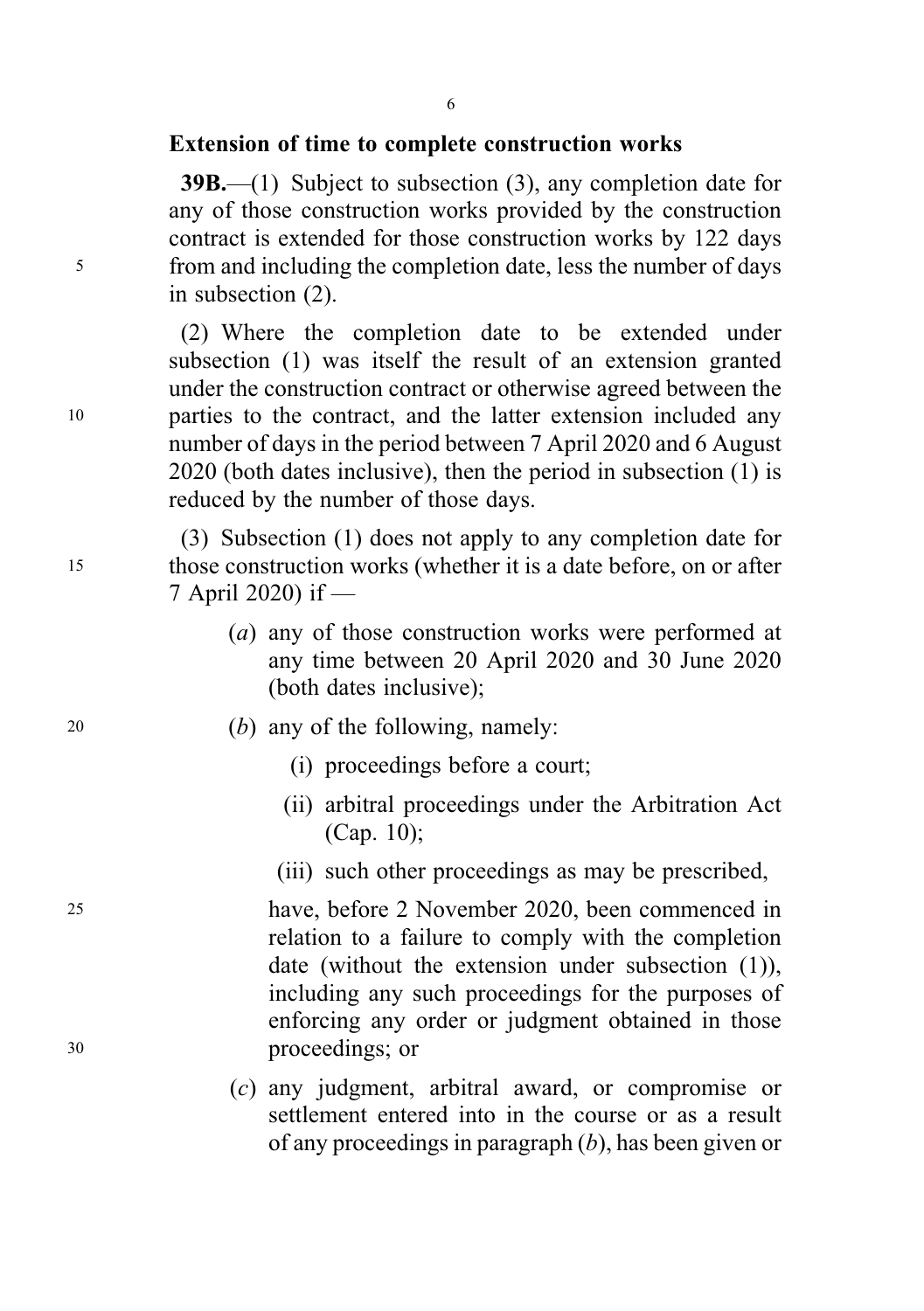made before 2 November 2020 in relation to the failure mentioned in that paragraph.

(4) Where the completion date for any construction works is extended under subsection (1), then, despite any law or anything in the construction contract — 5

- (a) the completion date so extended is treated as the completion date provided by the construction contract for those construction works, for the purposes of the construction contract; and
- (b) any liability for a failure to comply with the <sup>10</sup> completion date (without the extension under subsection (1)) is extinguished, except in prescribed circumstances or to the extent prescribed.

(5) To avoid doubt, nothing in this section prevents any completion date extended under subsection (1) from being <sup>15</sup> further extended in accordance with any provision in the construction contract allowing for an extension of the completion date.

(6) The Minister may make regulations for the purpose of carrying out or giving effect to this Part, and these regulations 20 may in particular provide for the following:

- (a) the recovery by a party to a construction contract of an amount from the other party that was paid before 2 November 2020 for any liability extinguished under subsection  $(4)(b)$ ; 25
- (b) the prescribing of any matter that may be prescribed under this Part."

### New Part 8B

7. The principal Act, as amended by section 6, is amended by inserting, immediately after section 39B, the following Part: 30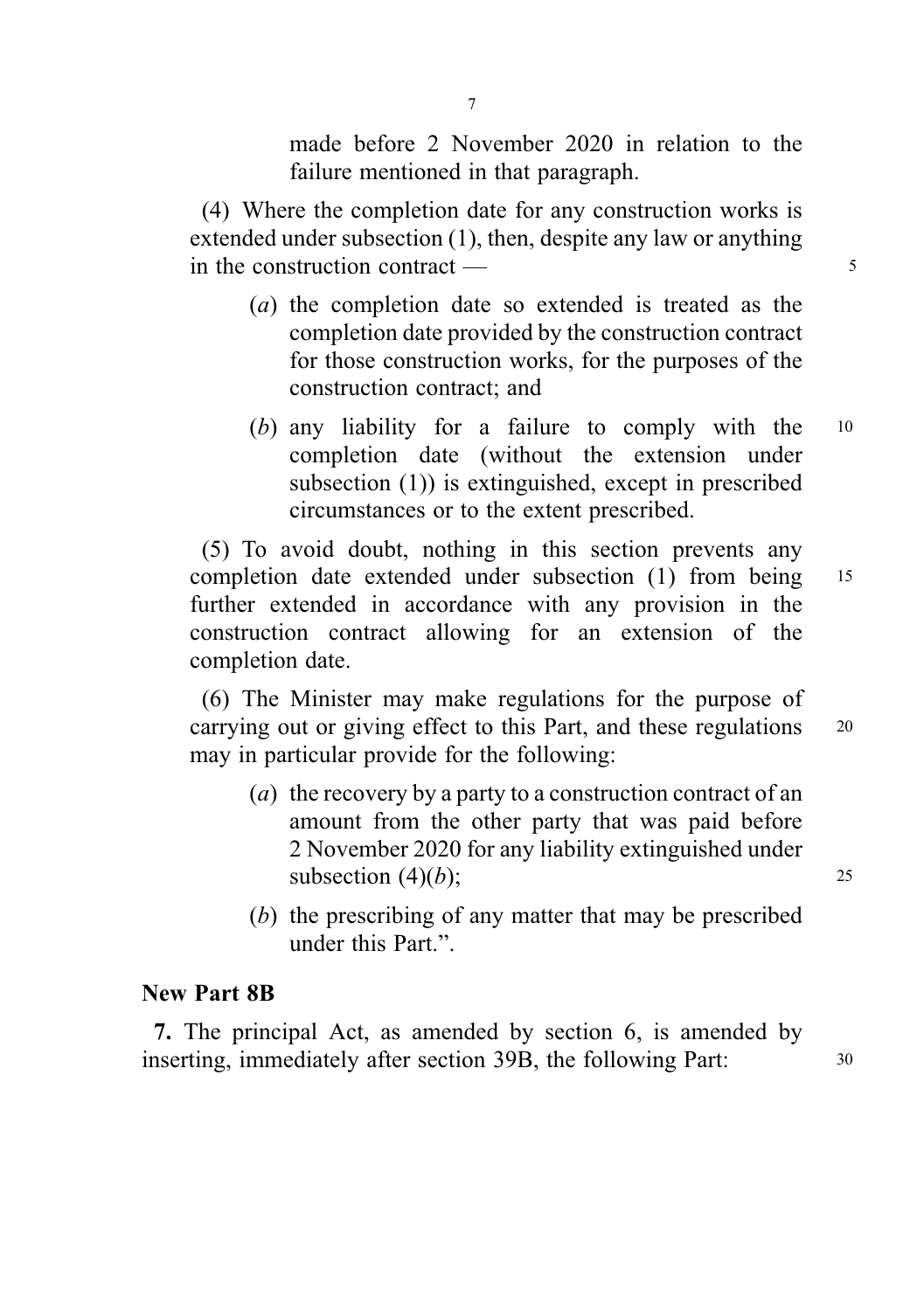#### "PART 8B

### TEMPORARY MEASURES FOR COST-SHARING IN CONSTRUCTION CONTRACTS

### Application of this Part

<sup>5</sup> 39C. This Part applies to any construction contract (including one to which the Government is a party) —

- (a) that was entered into before 25 March 2020, but not if the construction contract was renewed (other than automatically) on or after that date;
- <sup>10</sup> (b) that remains in force on 2 November 2020;
- (c) where the party (called in this Part  $A$ ) for whom the construction works are performed under the construction contract is not an individual, other than an individual acting as a sole proprietor in the course <sup>15</sup> of the business of the sole proprietorship; and
- (d) where, as at 7 April 2020, there are construction works (within the meaning given by section 3(1) of the Building and Construction Industry Security of Payment Act (called in this Part SOPA)) required to <sup>20</sup> be performed under the construction contract, that have not been certified in accordance with the construction contract as completed.

#### Cost-sharing

**39D.**—(1) Subject to subsection (2), where —

25 (a) the party (called in this Part B) required to perform the construction works under the construction contract is or will be unable to complete any of those construction works by the completion date (without the extension under Part 8A) provided in the <sup>30</sup> construction contract for those construction works (whether the completion date was or is before, on or after 7 April 2020);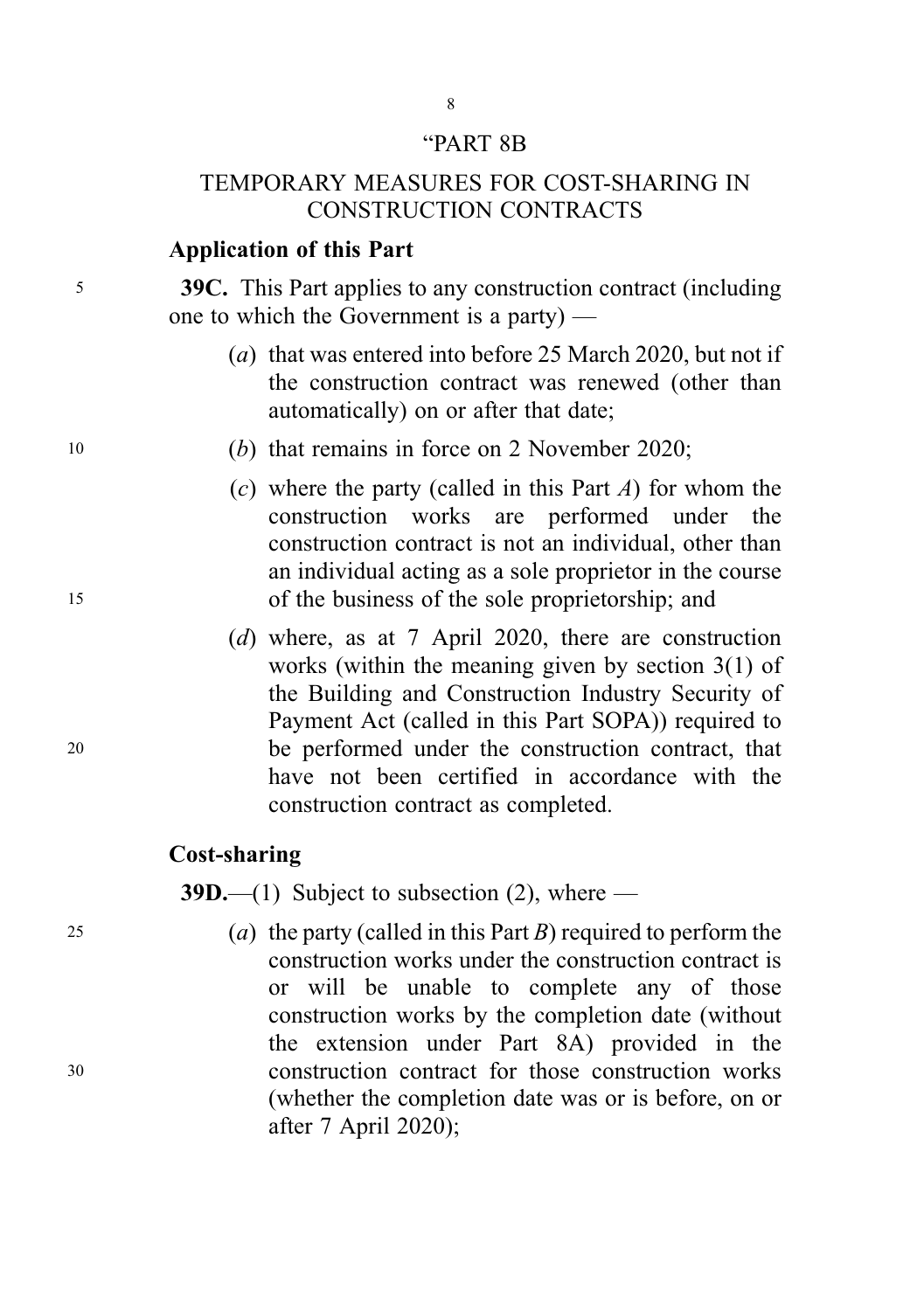- (b) B's inability is to a material extent caused by a COVID-19 event; and
- (c) as a result of B's inability, B has incurred or incurs any qualifying cost for the purpose of or in connection with the performance of any of those construction  $5$ works, in relation to the period from 7 April 2020 to the last day of the prescribed period for the description of contracts to which the construction contract belongs (both dates inclusive),

then, subject to subsection (2), B is entitled to claim from A, and  $10$ A is liable to pay B, the lesser of the following amounts for each specified period:

- (d) 50% of the total qualifying costs for anything done for or provided to or enjoyed by  $B$  in the specified period;
- (e)  $0.2\%$  of the contract sum.

(2) The total amount that B may claim under subsection  $(1)$ must not exceed 1.8% of the contract sum.

(3) To avoid doubt, for the purpose of subsection  $(1)(d)$ , where the qualifying costs incurred for anything done for or provided to or enjoyed by B relate to 2 or more specified periods, those  $20$ qualifying costs must be pro-rated for each of those specified periods.

(4) Where subsection (1) is inconsistent with any provision in the construction contract for the cost-sharing of any qualifying costs, then subsection (1) applies to the exclusion of that <sup>25</sup> provision, to the extent of the inconsistency.

(5) Subject to subsection (6), the amount that  $B$  may claim under subsection (1) is recoverable from A as a debt due to B.

(6) Where the construction contract is one to which SOPA applies,  $\hat{B}$  must claim for the amount of qualifying costs to  $30$ which  $B$  is entitled under this section for any specified period by including the amount in any payment claim which B makes and serves on A under section 10(1) of SOPA, whether on its own or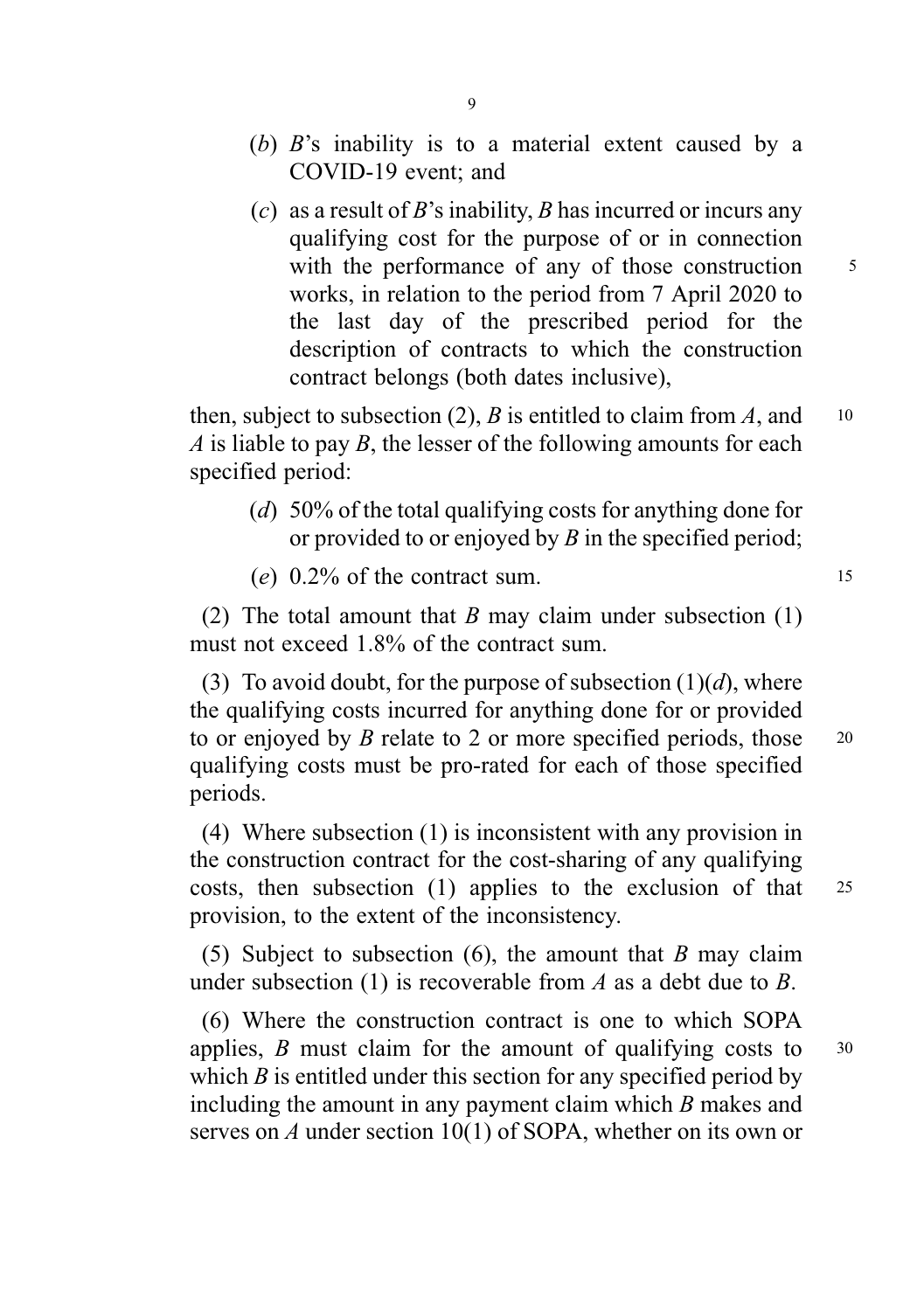together with any progress payment for the same or a different period.

(7) For the purpose of subsection (6), the amount of qualifying costs included in any payment claim may be for one or more <sup>5</sup> specified periods.

> (8) For the purpose of subsection (6), Part III of SOPA applies to qualifying costs as it applies to progress payments, subject to any prescribed modifications.

 $(9)$  In this section —

<sup>10</sup> "contract sum" means the total sum payable for the construction works to which the construction contract relates, as at the time the construction contract was entered into;

"public authority" means —

- <sup>15</sup> (a) any ministry, department or Organ of State of the Government, or a public officer of any ministry, department or Organ of State of the Government; or
- (b) any public authority established by or under any <sup>20</sup> public Act for a public purpose or an officer or employee of the public authority;

"qualifying costs" means any of the following:

- (a) any rent or hire-purchase instalment for any plant or equipment required to perform the 25 construction works that  $B$  is or will be unable to complete;
- (b) any costs for maintaining the construction site at which those construction works are performed (including for vector and pest control, site <sup>30</sup> security, provision of utilities and cleaning of the construction site), by any person engaged by B (other than as an employee of  $B$ );
	- (c) any costs to extend the validity period of any insurance obtained and any performance bond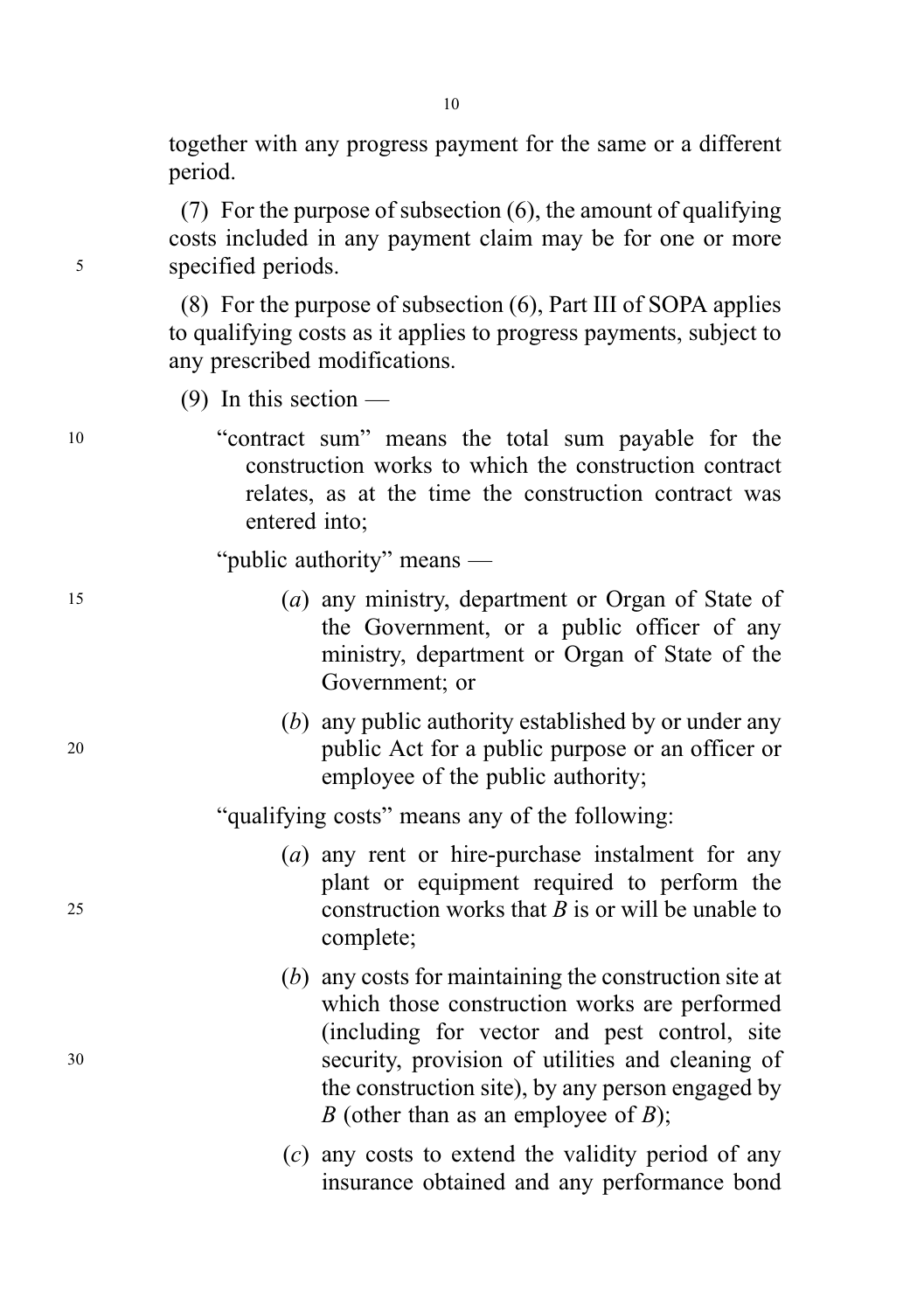issued in respect of the construction contract, because of the inability mentioned in subsection (1);

- (d) any rent or other fee for the use of premises in Singapore to store any materials or equipment  $\frac{5}{5}$ required to perform those construction works;
- (e) such other costs as may be prescribed,

but does not include the following costs:

- (f) manpower costs, including salaries payable to  $B$ 's employees (whether or not carrying out the  $10$ construction works that  $B$  is or will be unable to complete), their accommodation and transport costs, and any foreign worker levy payable in respect of any of them;
- (g) any costs incurred by  $\hat{B}$  in respect of any 15 additional steps or efforts to accelerate the performance of the construction works so that they may be completed by the completion date (including that date as extended under Part 8A);
- (h) any costs incurred in adopting any safe <sup>20</sup> management measures or other measures to prevent, protect against or otherwise control the incidence or transmission of COVID-19, including any such measures in any control order issued under Part 7 or any advisory, <sup>25</sup> guideline or circular issued by any public authority;
- (*i*) costs for which B has received
	- (i) relief from the Government or any public authority; 30
	- (ii) relief under Part 2A or 8; or
	- (iii) such other relief as may be prescribed,

to the extent of the relief;

11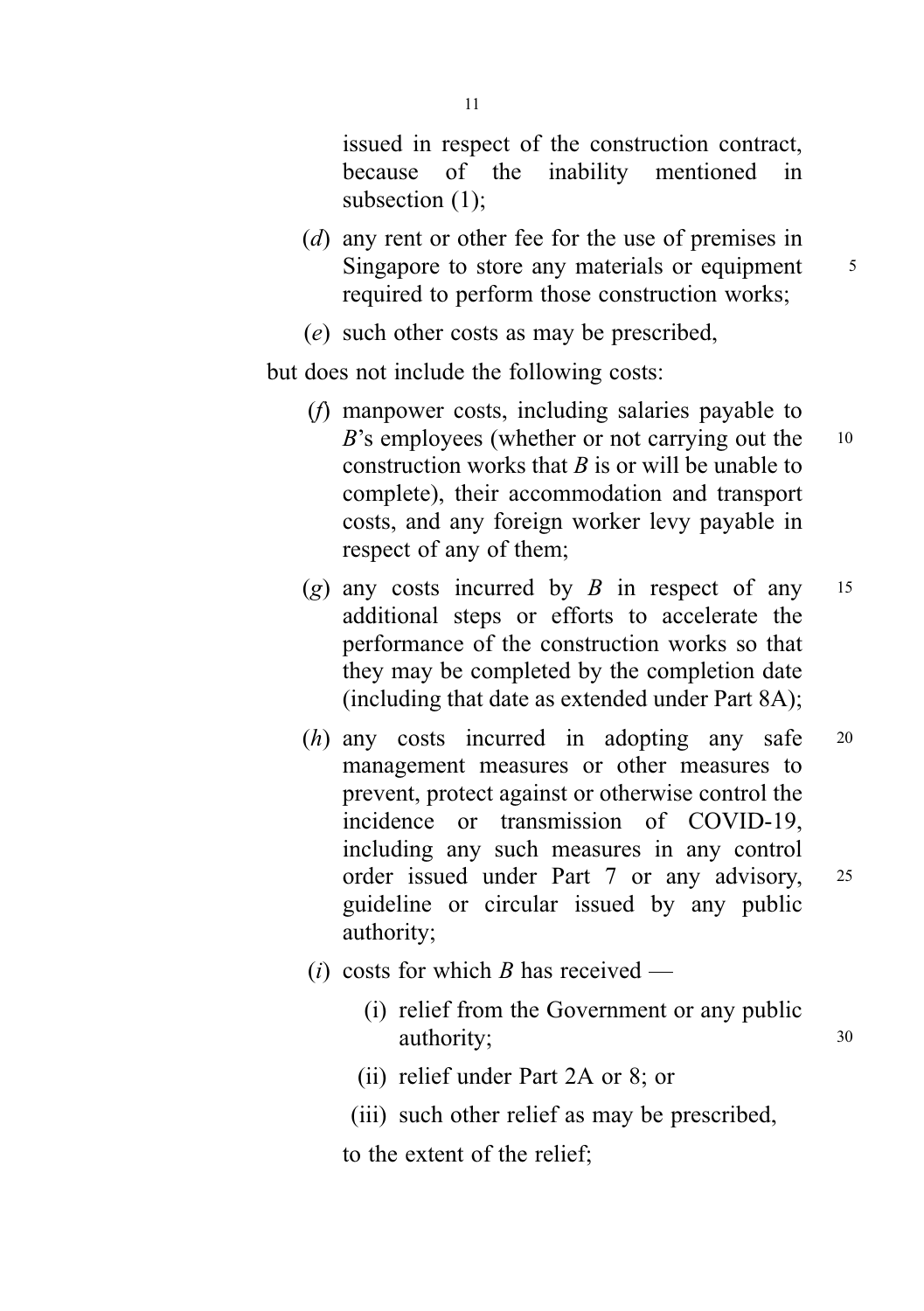(j) such other costs as may be prescribed;

"specified period" means each of the following:

- (a) the period from 7 April 2020 to 30 April 2020 (both dates inclusive);
- <sup>5</sup> (b) the period that is a month or less and that begins on the first day of a month and ends on the last day of the prescribed period mentioned in subsection  $(1)(c)$ ;
- (c) each month in between the periods in 10 **paragraphs**  $(a)$  and  $(b)$ .

### Adjudication of disputes

 $39E$ —(1) Where —

- (a) B has included an amount for qualifying costs under section 39D(1) in a payment claim under <sup>15</sup> section 10(1) of SOPA; and
	- (b) A fails to pay B the amount within the time required under SOPA for the payment of payment claims for progress payments,

then  $B$  is, in relation to that amount, entitled to make an <sup>20</sup> adjudication application under section 12 of SOPA and apply for adjudication under section 13 of SOPA.

(2) For the purpose of subsection (1), Part IV of SOPA applies to a payment claim for qualifying costs as it applies to a payment claim for a progress payment, subject to subsections (3), (4) and <sup>25</sup> (5) and any other prescribed modifications.

> (3) For the purpose of subsection (1) and without affecting section 13(3) of SOPA, B must in the adjudication application —

- (a) state the amount *B* is claiming under section 39D(1); and
- <sup>30</sup> (b) provide all information and documents relevant to the claim, including —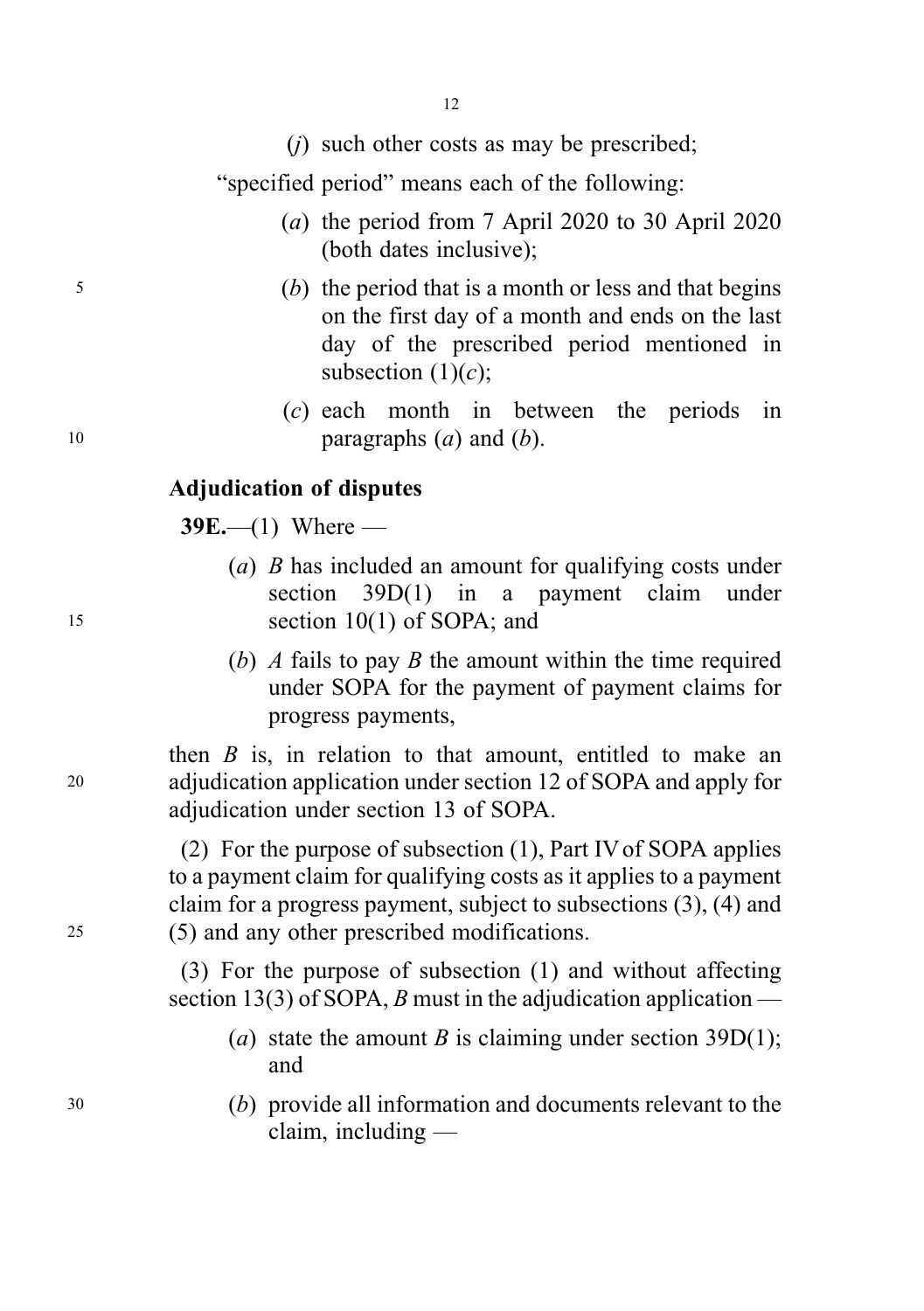- (i) an extract of the terms of any contract that relate to the qualifying costs, and to the contract sum;
- (ii) information and documents (including invoices and receipts) showing the amount of the qualifying costs and the date the qualifying 5 costs were incurred by B; and
- (iii) information and documents showing the amount of relief mentioned in paragraph (i) of the definition of "qualifying costs" in section  $39D(9)$ . 10

(4) In determining the adjudication application under section 17 of SOPA, the adjudicator (including a replacement adjudicator) appointed to determine the adjudication application under that Act, must determine —

- (*a*) whether this Part applies to  $B$ ; and  $15$
- (b) the amount under section 39D(1) which  $A$  is liable to pay B.

(5) A review adjudicator may, upon a review of a determination mentioned in subsection (4), substitute that determination with his or her own determination.

### Regulations for this Part

39F. The Minister may make regulations for the purpose of carrying out or giving effect to this Part, and these regulations may in particular provide for the following:

- (a) the forms to be used and the information or  $25$ documents to be furnished for any purpose under this Part;
- (b) any modification of SOPA necessary or expedient for carrying out or giving effect to this Part;
- (c) the prescribing of any matter that may be prescribed  $30$ under this Part."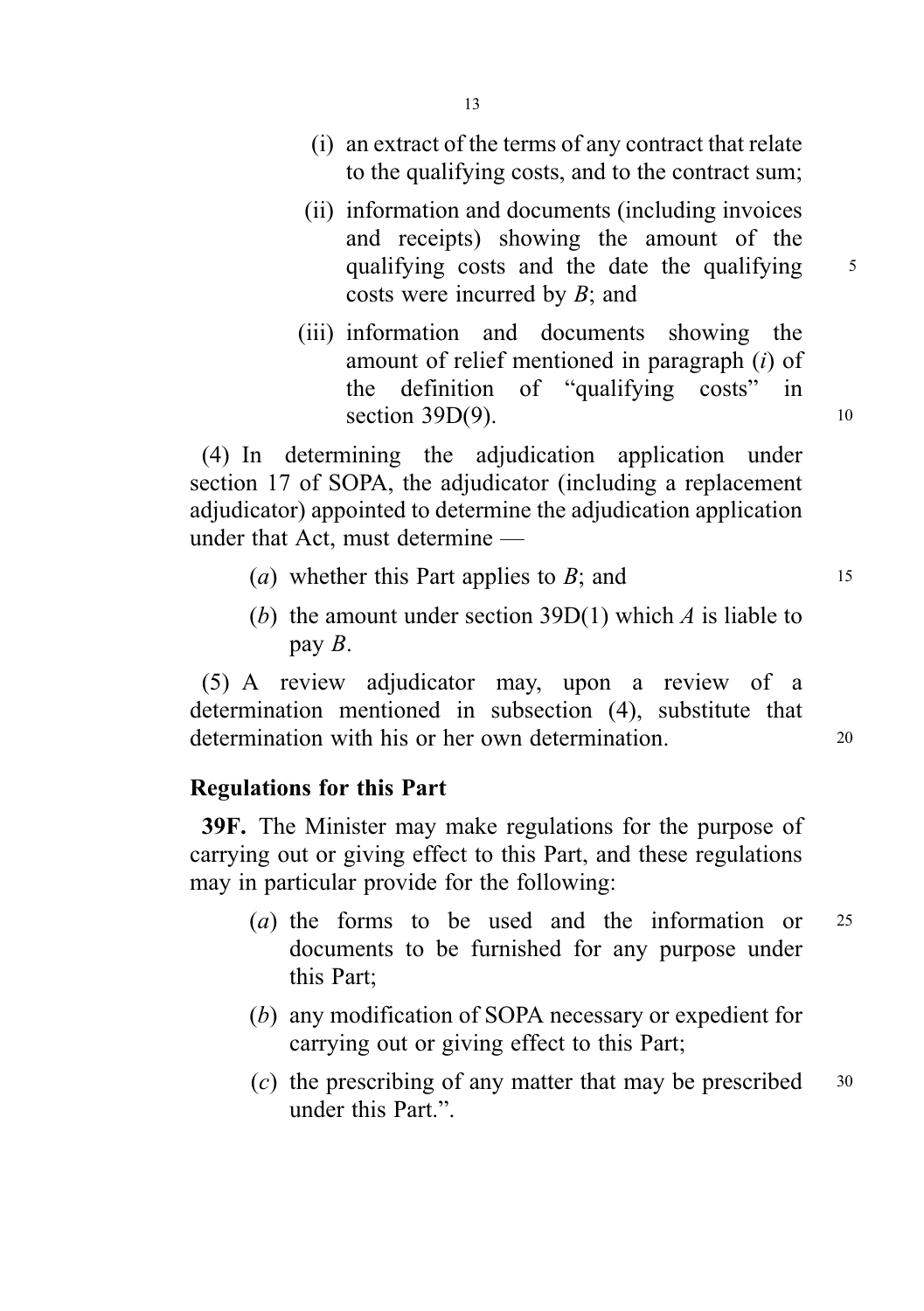#### New Part 8C

8. The principal Act, as amended by section 7, is amended by inserting, immediately after section 39F, the following Part:

### "PART 8C

#### <sup>5</sup> EXTENSION OF DELIVERY DATE

#### Interpretation of this Part

39G. In this Part, unless the context otherwise requires —

- "affected agreement" means an agreement described in section 39H;
- <sup>10</sup> "cash equivalent", in relation to any payment, includes payment by a cheque, a credit or debit card or any electronic funds transfer;

"commercial developer" means any person that engages in the business of commercial development, and includes <sup>15</sup> the Housing and Development Board established by the Housing and Development Act (Cap. 129) and the Jurong Town Corporation established by the Jurong Town Corporation Act (Cap. 150);

- "commercial development" means the construction or <sup>20</sup> causing the construction of any number of units of commercial property, including any building operations in, on, over or under the land for the purpose of erecting such commercial property, and the sale of land which would be appurtenant to such commercial property;
- <sup>25</sup> "commercial property" means any building or other premises which are permitted by or under any written law for use for a commercial or an industrial purpose, or for mixed purposes the predominant purpose of which is a commercial or an industrial purpose;
- <sup>30</sup> "delivery date" means the delivery possession date or vacant possession date provided by an affected agreement on or before which the housing developer or commercial developer must deliver possession of one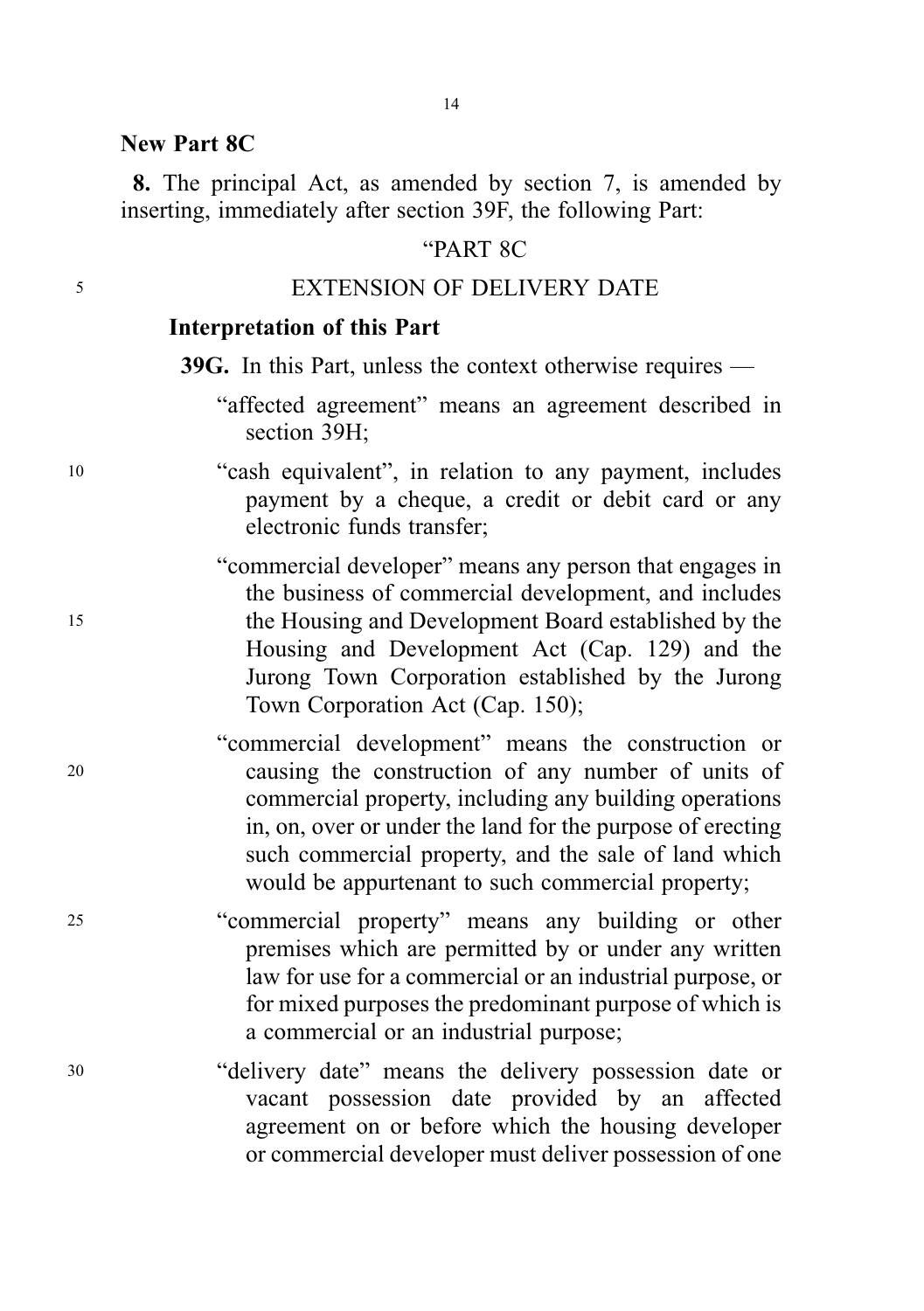or more units of housing accommodation or commercial property to the purchaser under the affected agreement;

- "developer" means the housing developer or commercial developer (as the case may be) that is a party to an affected agreement; 5
- "extended delivery date" means the delivery date treated as being provided by an affected agreement after an extension under section 39I;
- "housing accommodation" includes a building or tenement wholly or principally constructed, adapted or intended 10 for human habitation, or for human habitation and as business premises;
- "housing developer" means any person that engages in a business of housing development, and includes the Housing and Development Board established by the <sup>15</sup> Housing and Development Act;
- "housing development" means the construction or causing the construction of any number of units of housing accommodation, including any building operations in, on, over or under the land for the purpose of erecting <sup>20</sup> such housing accommodation, and the sale of land which would be appurtenant to such housing accommodation;
- "original delivery date" means the delivery date provided by an affected agreement before any extension of that <sup>25</sup> date under section 39I;

"qualifying costs" means —

(a) where, as a result of the delay in receiving possession of the unit or units in question under an affected agreement, alternative housing <sup>30</sup> accommodation or alternative commercial property (as the case may be) (called in this Part alternative premises) must be obtained, any rent for such alternative premises for the  $period -$  35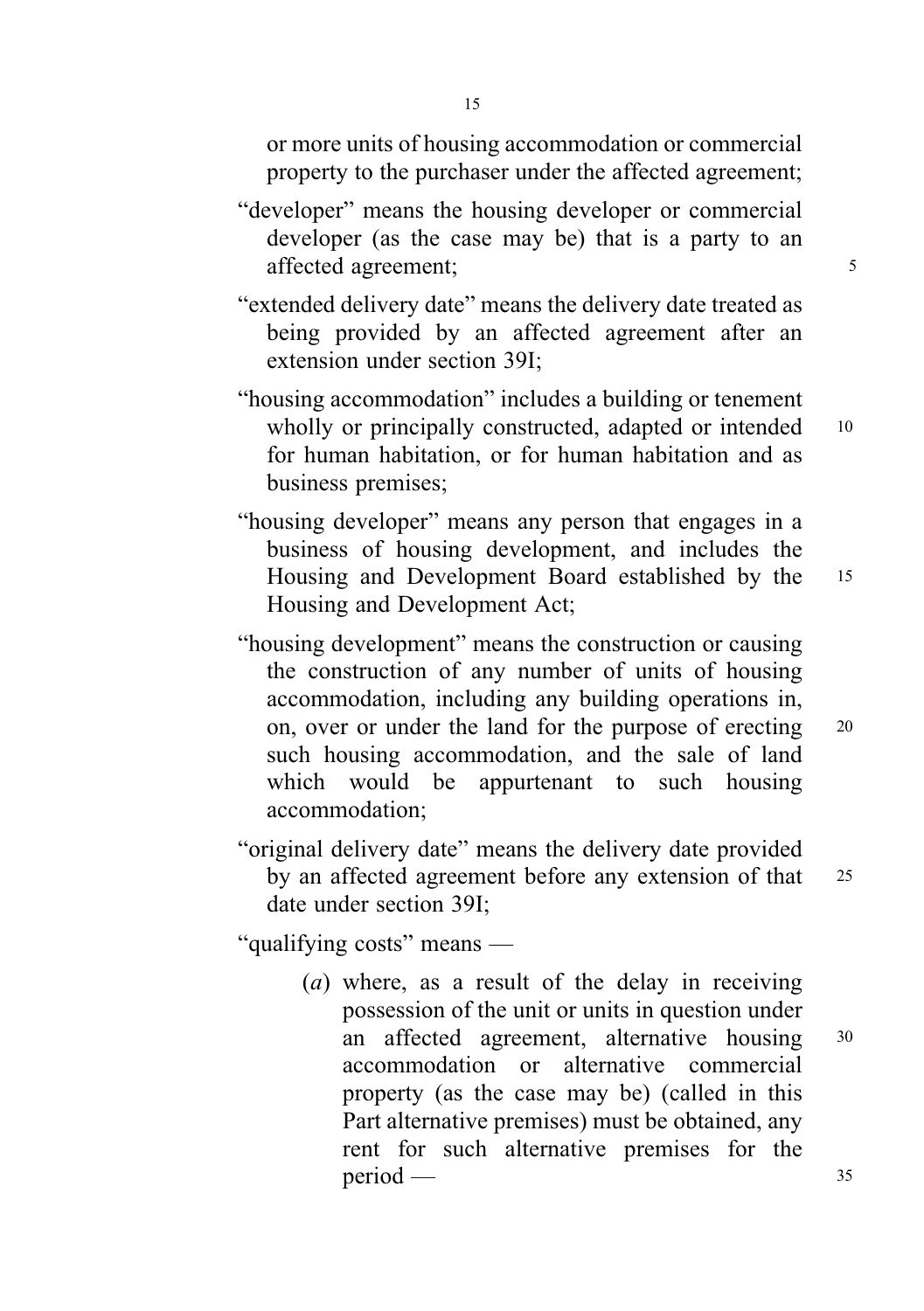|    | (i) from and including the original delivery<br>date provided by the affected agreement;<br>and                                                                                                                                       |
|----|---------------------------------------------------------------------------------------------------------------------------------------------------------------------------------------------------------------------------------------|
|    | (ii) to and including the earlier of $-$                                                                                                                                                                                              |
| 5  | (A) the actual date of delivery of<br>possession of the unit or units in<br>question; and                                                                                                                                             |
|    | (B) the extended delivery date; or                                                                                                                                                                                                    |
|    | (b) any of the following costs:                                                                                                                                                                                                       |
| 10 | (i) where, as a result of the delay in receiving<br>possession of the unit or units in question<br>under an affected agreement, alternative<br>premises must be obtained —                                                            |
| 15 | (A) any estate agent fees incurred for<br>securing the alternative premises;<br>and                                                                                                                                                   |
|    | (B) any moving costs incurred in<br>moving to the alternative premises;                                                                                                                                                               |
|    | (ii) such other costs as may be prescribed;                                                                                                                                                                                           |
| 20 | "rent" includes any licence fee and any matter that is<br>prescribed as being rent, but excludes any service charge<br>and maintenance charge and any other matter that is<br>prescribed as not being rent;                           |
| 25 | "unit" means a horizontal stratum of any building or part of<br>a building, whether such stratum is on one or more<br>levels, whether the building or part of the building is a<br>housing development or commercial development, and |
| 30 | which is intended for use in accordance with the<br>provisions of any written law as a complete and<br>separate unit for residential, commercial or industrial<br>purpose, as the case may be.                                        |

16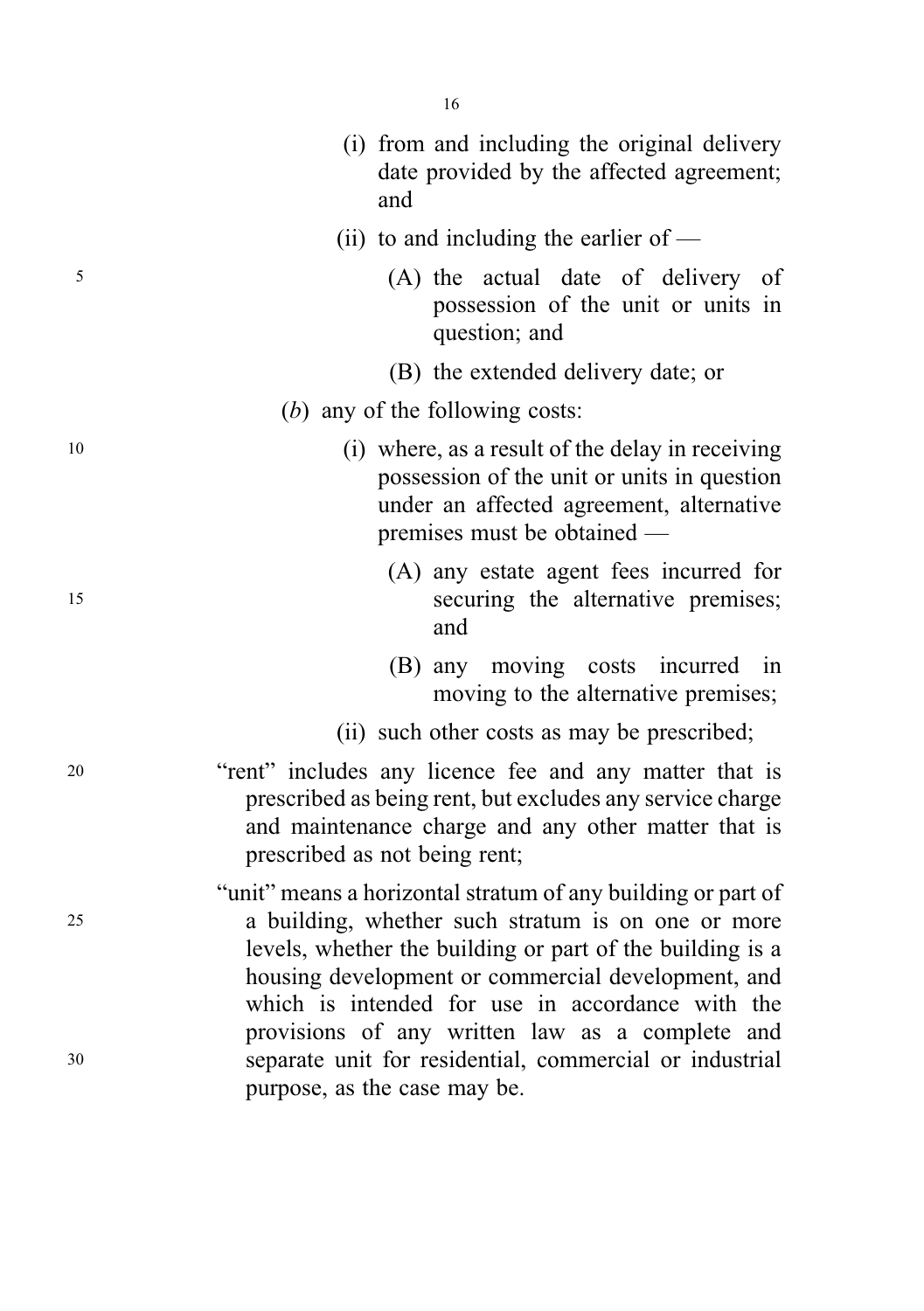#### Application of this Part

39H.—(1) This Part applies in relation to an agreement where —

- (*a*) the agreement was entered into  $-$ 
	- $(i)$  between 5
		- (A) a housing developer and a purchaser for the sale and purchase of one or more units of housing accommodation; or
		- (B) a commercial developer and a purchaser for the sale and purchase of one or more 10 units of commercial property,

before 25 March 2020 or pursuant to an option granted before that date; or

- (ii) between the Housing and Development Board and a purchaser for the sale and purchase of one 15 or more units of housing accommodation or commercial property where an option for any unit of housing accommodation or commercial property within the housing development or commercial development was granted before <sup>20</sup> 25 March 2020;
- (b) the agreement provides for a delivery date that is on or after 1 February 2020;
- (c) a permit to carry out structural works in any building works for the housing accommodation or commercial 25 property was granted under section 6(3) of the Building Control Act (Cap. 29) before 7 April 2020; and
- (d) as at 7 April 2020, a temporary occupation permit in respect of the housing accommodation or commercial 30 property has not been granted under section 12(3) of the Building Control Act.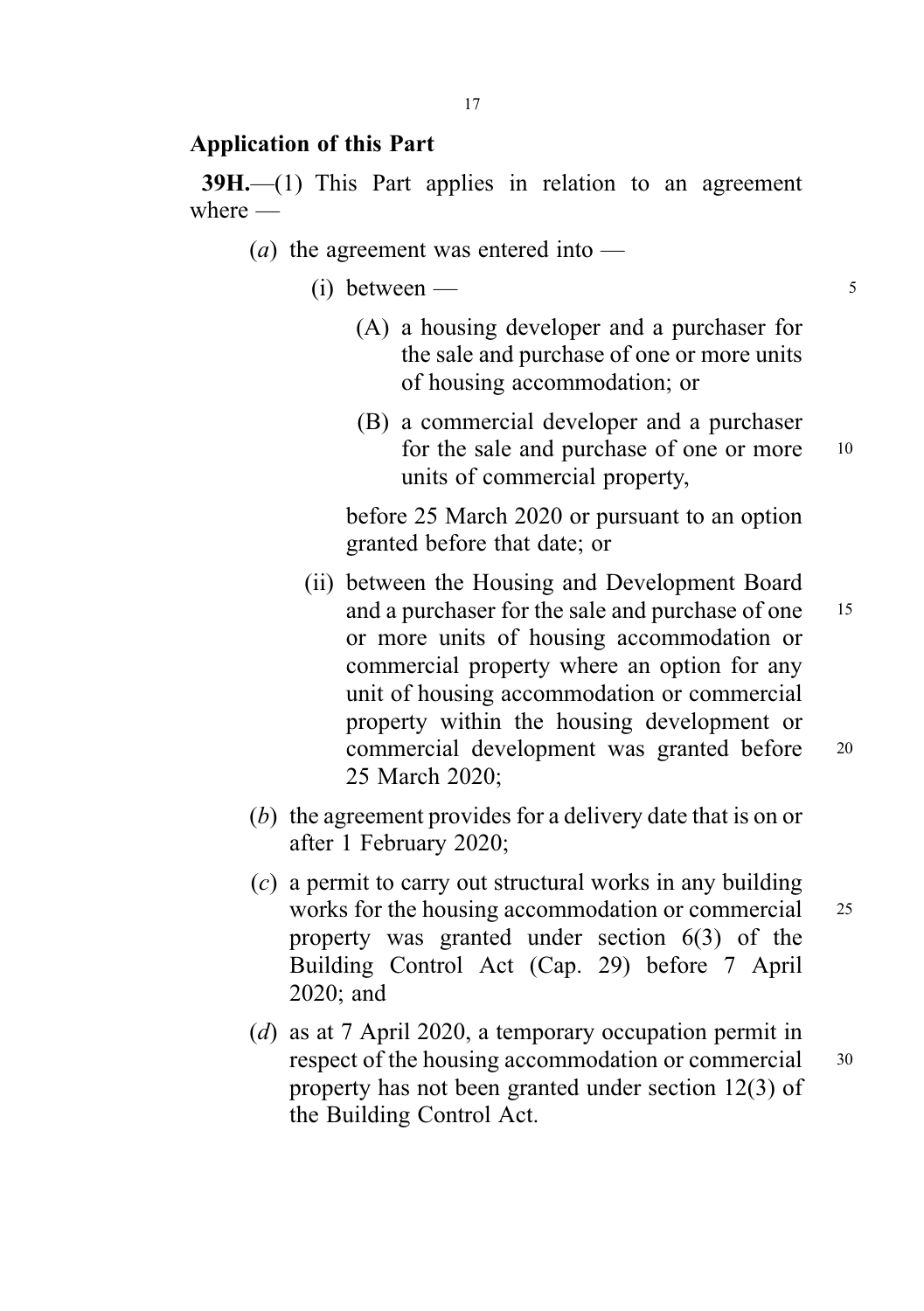- (2) However, this Part does not apply to any agreement if
	- (a) any of the following, namely:
		- (i) proceedings before a court;
- (ii) arbitral proceedings under the Arbitration Act <sup>5</sup> (Cap. 10);
	- (iii) such other proceedings as may be prescribed,

have, before 2 November 2020, been commenced in relation to a failure to deliver possession of one or more units of housing accommodation or commercial <sup>10</sup> property to the purchaser under the affected agreement by the original delivery date, including any such proceedings for purposes of enforcing any order or judgment obtained in those proceedings; or

(b) any judgment, arbitral award, or compromise or <sup>15</sup> settlement entered into in the course or as a result of any proceedings in paragraph  $(a)$ , has been given or made before 2 November 2020 in relation to the failure mentioned in that paragraph.

### Extension of delivery date

<sup>20</sup> 39I.—(1) Despite any law or anything in the affected agreement, the delivery date provided by the affected agreement for the unit or units in question is extended by a period not exceeding 122 days after that date, if the developer notifies the purchaser of the period of the extension —

 $(a)$  in the prescribed form and manner; and

(b) within the prescribed time.

(2) The delivery date may be extended under subsection (1) one or more times, except that the total period of all extensions must not exceed 122 days.

- $30$  (3) Despite subsection  $(2)$ 
	- (a) the original delivery date may be extended for a period exceeding 122 days;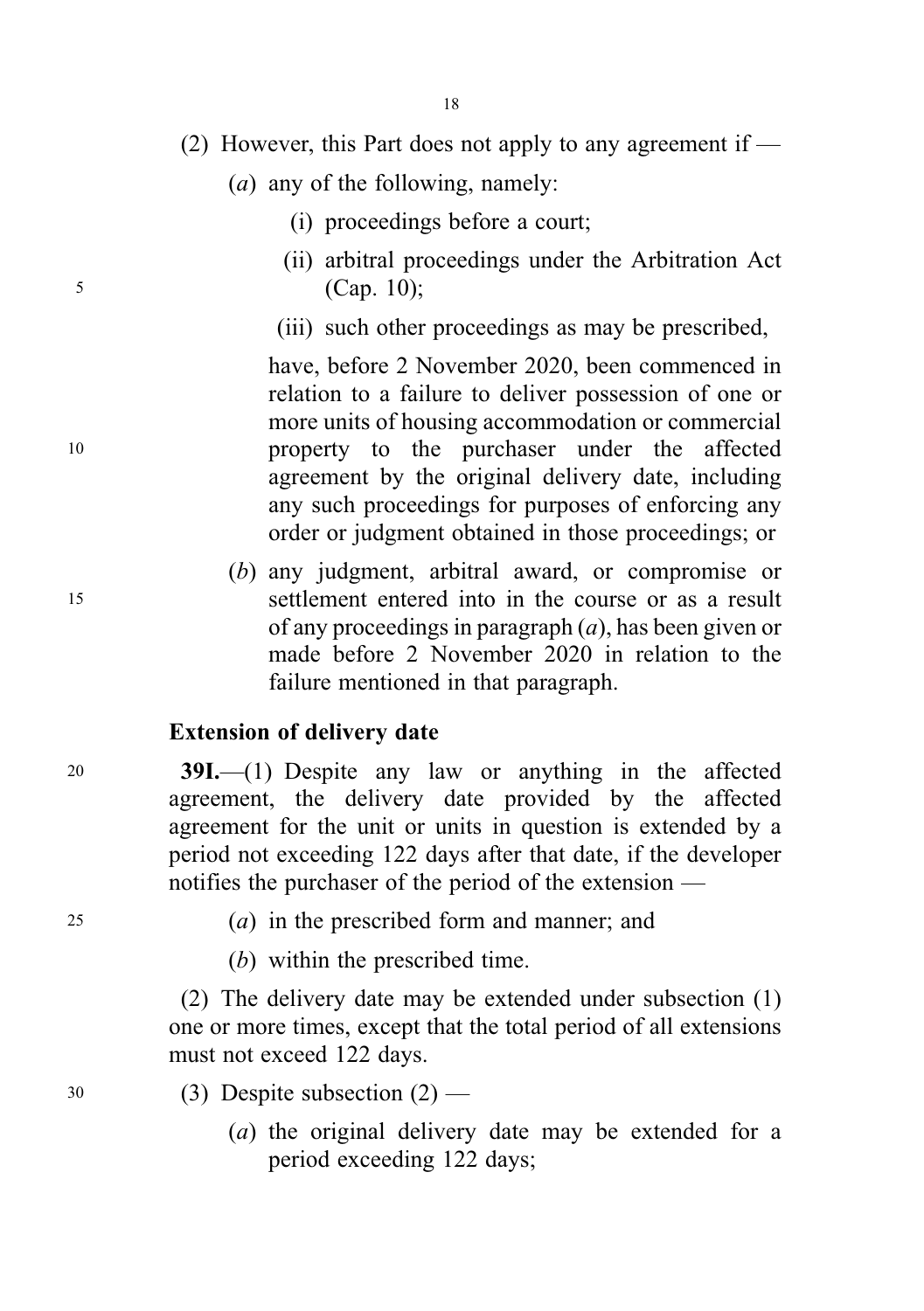- (b) the delivery date following any one or more extensions under subsection (2) may be extended such that the total period of all extensions exceeds 122 days; or
- $(c)$  where the delivery date has been extended under  $5$ paragraph  $(a)$  or  $(b)$ , the extended delivery date may be further extended,

in accordance with subsections (4) and (5).

(4) For the purpose of subsection (3), the developer must notify the purchaser of its intention to extend the delivery date 10 and of the proposed period of extension —

(a) in the prescribed form and manner; and

(b) within the prescribed time.

(5) For the purpose of subsection (3), where an assessor certifies under section  $39O(1)(a)$  that — 15

- (a) the developer is unable to deliver possession of the unit or units of housing accommodation or commercial property by the delivery date in question and the inability is to a material extent caused by a COVID-19 event; and 20
- (b) the developer may only be reasonably expected to deliver possession of the unit or units by the end of a specified period after the delivery date in question,

then the delivery date in question is extended by the specified period in paragraph  $(b)$ . 25

(6) The developer must notify the purchaser of the assessor's certification —

- (a) in the prescribed form and manner; and
- (b) within the prescribed time.

(7) Where the delivery date is extended under subsection  $(1)$  30 or (5), then, despite any law or anything in the affected agreement —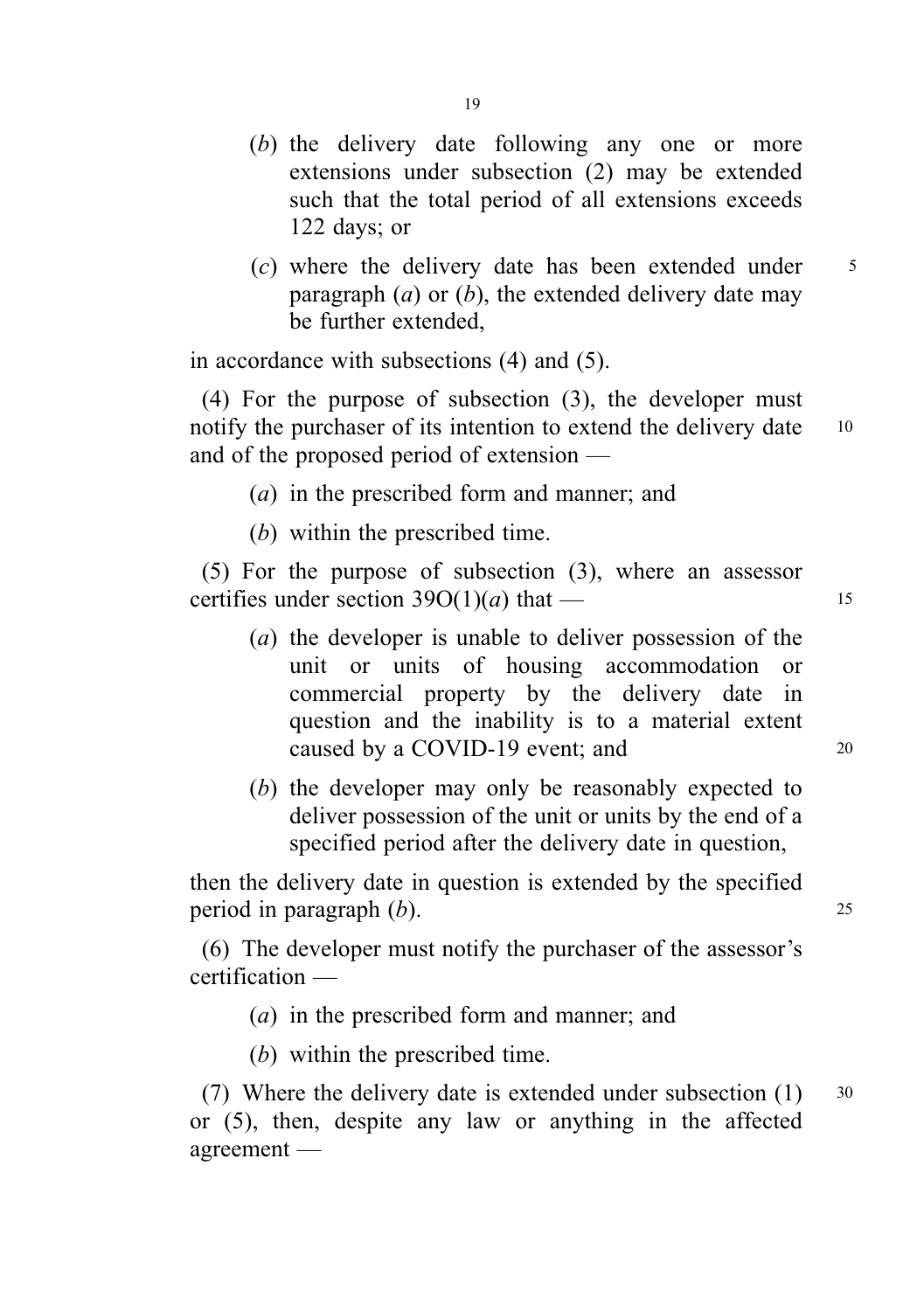- (a) the extended delivery date following the extension is treated as the delivery date provided by the affected agreement, for the purposes of the affected agreement; and
- <sup>5</sup> (b) any liability for a failure to comply with the delivery date (without the extension) is extinguished, except in prescribed circumstances or to the extent prescribed.

#### Moratorium

39J.—(1) Despite any law or anything in an affected <sup>10</sup> agreement, a purchaser of an affected agreement who is notified under section 39I(4) must not take any of the actions described in subsection (2) during the moratorium period described in subsection (3) in relation to the developer's failure to deliver possession of one or more units of housing <sup>15</sup> accommodation or commercial property to the purchaser under the affected agreement by the original delivery date or extended delivery date, as the case may be (called in this section the subject failure).

- (2) The actions mentioned in subsection (1) are —
- <sup>20</sup> (a) making any deduction from any instalment or payment due under the affected agreement for any damages or liquidated damages and any other cost allowed under the affected agreement for a failure by the developer to comply with the delivery date; and
- <sup>25</sup> (b) any prescribed action.
	- (3) The moratorium period mentioned in subsection  $(1)$ 
		- (a) starts on the day on which the purchaser is notified under section 39I(4) in relation to the affected agreement; and
- <sup>30</sup> (b) ends on the earlier of the following:
	- (i) the day the purchaser is notified under section 39I(6) of the assessor's certification;
	- (ii) the prescribed date.

20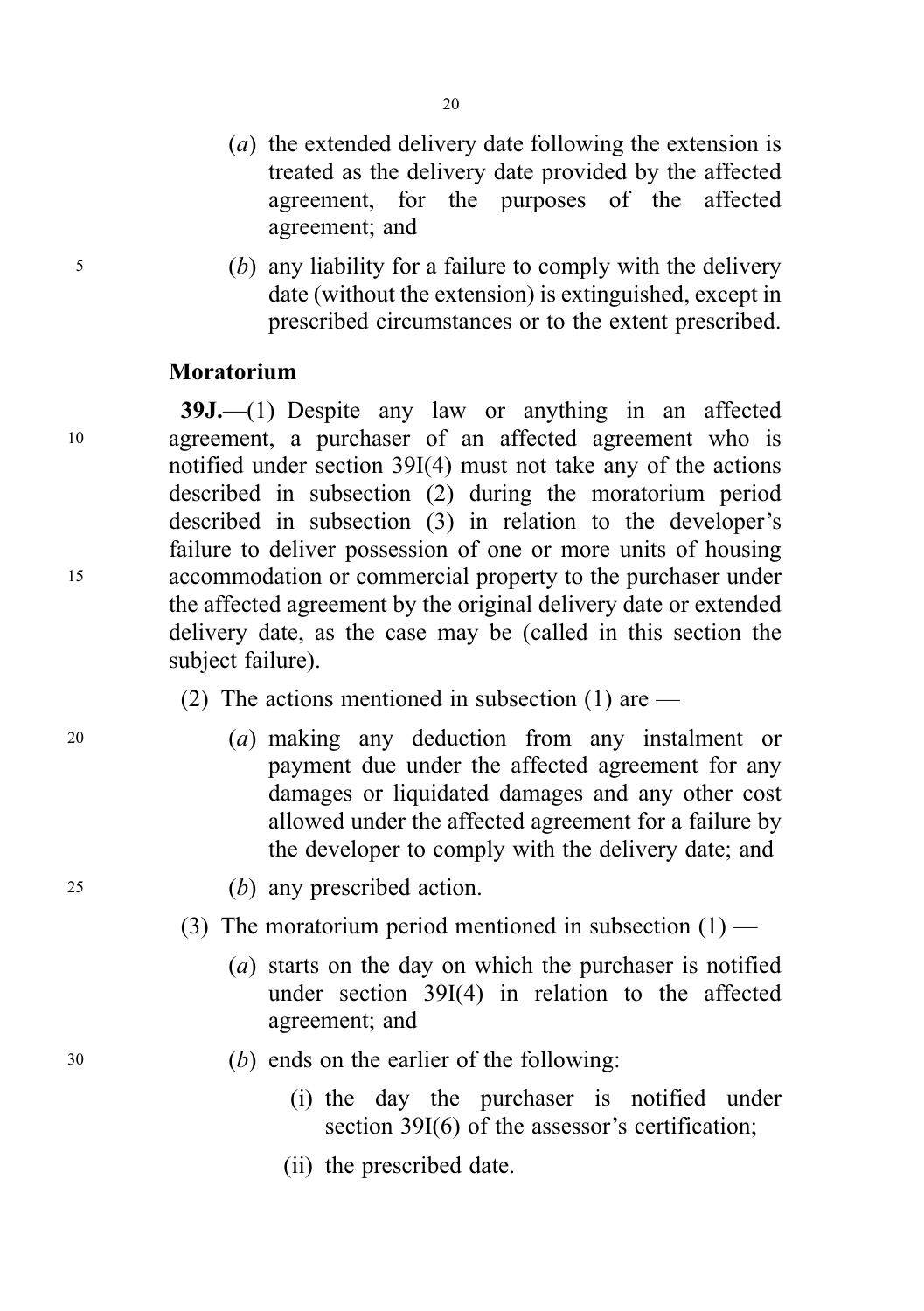(4) Where the purchaser makes a deduction in contravention of subsection  $(2)(a)$ , the purchaser is liable to repay the developer the amounts so deducted and those amounts are recoverable from the purchaser as a debt due to the developer.

(5) Where any prescribed action in subsection  $(2)(b)$  is an  $5$ action mentioned in section  $5(3)$ , then sections  $5(5)$ ,  $(7)$ ,  $(9)$ ,  $(10)$ and  $(11)$  and  $8(2)$ ,  $(3)$ ,  $(4)$ ,  $(5)$  and  $(6)$  and the regulations under section 5(12) (whichever is applicable), apply with the necessary modifications in relation to that prescribed action as they apply in relation to an action mentioned in section  $5(3)$ , and 10 for this purpose —

- (a) a reference to the subject inability is to the subject failure;
- (b) a reference to the notification for relief is to the notice given to the purchaser under section 39I(4); 15
- (c) a reference to the period mentioned in section  $5(7)$  is to the moratorium period mentioned in subsection (1);
- (d) a reference to section  $5(2)$  is to subsection (1); and
- (e) a reference to regulations made under section 19 is to regulations made under section 39P. 20

(6) Where any prescribed action in subsection  $(2)(b)$  is the commencement or continuation of any proceedings against the developer or the developer's guarantor or surety before a court, an arbitral tribunal or other person or body, then any such proceedings that are already pending at the start of the <sup>25</sup> moratorium period, must be stayed on the lodgment by the developer of a copy of the notice given to the purchaser under section 39I(4) with the court, arbitral tribunal or other person or body before which proceedings are brought, until the end of the moratorium period. 30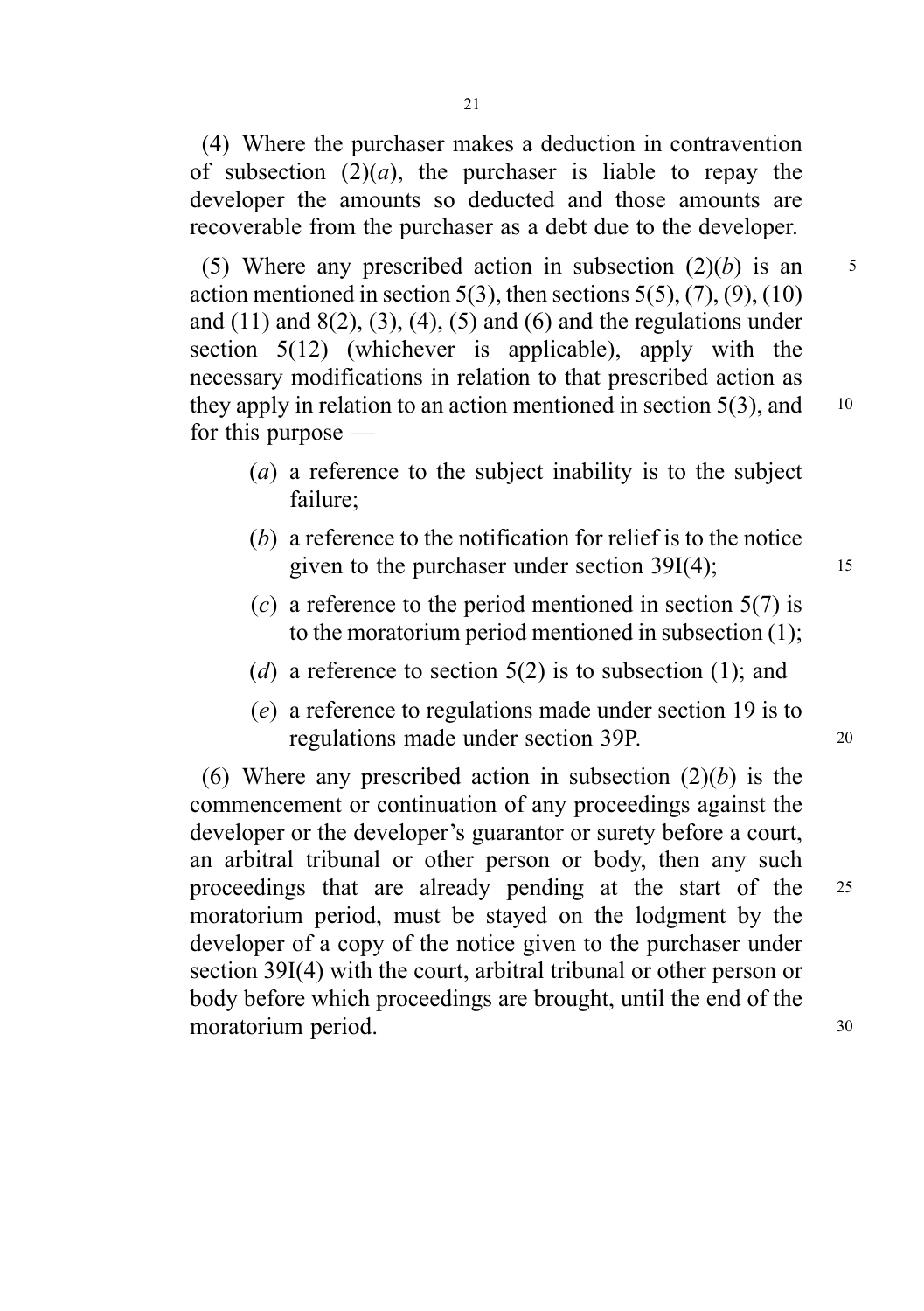### Reimbursement by developer for costs of purchaser in extension period

39K.—(1) Despite any law or anything in the affected agreement, where the delivery date is extended under <sup>5</sup> section 39I, the developer —

- (a) is only liable to the purchaser for the qualifying costs incurred by the purchaser, up to the prescribed amount; and
- (b) is not liable for any other cost, expense, loss or other <sup>10</sup> sum that the developer would, but for the extension, be liable to pay under any law or the affected agreement for failing to deliver possession of the unit or units in question on or before the original delivery date provided by the affected agreement.

<sup>15</sup> (2) The purchaser claiming reimbursement from the developer of the qualifying costs incurred by the purchaser, as permitted under subsection  $(1)(a)$ , must do so —

- (a) in the prescribed form and manner; and
- (b) within the prescribed time.

<sup>20</sup> (3) The claim must be accompanied by such information or document as may be prescribed.

> (4) Upon receiving a claim mentioned in subsection (2), if the developer does not dispute the claim, the developer must pay the purchaser the amount claimed —

<sup>25</sup> (a) up to the prescribed amount;

- (b) in cash or cash equivalent; and
- (c) within the prescribed time.

(5) The purchaser may set-off the whole or part of any amount that the developer is liable to pay under this section against any <sup>30</sup> instalment payment payable by the purchaser to the developer under the affected agreement, but may only do so  $-$ 

> (a) after the moratorium period mentioned in section 39J(3); and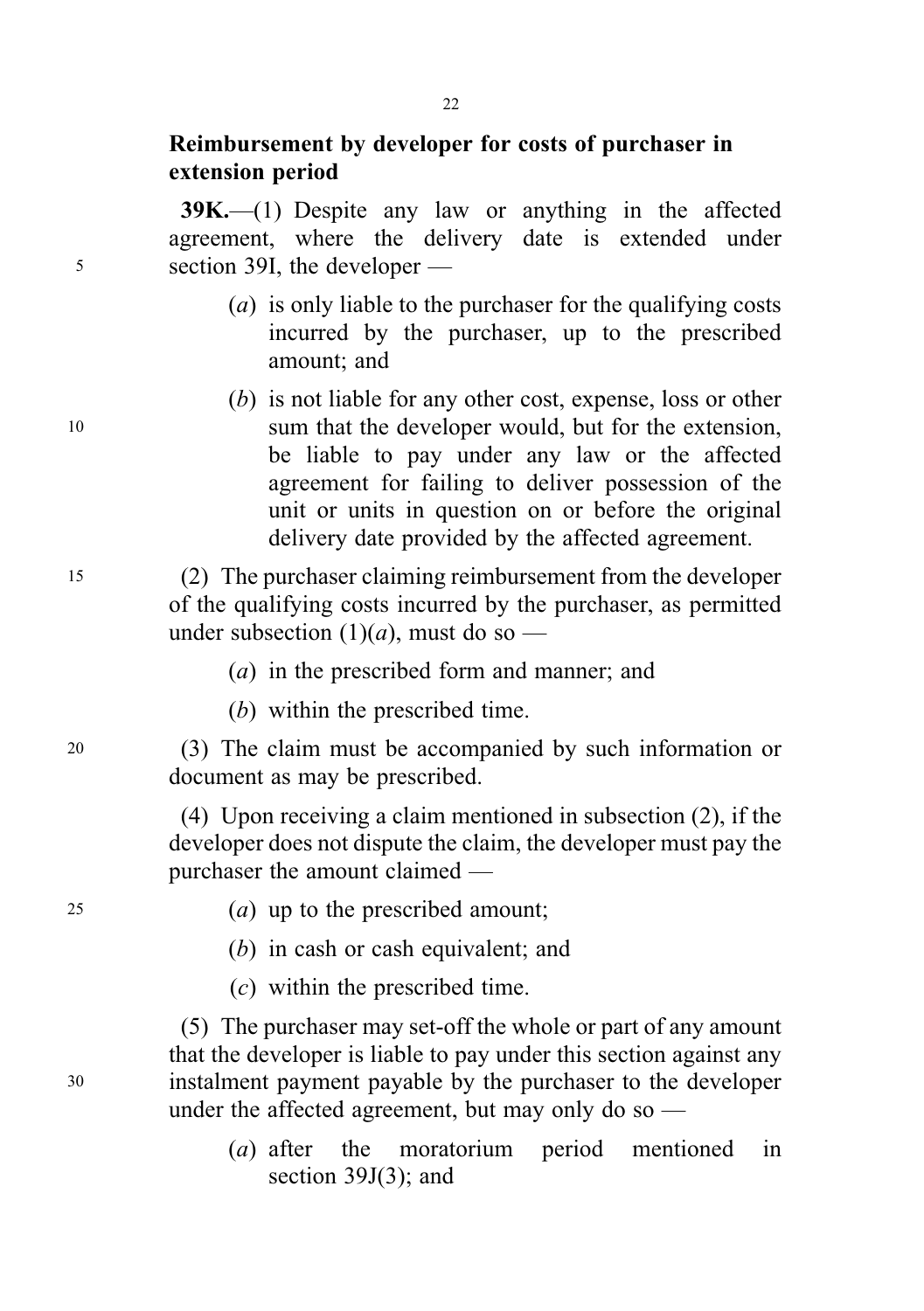(b) if the purchaser and developer have agreed on the amount that the developer is so liable to pay or an assessor has made a determination under section  $39O(1)(b)$  on the amount that the developer is so liable to pay.

#### Registrar of assessors

39L.—(1) The Minister is to appoint a Registrar of assessors to whom applications may be made —

- (a) by a developer in relation to an affected agreement for the purpose of a certification under <sup>10</sup> section  $39O(1)(a)(ii)$ ; and
- (b) by a developer or a purchaser in relation to an affected agreement — for a determination as to the amount the developer is liable to reimburse the purchaser under section 39K. 15

(2) The Minister may in addition appoint Deputy Registrars of assessors.

(3) Subject to regulations made under section 39P, all the powers and duties conferred and imposed on the Registrar of assessors may be exercised by a Deputy Registrar of assessors. <sup>20</sup>

#### Panel of assessors

39M. For the purposes of section 39N(4), the Minister must appoint a panel of assessors comprising persons who satisfy the requirements prescribed for the purposes of this section.

#### Application for certification or determination 25

 $39N$ ,—(1) An application mentioned in section 39L(1) must be submitted within the prescribed time, and in the prescribed form and manner, and be accompanied by the following:

- (a) any prescribed application fee;
- (b) any prescribed certification fee; 30
- (c) any other prescribed fee;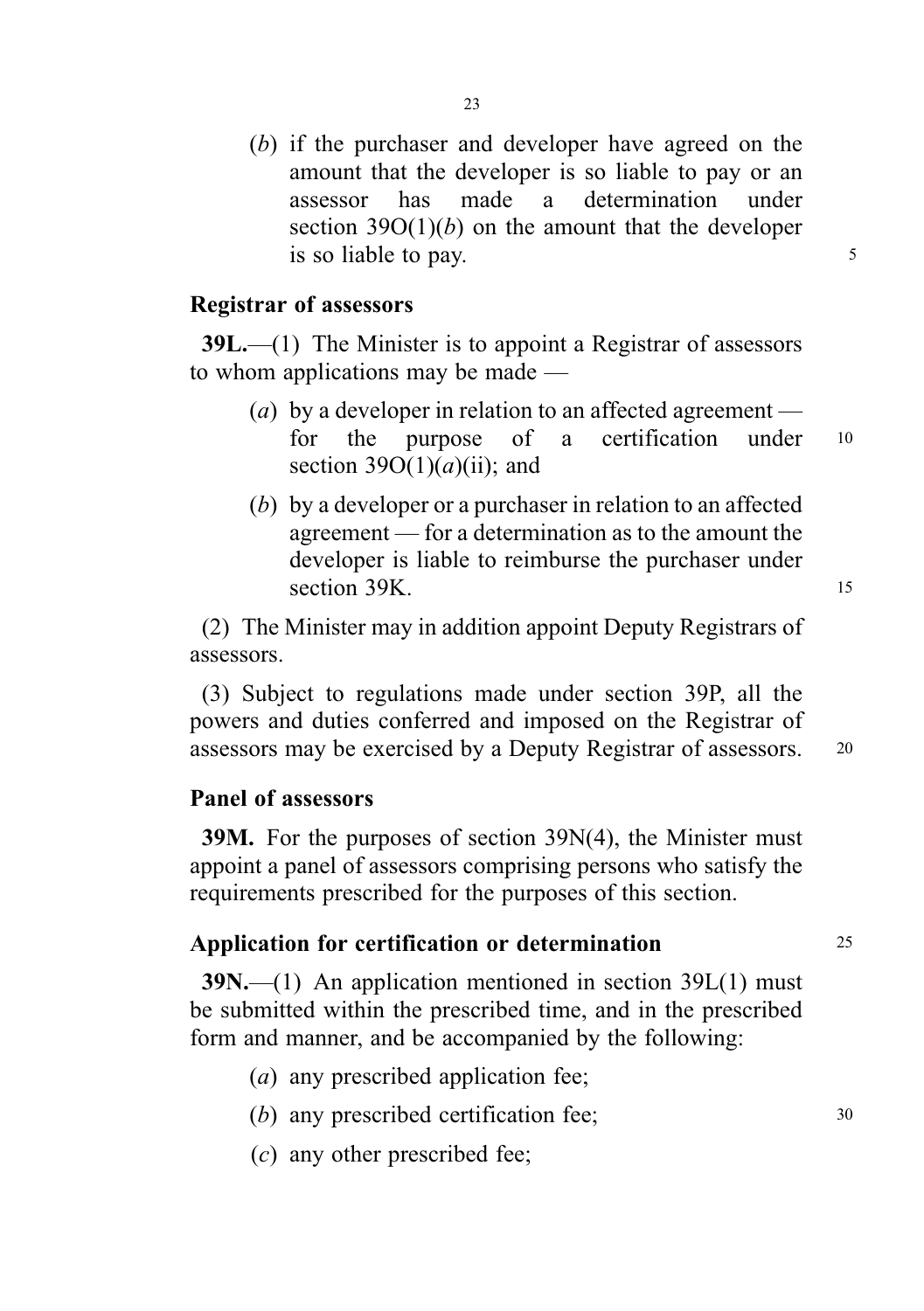(d) any declaration, information or document that the Registrar of assessors requires.

(2) In relation to an application under section  $39L(1)(b)$ , a copy of the application and the declaration, information or 5 document mentioned in subsection  $(1)(d)$  must be served within the prescribed time by the applicant on the other party to the affected agreement.

- (3) The Registrar of assessors may reject an application if —
- (a) the application is incomplete or otherwise not made or <sup>10</sup> served in accordance with this section;
	- (b) the Registrar of assessors reasonably suspects that any information or document provided by the applicant in or accompanying the application is false or misleading in a material particular; or
- <sup>15</sup> (c) it appears to the Registrar of assessors, from the application or any information or document provided by the applicant, that the application is frivolous or an abuse of process.

(4) Unless the Registrar of assessors rejects an application <sup>20</sup> under subsection (3), the Registrar of assessors must appoint an assessor to determine the application and must notify the following of the same:

- (a) in relation to an application under section  $39L(1)(a)$  — the developer;
- <sup>25</sup> (b) in relation to an application under section  $39L(1)(b)$  — the parties to the affected agreement.

### Assessor's determination

 $390$ —(1) The assessor must —

- <sup>30</sup> (a) in relation to an application under section  $39L(1)(a)$  —
	- (i) determine whether the developer is unable to deliver possession of the relevant unit or units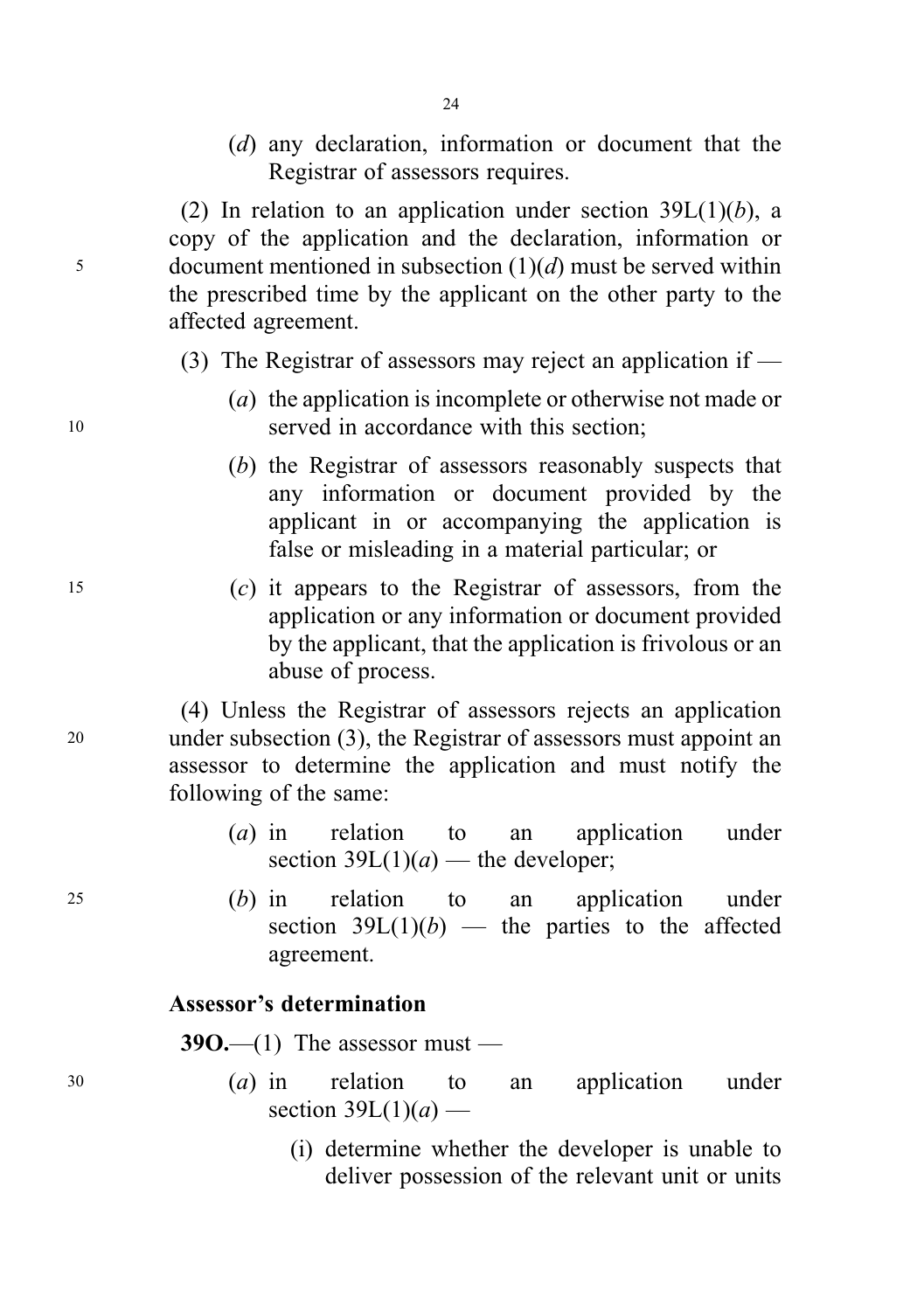of housing accommodation or commercial property by the delivery date in question, and whether the inability is to a material extent caused by a COVID-19 event; and

- (ii) determine and certify the period at the end of  $\frac{5}{5}$ which the developer may reasonably be expected to deliver possession; and
- (b) in relation to an application under section  $39L(1)(b)$  —
	- (i) determine whether any costs claimed by the <sup>10</sup> purchaser are qualifying costs and the amount of reimbursement that the purchaser is, under section 39K, entitled to claim from the developer; or
	- (ii) where it is just and fair to do so, determine that 15 the amount of reimbursement that the purchaser is entitled to claim under section 39K is instead, the aggregate of —
		- (A) the costs set out in paragraph  $(a)$  of the definition of "qualifying costs" in <sup>20</sup> section 39G; and
		- (B) a prescribed percentage of the costs mentioned in sub-paragraph (A),

up to the prescribed amount mentioned in section  $39K(1)(a)$ . 25

- (2) The assessor's certification under subsection  $(1)(a)$ 
	- (a) if made in relation to all the units in a housing accommodation or commercial property — is binding on the developer and the purchaser of each of those units; and 30
	- (b) if made in relation to any number of specified units in the housing accommodation or commercial property — is binding on the developer and the purchaser of each of those specified units.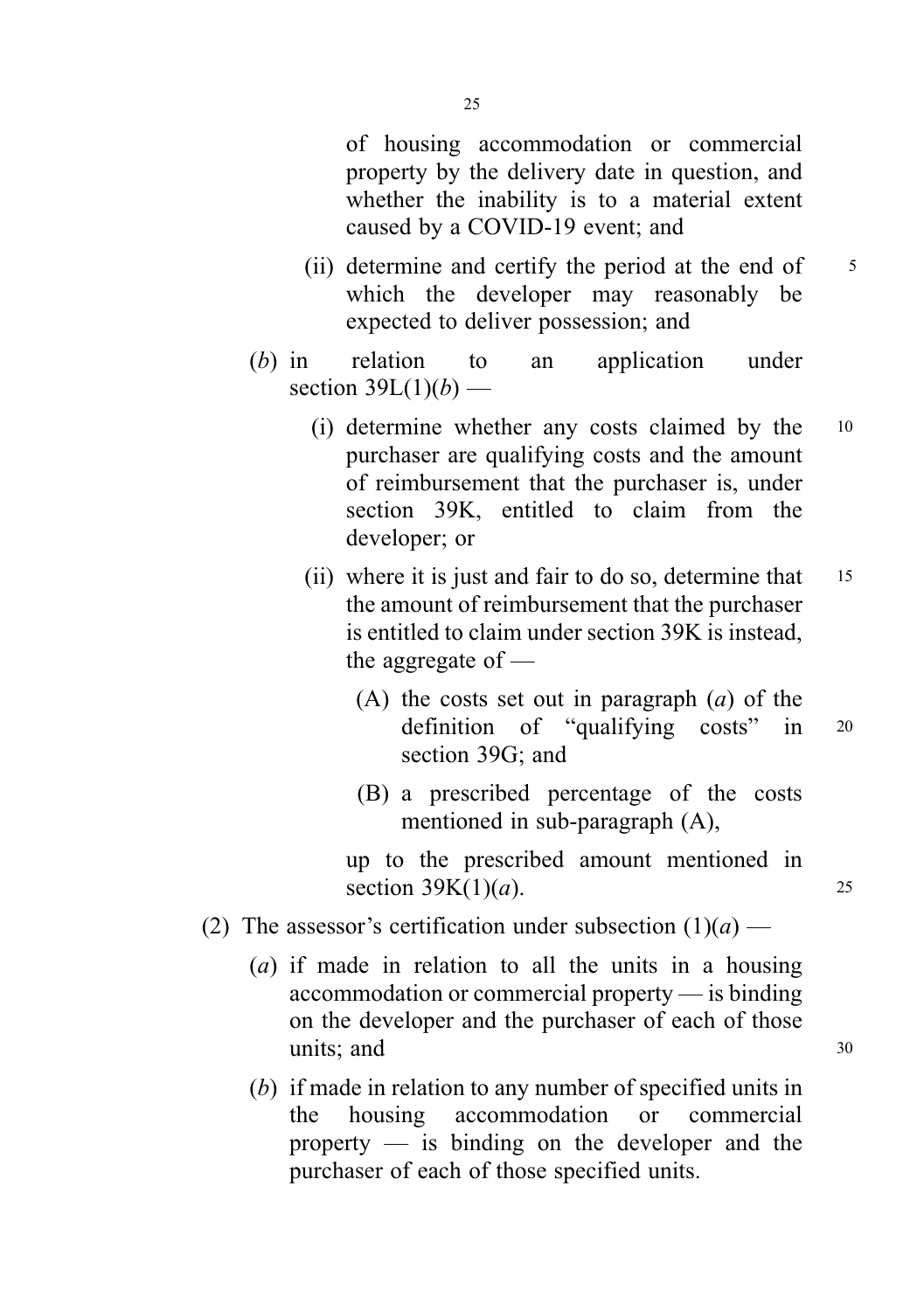(3) The assessor's determination under subsection  $(1)(b)$  is binding on the developer and the purchaser.

(4) There is no appeal from an assessor's determination.

### Regulations for this Part

<sup>5</sup> 39P.—(1) The Minister may make regulations for or with respect to any matter that is required or permitted to be prescribed or that is necessary or convenient to be prescribed for carrying out or giving effect to this Part.

(2) Without limiting subsection (1), regulations may be made <sup>10</sup> for or with respect to —

- (a) the procedure and practice for proceedings before an assessor, including requiring the proceedings to be held in private and the treatment of confidential information;
- <sup>15</sup> (b) the forms to be used and the information or documents to be furnished;
	- (c) the manner in which the Registrar of assessors or an assessor is to exercise his or her functions or perform his or her duties;
- <sup>20</sup> (d) the manner of service of any document and when it is deemed served;
	- (e) the extension by the Registrar of assessors or an assessor of any time within which any document is to be filed or furnished;
- <sup>25</sup> (f) the other fees to be paid in respect of an application under section 39L(1);
- (g) enabling the recovery by a party to an affected agreement of an amount from the other party that was paid before 2 November 2020 for any liability 30 extinguished under section  $39I(7)(b)$ ; and
	- (h) exempting any person from any requirement under this Part, whether in whole or in part.".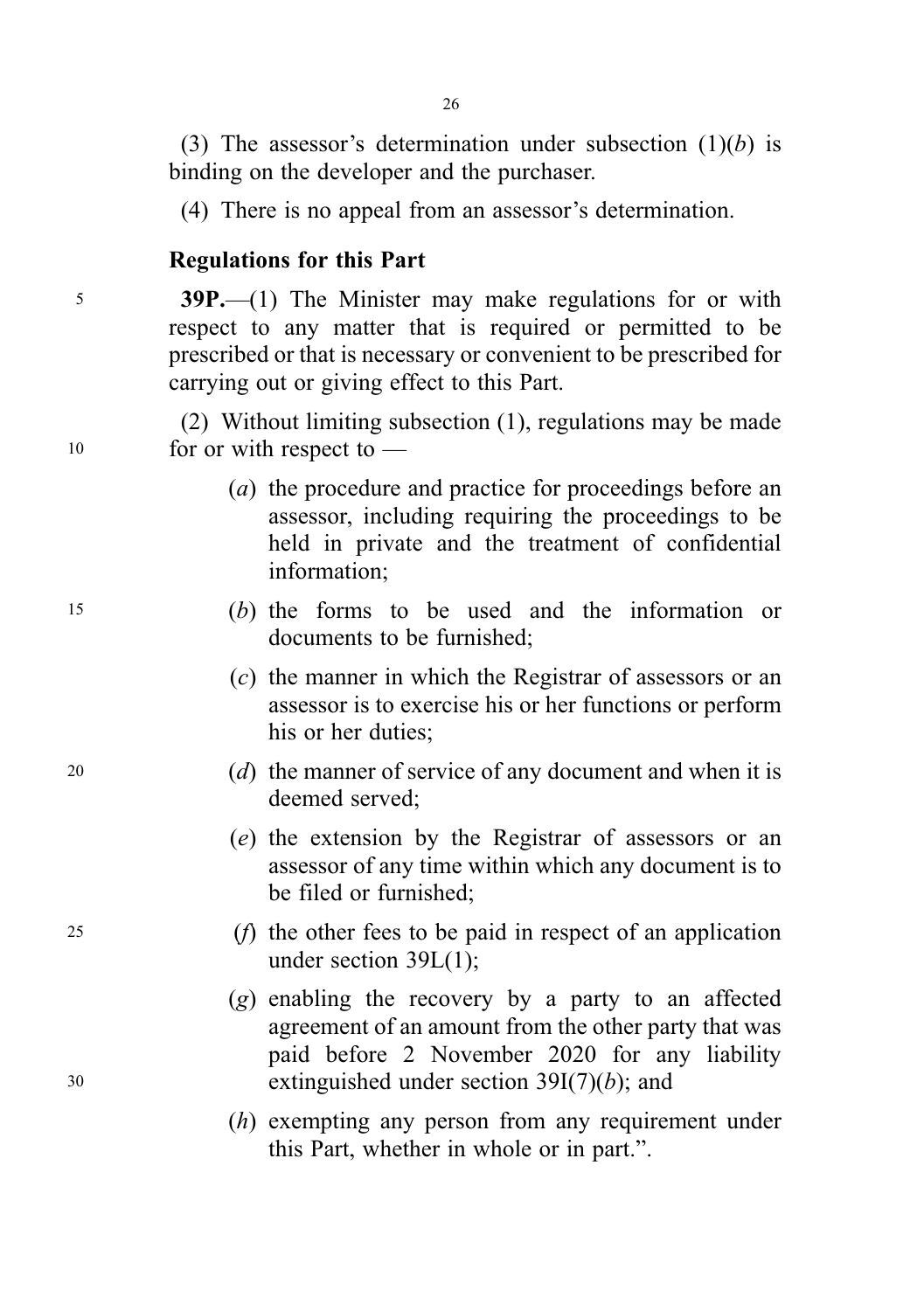#### New Part 10

9. The principal Act is amended by inserting, immediately after section 40, the following Part:

#### "PART 10

#### FURTHER RELIEFS FOR SPECIFIED CONTRACTS 5

### $Division I - General$

#### Interpretation of this Part

- 41. In this Part, unless the context otherwise requires
	- "adjustment relief assessor" means a person appointed to the panel of adjustment relief assessors under <sup>10</sup> section 64:
	- "adjustment relief Registrar" means the adjustment relief Registrar appointed under section 63(1), and includes any adjustment relief Deputy Registrar exercising the functions of the adjustment relief Registrar; 15

"assignee", in relation to a person, includes a successor in title of that person;

"contract of national interest" means a contract —

- (a) the termination of which is likely to affect the provision of essential services or the ability of <sup>20</sup> the Government or a public authority to carry out its functions, whether or not the Government or public authority is a party to the contract; and
- (b) that is certified as a contract of national interest under section 60; 25
- "date of termination" means the day upon the expiry of which a contract terminates:
- "essential service" means any service essential to the national security, defence, foreign relations, economy, public health, public safety or public order of Singapore, <sup>30</sup> and includes the matters specified in Part 2 of the Second Schedule;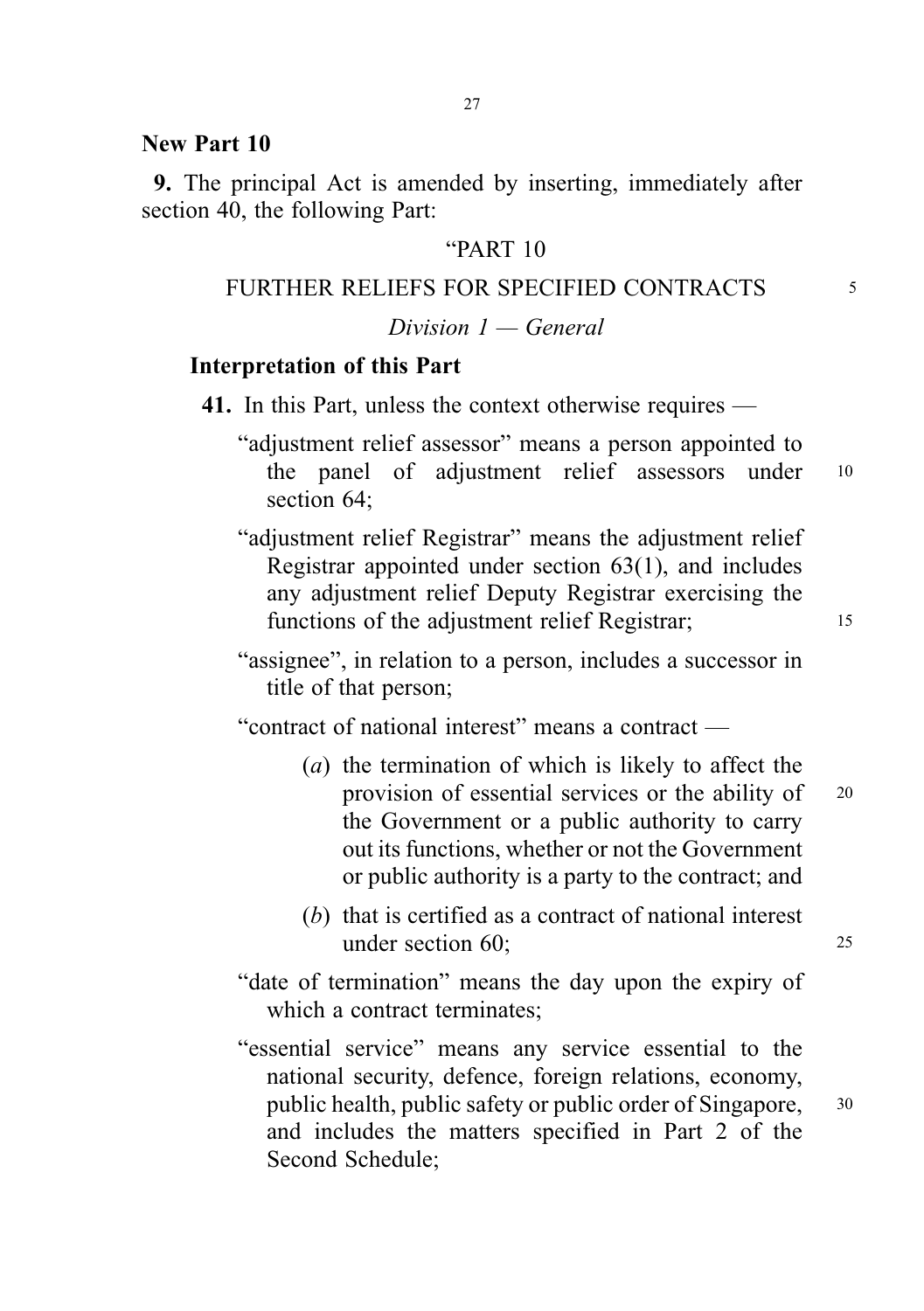| "negotiation period", in relation to any of the following |                                                            |  |  |  |  |
|-----------------------------------------------------------|------------------------------------------------------------|--|--|--|--|
|                                                           | notices, means the period of 4 weeks after the date of the |  |  |  |  |
| notice:                                                   |                                                            |  |  |  |  |

- (*a*) a notice of negotiation;
- <sup>5</sup> (b) a notice of revision;
	- (c) a notice of negotiation for contract of national interest;
	- "notice for adjustment" means a notice for adjustment under section 47;
- <sup>10</sup> "notice for compensation" means a notice for compensation under section 51;
	- "notice for repricing" means a notice for repricing under section 61(2):
- "notice of negotiation" means a notice of negotiation under <sup>15</sup> section 45;
	- "notice of negotiation for contract of national interest" means a notice of negotiation for contract of national interest under section 61(1);
- "notice of objection" means a notice of objection under <sup>20</sup> section 46 or 54, as the case may be;
	- "notice of revision" means a notice of revision under section 53;
	- "party" means a party to a contract, and "parties" is construed accordingly;
- <sup>25</sup> "public authority" means a body established by or under a public Act to perform or discharge a public function;
	- "service period", in relation to any notice that may be served under this Part, means the period of 3 days beginning on the date of the notice;
- <sup>30</sup> "specified contract" means a contract described in section  $42(1)$ .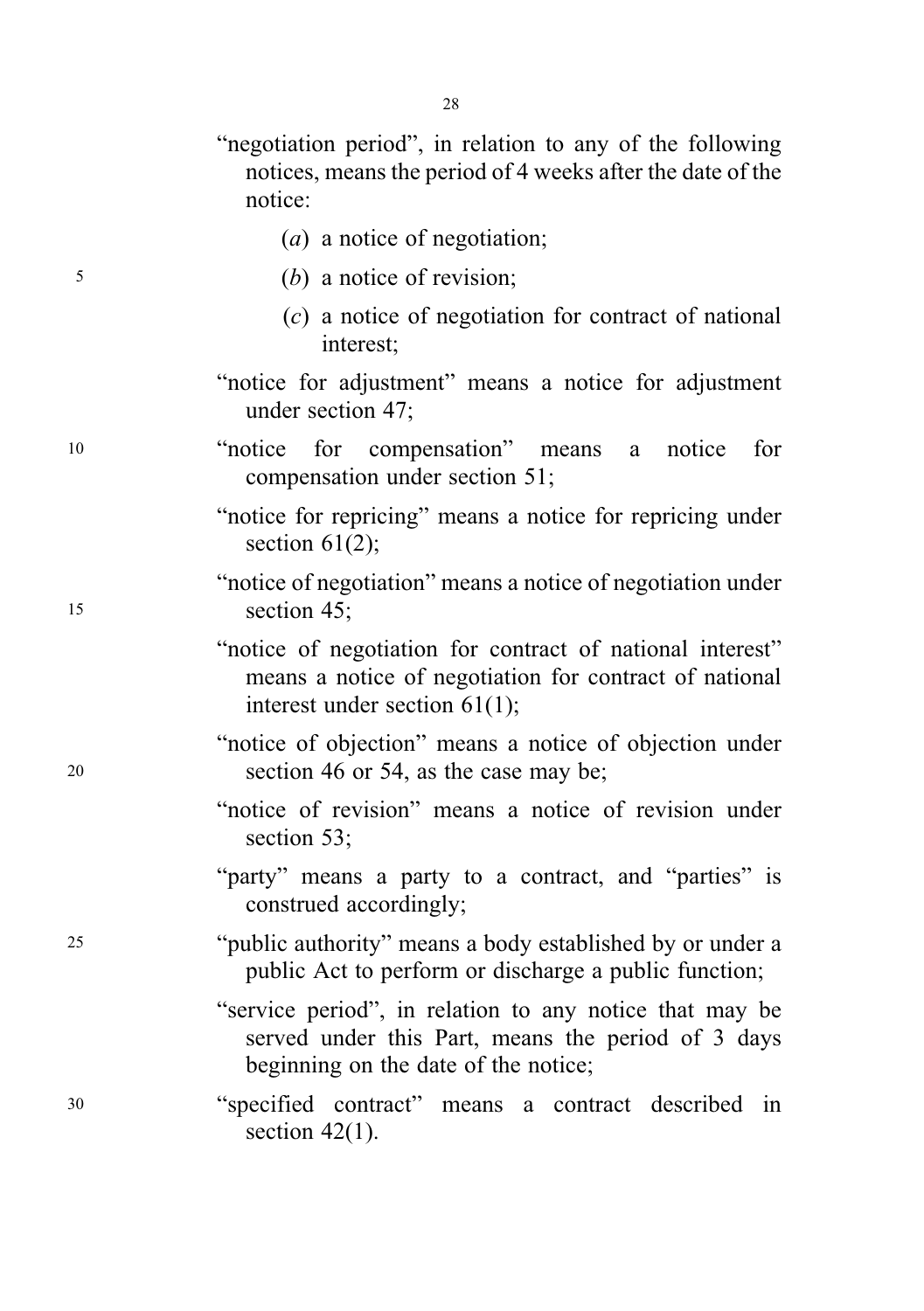#### Application of this Part

42.—(1) This Part applies in relation to any contract (including one to which the Government is a party) that —

(a) is described in Part 1 of the Second Schedule;

(b) was entered into before  $25$  March  $2020$ ; and  $5$ 

(c) is governed by Singapore law,

and where at least one of the parties has a place of business in Singapore.

(2) This Part does not apply to any contract terminated before 2 November 2020, or where the notice for the termination of the 10 contract was given in accordance with the contract before 2 November 2020, even if the period of the notice expires on or after that date.

(3) In section 43(1), A does not include a PTO's landlord of prescribed property mentioned in section 19P(1), if the PTO has 15 elected to pay the moneys referred to in section 19P(1) in relation to the PTO's lease agreement for the prescribed property, in accordance with a statutory repayment schedule described in section 19P(2).

### Reliefs under this Part 20

 $43- (1)$  Where —

- (a) a party to the specified contract (called in this Part  $A$ ) satisfies the requirements in Part 3 of the Second Schedule; and
- (b) the specified contract is not a contract of national <sup>25</sup> interest,

then —

(c) A may seek, in accordance with Division 2, to negotiate with the other party or parties (as the case may be) (each called in this Part  $B$ ) for an adjustment  $30$ to the rights and obligations of the parties and their assignees under the specified contract; and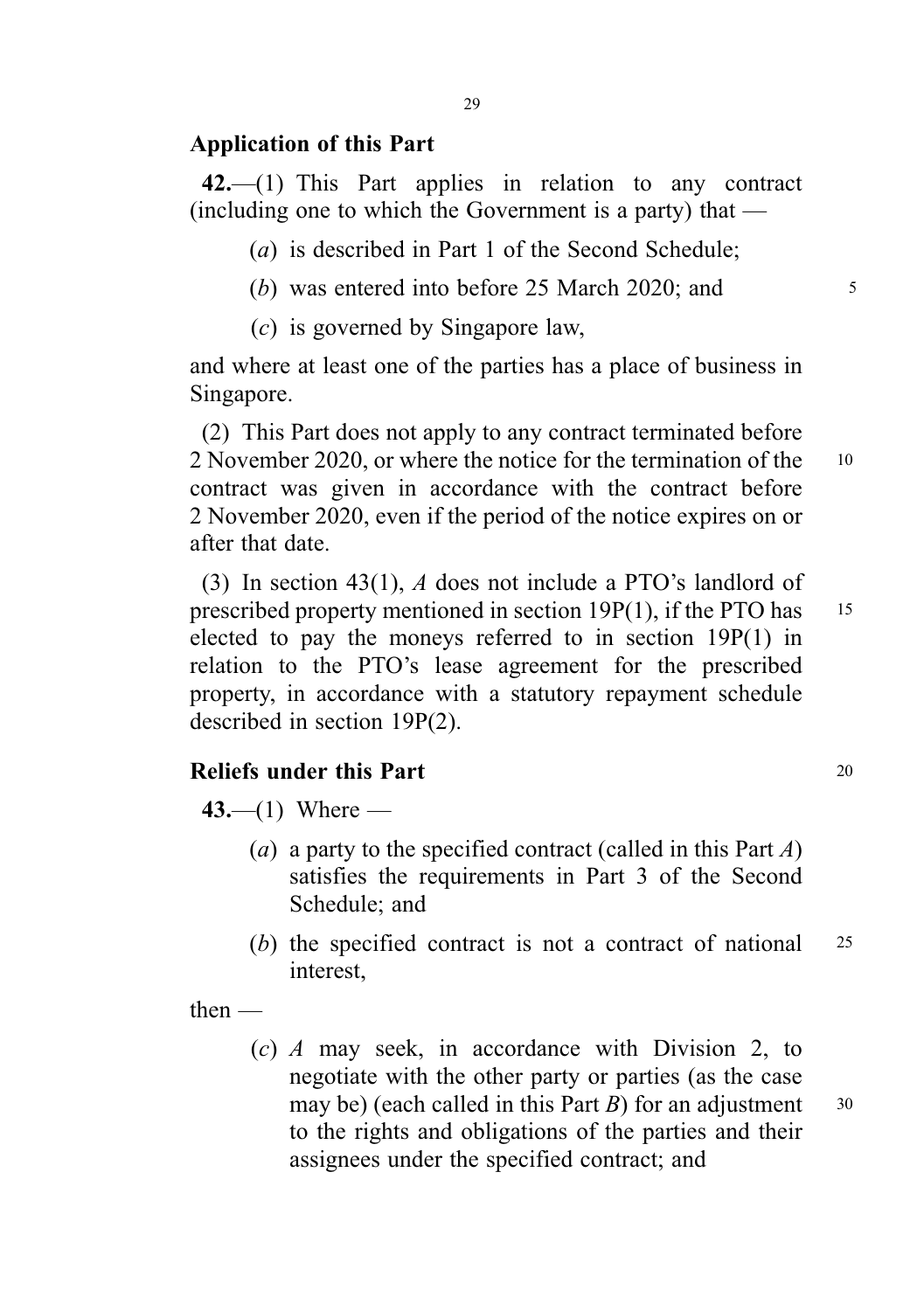(d) if A is unsuccessful in so negotiating an adjustment, the specified contract terminates in accordance with that Division.

(2) Where the specified contract terminates in accordance with <sup>5</sup> Division 2, then, despite anything in the specified contract, the rights and obligations of the parties and their assignees under the specified contract are adjusted in accordance with Part 4 of the Second Schedule, subject to any adjustment on a just and fair basis by an adjustment relief assessor under section 66.

- 10 (3) Where
	- (a) the specified contract is one that is described in Part 1 of the Third Schedule; and
	- (b) A seeks a negotiation under subsection (1),

then, if  $B$  satisfies the requirements in Part 2 of the Third <sup>15</sup> Schedule, B may require, in accordance with Division 3, compensation from  $A$  for any termination of the specified contract in accordance with Division 2.

- (4) The compensation under subsection  $(3)$  —
- (a) is determined in accordance with the prescribed <sup>20</sup> factors; and
	- (b) is in addition to, and does not affect, the rights and obligations of the parties and their assignees as adjusted under subsection (2).
	- $(5)$  Where —
- <sup>25</sup> (a) the specified contract is one that is described in Part 1 of the Fourth Schedule; and
	- (b) A satisfies the requirements in Part 2 of the Fourth Schedule,

then A, instead of seeking a negotiation under subsection (1), <sup>30</sup> may seek, in accordance with Division 4, to revise the schedule of A's repayments under the specified contract.

> (6) Nothing in this section prevents any party from terminating or avoiding the specified contract on or after 2 November 2020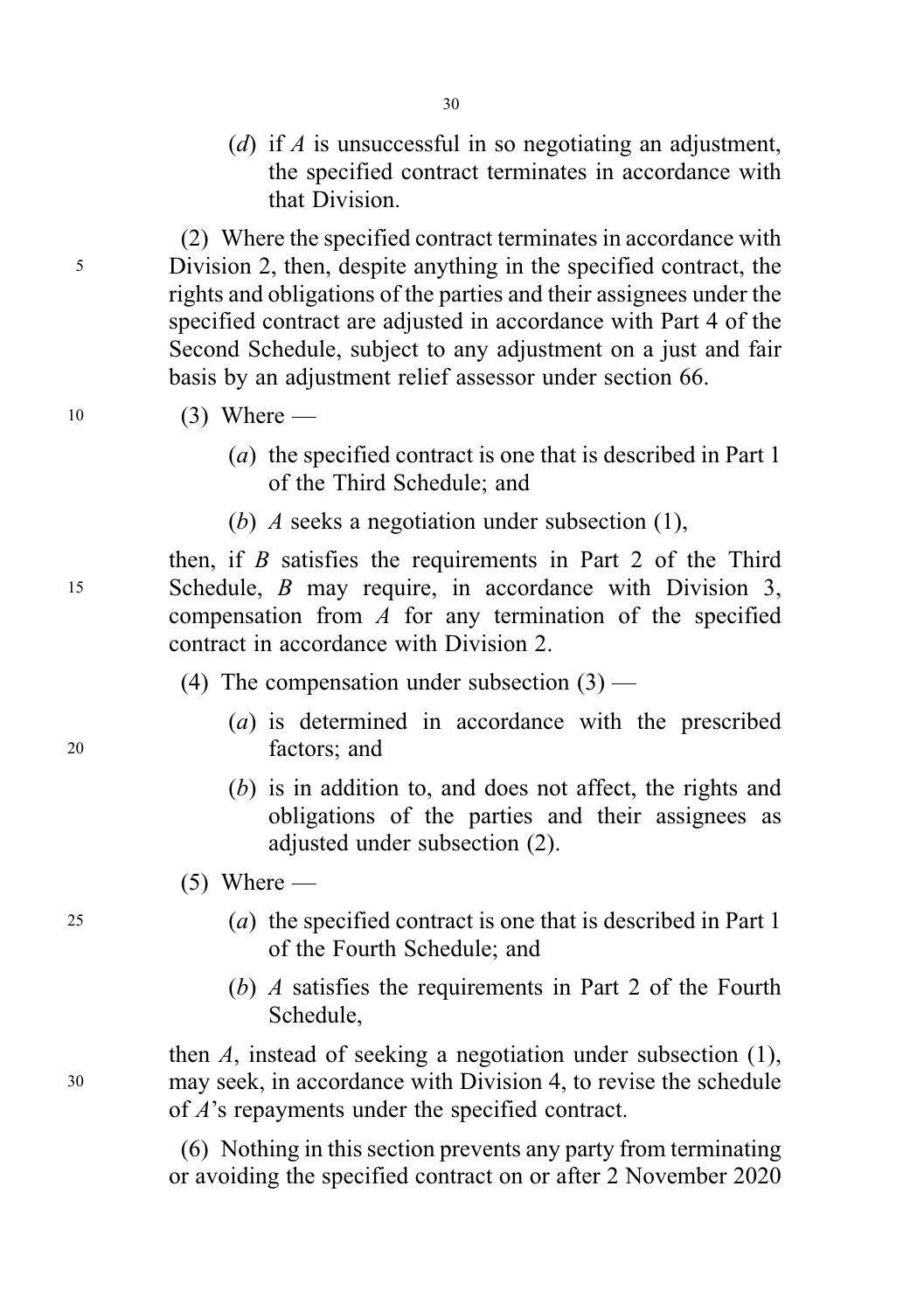under any other written law or rule of law, if the specified contract is not yet terminated under section 49.

(7) Where the specified contract is terminated on or after 2 November 2020 under any other written law or rule of law but before the specified contract can be terminated in accordance 5 with Division 2, then, despite anything in the specified contract —

- (a) any party (called in this Part  $C$ ) that satisfies the requirements of Part 3 of the Second Schedule may seek, in accordance with Division 5, for the rights and 10 obligations of the parties and their assignees under the specified contract to be adjusted in accordance with Part 4 of the Second Schedule (subject to any adjustment on a just and fair basis by an adjustment relief assessor under section  $66$ ), as if the termination  $15$ were a termination in accordance with Division 2; and
- (b) where the specified contract is one that is described in Part 1 of the Third Schedule, any other party who satisfies the requirements in Part 2 of the Third Schedule may require, in accordance with Division 3, 20 compensation from C; and that Division applies with the necessary modifications for this purpose.

(8) To avoid doubt, a reference to a termination of the specified contract in subsection (6) includes the discharge of the specified contract for the repudiation of the specified 25 contract by one of the parties, but does not include —

- (a) where the specified contract is a term contract, a termination of the specified contract upon the expiry of the term without a renewal of the specified contract; or 30
- (b) an automatic termination of the specified contract upon the occurrence of an event and not by any act on the part of any party.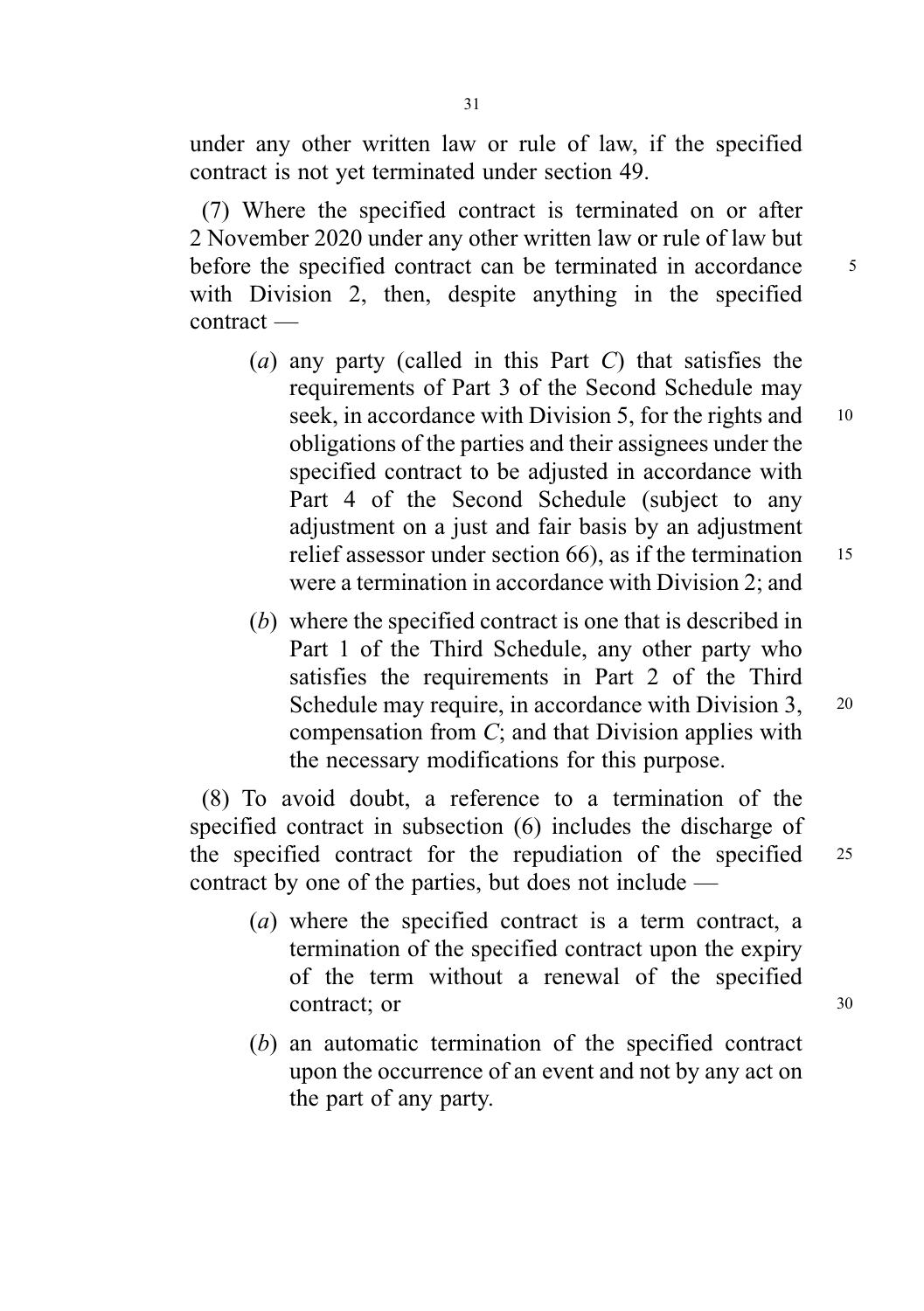#### Moratorium

44.—(1) Part 2 of the Fifth Schedule applies where, in relation to a specified contract —

32

- (a) a notice of negotiation is served in accordance with <sup>5</sup> section 45 (including that section as applied by Division 5); or
	- (b) a notice of revision is served in accordance with section 53.

(2) Without affecting paragraph 12 of Part 2 of the Fifth <sup>10</sup> Schedule, any person who, without reasonable excuse, contravenes paragraph 1 of Part 2 of the Fifth Schedule shall be guilty of an offence and shall be liable on conviction to a fine not exceeding \$1,000.

Division  $2$  — Renegotiation and termination of contracts

#### <sup>15</sup> Notice of negotiation

45.—(1) Where A seeks to negotiate for an adjustment to the rights and obligations of the parties and their assignees under the specified contract pursuant to section 43(1), A must serve a notice of negotiation on all the persons in subsection (2), in <sup>20</sup> accordance with subsection (3).

> (2) The persons for the purpose of subsection (1) are all of the following:

- (a) any other party to the specified contract;
- (b) any person who is  $A$ 's guarantor or surety, or who has <sup>25</sup> issued any performance bond or equivalent, in relation to any of  $A$ 's obligations under the specified contract;
	- (c) any assignee of any other party to the specified contract.

<sup>30</sup> (3) A must serve the notice of negotiation on all the persons in subsection  $(2)$  —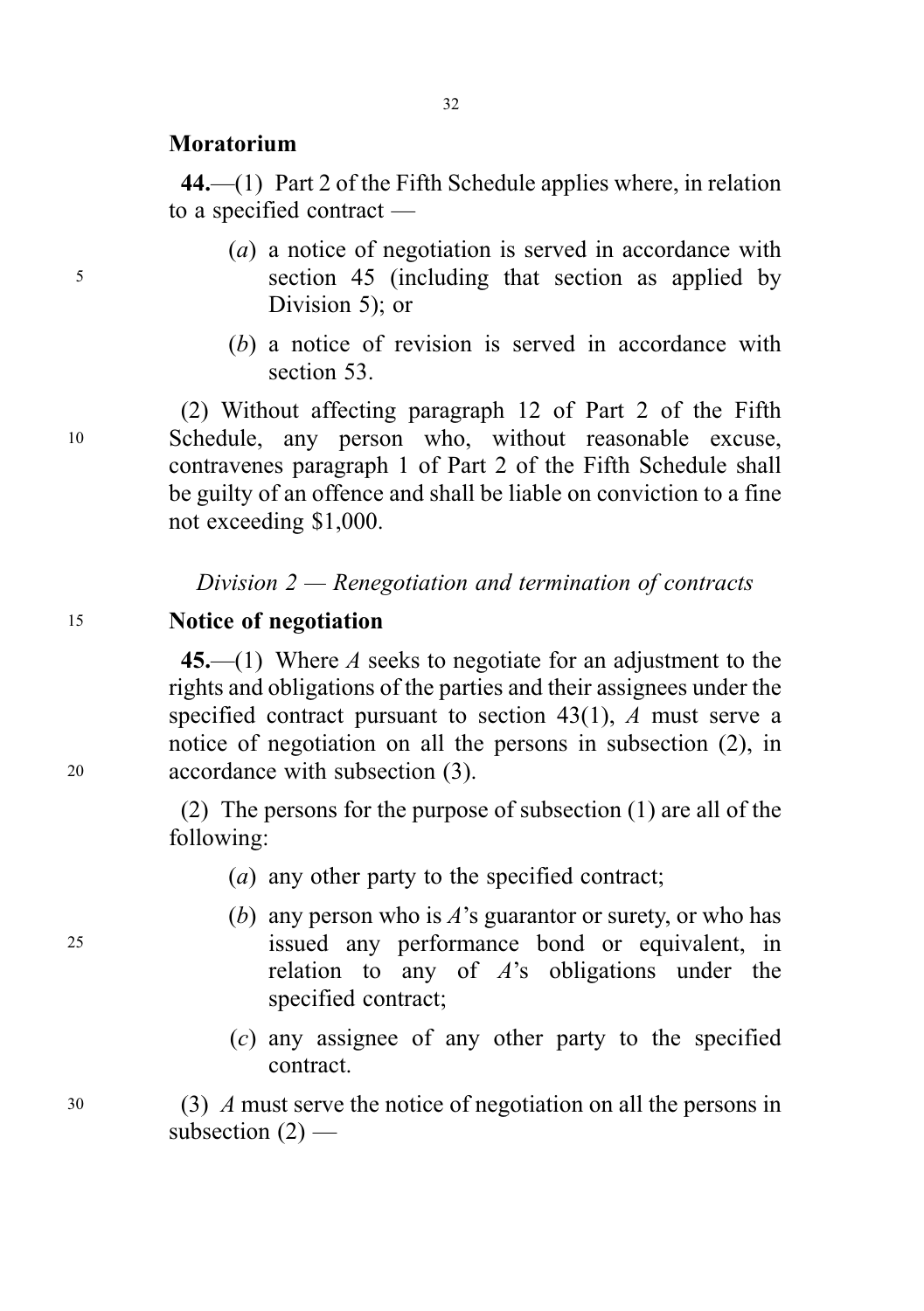- (a) within 6 weeks, or such longer period as the Minister may determine by order in the Gazette, after —
	- (i) the date of commencement of section 9 of the COVID-19 (Temporary Measures) (Amendment No. 3) Act 2020; or  $5$
	- (ii) where A seeks a negotiation under section  $43(1)$ pursuant to a change in the substance of Part 1 or 3 of the Second Schedule, the date of commencement of the amendment effecting the change; and 10
- (b) within the service period for that notice.

#### Notice of objection

46.—(1) Where B or B's assignee (as the case may be) wishes to object to A's notice of negotiation, B or B's assignee must —

- (a) serve a notice of objection on A and all the persons in  $15$ section 45(2) (but not on B or B's assignee (as the case may be) making the objection) —
	- (i) within the period of 2 weeks after the negotiation period for A's notice of negotiation; and 20
	- (ii) within the service period for that notice; and
- (b) lodge the notice of objection with the adjustment relief Registrar within the period in paragraph  $(a)(i)$ .

(2) B or B's assignee (as the case may be) may only object to  $A$ 's notice of negotiation on any one or more of the following 25 grounds:

- (*a*) the contract in question is not a specified contract or is a contract of national interest;
- (b) A does not satisfy the requirements in Part 3 of the Second Schedule: 30
- (c) the notice of negotiation was not served in accordance with section 45.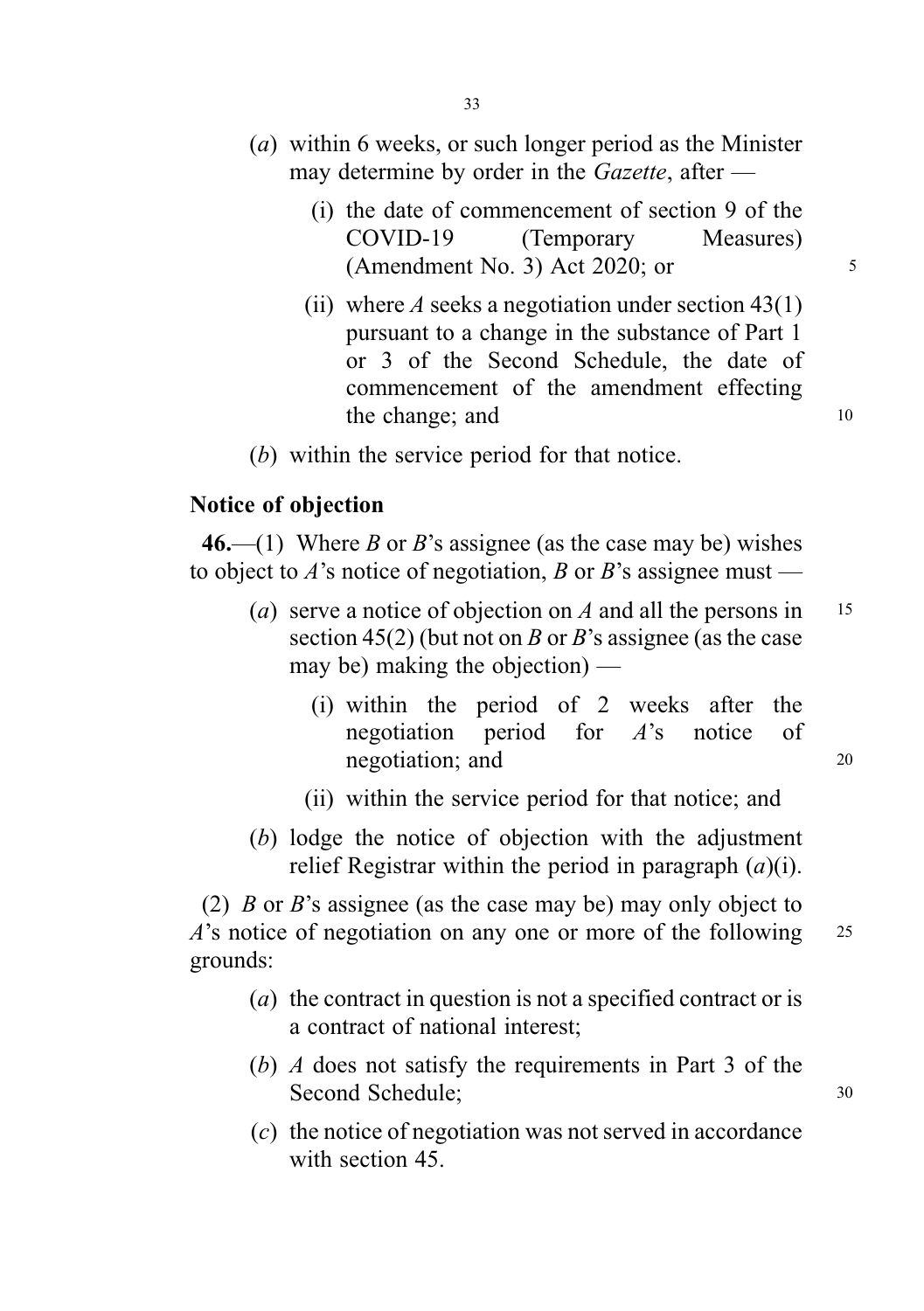(3) The adjustment relief Registrar may refuse to accept the notice of objection for lodgment and proceed under section 65  $if -$ 

- (a) the notice of objection was not served and lodged in <sup>5</sup> accordance with subsection (1); or
	- (b) B or B's assignee (as the case may be) fails or refuses to provide any information or document reasonably required by the adjustment relief Registrar.

## Notice for adjustment

<sup>10</sup> 47.—(1) If no notice of objection is served in accordance with section 46,  $A$ ,  $B$  or  $B$ 's assignee (as the case may be) may, within 2 weeks after the period in section  $46(1)(a)(i)$ , lodge a notice for adjustment with the adjustment relief Registrar for the purpose of adjusting the rights and obligations of the parties and their <sup>15</sup> assignees in accordance with Part 4 of the Second Schedule (or on a just and fair basis).

(2) The notice for adjustment must be served by the person lodging that notice with the adjustment relief Registrar, on A and all the persons in section 45(2) (but not on the person lodging <sup>20</sup> that notice with the adjustment relief Registrar) —

- (a) within the period in subsection (1); and
- (b) within the service period for that notice.

# Withdrawal of notices

48.—(1) A may, at any time before the earlier of —

- <sup>25</sup> (a) the termination of the specified contract under section 49; or
	- (b) the date of determination of an adjustment relief assessor concerning the date of termination of the specified contract,

<sup>30</sup> withdraw A's notice of negotiation by serving a notice of withdrawal of the notice of negotiation on all the other parties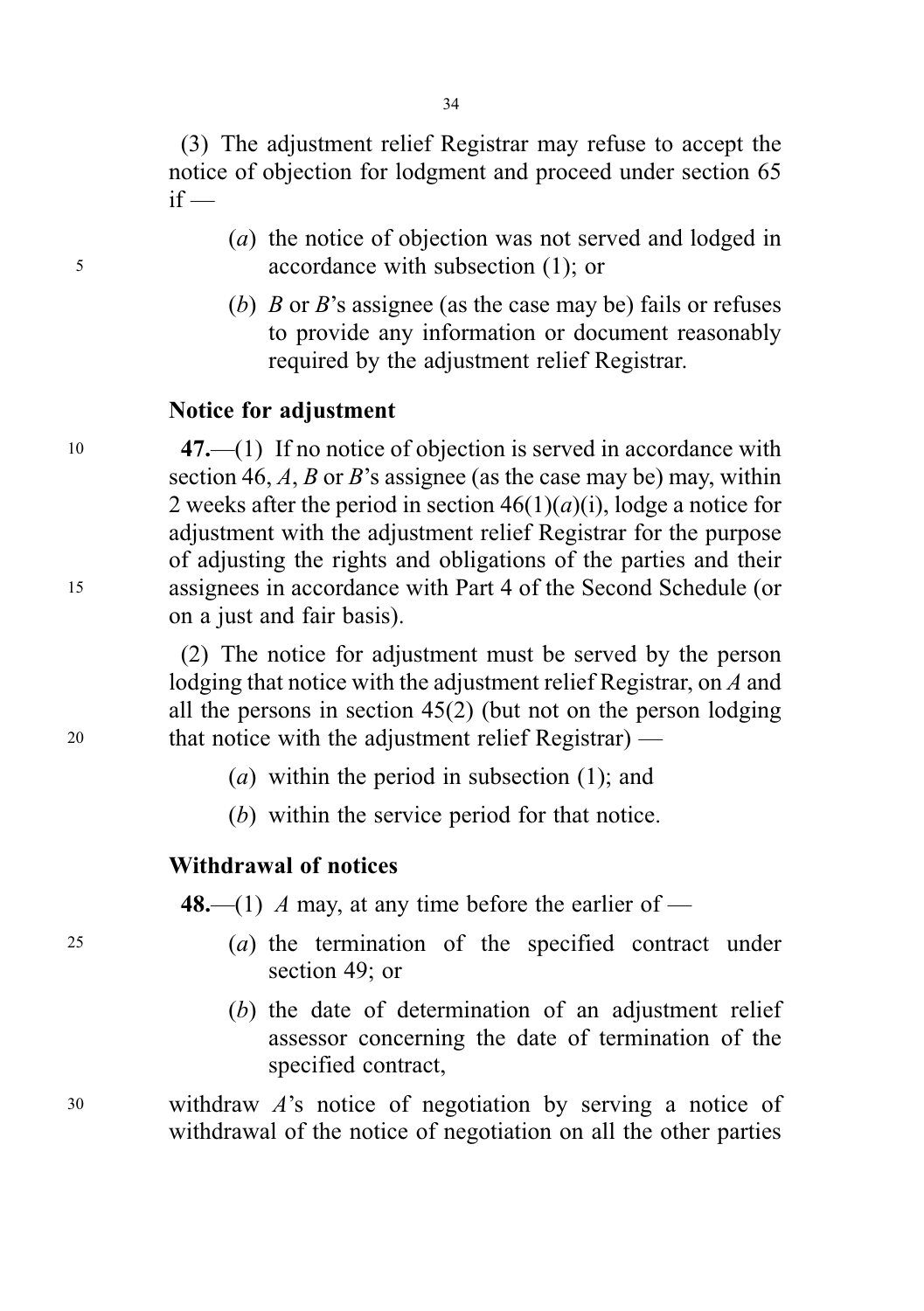and their assignees within the service period for that notice of withdrawal.

(2) Where B or B's assignee has served a notice of objection on A, A must also lodge that notice of withdrawal with the adjustment relief Registrar within the service period for that 5 notice of withdrawal.

(3) B or B's assignee (as the case may be) may, at any time before the earlier of —

- (a) the termination of the specified contract under section 49; and  $10$
- (b) the date of determination of an adjustment relief assessor concerning the date of termination of the specified contract,

withdraw its notice of objection by —

- $(c)$  serving a notice of withdrawal of the notice of 15 objection on  $A$  and the other parties and their assignees (but not on the person that made the objection), within the service period for that notice of withdrawal; and
- (d) lodging that notice of withdrawal with the adjustment  $20$ relief Registrar within the service period for that notice of withdrawal.

(4)  $A$ ,  $B$  or  $B$ 's assignee (as the case may be) may, at any time before an adjustment relief assessor makes a determination concerning the adjustments to be made to the rights and <sup>25</sup> obligations of the parties and their assignees, withdraw its notice for adjustment by —

- (a) serving a notice of withdrawal of the notice for adjustment on  $A$ ,  $B$  and  $B$ 's assignee (but not on the person that requested the adjustment) within the <sup>30</sup> service period for that notice of withdrawal; and
- (b) lodging that notice of withdrawal with the adjustment relief Registrar within the service period for that notice of withdrawal.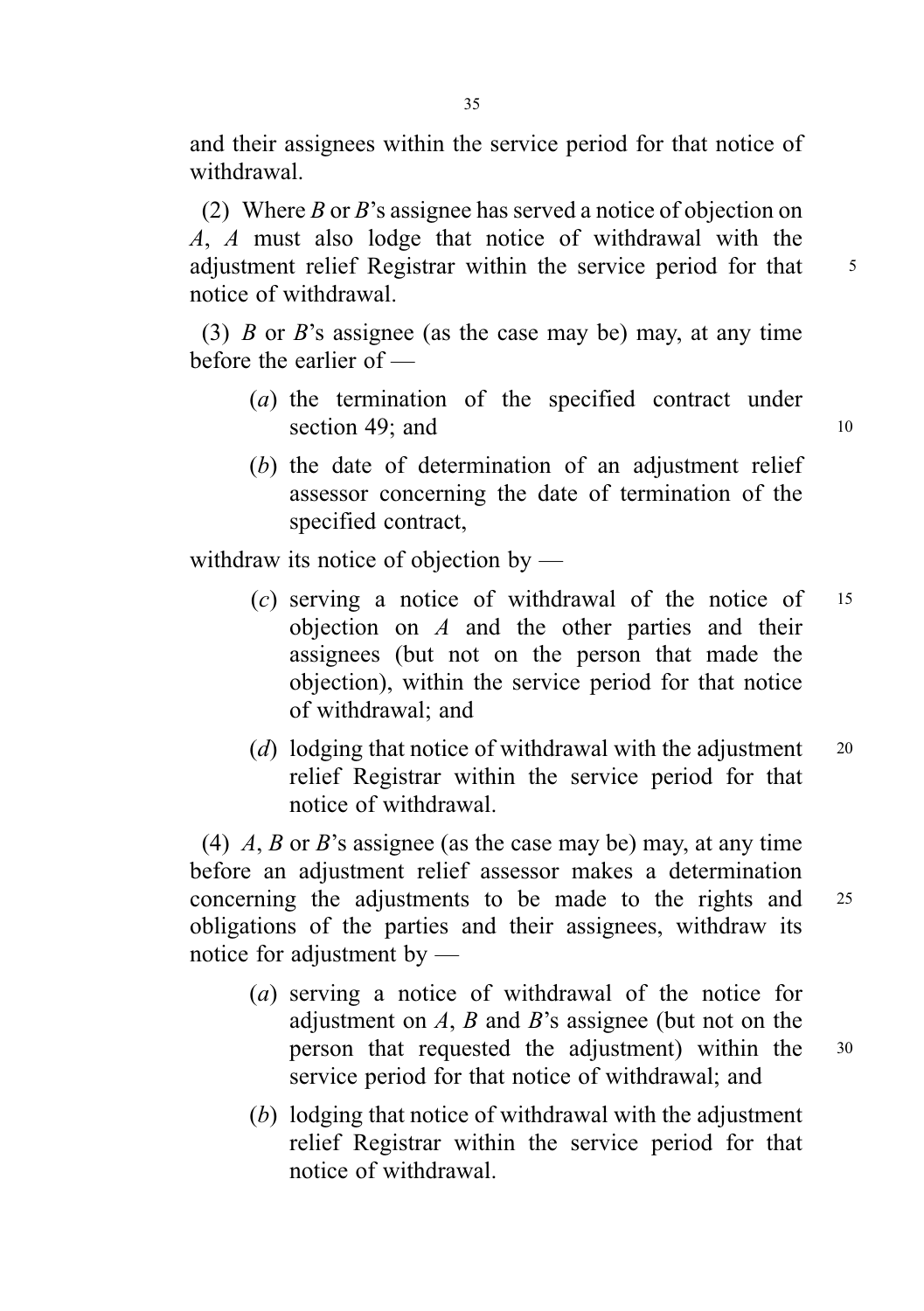#### Time of termination of contract

49.—(1) Subject to subsection (4), if no notice of objection is served in accordance with section  $46(1)(a)$ , and lodged with the adjustment relief Registrar under section  $46(1)(b)$ , then the <sup>5</sup> specified contract terminates upon the expiry of the second day after the period mentioned in section  $46(1)(a)(i)$ , or such other time as agreed between all the parties.

- (2) Subject to subsection  $(4)$ , if —
- (a) the adjustment relief Registrar refuses to accept any <sup>10</sup> notice of objection for lodgment pursuant to section  $46(3)$ ; or
	- (b) every notice of objection served and lodged is withdrawn under section 48(3),

then the specified contract terminates upon the expiry of the 15 second day after the period mentioned in section  $46(1)(a)(i)$ .

(3) Subject to subsection (4), if an adjustment relief assessor appointed by the adjustment relief Registrar for the purposes of determining any matter concerning the specified contract, determines a date of termination for the specified contract, <sup>20</sup> then the specified contract terminates upon the expiry of that day.

(4) To avoid doubt, if a specified contract is terminated under any other written law or rule of law (subject to the modifications specified in Division 5), nothing in this section alters the date of <sup>25</sup> termination of the specified contract as provided under that other written law or rule of law.

### Effect of certificate

50. To avoid doubt, section 49 —

- (a) does not apply to a specified contract that is a contract <sup>30</sup> of national interest; but
	- (b) applies to a specified contract before a certificate is issued to one of the parties by the Minister or an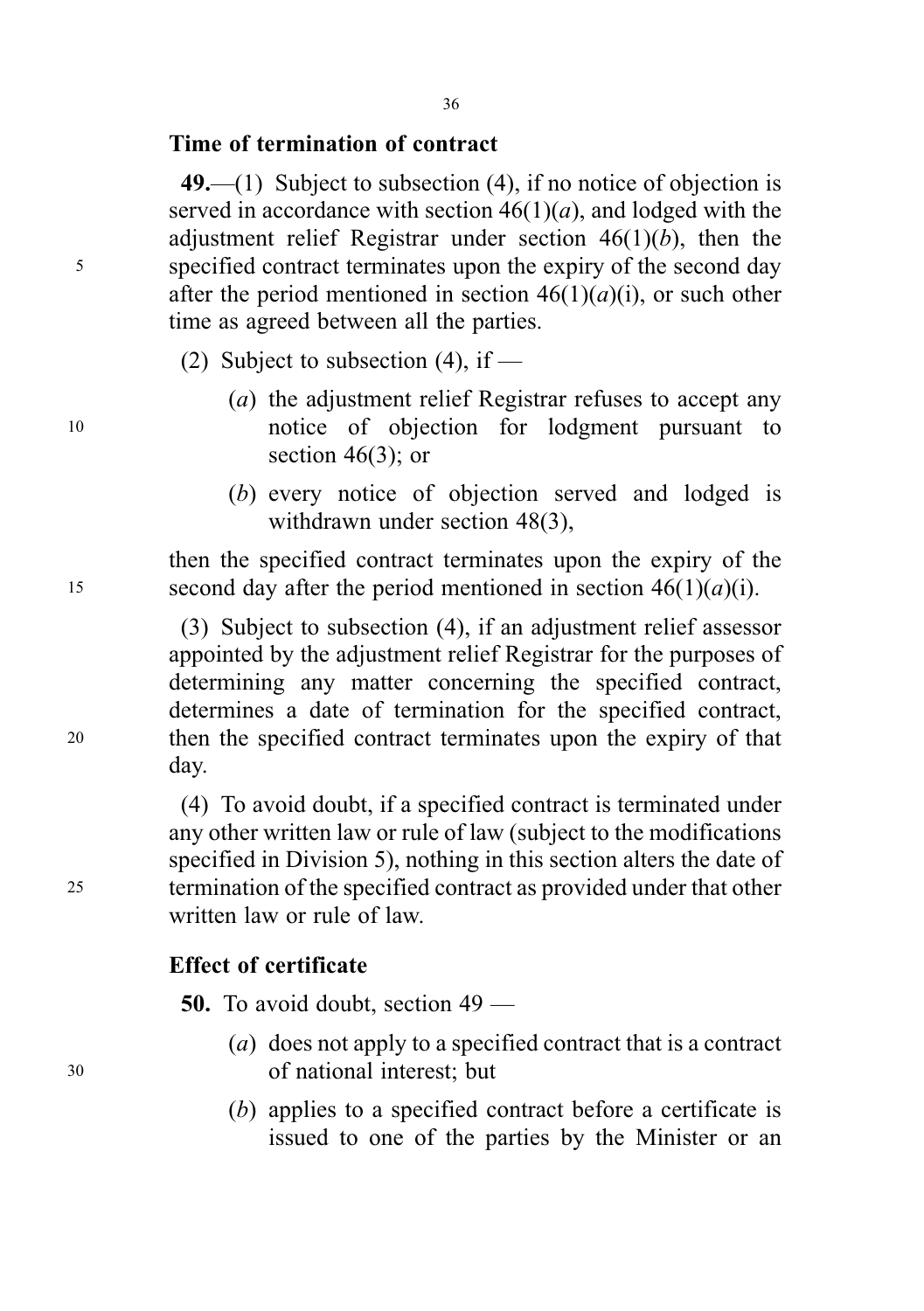authorised officer under section 60, certifying it to be a contract of national interest.

## Division 3 — Compensation for landlords

#### Notice for compensation

51.—(1) Where B seeks compensation from A pursuant to  $5$ section 43(3), B must —

- (a) serve a notice for compensation on A within 2 weeks after the negotiation period for  $A$ 's notice of negotiation; and
- (b) lodge that notice for compensation with the <sup>10</sup> adjustment relief Registrar within the period in paragraph (a).

(2) The adjustment relief Registrar may refuse to accept the notice for compensation for lodgment if —

- (*a*) the notice for compensation was not served and 15 lodged in accordance with subsection (1); or
- (b) B fails or refuses to provide any information or document reasonably required by the adjustment relief Registrar.

(3) To avoid doubt, nothing in this Part prevents  $B$  from 20 serving both a notice of objection under section 46 and a notice for compensation on A.

### Withdrawal of notice for compensation

52. B may, at any time before an adjustment relief assessor makes a determination concerning the compensation sought by 25 B, withdraw B's notice for compensation by —

- (a) serving a notice of withdrawal of the notice for compensation on A; and
- (b) lodging that notice of withdrawal with the adjustment relief Registrar within 2 days after the date of the <sup>30</sup> service of that notice of withdrawal on A.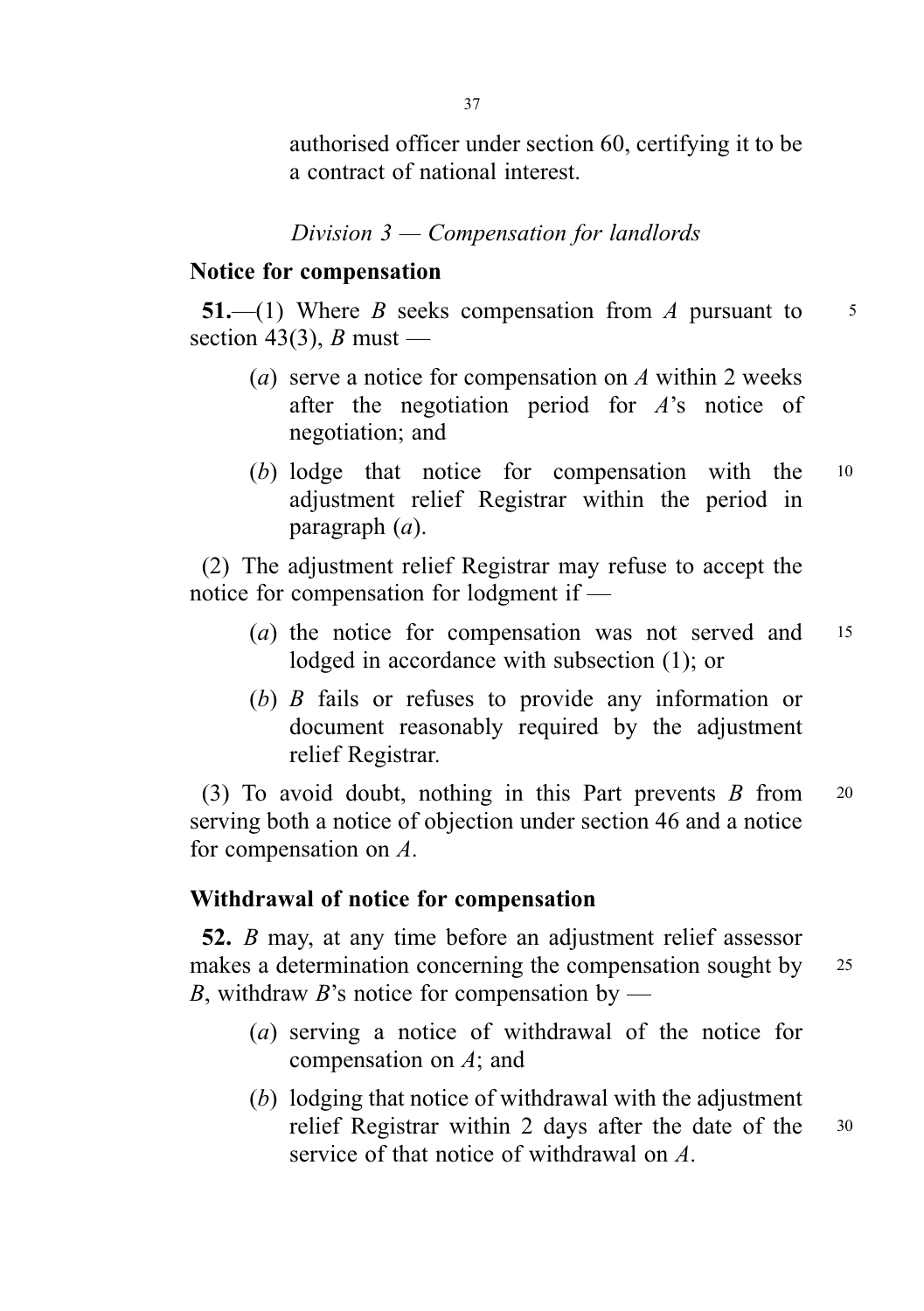## Division 4 — Revision of repayment schedule

### Notice of revision of repayment schedule

53.—(1) Where A seeks a revision of the repayment schedule pursuant to section 43(5), A must serve a notice of revision on all <sup>5</sup> the persons in subsection (2), in accordance with subsections (3) and (4).

> (2) The persons for the purpose of subsection (1) are all of the following:

(*a*) *B* and *B*'s assignees;

10 (b) any person who is  $A$ 's guarantor or surety, or who has issued any performance bond or equivalent, in relation to any of  $A$ 's obligations under the specified contract.

(3) A must serve the notice of revision on all the persons in  $15$  subsection  $(2)$  —

- (a) within 6 weeks, or such longer period as the Minister may determine by order in the Gazette, after —
- (i) the date of commencement of section 9 of the COVID-19 (Temporary Measures) <sup>20</sup> (Amendment No. 3) Act 2020; or
- (ii) where  $A$  seeks to revise the repayment schedule under subsection (1) pursuant to a change in the substance of Part 1 or 2 of the Fourth Schedule, the date of commencement of the amendment <sup>25</sup> effecting the change; and
	- (b) within the service period for that notice.

(4) The notice of revision must set out the revised repayment schedule proposed by  $A$  that satisfies the following requirements:

- $30$  (a) the amount covered by  $A$ 's revised repayment schedule must include, and only include —
	- (i) moneys that became payable under the specified contract on or after 1 February 2020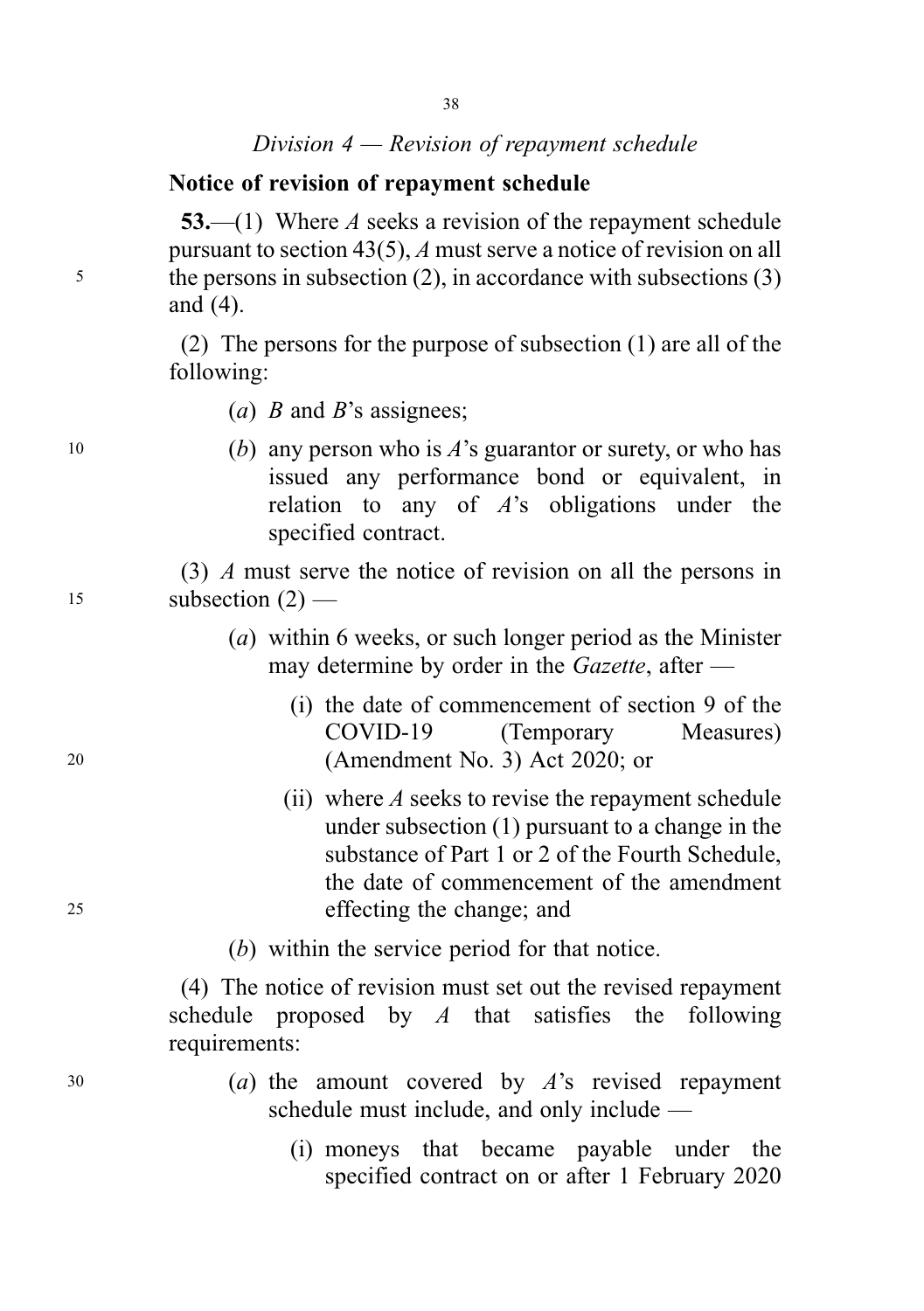and before the date of the notice of revision, and that remain unpaid on that date;

- (ii) any interest imposed on any late payment of the moneys in sub-paragraph (i) (determined in accordance with section 7A, where section 7A  $\frac{5}{5}$ applies), accruing before the date of the notice of revision; and
- (iii) interest on the amounts in sub-paragraphs (i) and (ii) at the prescribed rate;
- (b) the period of repayment must not exceed 18 months;  $10$
- (c) the amount covered by  $A$ 's revised repayment schedule must be payable in equal instalments, on a monthly basis;
- (*d*) the first instalment must be payable within one month after the period of 6 weeks, or such longer period as 15 the Minister may determine by order in the Gazette, after the date of commencement of section 9 of the COVID-19 (Temporary Measures) (Amendment No. 3) Act 2020.
- (5) To avoid doubt  $\qquad 20$ 
	- (a) the period of repayment in subsection  $(4)(b)$  may extend beyond the period provided in the specified contract for repayment; and
	- (b) upon service of the notice of revision, A cannot be required to pay any other interest or charge (however 25 described) on the moneys mentioned in subsection  $(4)(a)(i)$  and (ii), that might be payable under the specified contract after the date of the notice of revision.

### Notice of objection 30

54.—(1) Where B or B's assignee (as the case may be) wishes to object to  $A$ 's revision of the repayment schedule,  $B$  or  $B$ 's assignee must —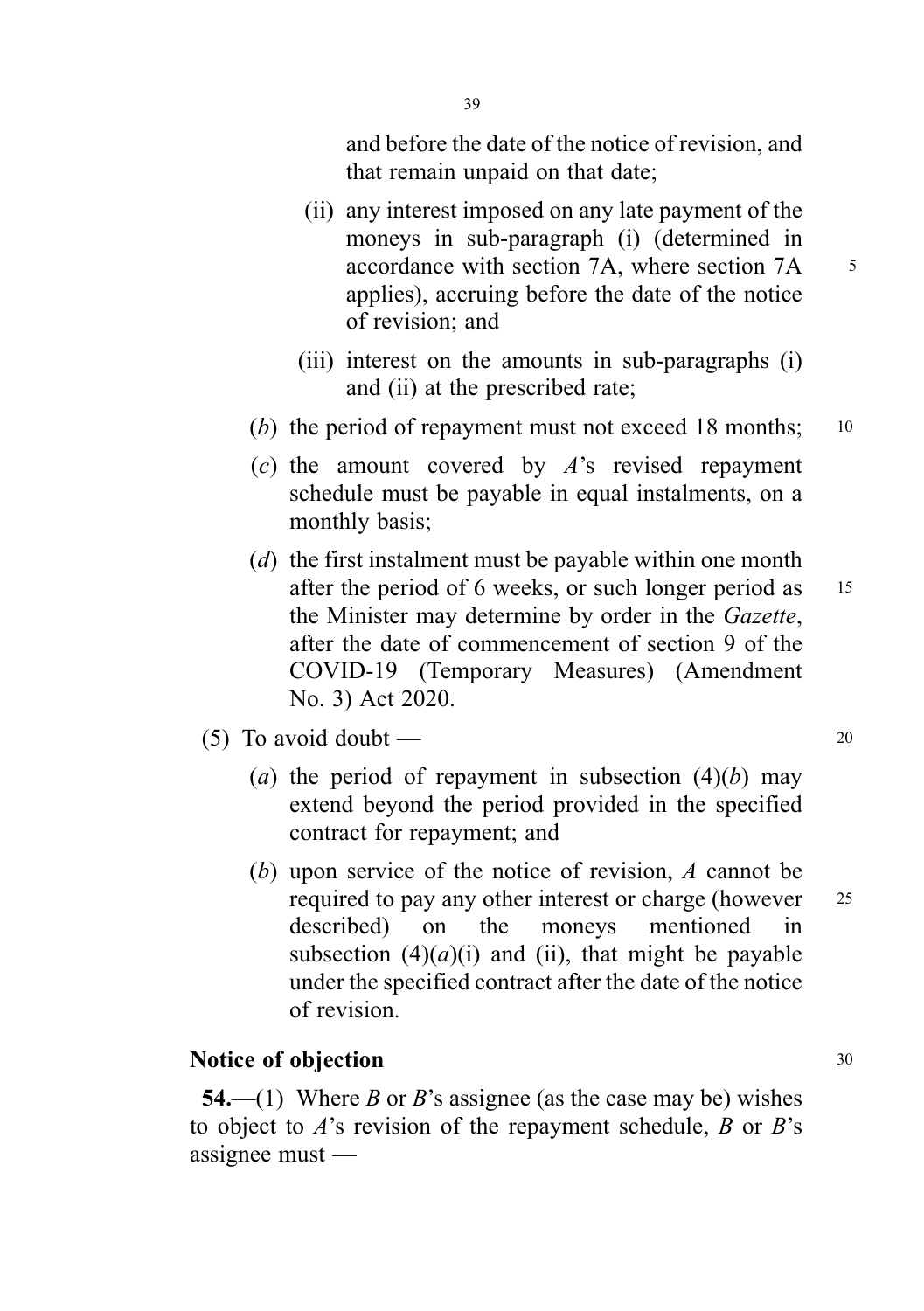- (a) serve a notice of objection on A and all the persons in section  $53(2)(b)$  —
- (i) within the period of 2 weeks after the negotiation period for A's notice of revision; <sup>5</sup> and
	- (ii) within the service period for that notice; and
	- (b) lodge the notice of objection with the adjustment relief Registrar within the period in paragraph  $(a)(i)$ .

(2)  $\hat{B}$  or  $\hat{B}$ 's assignee (as the case may be) may only object to <sup>10</sup> A's revision of the repayment schedule on any one or more of the following grounds:

- (a) the contract in question is not a specified contract described in Part 1 of the Fourth Schedule;
- (b) A does not satisfy the requirements in Part 2 of the <sup>15</sup> Fourth Schedule;
	- (c) the notice of revision was not served in accordance with section 53;
- (d) A's proposed revised repayment schedule does not satisfy the requirements in paragraphs  $(a)$  to  $(d)$  of <sup>20</sup> section 53(4).

(3) The adjustment relief Registrar may refuse to accept the notice of objection for lodgment if —

- (a) the notice of objection was not served and lodged in accordance with subsection (1); or
- 25 (b) B or B's assignee (as the case may be) fails or refuses to provide any information or document reasonably required by the adjustment relief Registrar.

(4) Pending the determination of an adjustment relief assessor on the validity of any objection by  $B$  or  $B$ 's assignee (as the case  $30$  may be), A may make the payments in accordance with A's proposed revised repayment schedule.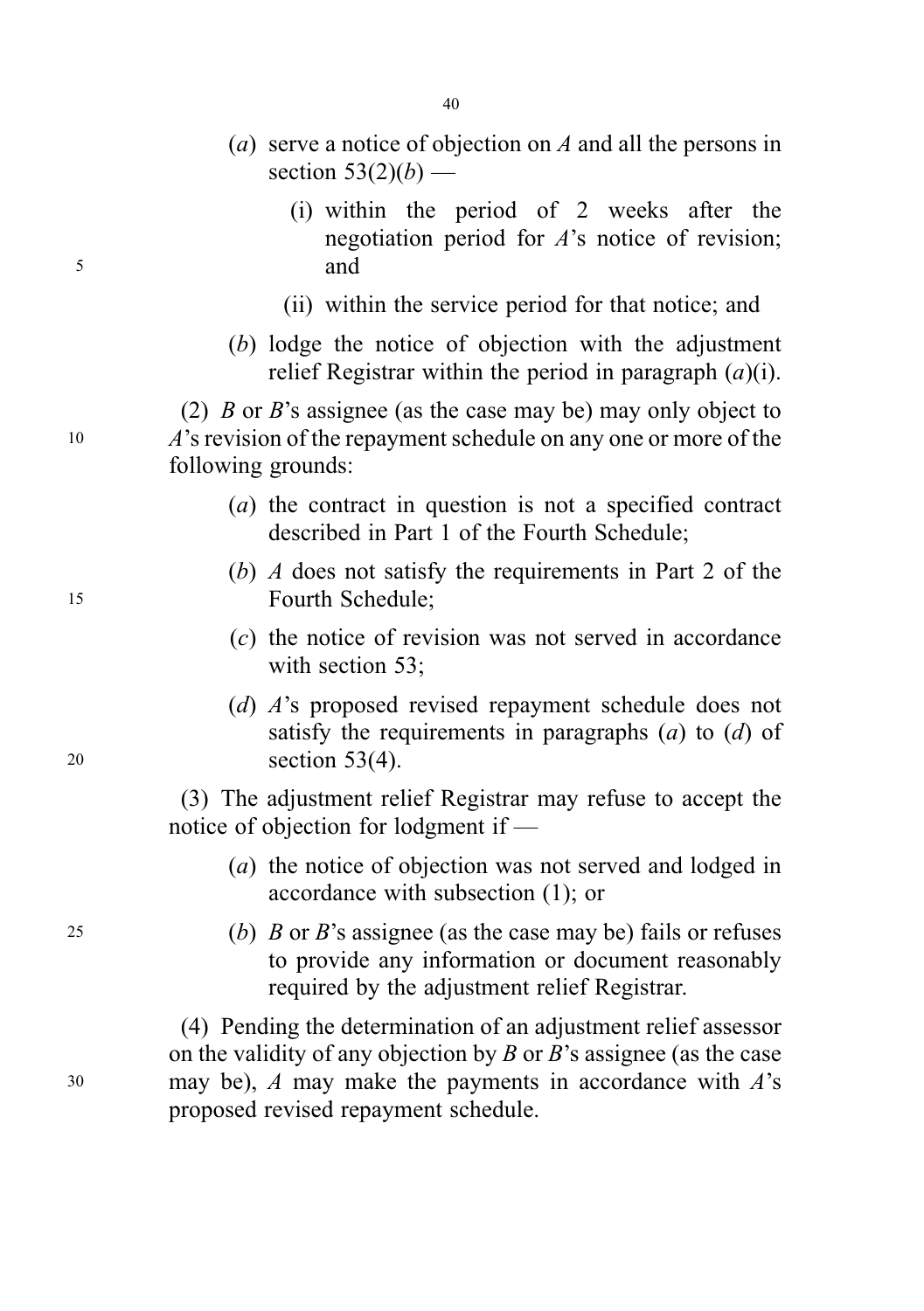## Withdrawal of notice

55. B or B's assignee (as the case may be) may, at any time before an adjustment relief assessor makes a determination concerning A's proposed revision to the repayment schedule, withdraw its notice of objection by  $\frac{3}{5}$ 

- (a) serving a notice of withdrawal of the notice of objection on  $A$ , and  $B$  and  $B$ 's assignees (but not on the person making the withdrawal), within the service period for that notice of withdrawal; and
- (b) lodging that notice of withdrawal with the adjustment  $10$ relief Registrar within the service period for that notice of withdrawal.

## Revised repayment schedule to form part of specified contract

- **56.** Where  $15$ 
	- (a) B and B's assignees do not object to A's proposed revised repayment schedule under section 54(1);
	- (b) the adjustment relief Registrar refuses to accept any notice of objection for lodgment under section 54(3);
	- (c) every notice of objection served and lodged is <sup>20</sup> withdrawn under section 55; or
	- (d) the adjustment relief assessor dismisses all of  $B$ 's and B's assignees' objections,

then —

- (e) the revised repayment schedule forms part of the <sup>25</sup> specified contract as from the date of the notice of revision, and prevails over any term of the specified contract to the extent of any inconsistency between them; and
- (*f*) *A* is discharged from any liability to pay any interest  $\frac{30}{2}$ or charge mentioned in section  $53(5)(b)$ .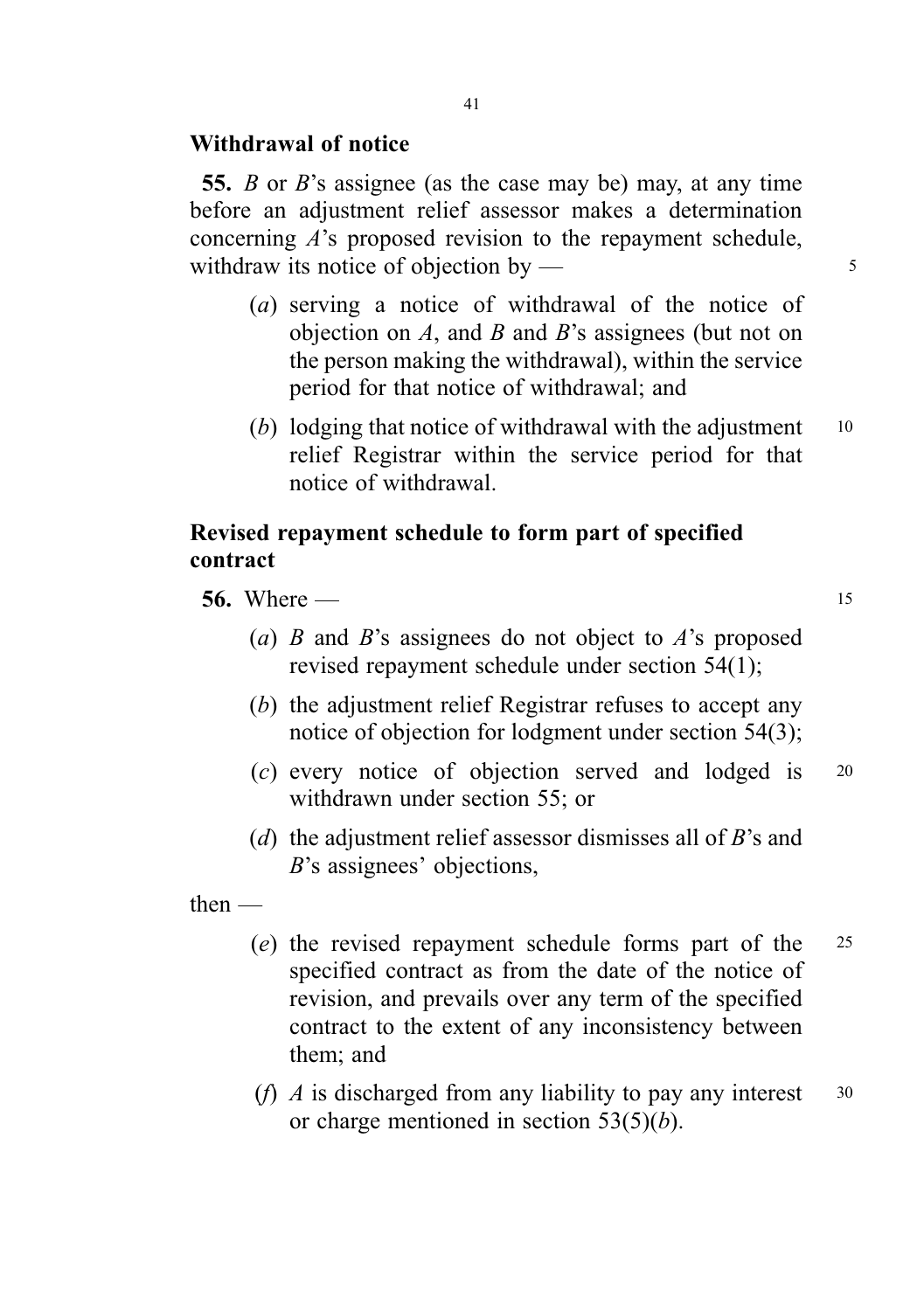### Time when revised repayment schedule ceases to apply

 $57 - (1)$  Where —

- (a) A fails to pay any instalment under the revised repayment schedule within 14 days after the date on <sup>5</sup> which the instalment is due to be paid under the revised repayment schedule;
	- (b) A terminates or repudiates the specified contract during the period covered by the revised repayment schedule; or
- $10$  (c) *B* terminates the specified contract for any default by A other than a failure mentioned in paragraph  $(a)$ ,

then the revised repayment schedule ceases to have effect and the following become payable immediately (called in this section the outstanding repayments):

- <sup>15</sup> (d) the amount of any instalment payable under the revised repayment schedule before the date of the occurrence of the event in paragraph  $(a)$ ,  $(b)$  or  $(c)$  (as the case may be) and that remains unpaid on that date;
- (e) the instalments payable under the revised repayment <sup>20</sup> schedule on or after that date, excluding the amount in section  $53(4)(a)(iii)$  that is part of those instalments.

(2) As from and including the date of the occurrence of the event in subsection  $(1)(a)$ ,  $(b)$  or  $(c)$  (as the case may be), the outstanding repayments are subject to all interest and other late <sup>25</sup> payment charges (however described) stipulated under the specified contract until the date that the outstanding repayments are repaid.

#### Passing of title to goods

58. Despite anything in the specified contract, title to any <sup>30</sup> goods that are the subject of the specified contract passes to A when  $A$  has paid all moneys required to be paid by  $A$  under this Division.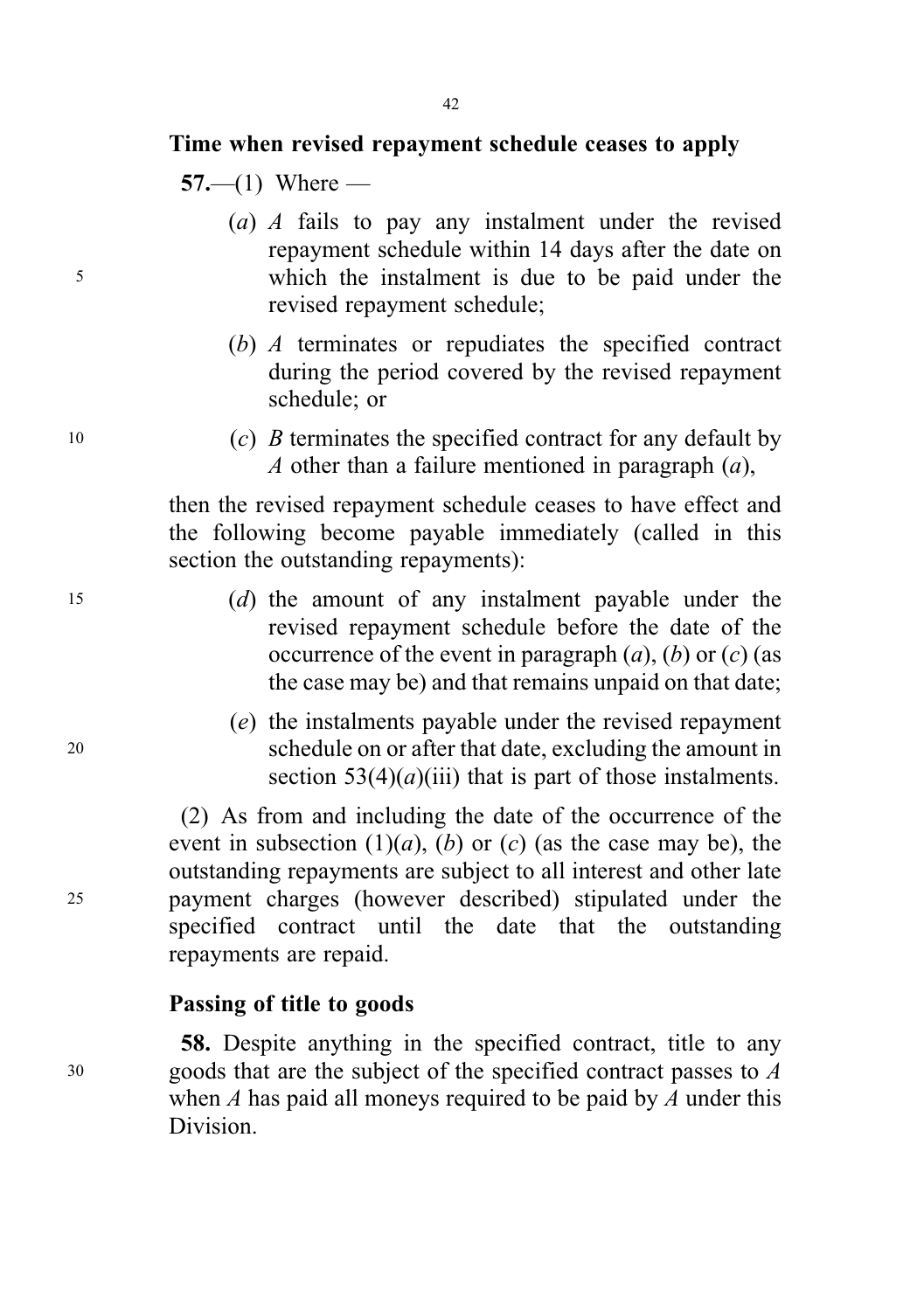# Division  $5 -$  Adjustment of rights and obligations for terminated contract

# Adjustment of rights and obligations for terminated contract

59.—(1) C may seek to adjust the rights and obligations of the  $\frac{5}{5}$ parties and their assignees under the terminated contract in accordance with Division 2.

- (2) For the purpose of subsection  $(1)$ 
	- (a) sections 45 to 48 apply, with each reference to A read as a reference to C, and each reference to B read as  $a = 10$ reference to any other party to the terminated contract;
	- (b) the ground of objection in section  $46(2)(a)$  that the contract is of national interest is omitted;
	- (c) despite section 48(1), C may withdraw its notice of  $15$ negotiation at any time before the date of determination by an adjustment relief assessor concerning whether C satisfies the requirements of Part 3 of the Second Schedule, by serving the notice of withdrawal of the notice of negotiation in the <sup>20</sup> manner described in section 48(1); and
	- (d) despite section 48(3), any other party or its assignee (as the case may be) may withdraw its notice of objection at any time before the date of determination by an adjustment relief assessor concerning whether 25 there is any valid ground of objection to C's notice of negotiation, by serving and lodging the notice of withdrawal in the manner described in section 48(3).

(3) To avoid doubt, the fact that the specified contract is terminated under any other written law or rule of law before 30 section 45 can be applied does not prevent sections 45 to 48 (as modified) from applying to  $C$ , and the other parties and their assignees to the terminated contract.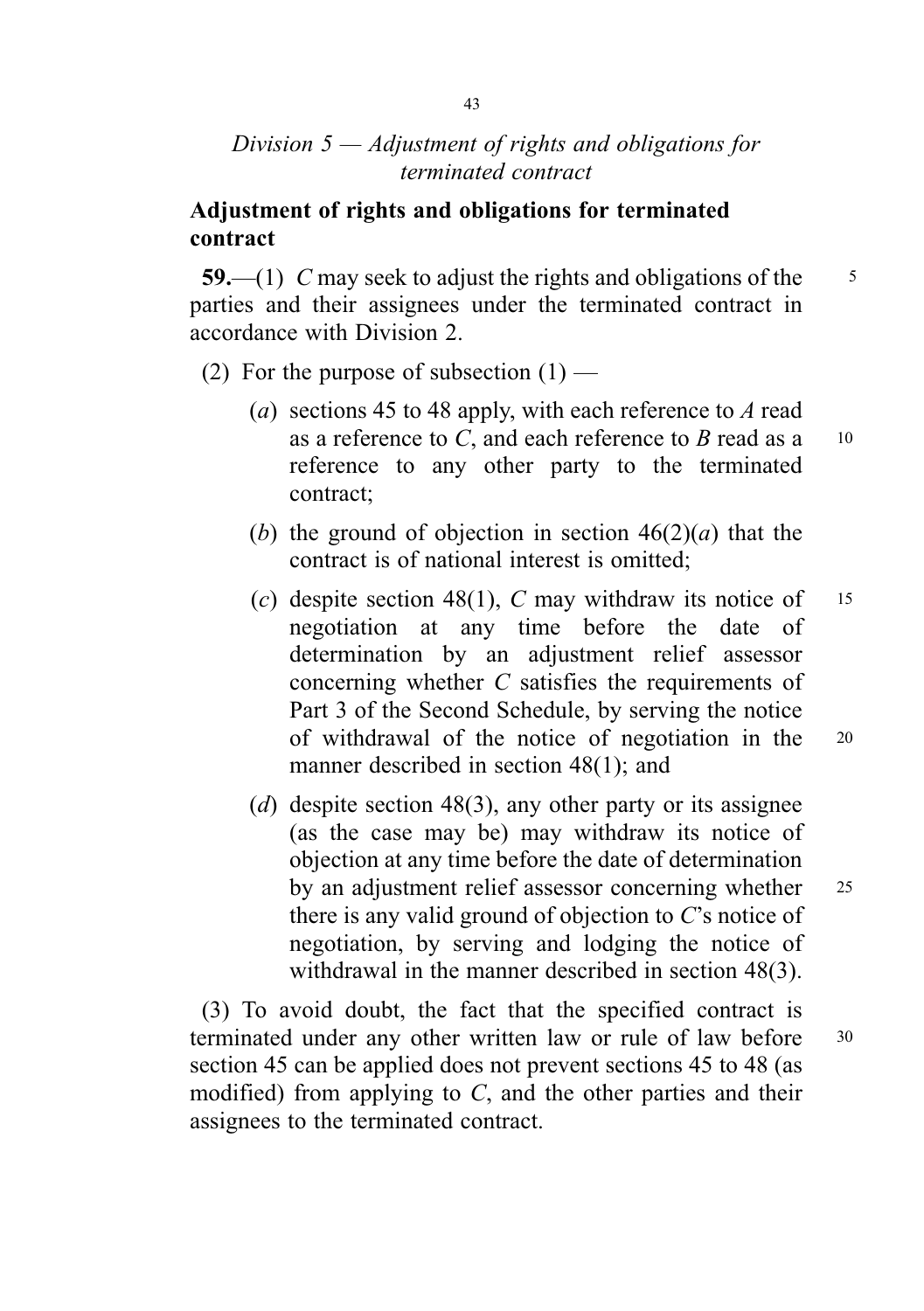(4) To avoid doubt, where a notice under Division 2 is served or lodged before the specified contract is terminated as mentioned in section 43(6), those notices are treated as if they had been served or lodged for the purposes of this Division.

## <sup>5</sup> Division 6 — Contracts of national interest

### Certification of contract of national interest

 $60$ ,  $-(1)$  The Minister charged with the responsibility under Article 30 of the Constitution of the Republic of Singapore for the subject to which a specified contract relates may, on the <sup>10</sup> Minister's own motion or at the request of any party to the specified contract, certify that the specified contract is a contract of national interest.

(2) The Minister may authorise any public officer to certify any specified contract as a contract of national interest under <sup>15</sup> subsection (1) on the Minister's behalf.

(3) For the purpose of issuing a certificate under this section, the Minister or authorised officer may by written notice require any person to provide the Minister or authorised officer with such information or document as the Minister or authorised <sup>20</sup> officer may require, within the time specified in the notice.

> (4) Except where the person so notified is under a statutory obligation to observe secrecy in relation to the information or document sought, the person must comply with the notice.

(5) A person who, without reasonable excuse, fails to comply <sup>25</sup> with subsection (4) shall be guilty of an offence and shall be liable on conviction to a fine not exceeding \$1,000.

(6) It is not a defence to a charge under subsection (5) for a person's failure to provide any information or document sought from the person under subsection (3), that the person is under a <sup>30</sup> duty of secrecy (other than a statutory duty of secrecy) in respect of the information or the contents of that document.

> (7) A person who in good faith complies with the notice in subsection (3) is treated as not being in breach of that duty of secrecy despite any law or the terms of any contract.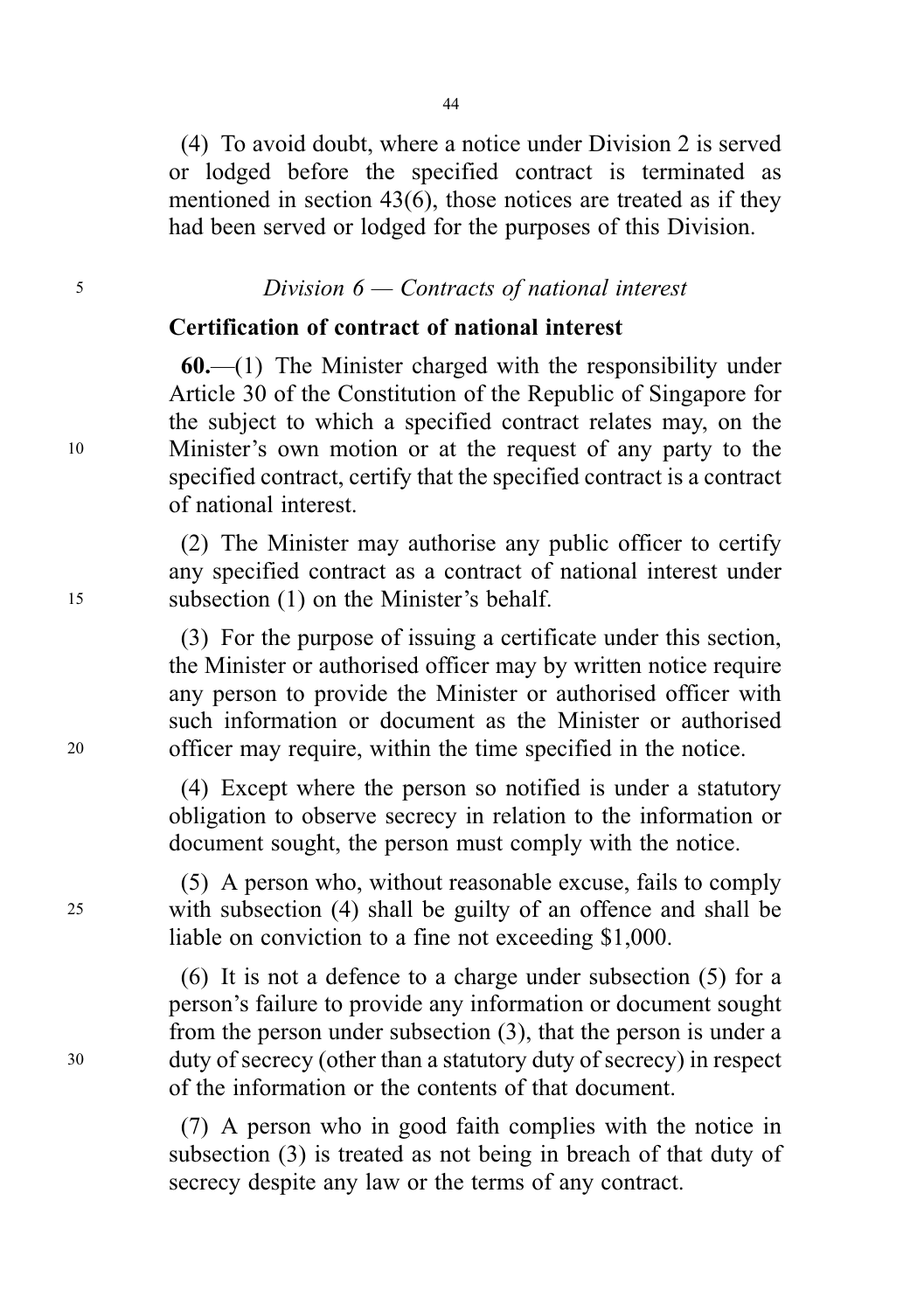(8) A certificate issued by the Minister or authorised officer in respect of any specified contract is conclusive that the specified contract is a contract of national interest.

# Notice of negotiation for contract of national interest and notice for repricing 5

 $61$ ,—(1) Where a party to a specified contract that satisfies the requirements in Part 3 of the Second Schedule (called in this Part D) is issued with a certificate certifying that the specified contract is a contract of national interest, D may at any time serve a notice of negotiation for contract of national interest on 10 all the other parties to the specified contract and seek a renegotiation of the price of the specified contract during the negotiation period for that notice of negotiation for contract of national interest.

(2) Where the renegotiation fails,  $D$  may seek a repricing of  $15$ the specified contract by —

- (a) serving a notice for repricing on all the persons in subsection (3), in accordance with subsection (4); and
- (b) lodging that notice with the adjustment relief Registrar within the period in subsection  $(4)(a)$ . 20

(3) The persons for the purpose of subsection  $(2)(a)$  are as follows:

- (a) any other party to the specified contract;
- (b) any person who is  $D$ 's guarantor or surety, or who has issued any performance bond or equivalent, in <sup>25</sup> relation to any of  $D$ 's obligations under the specified contract;
- (c) any assignee of any other party to the specified contract.

(4) D must serve the notice for repricing on the persons in <sup>30</sup> subsection  $(3)$  —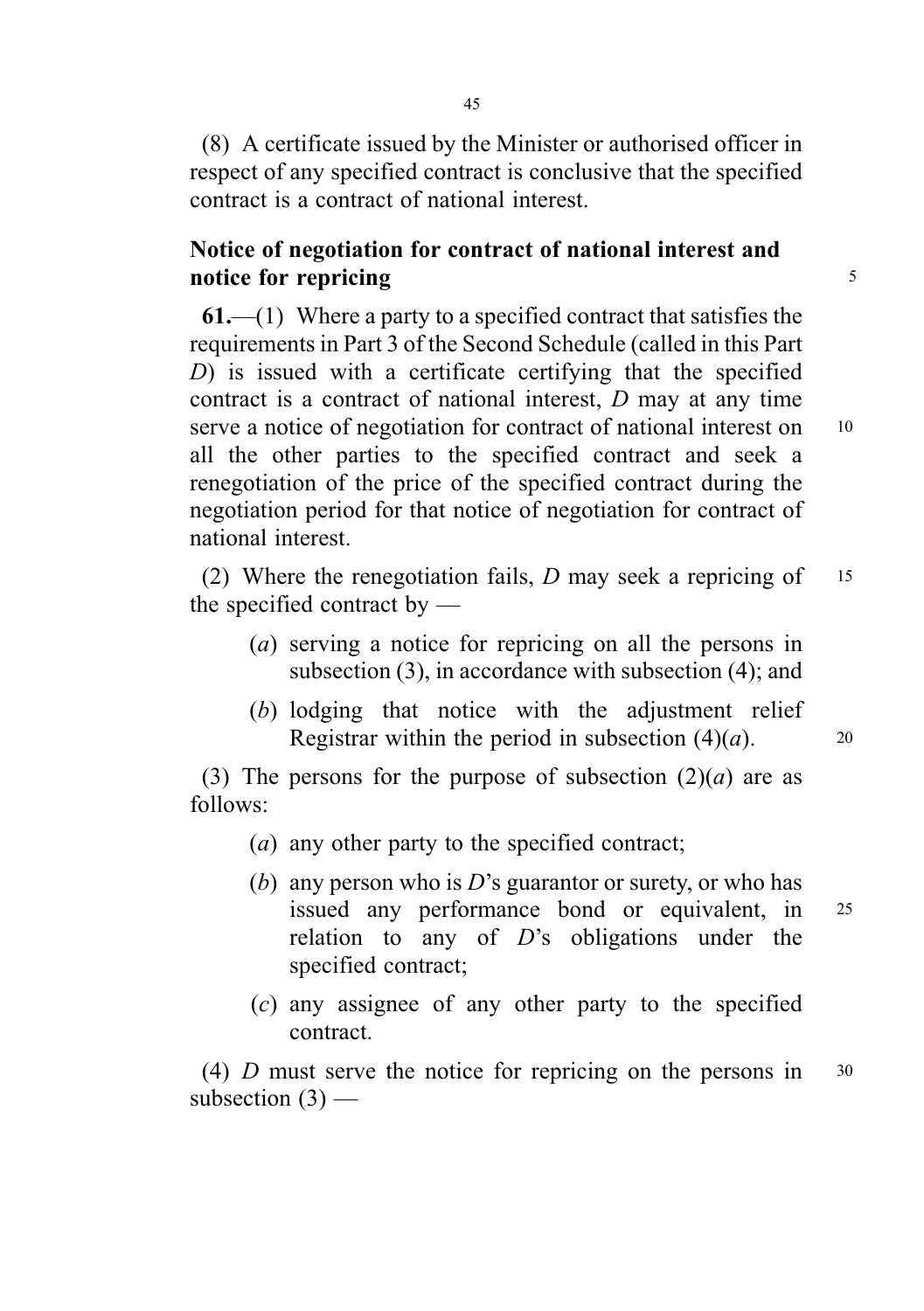- (a) within the period of 2 weeks after the negotiation period for the notice of negotiation for contract of national interest; and
- (b) within the service period for the notice of repricing.

<sup>5</sup> Withdrawal of notice for repricing

62. D may, at any time before an assessor makes a determination concerning the repricing of the specified contract sought by D, withdraw D's notice for repricing by —

- (a) serving a notice of withdrawal of the notice for <sup>10</sup> repricing on all the other parties and their assignees within the service period for that notice of withdrawal; and
- (b) lodging that notice of withdrawal with the adjustment relief Registrar within the service period for that <sup>15</sup> notice of withdrawal.

Division 7 — Adjustment relief assessor's determination

### Adjustment relief Registrar

 $63$ —(1) The Minister is to appoint an adjustment relief Registrar of adjustment relief assessors, to carry out the duties <sup>20</sup> imposed on an adjustment relief Registrar under this Part.

> (2) The Minister may in addition appoint adjustment relief Deputy Registrars.

(3) Subject to regulations made under section 79, all the powers and duties conferred and imposed on the adjustment <sup>25</sup> relief Registrar may be exercised by an adjustment relief Deputy Registrar.

> (4) The adjustment relief Registrar may, in any particular case, extend the time for service or lodgment of any notice under this Part.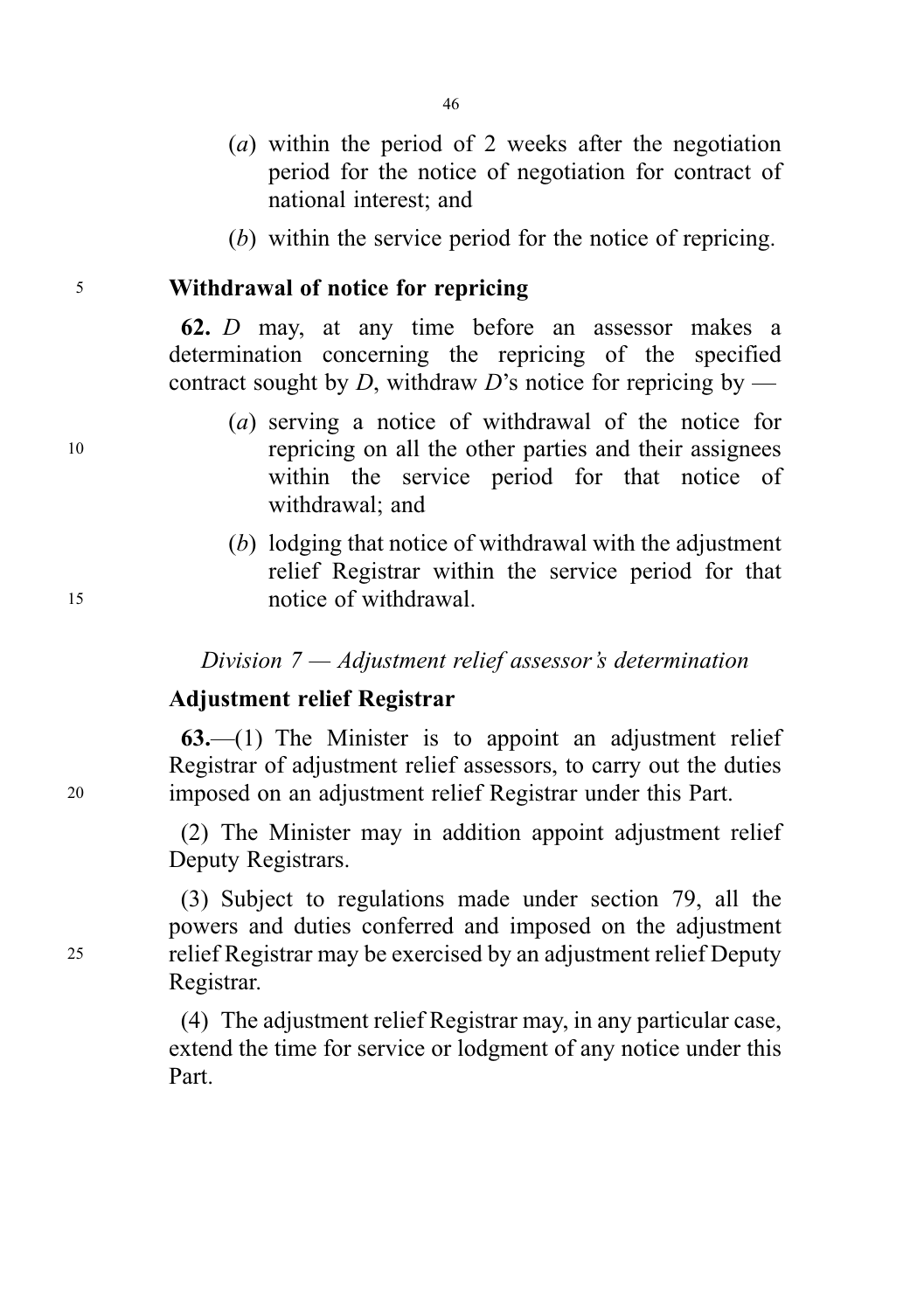#### Panel of adjustment relief assessors

64. The Minister must appoint a panel of adjustment relief assessors comprising such number of persons who satisfy the requirements prescribed for the purposes of this section, for the purpose of making the determinations in section 66.

## Appointment of adjustment relief assessors

 $65$ — $(1)$  Where, in relation to any specified contract, the adjustment relief Registrar has accepted for lodgment —

- (a) any notice of objection pursuant to section  $46(1)$ (including that section as applied by Division 5);  $\qquad \qquad$  10
- (b) any notice for adjustment pursuant to section  $47(1)$ (including that section as applied by Division 5);
- (c) any notice for compensation pursuant to section  $51(1)$ ;
- (d) any notice of objection pursuant to section 54(1); or  $15$
- (e) any notice for repricing pursuant to section  $61(2)$ ,

then, the adjustment relief Registrar must appoint an adjustment relief assessor to make the determination or determinations in section 66 in relation to the specified contract.

(2) Where, in relation to any specified contract, the adjustment  $20$ relief Registrar —

- (a) has refused to accept any notice of objection for lodgment under section 46(3); or
- (b) any notice of objection lodged pursuant to section  $46(1)$  has been withdrawn,  $25$

then, if any determination is required to be made by an adjustment relief assessor for the adjustment of the rights and obligations of the parties and their assignees, the adjustment relief Registrar must appoint an adjustment relief assessor to make the determination. 30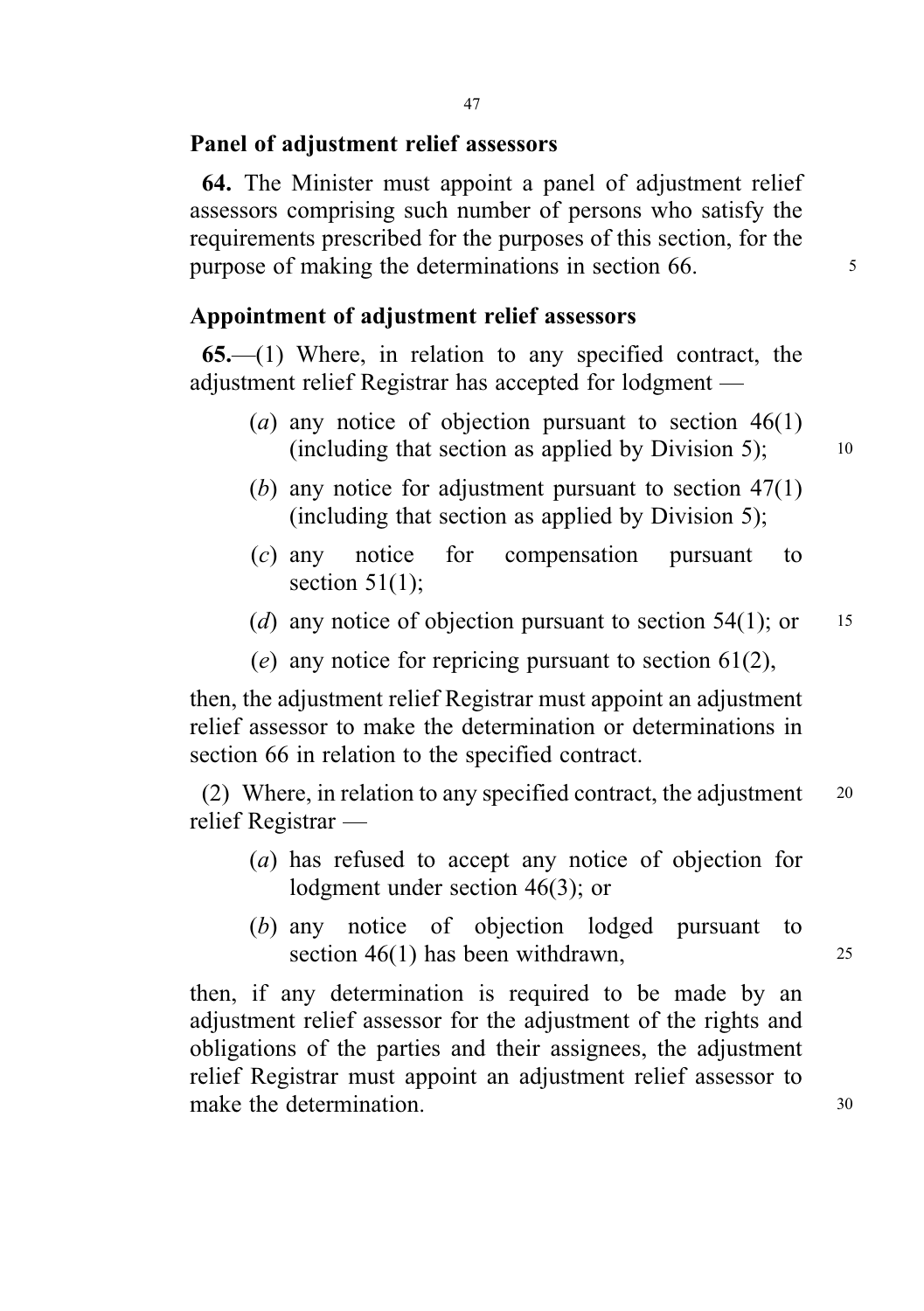## Adjustment relief assessor's determinations

66.—(1) For a notice of objection lodged under section 46, the adjustment relief assessor —

- (a) must determine whether there is any valid ground of <sup>5</sup> objection; and
	- (b) if there is no valid ground of objection, must  $-$ 
		- (i) determine the date of termination of the contract in accordance with section 49; and
- (ii) determine the adjustment of the rights and <sup>10</sup> obligations of the parties and their assignees in accordance with Part 4 of the Second Schedule or, where it is just and fair to do so, in any way different from the manner set out in Part 4 of the Second Schedule.

15 (2) In making a determination under subsection  $(1)(a)$ , the adjustment relief assessor may take into account a ground not stated in the notice of objection.

(3) In making a determination under subsection  $(1)(b)(i)$ , the adjustment relief assessor may take into account any date <sup>20</sup> proposed by any party as the date of termination.

> (4) The determinations under subsection  $(1)(a)$  and  $(b)(i)$  and (ii) need not be made together on the same day.

(5) Nothing in subsection (1) prevents an adjustment relief assessor from making the determinations in subsection  $(1)(b)$ <sup>25</sup> without first determining whether the contract in question is governed by Singapore law.

> (6) For a notice for adjustment lodged under section 47, the adjustment relief assessor —

- (a) must determine whether there is any valid ground of <sup>30</sup> objection; and
	- (b) if there is no valid ground of objection, must determine the adjustment of the rights and obligations of the parties and their assignees in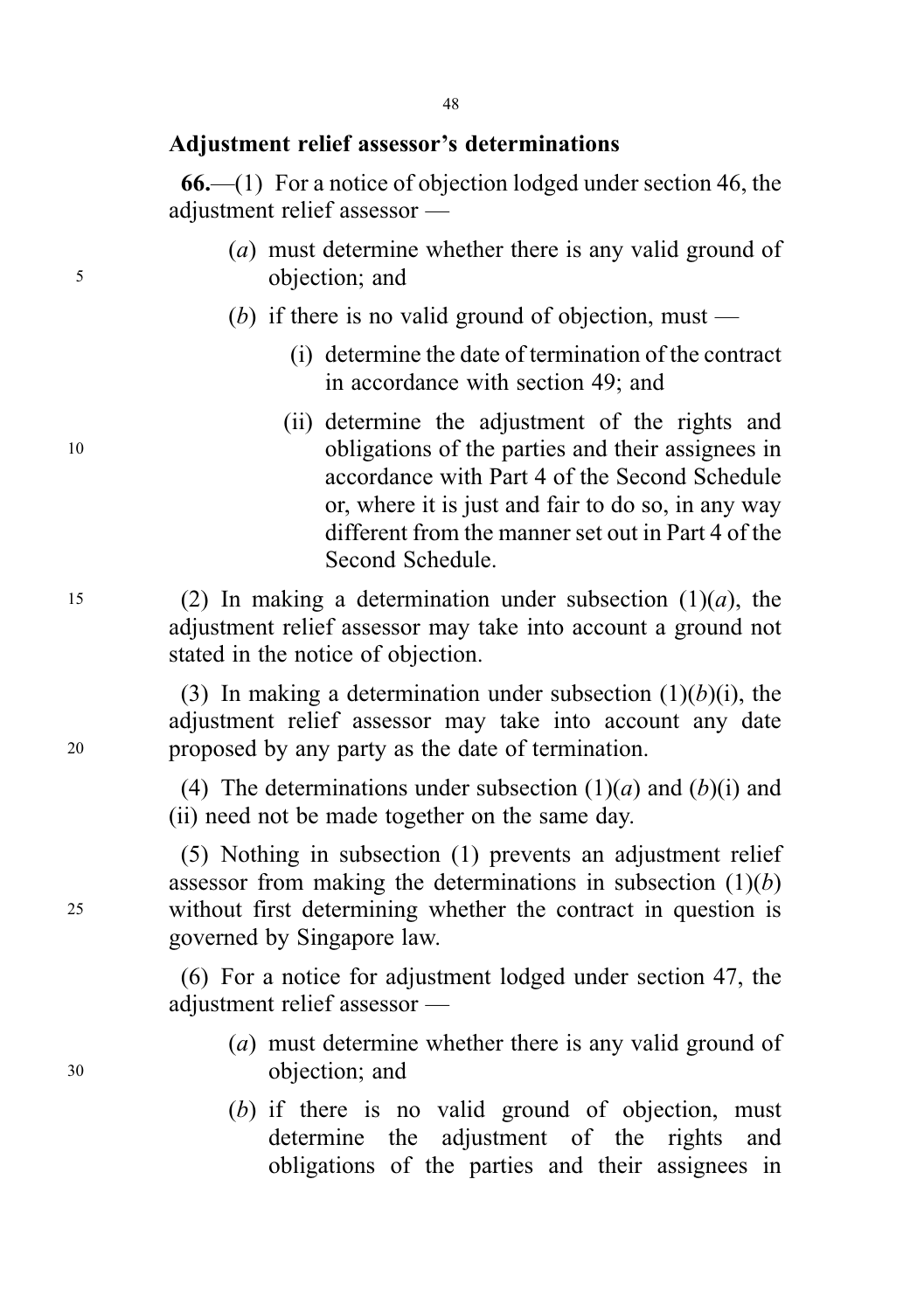accordance with Part 4 of the Second Schedule or, where it is just and fair to do so, in any way different from the manner set out in Part 4 of the Second Schedule.

(7) For a notice for compensation lodged under section 51, the  $\frac{5}{5}$ adjustment relief assessor must —

- $(a)$  determine whether
	- (i) the specified contract is one that is described in Part 1 of the Third Schedule; and
	- (ii) B satisfies the requirements in Part 2 of the  $10$ Third Schedule; and
- (b) if the requirements in paragraph  $(a)$  are satisfied, further determine the amount of compensation payable by  $A$  to  $B$ .

(8) For a notice of objection lodged under section 54, the <sup>15</sup> adjustment relief assessor must —

- (a) determine whether there is any valid ground of objection; and
- (b) where the adjustment relief assessor determines that the only valid objection is that  $A$ 's proposed revised  $20$ repayment schedule does not satisfy any requirement in paragraphs  $(a)$  to  $(d)$  of section 53(4), determine what the revised repayment schedule should be.

(9) In making a determination under subsection  $(8)(a)$ , the adjustment relief assessor may take into account a ground not <sup>25</sup> stated in the notice of objection.

(10) For a notice for repricing lodged under section 61, an adjustment relief assessor must determine —

- (a) whether  $D$  satisfies the requirements in Part 3 of the Second Schedule; and 30
- (b) whether the contract should be repriced and, if so, the price to be applied to the contract.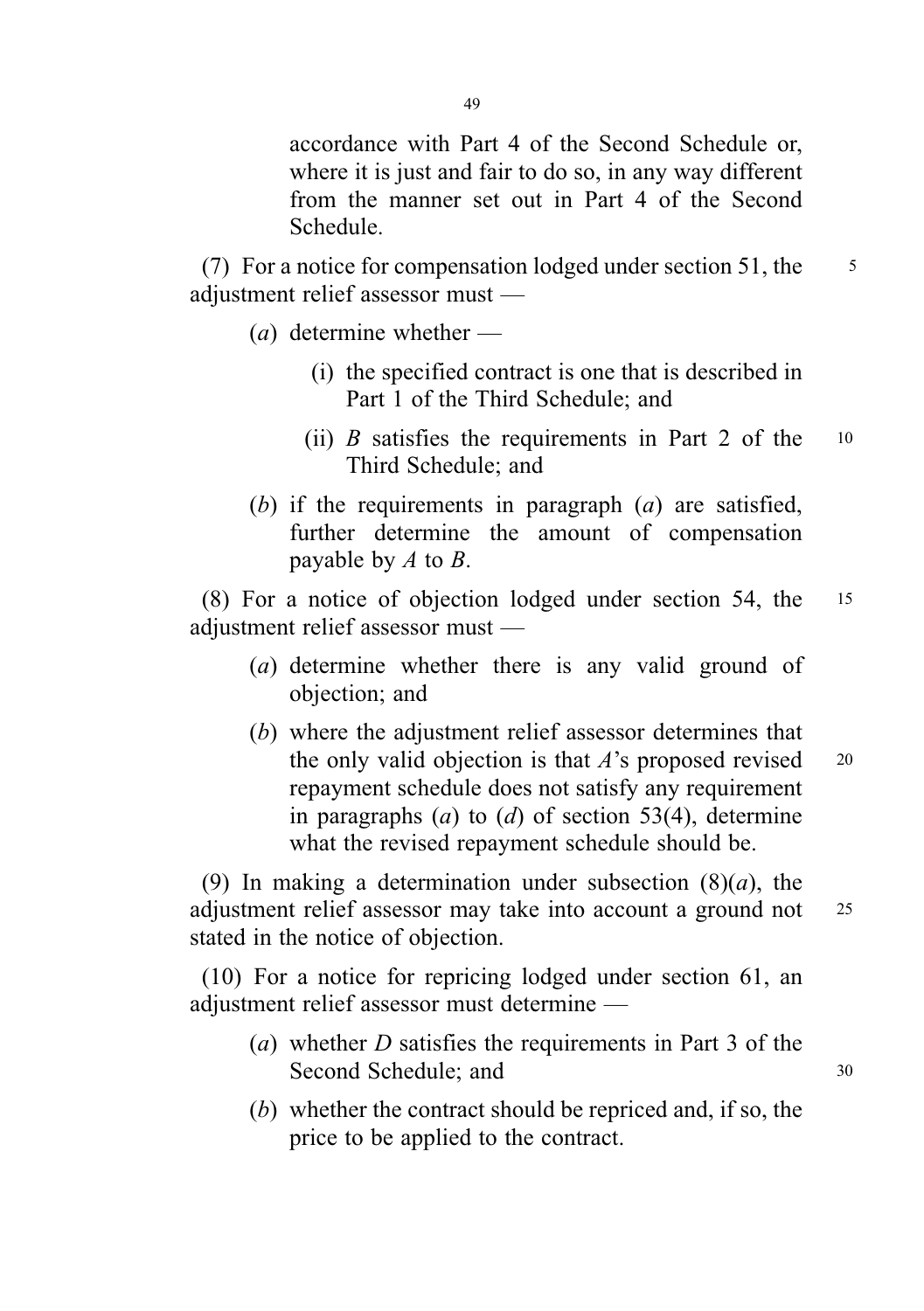(11) Where section 65(2) applies, the adjustment relief assessor must determine the adjustment of the rights and obligations of the parties and their assignees in accordance with Part 4 of the Second Schedule or, where it is just and fair to <sup>5</sup> do so, in any way different from the manner set out in Part 4 of the Second Schedule.

#### Subsequent determinations

67.—(1) After an adjustment relief assessor has made a determination under section 66, the adjustment relief assessor <sup>10</sup> or another adjustment relief assessor may, either on his or her own motion or on the application of all or any of the persons to whom the adjustment relief assessor's determination relates —

(*a*) vary or replace the determination if —

- (i) one of those persons adduces further <sup>15</sup> information or documents after the determination which would have a material influence on the determination but which could not have with reasonable diligence been obtained for use at the proceedings before the <sup>20</sup> adjustment relief assessor prior to the determination; and
	- (ii) it is just and fair for a variation or replacement of the determination to be made under subsection (1);
- <sup>25</sup> (b) where one of those persons is required by the determination to make any payment — grant that person an extension of time to make the payment or determine that the person make the payment in instalments; or
- <sup>30</sup> (c) undertake a further review of the matter and make any further determination as is appropriate to achieve a just and fair outcome.

(2) In considering whether it is just and fair for a variation or replacement of the determination to be made under

50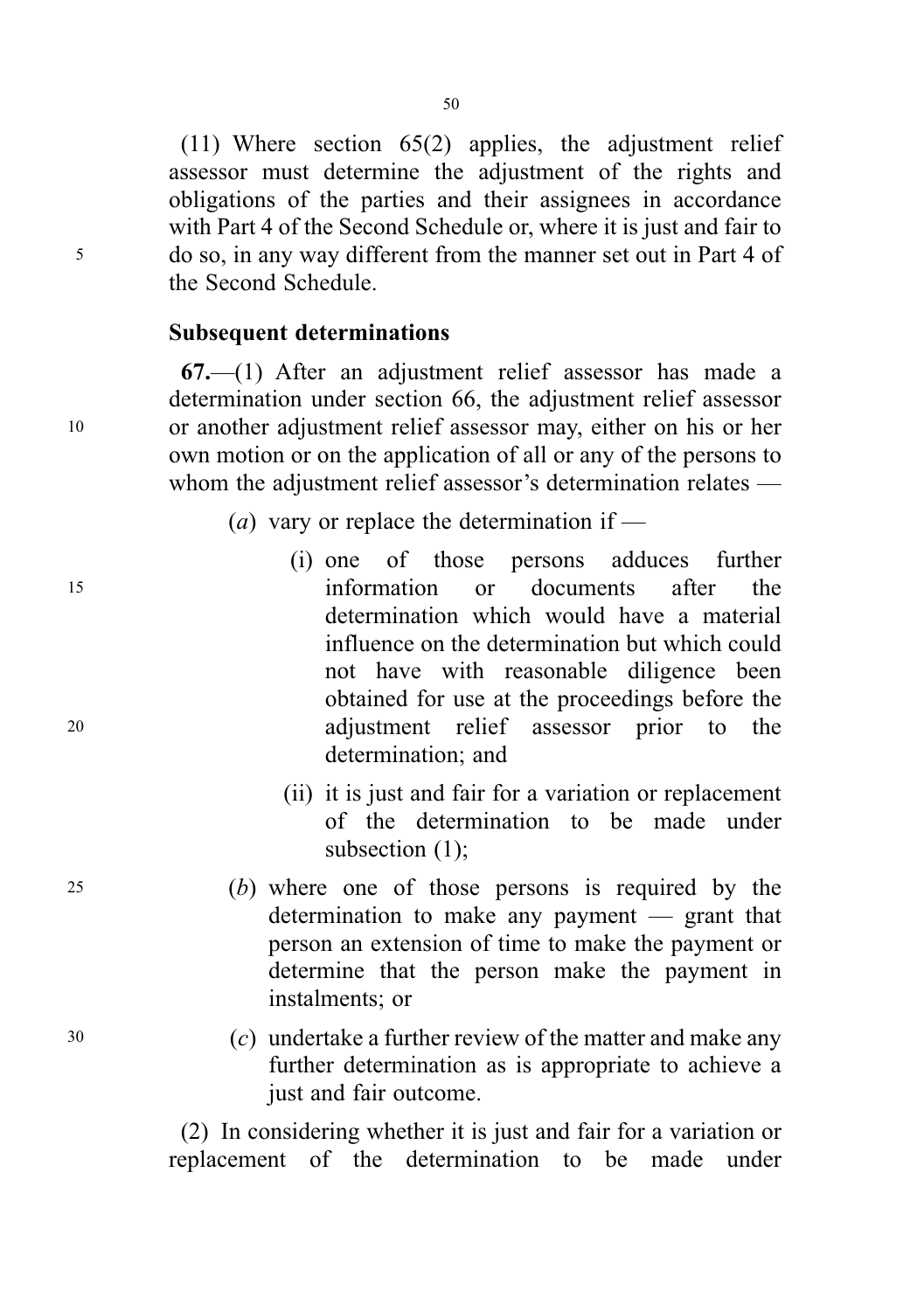subsection  $(1)(a)$ , or whether to make any further determination under subsection  $(1)(c)$ , the adjustment relief assessor must take into account the following factors:

- (a) whether there has been any undue delay in the making of the application for a subsequent determination 5 under subsection (1);
- (b) whether any person has taken any action in reliance on the determination.

## Enforcement of adjustment relief assessor's determinations 10

 $68$ —(1) The determinations under sections 66 and 67 may, with leave of the court, be enforced in the same manner as a judgment or an order of the court to the same effect.

(2) Where leave of the court is so granted, judgment may be entered in the terms of the determinations and  $\frac{15}{15}$ 

(3) The determinations are binding on all the parties and their assignees to the specified contract in question and all other persons claiming under or through them.

(4) There is no appeal from the determinations.

(5) A person who, without reasonable excuse, fails to comply <sup>20</sup> with any determination binding on the person shall be guilty of an offence and shall be liable on conviction to a fine not exceeding \$1,000.

### No representation by advocate and solicitor

69. No party or assignee may be represented by an advocate <sup>25</sup> and solicitor at proceedings before an adjustment relief assessor, except with the permission of the adjustment relief assessor.

#### **Costs**

70. Each party or assignee must bear the party's or assignee's own costs for proceedings before an adjustment relief assessor. <sup>30</sup>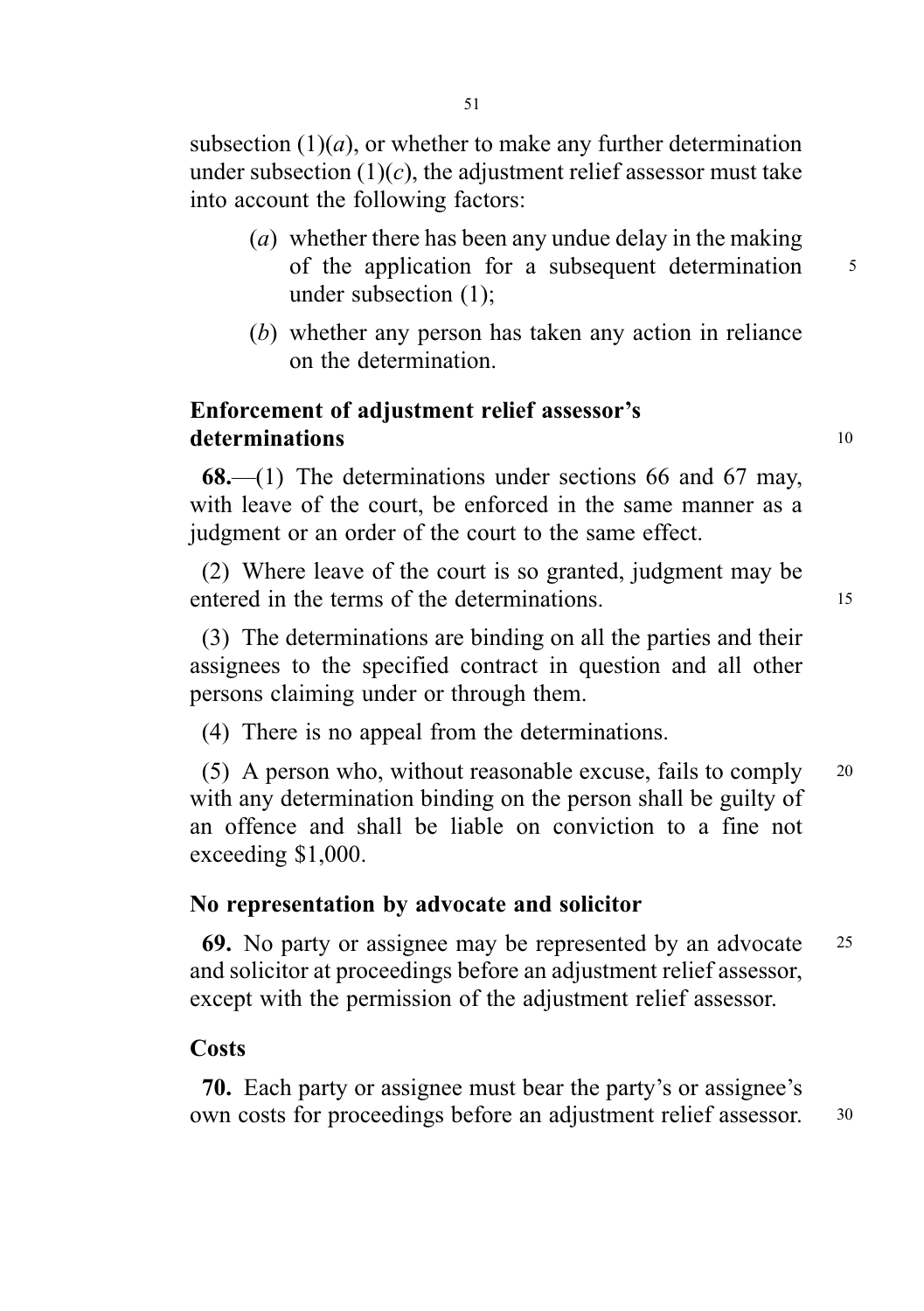## Confidentiality of proceedings

71.—(1) This section applies to the following information:

- (a) any statement or document submitted, created or made for the purposes of a proceeding before an <sup>5</sup> adjustment relief assessor;
	- (b) any information (whether written or oral) that is disclosed in the course of the proceeding.

(2) A person who is a party to the proceeding must not disclose to any other person any information in subsection (1), except —

- $10$  (a) with the consent of the person to whom the information relates;
	- (b) to the extent that the information is already in the public domain;
- (c) to the extent that the disclosure is necessary for the <sup>15</sup> purposes of, or in connection with, the proceeding, the enforcement of an adjustment relief assessor's determination, or any proceeding before a court or an arbitral tribunal; or
- (d) to the extent that the disclosure is required for any <sup>20</sup> purpose under this Act.

(3) A person who contravenes subsection (2) shall be guilty of an offence and shall be liable on conviction to a fine not exceeding \$1,000.

(4) Where there is a contravention of subsection (2), a person <sup>25</sup> who has suffered loss or damage as a result of the contravention has a right of action against the person who contravenes that subsection.

> (5) The types of relief the court may grant in an action under subsection (4) include an injunction and damages.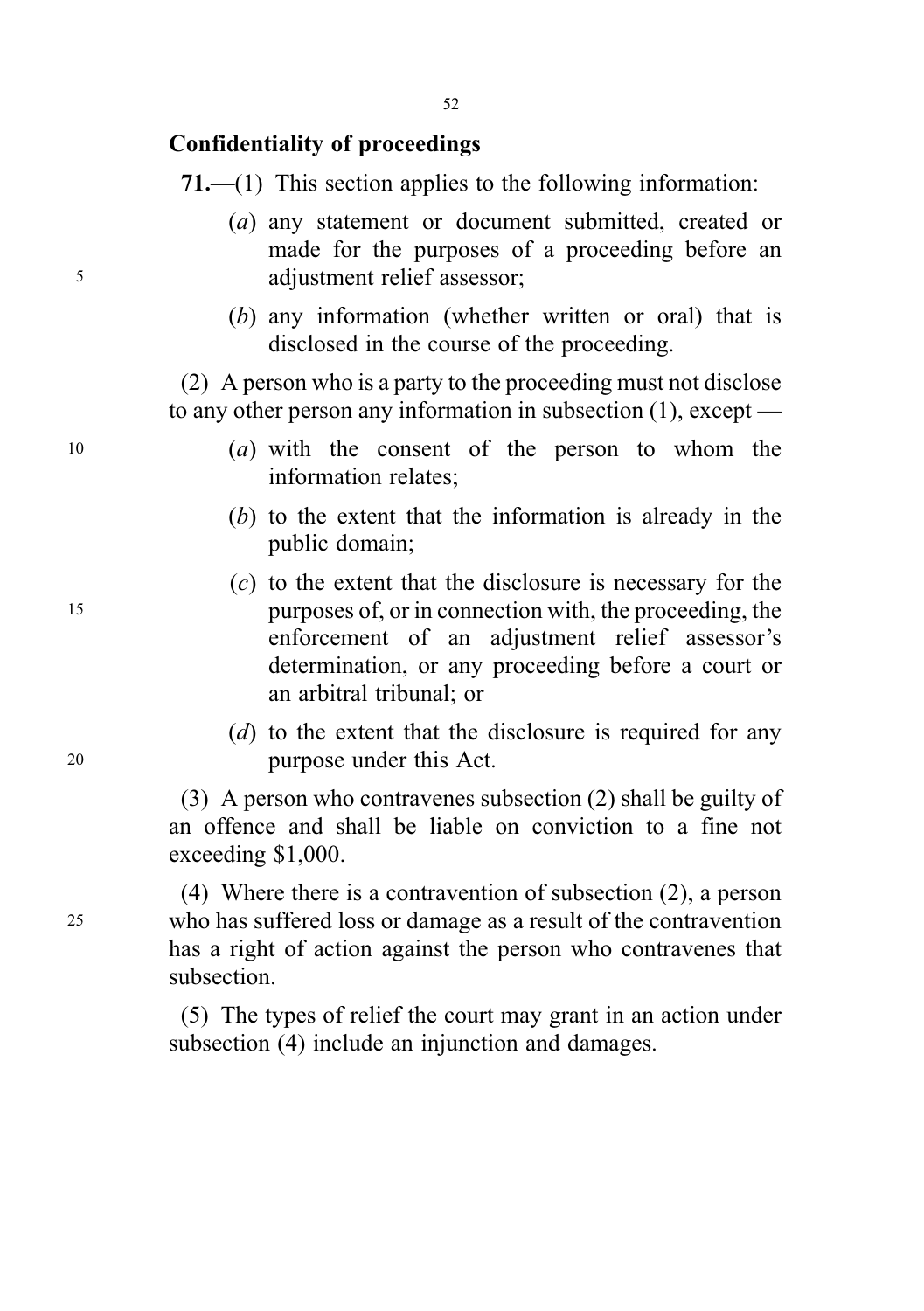# Adjustment relief Registrar and adjustment relief assessors treated as public servants

72. The adjustment relief Registrar or an adjustment relief assessor who, in the course of his or her duties under this Part, exercises any power as such, is treated as a public servant for the  $\frac{5}{5}$ purposes of the Penal Code (Cap. 224) when exercising such power.

#### Protection from liability

73. No liability shall lie against the adjustment relief Registrar or an adjustment relief assessor with respect to anything done or 10 omitted to be done in good faith and with reasonable care in the discharge or purported discharge of the adjustment relief Registrar's or adjustment relief assessor's functions and duties under this Part.

## $Division 8 - Miscellaneous$  15

#### Form of notices, etc.

74.—(1) All notices required to be served or lodged under this Part must be in the prescribed form, and include the supporting documents prescribed (if any) for the notice.

(2) Without affecting subsection (1), all notices lodged with <sup>20</sup> the adjustment relief Registrar must also be lodged with any information prescribed for the lodgment of the notice.

(3) To avoid doubt, a notice that is required to be served or lodged under this Part is not so served or lodged if it is not in the prescribed form, does not include any of the supporting <sup>25</sup> documents prescribed for it or is not lodged with the prescribed information, as the case may be.

(4) To avoid doubt, the withdrawal of any notice under this Part does not prevent another of such notice of the type withdrawn being served and lodged, if such notice may be 30 served and lodged in accordance with the requirements of this Part.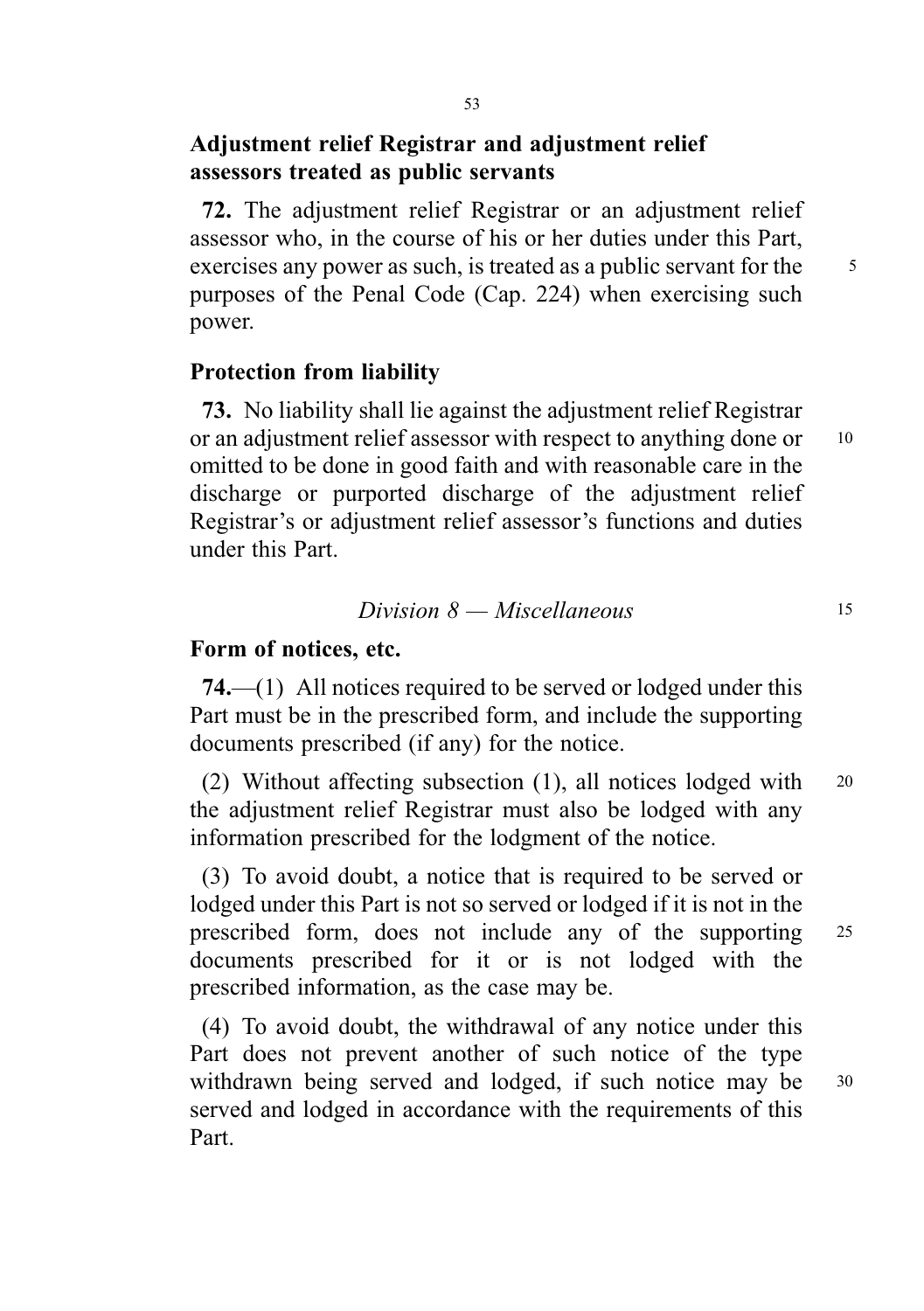### Confidentiality of information and documents served

75.—(1) A person who is served with any notice under this Part must not disclose to any other person any information in or supporting document served with the notice, except —

- <sup>5</sup> (a) with the consent of the person to whom the information or document relates;
	- (b) to the extent that the information or document is already in the public domain;
- (c) to the extent that the disclosure is necessary for the <sup>10</sup> purposes of, or in connection with, any proceeding before an adjustment relief assessor, the enforcement of an adjustment relief assessor's determination, or any proceeding before a court or an arbitral tribunal; or
- <sup>15</sup> (d) to the extent that the disclosure is required for any purpose under this Act.

(2) A person who contravenes subsection (1) shall be guilty of an offence and shall be liable on conviction to a fine not exceeding \$1,000.

<sup>20</sup> (3) Where there is a contravention of subsection (1), a person who has suffered loss or damage as a result of the contravention has a right of action against the person who contravenes the subsection.

(4) The types of relief the court may grant in an action under <sup>25</sup> subsection (3) include an injunction and damages.

#### False declaration, etc.

**76.** A person who —

(a) makes any declaration or statement, or provides any information or document, under or for the purposes of <sup>30</sup> this Part that is false or misleading in a material particular; and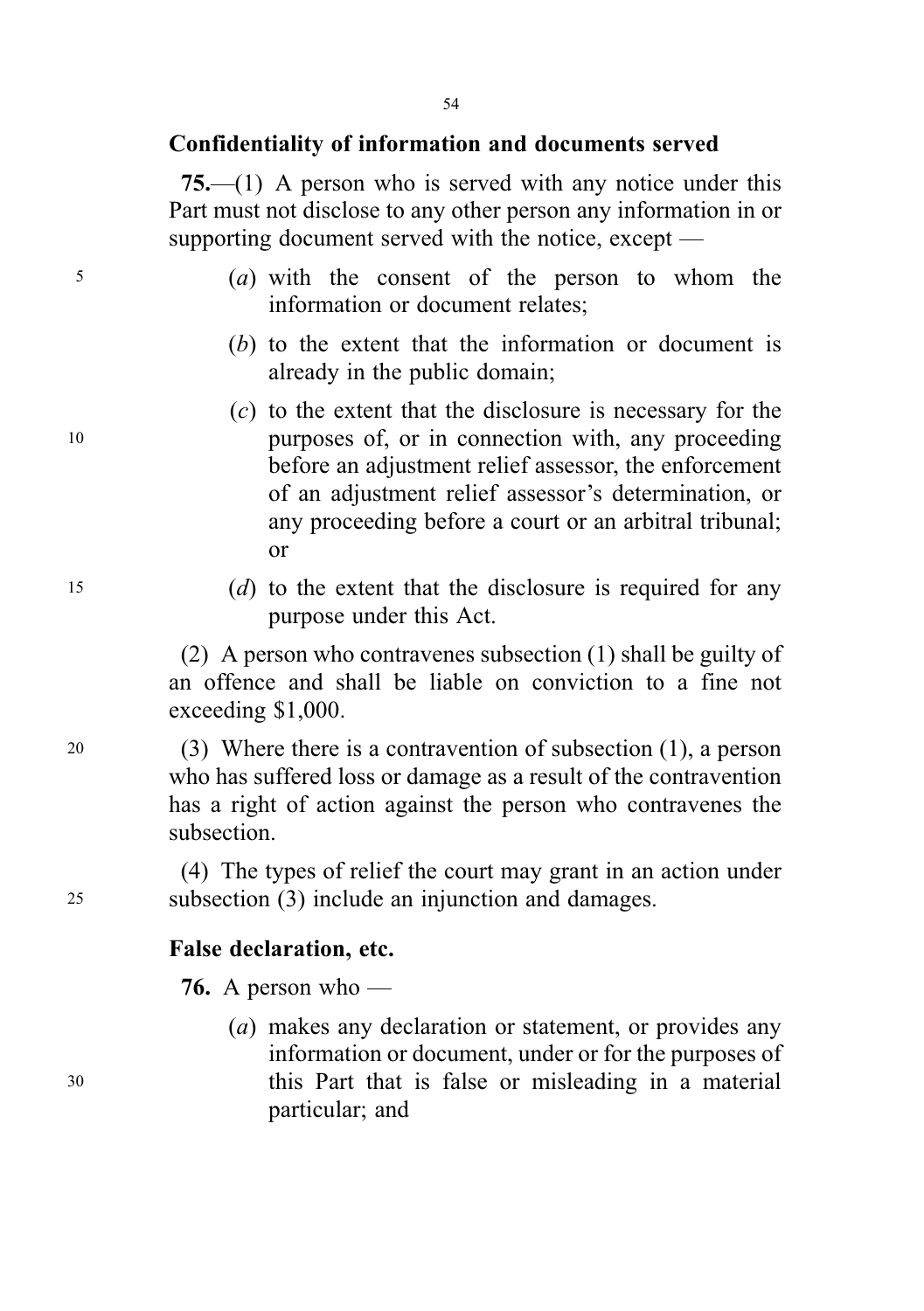(b) knows or ought reasonably to know that, or is reckless as to whether, the declaration, statement, information or document is false or misleading in a material particular,

shall be guilty of an offence and shall be liable on conviction to a 5 fine not exceeding \$5,000 or to imprisonment for a term not exceeding 12 months or to both.

## Proceedings under other Acts

77. The service by a person on any other person of any notice under this Part, and any proceedings before an adjustment relief 10 assessor under this Part, are not treated as proceedings for the purposes of the following provisions:

- (a) section  $210(10)$  of the Companies Act (Cap. 50);
- (b) sections  $64(1)(c)$  and  $(8)(c)$ ,  $65(1)(c)$ ,  $95(1)(c)$ , 96(4)(c), 129, 133(1), 170(2), 248, 276(3), 293(1) <sup>15</sup> and  $327(1)(c)$  of the Insolvency, Restructuring and Dissolution Act 2018 (Act 40 of 2018);
- (c) repealed sections  $211B(1)(c)$  and  $(8)(c)$ ,  $211C(1)(c)$ ,  $227C(c)$ ,  $227D(4)(c)$ ,  $258$ ,  $262(3)$ ,  $299(2)$  and 353 of the Companies Act, to the extent that they continue to 20 apply under section 526 of the Insolvency, Restructuring and Dissolution Act 2018;
- (d) sections 45(3), 56F(1) and 76(1)(c) of the repealed Bankruptcy Act (Cap. 20), to the extent that they continue to apply under section 525 of the Insolvency, <sup>25</sup> Restructuring and Dissolution Act 2018;
- (e) any other prescribed written law.

#### Amendment of Second, Third, Fourth and Fifth Schedules

**78.**—(1) The Minister may, by order in the *Gazette*, at any time in the period of 2 months after the date of commencement  $30$ of section 9 of the COVID-19 (Temporary Measures) (Amendment No. 3) Act 2020, amend the Second, Third, Fourth or Fifth Schedule.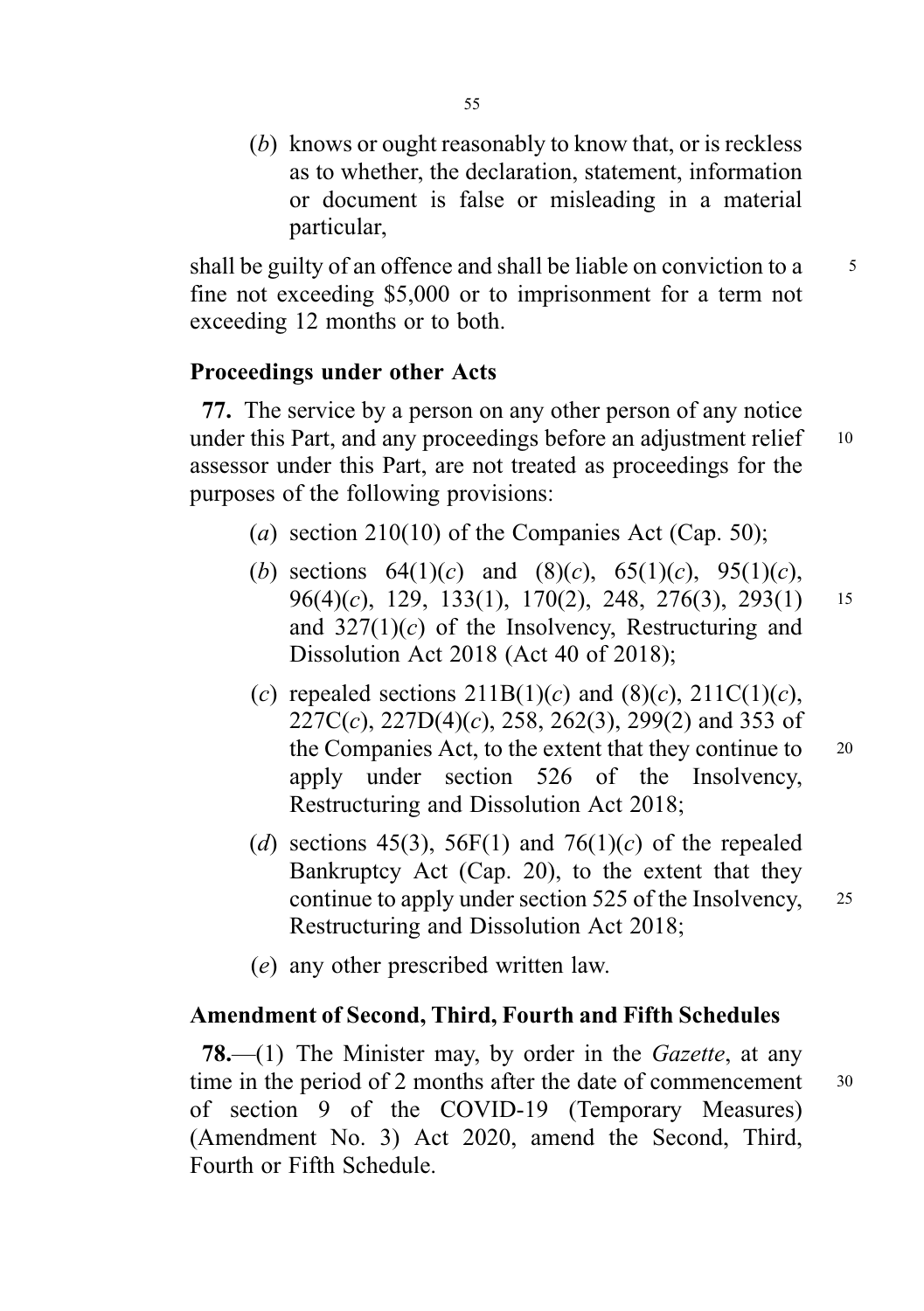(2) Where, as a result of an amendment under subsection  $(1)$  —

- (a) a contract ceases to be a specified contract under Part 1 of the Second Schedule, Part 1 of the Third <sup>5</sup> Schedule or Part 1 of the Fourth Schedule; or
	- (b) a party to a specified contract ceases to satisfy the requirements in Part 3 of the Second Schedule, Part 2 of the Third Schedule or Part 2 of the Fourth Schedule,
- <sup>10</sup> the relevant provisions of this Part continue to apply in relation to the contract or the person if, before the date on which the amendment comes into operation —
	- (c) a notice of negotiation has been served under section 45 on any one of the parties to the contract;
- <sup>15</sup> (d) a notice for compensation has been served under section 51 on A:
	- (e) a notice of revision has been served under section 53 on  $B$ ; or
- (f) a notice of negotiation for contract of national interest <sup>20</sup> has been served under section 61(1) on any one of the other parties to the contract,

as the case may be.

(3) The Minister may, in the order, make any saving and transitional provisions that may be necessary or expedient.

### <sup>25</sup> Regulations for this Part

79.—(1) The Minister may make regulations for or with respect to any matter that is required or permitted to be prescribed or that is necessary or convenient to be prescribed for carrying out or giving effect to this Part (including the Second, <sup>30</sup> Third, Fourth and Fifth Schedules).

> (2) Without limiting subsection (1), regulations may be made for or with respect to —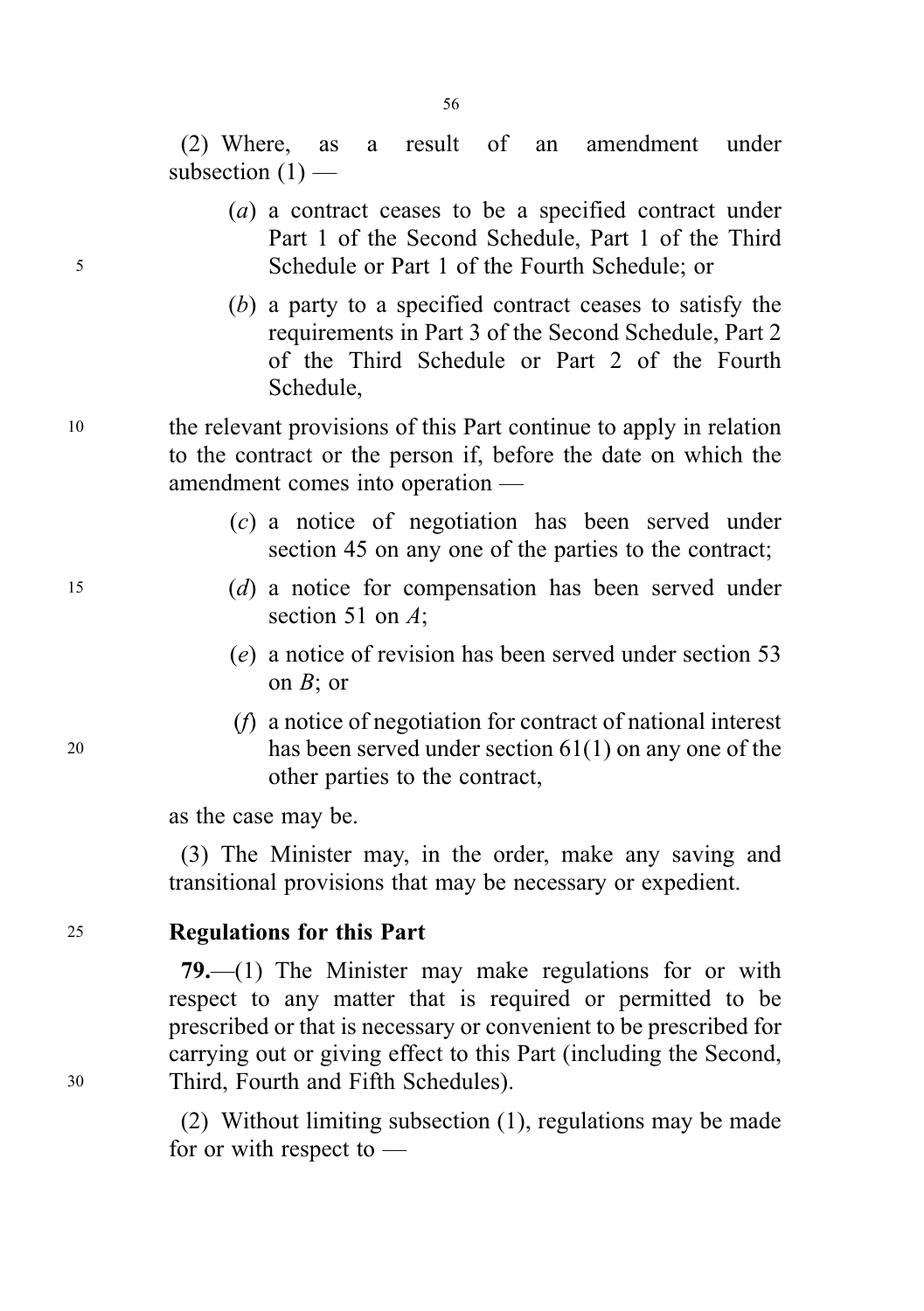- (a) the forms to be used for any notice or other document required to be served or lodged under this Part;
- (b) any supporting documents that must be served or lodged together with any notice under this Part;
- $(c)$  where any notice may be served under this Part, any  $\frac{5}{5}$ other person (in addition to the persons specified in this Part) on whom the notice must be served;
- (d) the manner of service of any document and when it is deemed served;
- (e) the procedure and practice for a proceeding before an <sup>10</sup> adjustment relief assessor, including requiring the proceeding to be held in private and the treatment of confidential information;
- (f) the manner in which the adjustment relief Registrar or an adjustment relief assessor is to exercise his or her 15 functions or perform his or her duties;
- (g) the extension by the adjustment relief Registrar or an adjustment relief assessor of any time within which any document is to be filed or furnished;
- $(h)$  the fees and charges and their method of payment for 20 the purposes of this Part; and
- $(i)$  the prescribing of any matter that may be prescribed under this Part or the Second, Third, Fourth or Fifth Schedule.".

# Renaming of Schedule and new Second, Third, Fourth and 25 Fifth Schedules

10. The principal Act is amended by renaming the existing Schedule as the First Schedule, and by inserting immediately thereafter the following Schedules: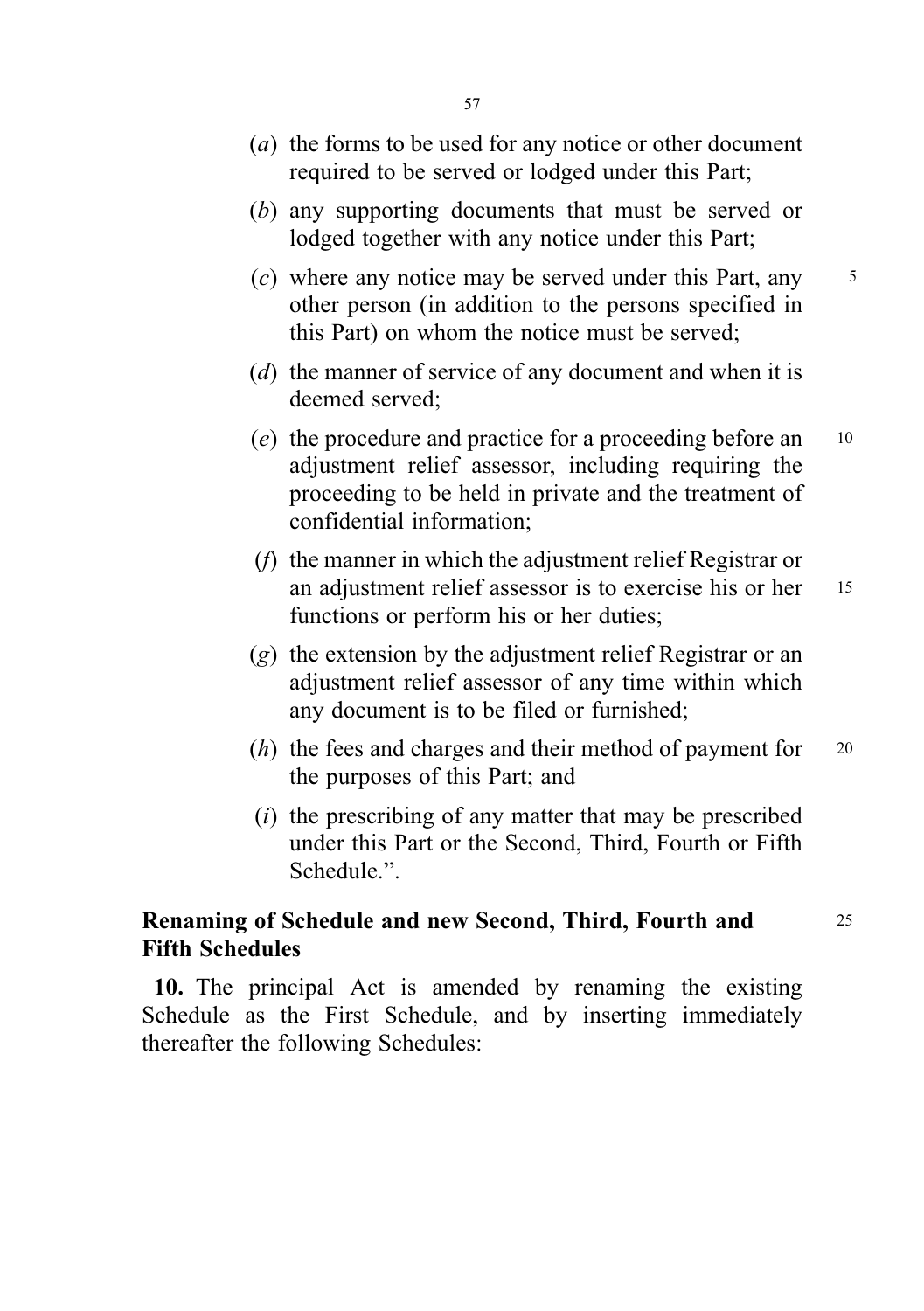Sections 41, 42(1), 43(1), (2) and (7), 45(3), 46(2), 47(1), 59(2), 61(1), 66(1), (6), (10) and (11), 78(1) and (2) and 79 and Third, Fourth and Fifth Schedules

#### TERMINATION OF SPECIFIED CONTRACTS

#### PART 1

#### DESCRIPTION OF CONTRACTS

1. Subject to paragraphs 2 and 3, a contract is a specified contract if it is or is substantially in the nature of any of the following:

- (a) a lease or licence for any non-residential immovable property in Singapore;
- (b) a hire-purchase agreement or conditional sale agreement as defined in the Hire-Purchase Act (Cap. 125) where —
	- (i) the good hired or conditionally sold under the agreement is commercial equipment; and
	- (ii) the agreement is not entered into with a bank licensed under the Banking Act (Cap. 19) or a finance company licensed under the Finance Companies Act (Cap. 108);
- (c) a lease of commercial equipment;
- ( $d$ ) a contract for the supply of any goods;
- (e) a contract for the supply of any services.
- 2. Despite paragraph 1, the following are not specified contracts:
	- (*a*) any contract where  $-$ 
		- (i) one party to the contract acts primarily in the capacity of a consumer in that the party neither makes the contract in the course of a business nor holds itself out as doing so;
		- (ii) the other party makes the contract in the course of a business; and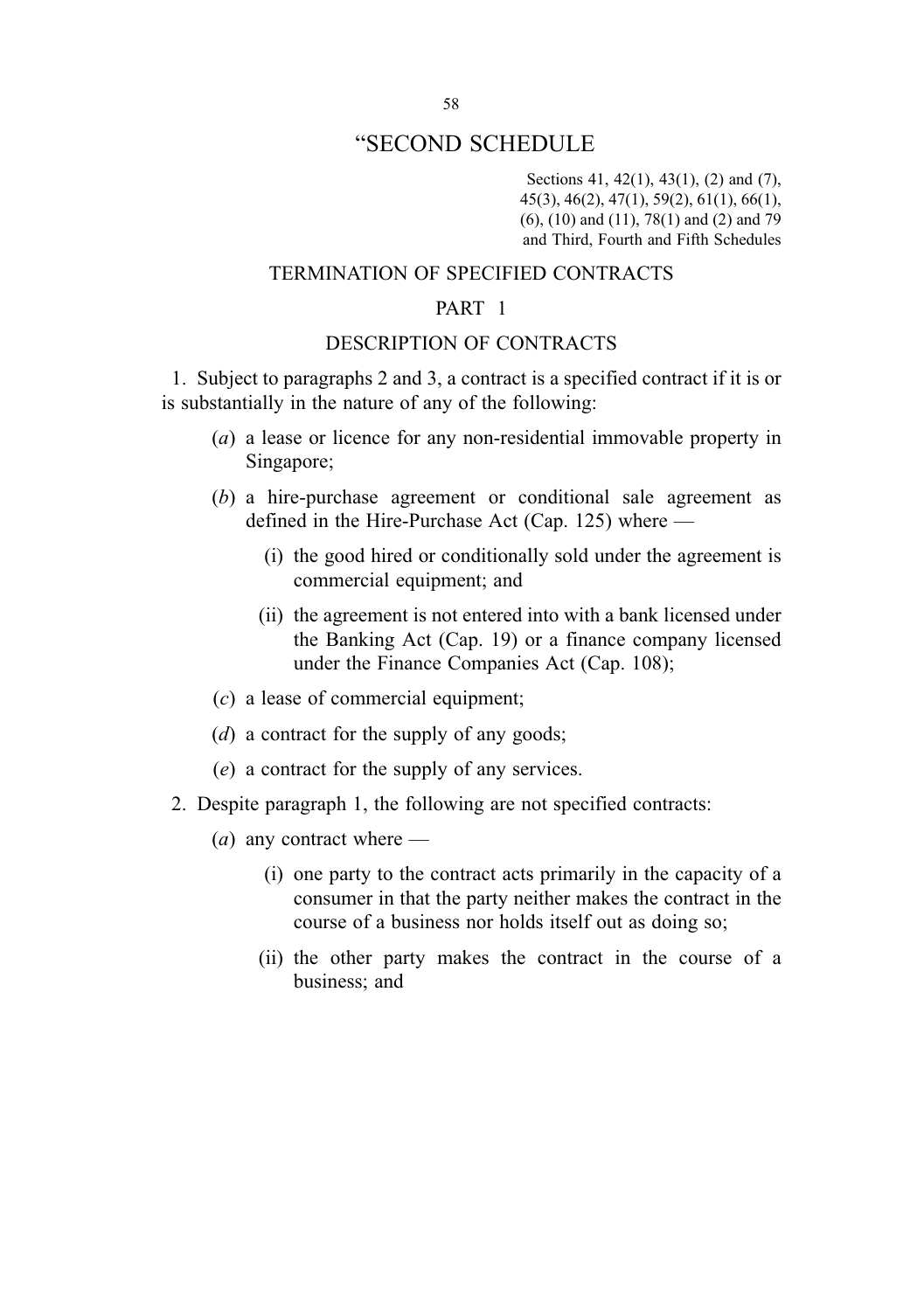(iii) in the case of a contract governed by the law of sale of goods or hire-purchase, or by section 7 of the Unfair Contract Terms Act (Cap. 396), the goods passing under or in pursuance of the contract are of a type ordinarily supplied for private use or consumption,

except that, in a sale by auction or by competitive tender, the buyer is not in any circumstances regarded as acting in the capacity of a consumer;

- (b) any contract of service as defined in section 2(1) of the Employment Act (Cap. 91);
- (c) any construction contract as defined in section 2 of the Building and Construction Industry Security of Payment Act (Cap. 30B);
- (d) any supply contract as defined in section 2 of the Building and Construction Industry Security of Payment Act;
- (e) a lease or licence for any non-residential immovable property for a term exceeding 5 years;
- (f) any contract for the carriage of goods for freight by sea, land or air, including any contract for freight forwarding and logistic services;
- (g) any contract for the supply, storage, transportation, collection, treatment or disposal of hazardous materials;
- (h) any contract made in connection with a financial transaction, or for the supply of financial services, including but not limited to the following financial services:
	- (i) banking and financing services, such as cash withdrawal and deposits, financial leasing, financial guarantees and Islamic finance;
	- (ii) hire-purchase financing services not within paragraph  $1(b)$ ;
	- (iii) payments, money-transfer and money-changing services;
	- (iv) services provided by a capital markets infrastructure and payments systems, such as clearing and settlement services;
	- (v) capital markets products broking, dealing, clearing, settlement, custodial and depository services;
	- (vi) insurance and reinsurance services;
	- (vii) financial advisory services;
	- (viii) fund raising and fund management services;
		- (ix) trust advisory and trust management services;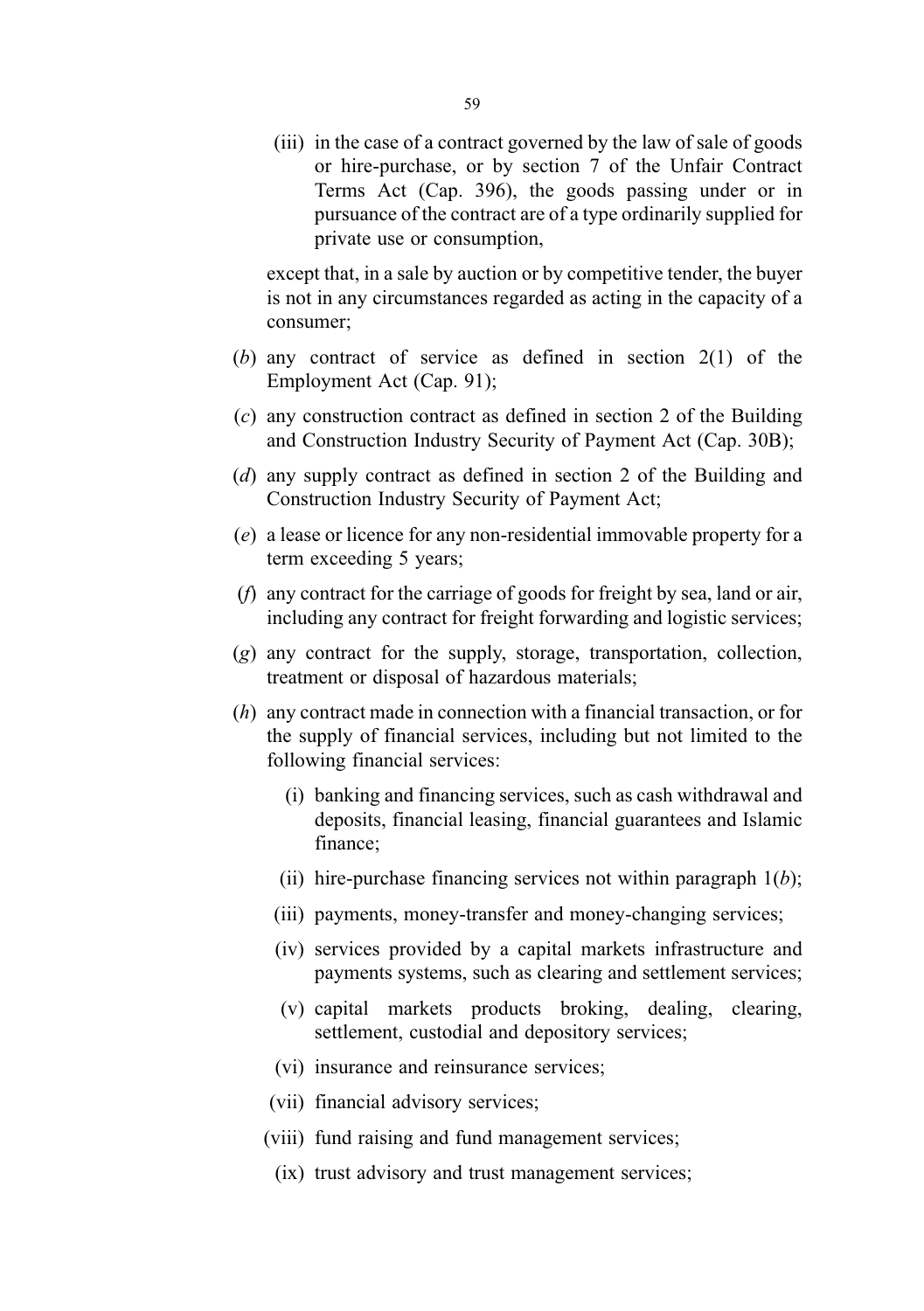(x) credit rating services;

- $(i)$  any contract (or series of contracts) to effect the transfer of a trade or business or part thereof as a going concern;
- $(i)$  any commodity contract within the meaning of section 2 of the Commodity Trading Act (Cap. 48A);
- $(k)$  any contract for the factoring of receivables;
- (l) any contract to which section 4 of the International Interests in Aircraft Equipment Act (Cap. 144B) applies;
- (m) any contract to which the Sale of Goods (United Nations Convention) Act (Cap. 283A) applies.

3. Where the parties to a specified contract have in respect of any rights or obligations under the specified contract, entered into —

- (a) an arrangement or a compromise that is approved by the Court under section 210(4) of the Companies Act or section 71(1) of the Insolvency, Restructuring and Dissolution Act 2018; or
- (b) a voluntary arrangement that is approved by creditors under section 282 of the Insolvency, Restructuring and Dissolution Act 2018,

then, for so long as the arrangement or compromise is not set aside or revoked, the specified contract (to the extent of those rights and obligations) is not a specified contract for the purposes of Part 10, and the arrangement or compromise is also not a specified contract for the purposes of that Part.

4. In this Schedule —

"commercial equipment" means —

- (a) any plant, machinery or fixed asset located in Singapore, where such plant, machinery or fixed asset is used for manufacturing, production or other business purposes; or
- (b) a commercial vehicle;

"commercial vehicle" means a vehicle in Singapore that is —

- (a) a goods vehicle as defined in section  $2(1)$  of the Road Traffic Act  $(Cap. 276)$ , but does not include goods-cum-passengers vehicle as defined in rule 2(1) of the Road Traffic (Motor Vehicles, Registration and Licensing) Rules (Cap. 276, R 5);
- (b) an excursion bus, an omnibus, a private bus, a private hire bus or a school bus as described in the Second Schedule to the Road Traffic Act;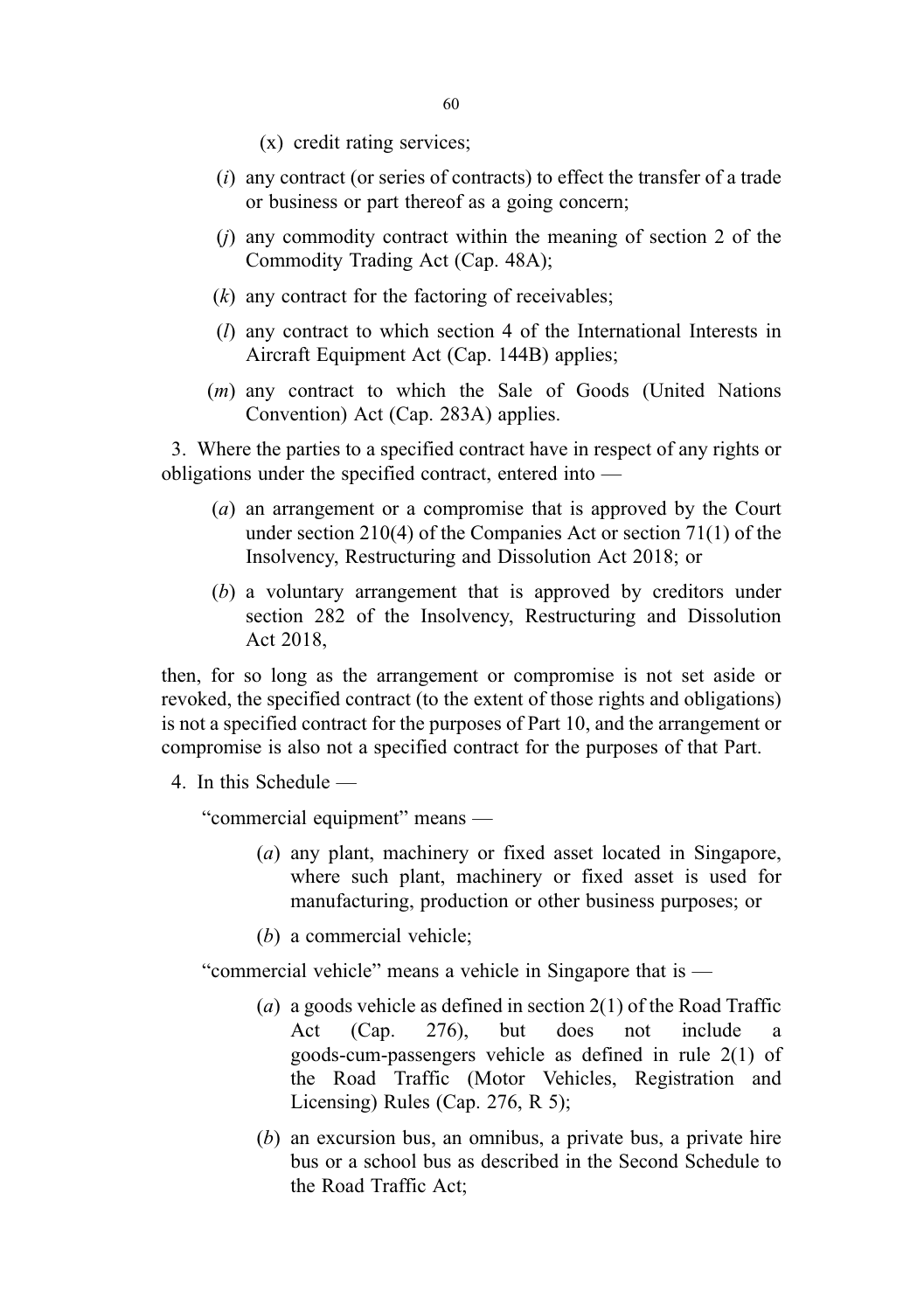- (c) a private hire car as described in the Second Schedule to the Road Traffic Act;
- (d) a taxi as described in the Second Schedule to the Road Traffic Act; or
- (e) an engineering plant, such as a tractor, a road roller, an excavator, a forklift, a dumper, a grader, a concrete pump, a dozer, a loader, a skidder, a compactor, a scrapper, a pipe-layer, a handcraft, a pax step or an airport service equipment;
- "goods" means any movable or personal property but does not include choses in action or money;
- "hazardous material" means any material in the first column as defined in the Act specified opposite in the second column:

| First column                   | Second column                                       |
|--------------------------------|-----------------------------------------------------|
| Material                       | Act in which defined                                |
| 1. Arms                        | Arms and Explosives Act (Cap. 13)                   |
| 2. Authorised military device  |                                                     |
| 3. Electronic dart gun         |                                                     |
| 4. Explosive                   |                                                     |
| 5. Explosive precursor         |                                                     |
| 6. Gun                         |                                                     |
| 7. High explosives             |                                                     |
| 8. Plastic explosive           |                                                     |
| 9. Stun gun                    |                                                     |
| 10. Unmarked plastic explosive |                                                     |
| $11.$ Arm                      | Arms Offences Act (Cap. 14)                         |
| 12. Biological agent           | Biological Agents and Toxins Act<br>(Cap. 24A)      |
| 13. Toxin                      |                                                     |
| 14. Scheduled chemical         | Chemical Weapons (Prohibition)<br>Act (Cap. $37B$ ) |
| 15. Active ingredient          | Control of Vectors and Pesticides<br>Act (Cap. 59)  |
| 16. Pesticide                  |                                                     |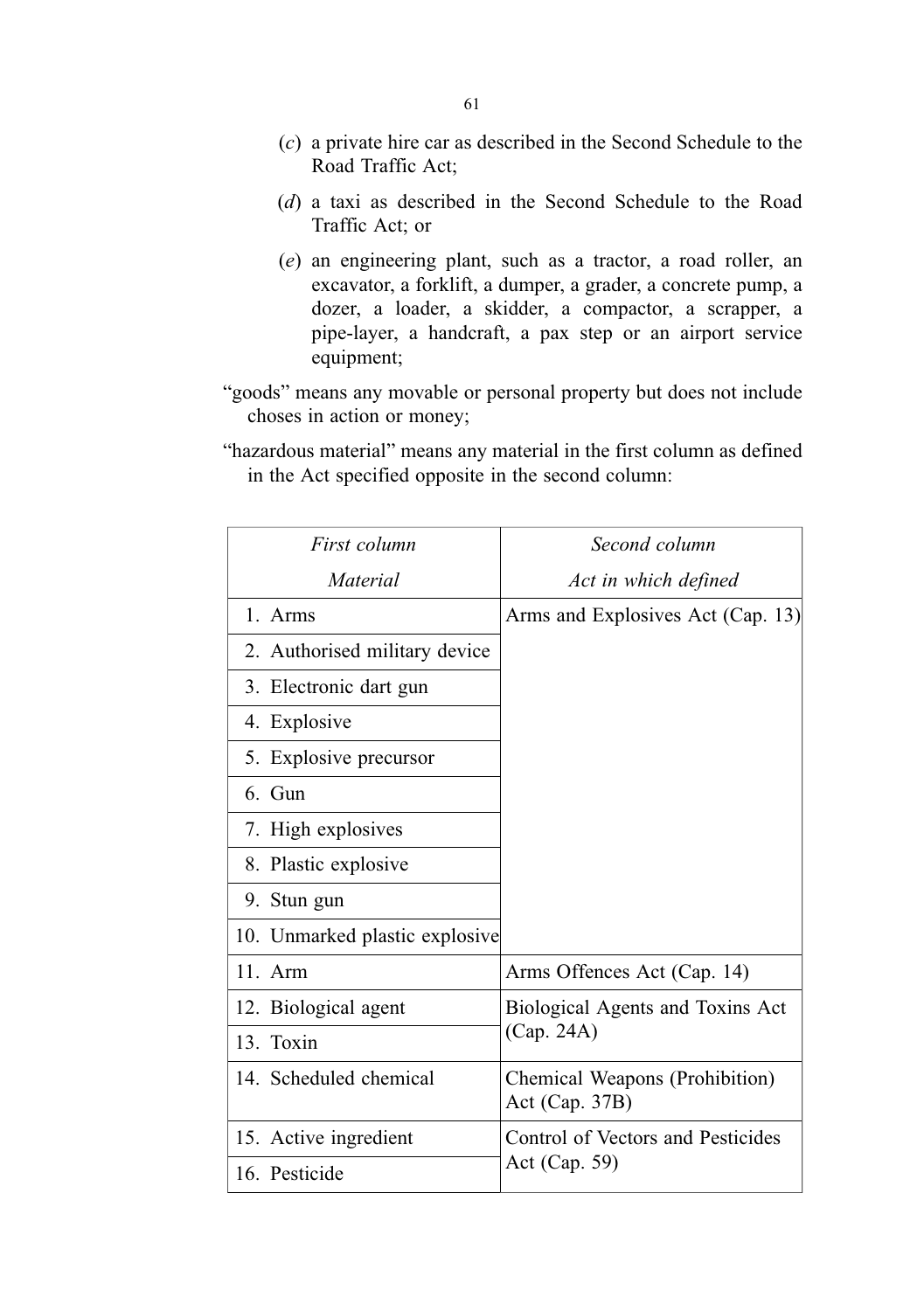| 17. Vector repellent       |                                                                              |
|----------------------------|------------------------------------------------------------------------------|
| 18. Corrosive substance    | Corrosive and Explosive Substances<br>and Offensive Weapons Act<br>(Cap. 65) |
| 19. Explosive substance    |                                                                              |
| 20. Offensive weapon       |                                                                              |
| 21. Scheduled weapon       |                                                                              |
| 22. Dangerous fireworks    | Dangerous Fireworks Act (Cap. 72)                                            |
| 23. Explosive              |                                                                              |
| 24. Rocket firework        |                                                                              |
| 25. Sandcracker            |                                                                              |
| 26. Air impurities         | Environmental Protection and<br>Management Act (Cap. 94A)                    |
| 27. Air pollution          |                                                                              |
| 28. Dark smoke             |                                                                              |
| 29. Hazardous substance    |                                                                              |
| 30. Sewage                 |                                                                              |
| 31. Smoke                  |                                                                              |
| 32. Toxic substance        |                                                                              |
| 33. Trade effluent         |                                                                              |
| 34. Dangerous substance    | Environmental Public Health Act                                              |
| 35. Garden refuse          | (Cap. 95)                                                                    |
| 36. Industrial waste       |                                                                              |
| 37. Stable refuse          |                                                                              |
| 38. Toxic industrial waste |                                                                              |
| 39. Waste                  |                                                                              |
| 40. Explosive substance    | <b>Explosive Substances Act</b><br>(Cap. 100)                                |
| 41. Flammable material     | Fire Safety Act (Cap. 109A)                                                  |
| 42. Petroleum              |                                                                              |
| 43. Household waste        | Hazardous Waste (Control of                                                  |
| 44. Waste                  | Export, Import and Transit) Act<br>(Cap. 122A)                               |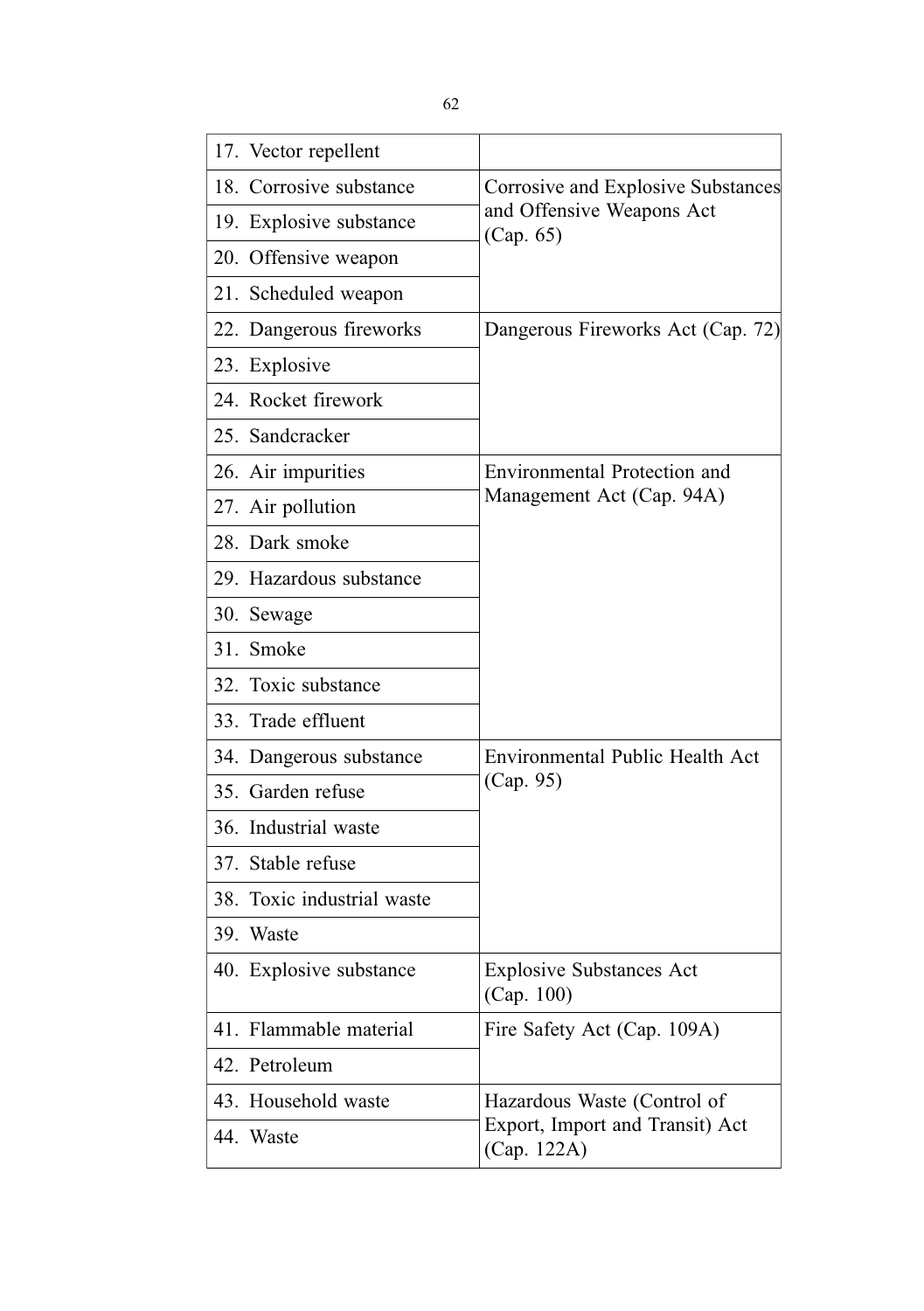| 45. Hydrogen cyanide      | Hydrogen Cyanide (Fumigation)<br>Regulations (Cap. 132, Rg 1) |
|---------------------------|---------------------------------------------------------------|
| 46. Methyl bromide        |                                                               |
| 47. Hydrogen phosphide    |                                                               |
| 48. Fumigant              |                                                               |
| 49. Irradiating apparatus | Radiation Protection Act (Cap. 262).                          |
| 50. Nuclear material      |                                                               |
| 51. Radioactive material  |                                                               |
| 52. Radioactive substance |                                                               |
| 53. Radioactive waste     |                                                               |
| 54. Radionuclide          |                                                               |
|                           |                                                               |

PART 2

#### ESSENTIAL SERVICES

- 1. The following services relating to energy:
	- (a) electricity generation, electricity transmission or electricity distribution services;
	- (b) services for the supply or transmission of natural gas for electricity generation.
- 2. The following services relating to info-communications:
	- (a) fixed telephony services;
	- (b) mobile telephony services;
	- (c) broadband internet access services;
	- (d) national domain name registry services.
- 3. The following services relating to water:
	- (a) water supply services;
	- (b) services relating to collection and treatment of used water;
	- (c) services relating to management of storm water.
- 4. The following services relating to healthcare:
	- (a) acute hospital care services;
	- (b) services relating to disease surveillance and response.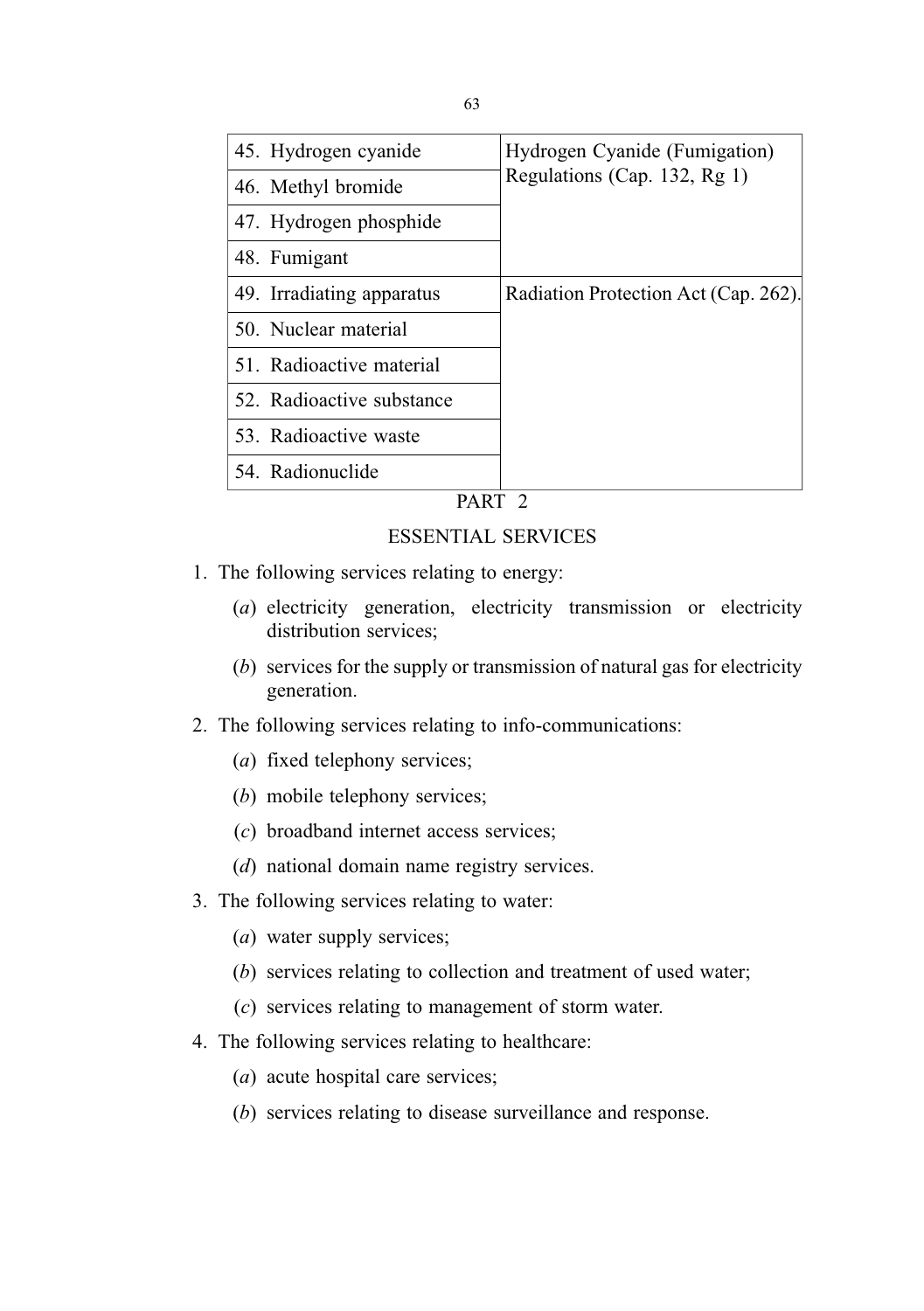- 5. The following services relating to banking and finance:
	- (a) banking services, including cash withdrawal and deposits, corporate lending, treasury management and payment services;
	- (b) payments clearing and settlement services;
	- (c) securities trading, clearing, settlement and depository services;
	- (d) derivatives trading, clearing and settlement services;
	- (e) services relating to maintenance of monetary and financial stability;
	- (f) currency issuance;
	- (g) services relating to cash management and payments for the Government.
- 6. The following services relating to security and emergency services:
	- (a) civil defence services;
	- (b) police and security services;
	- (c) immigration services;
	- (d) registration services under the National Registration Act (Cap. 201);
	- (e) prison security and rehabilitation services.
- 7. The following services relating to aviation:
	- (a) air navigation services;
	- (b) airport passenger control and operations;
	- (c) airport baggage and cargo handling operations;
	- (*d*) aerodrome operations;
	- (e) flight operations of aircraft.
- 8. The following services relating to land transport:
	- (a) rapid transit systems operated under a licence granted under the Rapid Transit Systems Act (Cap. 263A);
	- (b) bus services operated under a bus service licence granted under the Bus Services Industry Act 2015 (Act 30 of 2015);
	- (c) monitoring and management of rapid transit systems operated under a licence granted under the Rapid Transit Systems Act;
	- (d) monitoring and management of bus services operated under a bus service licence granted under the Bus Services Industry Act 2015;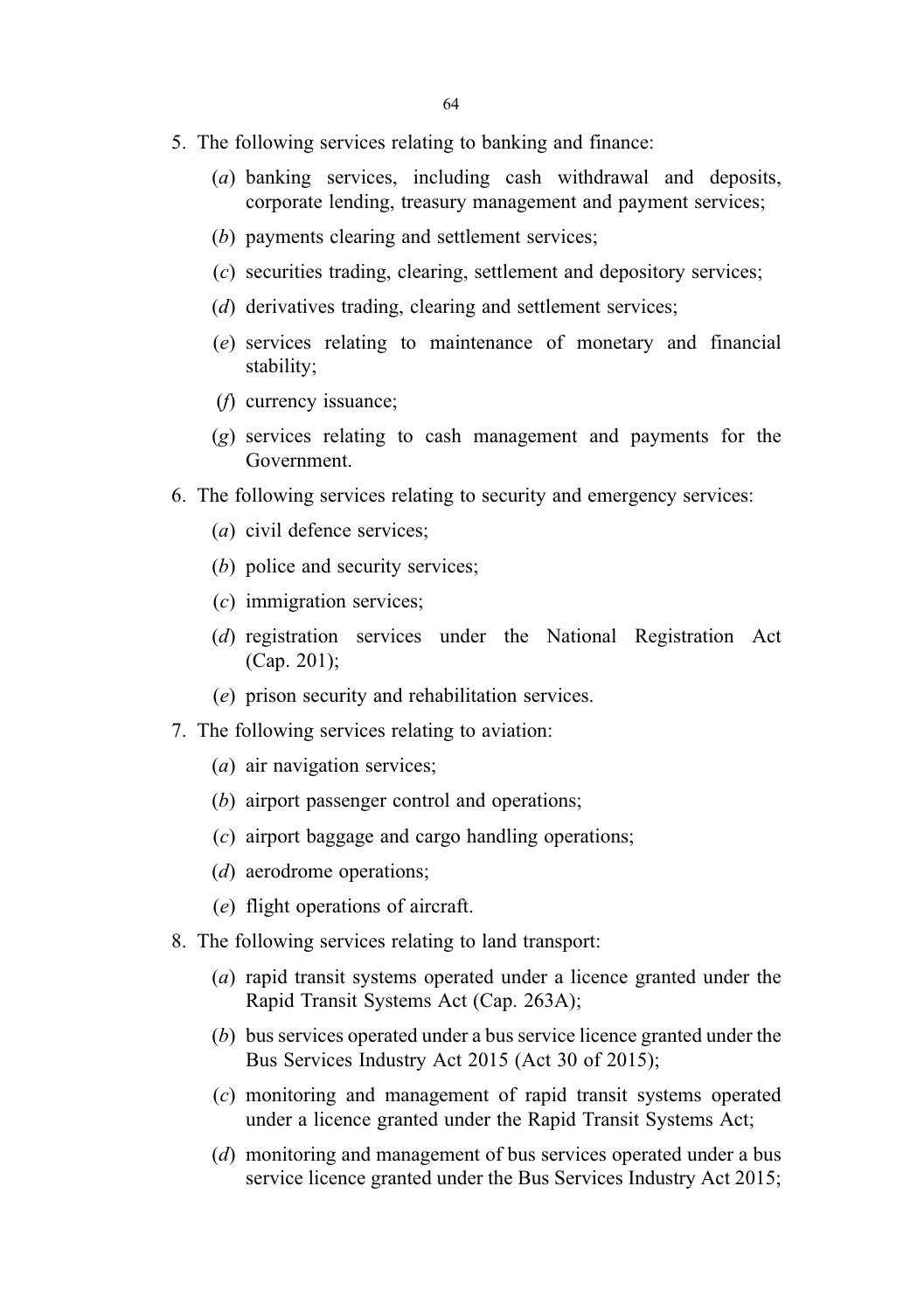(e) monitoring and management of road traffic.

- 9. The following services relating to maritime:
	- (a) monitoring and management of shipping traffic;
	- (b) container terminal operations;
	- (c) general and bulk cargo terminal operations;
	- (d) cruise and ferry passenger terminal operations;
	- (e) pilotage, towage and water supply;
	- (f) bunker supply;
	- (g) salvage operations;
	- (h) passenger ferry operations.
- 10. The following services relating to functioning of Government:
	- (a) services relating to the electronic delivery of Government services to the public;
	- (b) services relating to the electronic processing of internal Government functions.
- 11. The following services relating to media:
	- (a) services relating to broadcasting of free-to-air television and radio;
	- (b) services relating to publication of newspapers;
	- (c) security printing services.

#### PART 3

#### REQUIREMENTS FOR A, C OR D

- 1. The requirements which  $A$ ,  $C$  or  $D$  must satisfy are as follows:
	- (a) the annual revenue of A, C or D (as the case may be) determined in the prescribed manner, or (where A, C or D is a member of a group) the annual revenue of that group determined in the prescribed manner, must not exceed the prescribed amount;
	- (b) A, C or D (as the case may be) suffered a fall in prescribed revenue of the prescribed amount for the prescribed period, determined in the prescribed manner.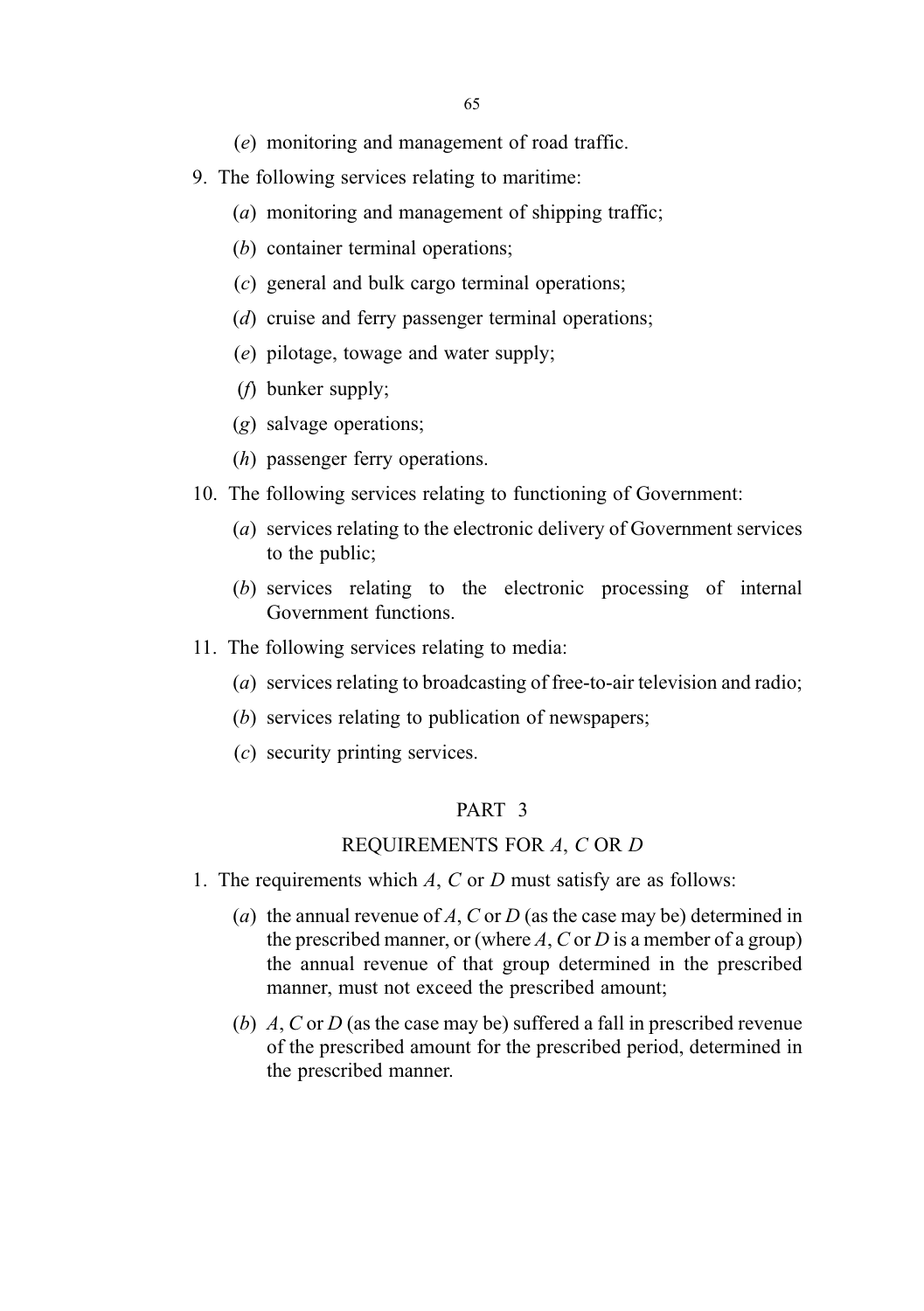# 66

#### PART 4

#### ADJUSTMENT OF RIGHTS AND OBLIGATIONS

The rights and obligations of the parties and their assignees upon a termination of a specified contract set out in the first column below (other than a specified contract that has become impossible of performance or been frustrated within the meaning of section 2(1) of the Frustrated Contracts Act (Cap. 115)) are adjusted in the manner set out opposite that contract in the second column below:

| First column                                                         | Second column                                                                                                                                                                                                        |
|----------------------------------------------------------------------|----------------------------------------------------------------------------------------------------------------------------------------------------------------------------------------------------------------------|
| Specified contract                                                   | Effects on rights and obligations of<br>parties to specified contract<br>upon termination                                                                                                                            |
| 1. Any lease or licence<br>for non-residential<br>immovable property | $(a)$ a tenant or licensee must, on or<br>before the date of termination —                                                                                                                                           |
|                                                                      | (i) reinstate the property<br>in<br>accordance with the terms of<br>the lease or licence; and                                                                                                                        |
|                                                                      | (ii) deliver vacant possession of<br>the property to the landlord or<br>licensor;                                                                                                                                    |
|                                                                      | $(b)$ a tenant or licensee who fails to<br>reinstate the property in accordance<br>with paragraph $(a)(i)$ is liable to pay<br>the landlord or licensor -                                                            |
|                                                                      | (i) any sum set out in the lease or<br>licence for the<br>failure<br>to<br>reinstate the property<br>(i f)<br>applicable); or                                                                                        |
|                                                                      | (ii) any loss suffered by the<br>landlord or licensor as a<br>consequence of the failure to<br>reinstate<br>the<br>property<br>(including any cost incurred<br>by the landlord or licensor to<br>remedy the breach); |

(c) a tenant or licensee who fails to deliver vacant possession of the property to the landlord or licensor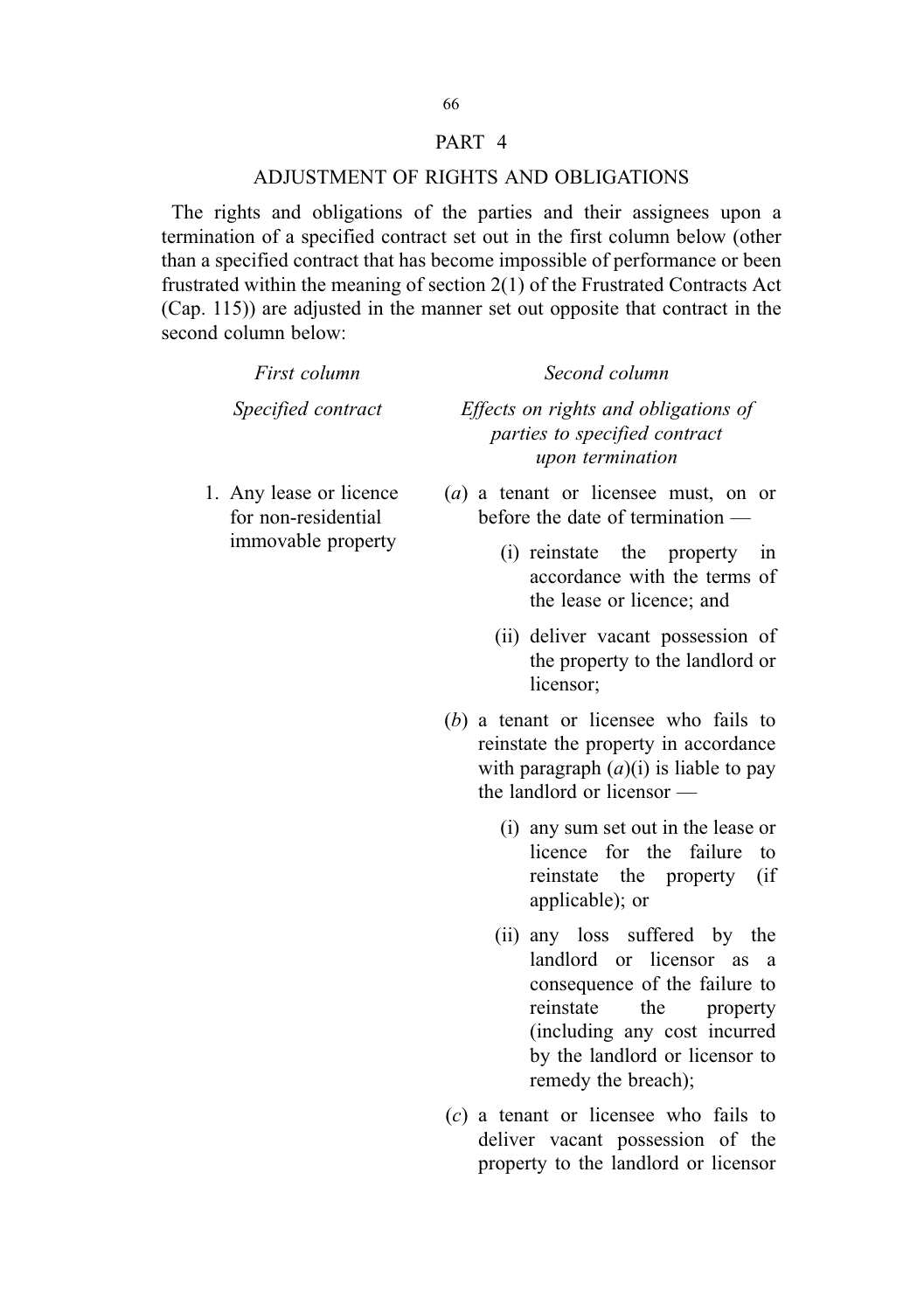in accordance with paragraph  $(a)(ii)$ is liable to pay the landlord or licensor —

- (i) any sum that the tenant or licensee is liable to pay under the law or lease or licence, for the continued possession of the property; and
- (ii) any interest, late payment charge or other charge (however described) on the sum mentioned in sub-paragraph (i) (if applicable);
- (d) the tenant or licensee remains liable to the landlord or licensor under the lease or licence for the following:
	- (i) any rent, licence fee or other moneys, in relation to the period of the lease or licence on or before the date of termination, that the tenant or licensee is required to pay (whether before, on or after the date of termination);
	- (ii) any expense or loss incurred or suffered by the landlord or licensor, in relation to the period of the lease or licence on or before the date of termination, as a consequence of any breach of the lease or licence by the tenant or licensee on or before the date of termination;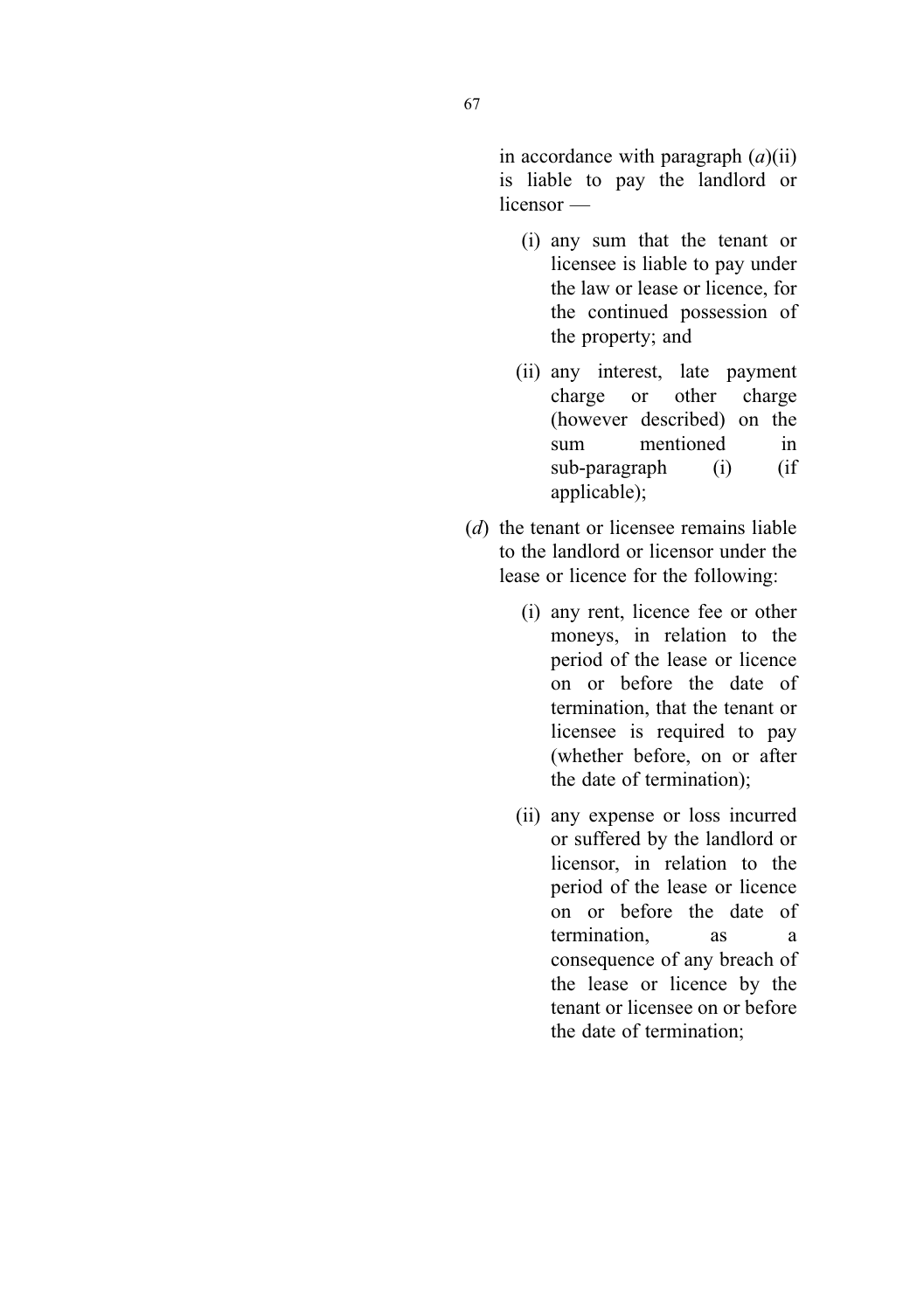- (iii) any amount that the tenant or licensee is required to pay to the landlord or licensor under an indemnity, in relation to the period of the lease or licence on or before the date of termination;
- (iv) any interest, late payment charge or other charge (however described) on an amount mentioned in sub-paragraph (i), (ii) or (iii) (if applicable);
- (e) subject to paragraph  $(c)$ , the tenant or licensee is not liable to the landlord or licensor under the lease or licence for the following:
	- (i) any rent, licence fee or other moneys, in relation to the remaining period of the lease or licence after the date of termination, that the tenant or licensee is required to pay (whether before, on or after the date of termination);
	- (ii) any sum (other than a sum mentioned in paragraph (b) or (d) or pursuant to section  $43(3)$ ) that the tenant or licensee would have been required to pay for any termination or repudiation of the lease or licence;
	- (iii) any interest, late payment charge or other charge (however described) on an amount mentioned in sub-paragraph (i) or (ii) (if applicable); and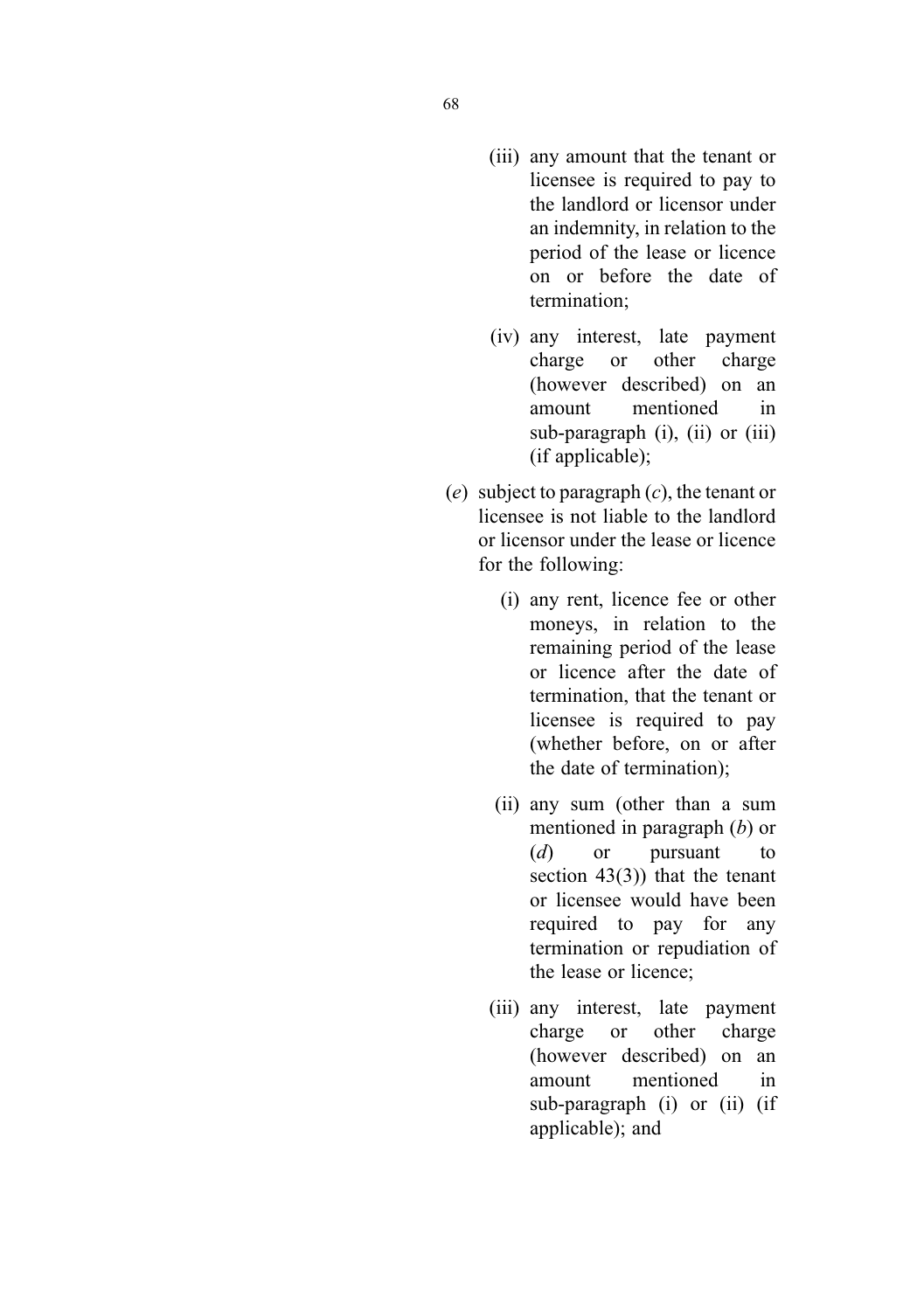- ( $f$ ) the landlord or licensor
	- (i) is not liable to give the tenant or licensee exclusive possession to or a right to use or occupy any part of the property after the date of termination;
	- (ii) is, subject to sub-paragraph (iii), liable, within 4 weeks after the date of termination, to refund or return to the tenant or licensee (as the case may be) without interest —
		- (A) any security deposit given by the tenant or licensee pursuant to the lease or licence; and
		- (B) any rent, licence fee or other moneys, or part of any rent, licence fee or other moneys, paid by the tenant or licensee in advance for the remaining period of the lease or licence after the date of termination; and
	- (iii) may set-off from any sum that the landlord or licensor is liable to pay the tenant or licensee, any sum that the tenant or licensee is liable to pay the landlord or licensor under paragraph  $(b)$ ,  $(c)$  or  $(d)$ or pursuant to section 43(3).
- (a) where any services have been performed or title to goods transferred on or before the date of termination, in accordance with the terms of the contract, the party liable
- 2. Any contract for the supply of goods or services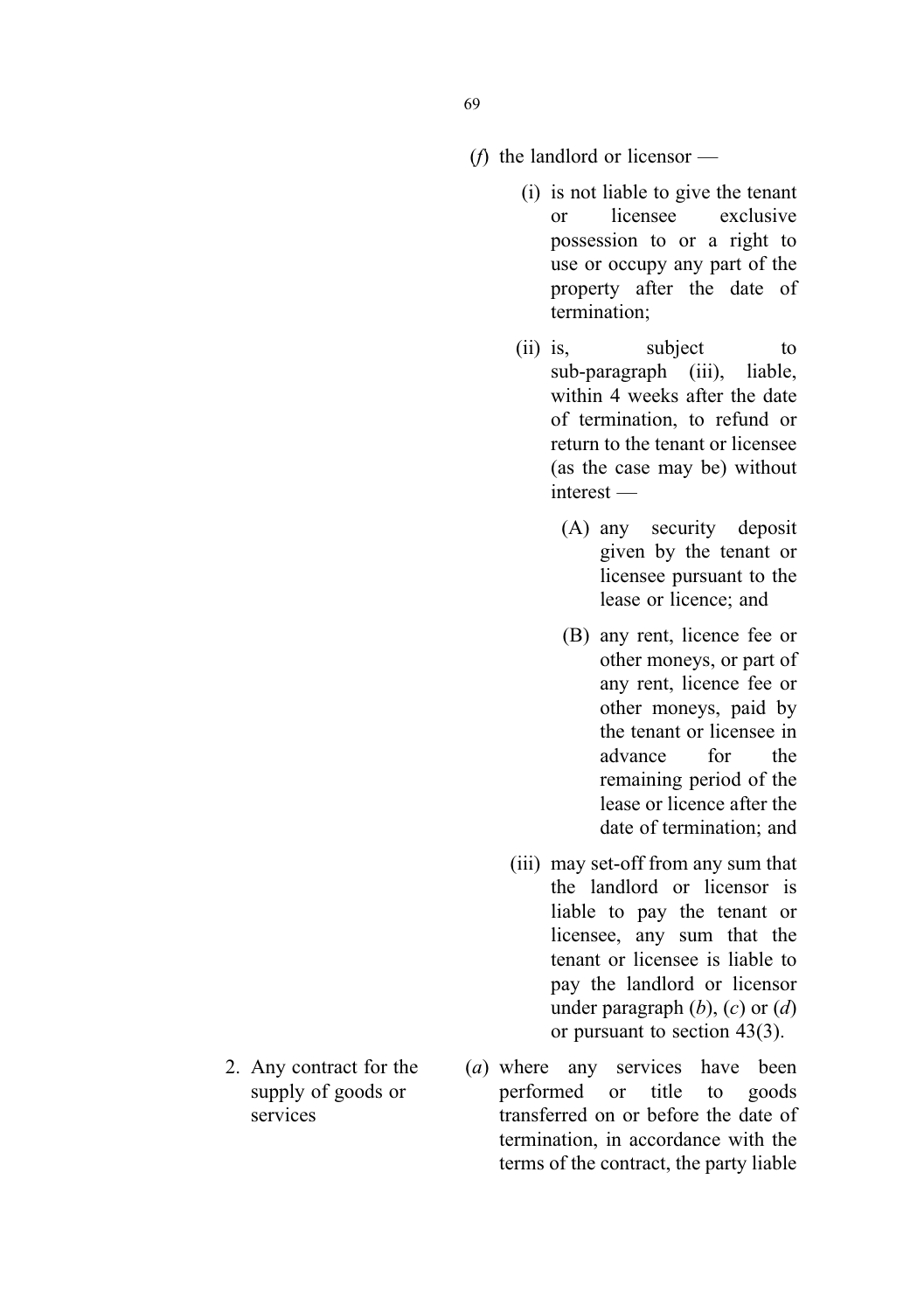under the contract (whether before, on or after the date of termination) to pay any counterparty for those services or goods, is liable to pay for those services or goods according to the contract price;

- (*b*) where  $-$ 
	- (i) any act is performed by a party on or before the date of termination, in order to perform any services or transfer title to any goods in accordance with the terms of the contract;
	- (ii) the contract does not provide for a price for the performance of that act such that paragraph  $(a)$  does not apply; and
	- (iii) no payment has been received and no sum is otherwise payable under this Part in relation to that act,

the counterparty liable to pay for those services or goods is liable to pay a reasonable sum (not exceeding the contract price agreed for all services or goods in the contract)  $for -$ 

- (iv) any expenses incurred by the party who performed the act; or
- (v) the value of the benefit received by the counterparty,

as the case may be;

(c) a party remains liable to a counterparty under the contract for the following: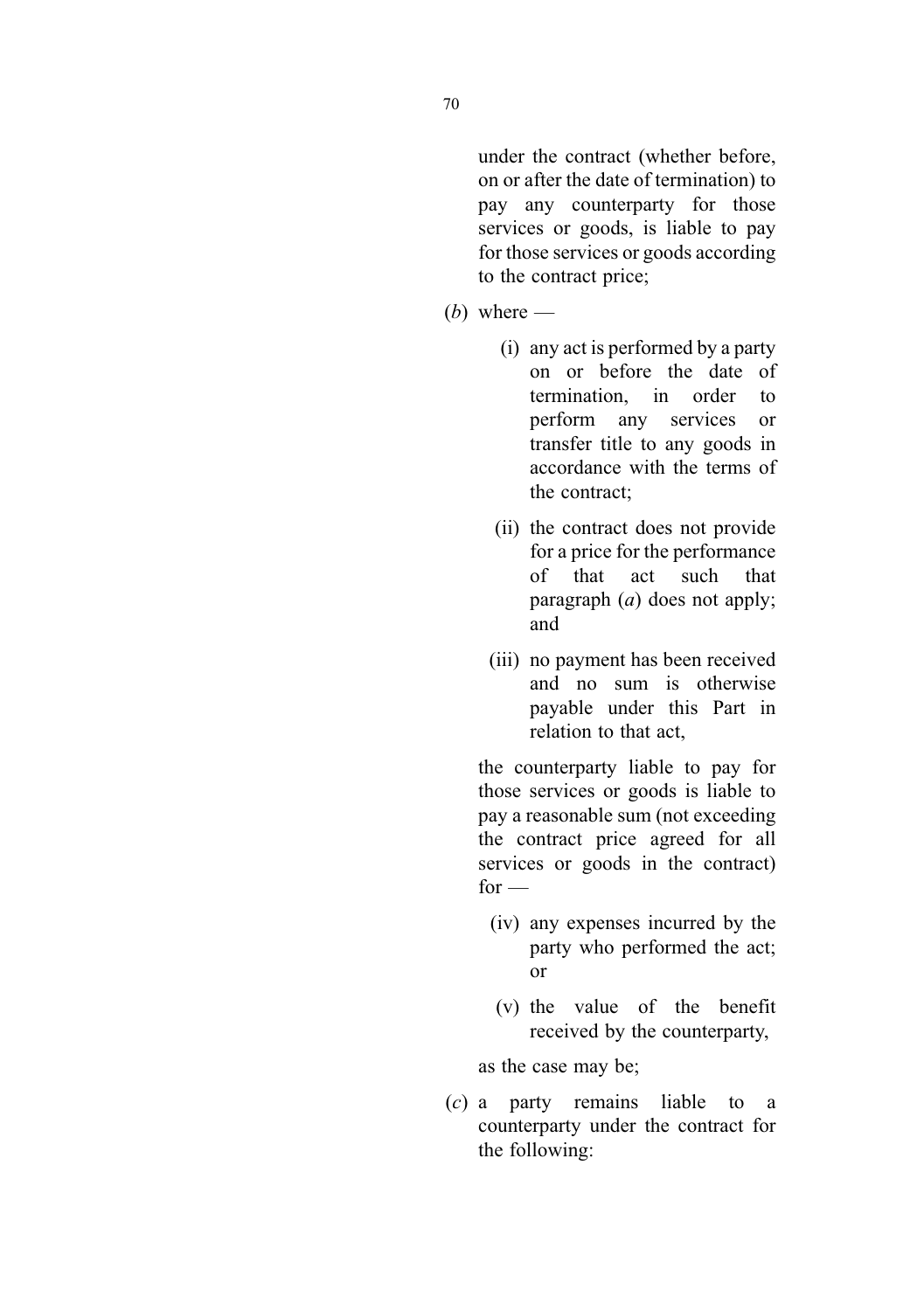- (i) any expense or loss incurred or suffered by the counterparty, in relation to the period of the contract on or before the date of termination, as a consequence of any breach of the contract by the party on or before the date of termination;
- (ii) any amount that the party is required to pay to the counterparty under an indemnity, in relation to the period of the contract on or before the date of termination;
- (iii) any interest, late payment charge or other charge (however described) on an amount mentioned in sub-paragraph (i) or (ii) (if applicable);
- (*d*) a party is not liable to
	- (i) pay any sum to a counterparty (other than a sum mentioned in paragraph  $(a)$ ,  $(b)$  or  $(c)$ ) that the party would have been required to pay for any termination or repudiation of the contract;
	- (ii) pay any interest, late payment charge or other charge (however described) on an amount mentioned in sub-paragraph (i);
	- (iii) perform any services or deliver any goods that the party is required to perform or deliver after the date of termination, under the contract; or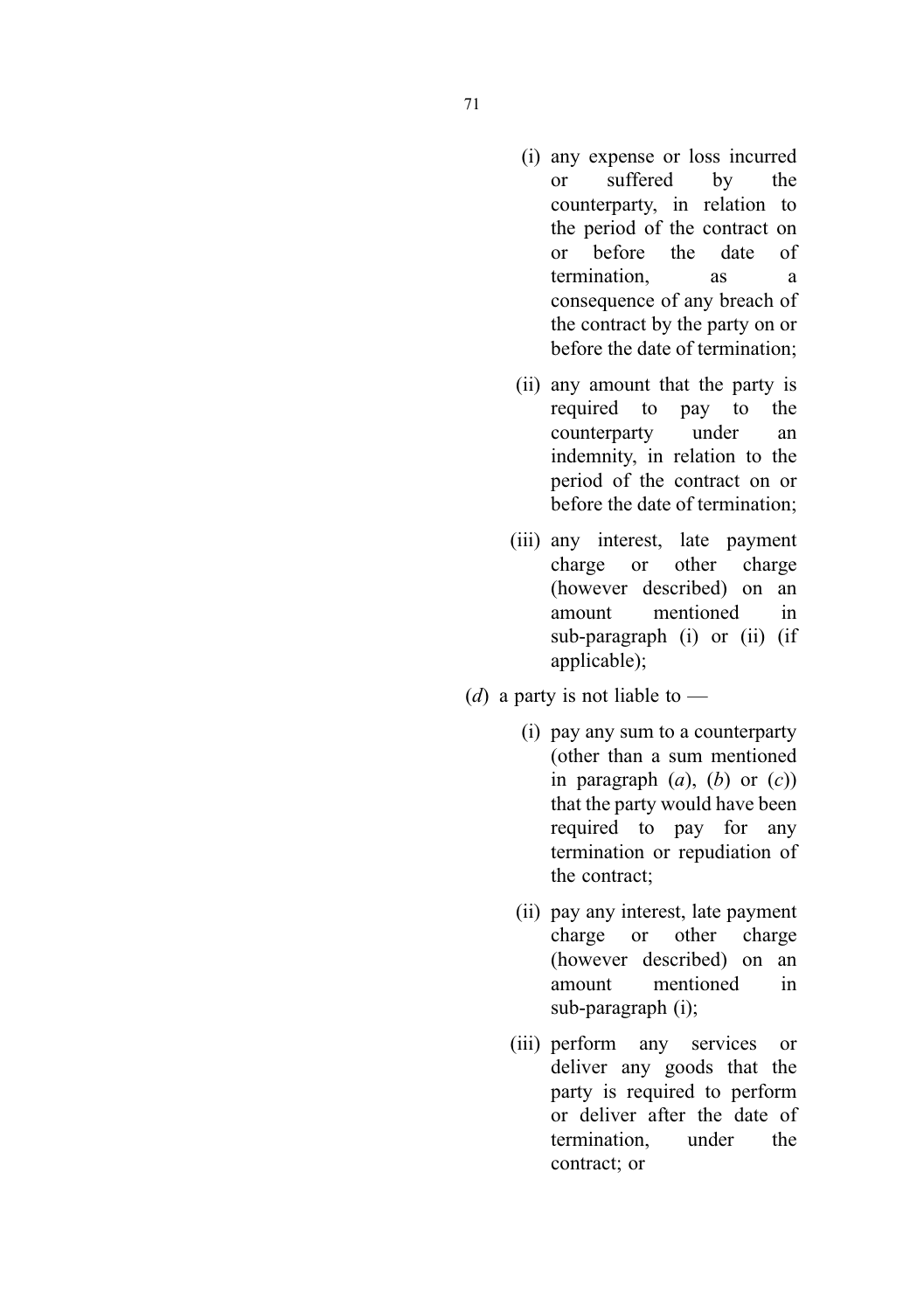- 72
- (iv) accept any services or take delivery of any goods that the party is required to accept or take delivery of after the date of termination, under the contract;
- (e) a party is, subject to paragraph  $(f)$ , liable, within 4 weeks after the date of termination, to refund or return (as the case may be) to a counterparty without interest —
	- (i) any security deposit given by the counterparty pursuant to the contract; and
	- (ii) any payment or part of any payment made by the counterparty in advance for any services the party would have had to perform or goods the party would have had to deliver after the date of termination (had the contract not been terminated); and
- (f) a party may set-off from any sum that the party is liable to pay a counterparty, any sum that the counterparty is liable to pay the party under paragraph  $(a)$ ,  $(b)$  or  $(c)$ .
- (a) a hirer of the good must, on or before the date of termination —
	- (i) deliver up the good to the owner in accordance with the terms of the agreement; and
	- (ii) pay to the owner the difference (if any) between —
		- (A) the aggregate of all instalment payments (less interest) that the owner would have been

3. Any hire-purchase agreement or conditional sale agreement mentioned in paragraph  $1(b)$  of Part 1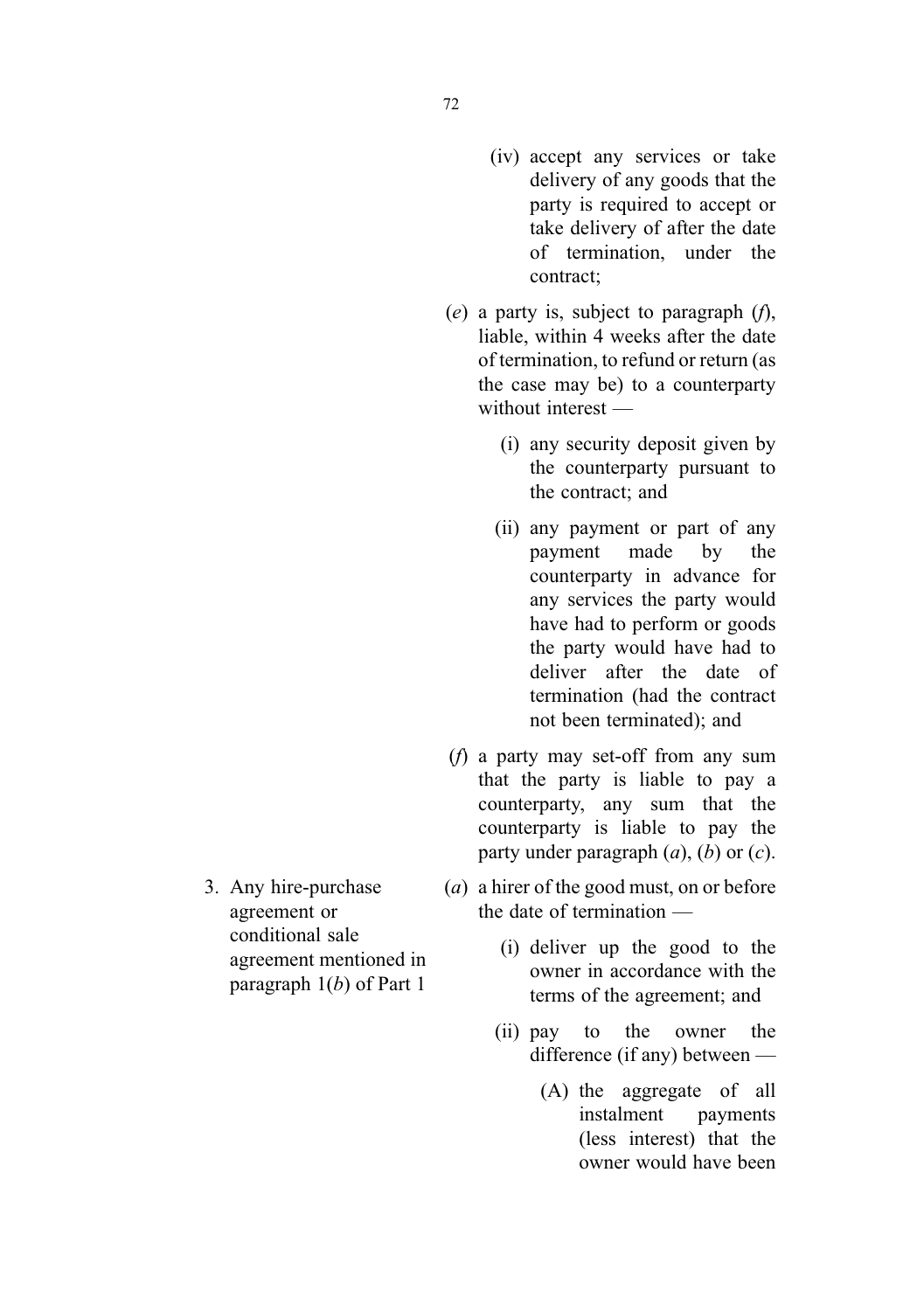entitled to receive for the remaining period of the agreement after the date of termination; and

- (B) the price that could be obtained by the owner if the good is sold or disposed of at the time the good is delivered up by the hirer pursuant to sub-paragraph (i);
- (b) a hirer is liable to pay the following to the owner:
	- (i) any costs incurred by the owner to re-possess the good if the hirer fails to deliver up the good in accordance with paragraph  $(a)(i)$ ;
	- (ii) any costs incurred by the owner to sell or dispose of the good (if applicable);
- (c) the hirer remains liable to the owner under the agreement for the following:
	- (i) any instalment payment, interest, fee or other moneys, in relation to the period of the agreement on or before the date of termination, that the hirer is required to pay (whether before, on or after the date of termination);
	- (ii) any expense or loss incurred or suffered by the owner, in relation to the period of the agreement on or before the date of termination, as a consequence of any breach of the agreement by the hirer on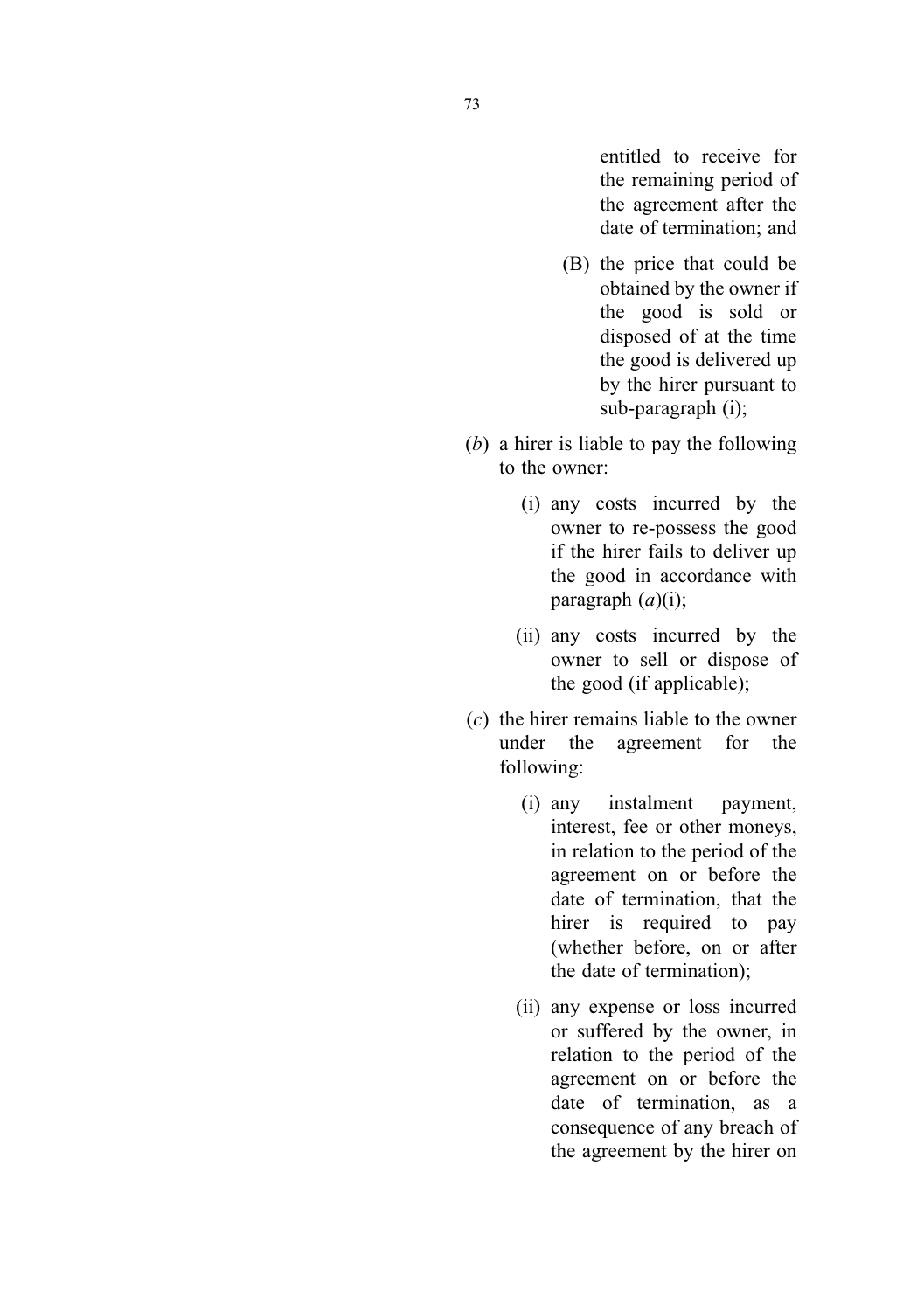or before the date of termination;

- (iii) any amount that the hirer is required to pay to the owner under an indemnity, in relation to the period of the agreement on or before the date of termination;
- (iv) any interest, late payment charge or other charge (however described) on an amount mentioned in sub-paragraph (i), (ii) or (iii) (if applicable);
- (d) the hirer is not liable to the owner under the agreement for the following:
	- (i) any early settlement fee or other fees or damages (other than an amount mentioned in paragraph  $(a)$ ,  $(b)$  or  $(c)$ ) that the hirer would have been required to pay for any termination or repudiation of the agreement;
	- (ii) any instalment payment, interest, fee or other moneys, in relation to the period of the agreement after the date of termination, that the hirer is required to pay (whether before, on or after the date of termination);
	- (iii) any interest, late payment charge or other charge (however described) on an amount mentioned in sub-paragraph (i) or (ii) (if applicable);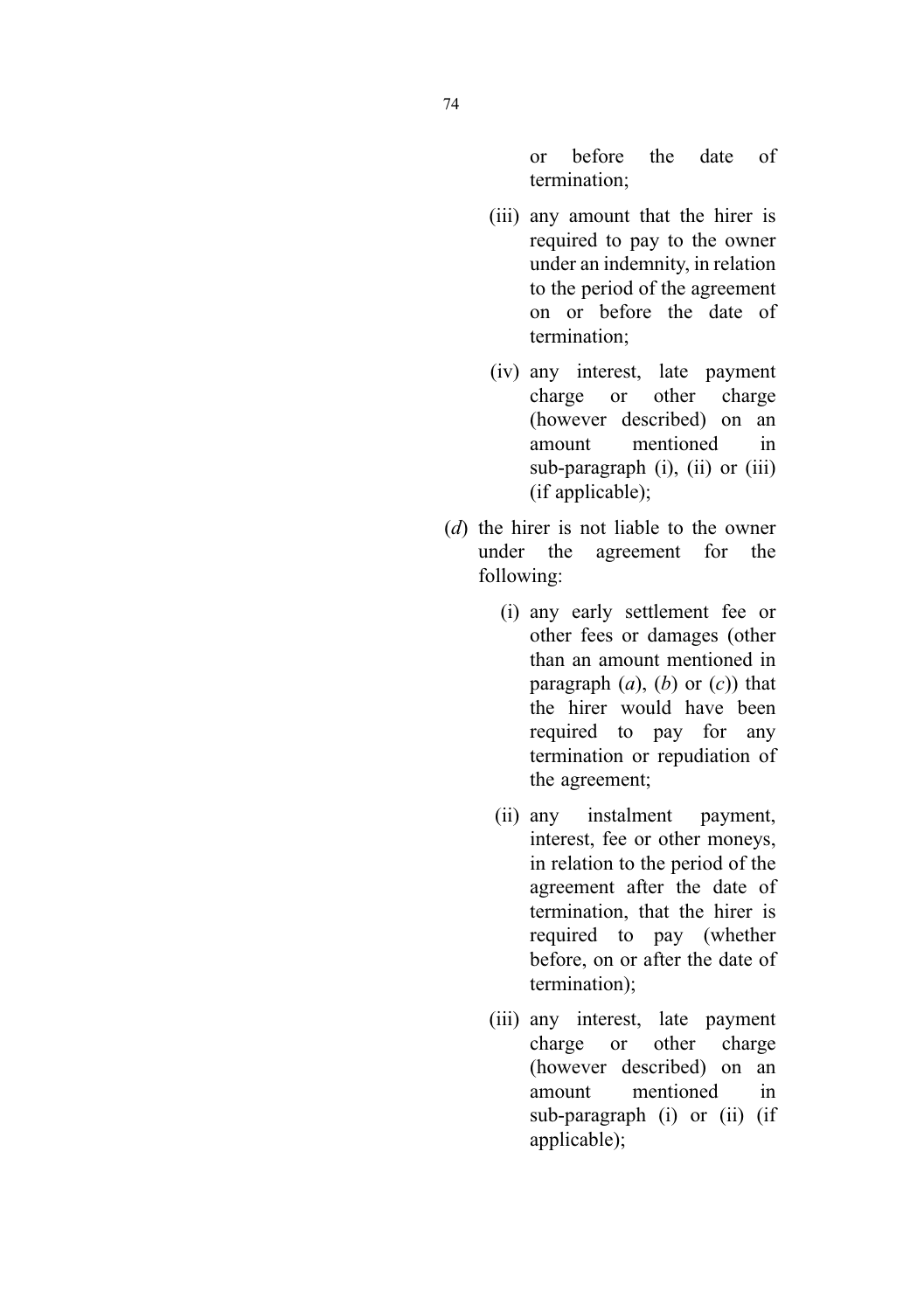- (iv) any insurance premium that the hirer is required to pay to procure, maintain or renew any insurance coverage for the good after the date of termination; and
- $(e)$  the owner
	- (i) remains liable to the hirer under the agreement for the following:
		- (A) any moneys, in relation to the period of the agreement on or before the date of termination, that the owner is required to pay (whether before, on or after the date of termination);
		- (B) any expense or loss incurred or suffered by the hirer, in relation to the period of the agreement on or before the date of termination, as a consequence of any breach of the agreement by the owner on or before the date of termination;
	- (ii) is, subject to sub-paragraph (iii), liable, within 4 weeks after the date of termination, to refund to the hirer without interest —
		- (A) any deposit given by the hirer pursuant to the agreement; and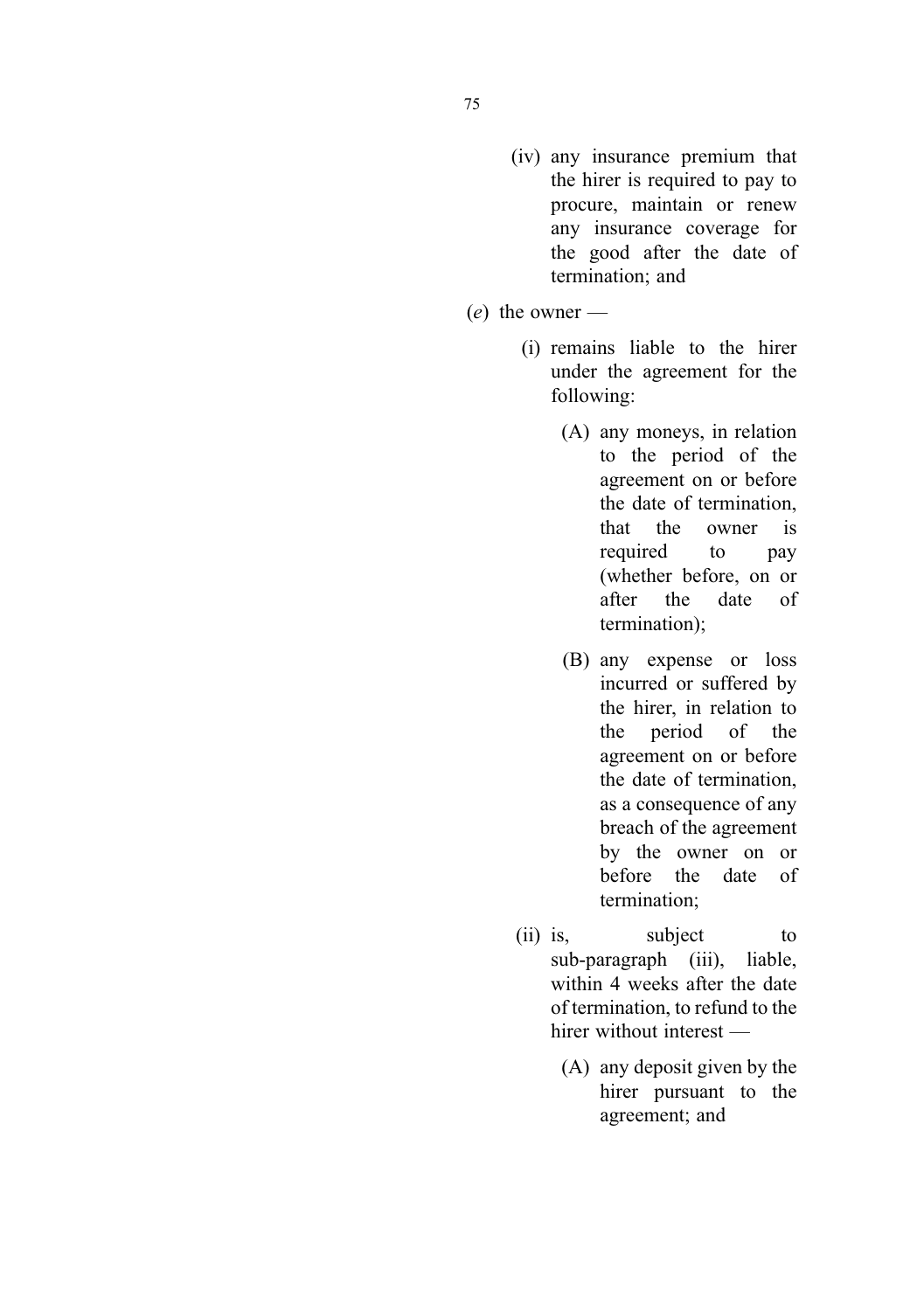- (B) any instalment payment, interest, fee or other moneys, or part of any instalment payment, fee or other moneys, paid by the hirer in advance for the remaining period of the agreement after the date of termination; and
- (iii) may set-off from any sum that the owner is liable to pay the hirer, any sum that the hirer is liable to pay the owner under paragraph  $(a)$ ,  $(b)$  or  $(c)$ .
- (a) a lessee must, on or before the date of termination —
	- (i) reinstate the commercial equipment in accordance with the terms of the lease; and
	- (ii) deliver possession of the commercial equipment to the lessor;
- (b) a lessee who fails to reinstate the commercial equipment in accordance with paragraph  $(a)(i)$  is liable to pay the lessor —
	- (i) any sum set out in the lease for the failure to reinstate the commercial equipment (if applicable); or
	- (ii) for any loss suffered by the lessor as a consequence of the failure to reinstate the commercial equipment (including any cost incurred by the lessor to remedy the breach);

4. Lease of commercial equipment mentioned in paragraph  $1(c)$  of Part 1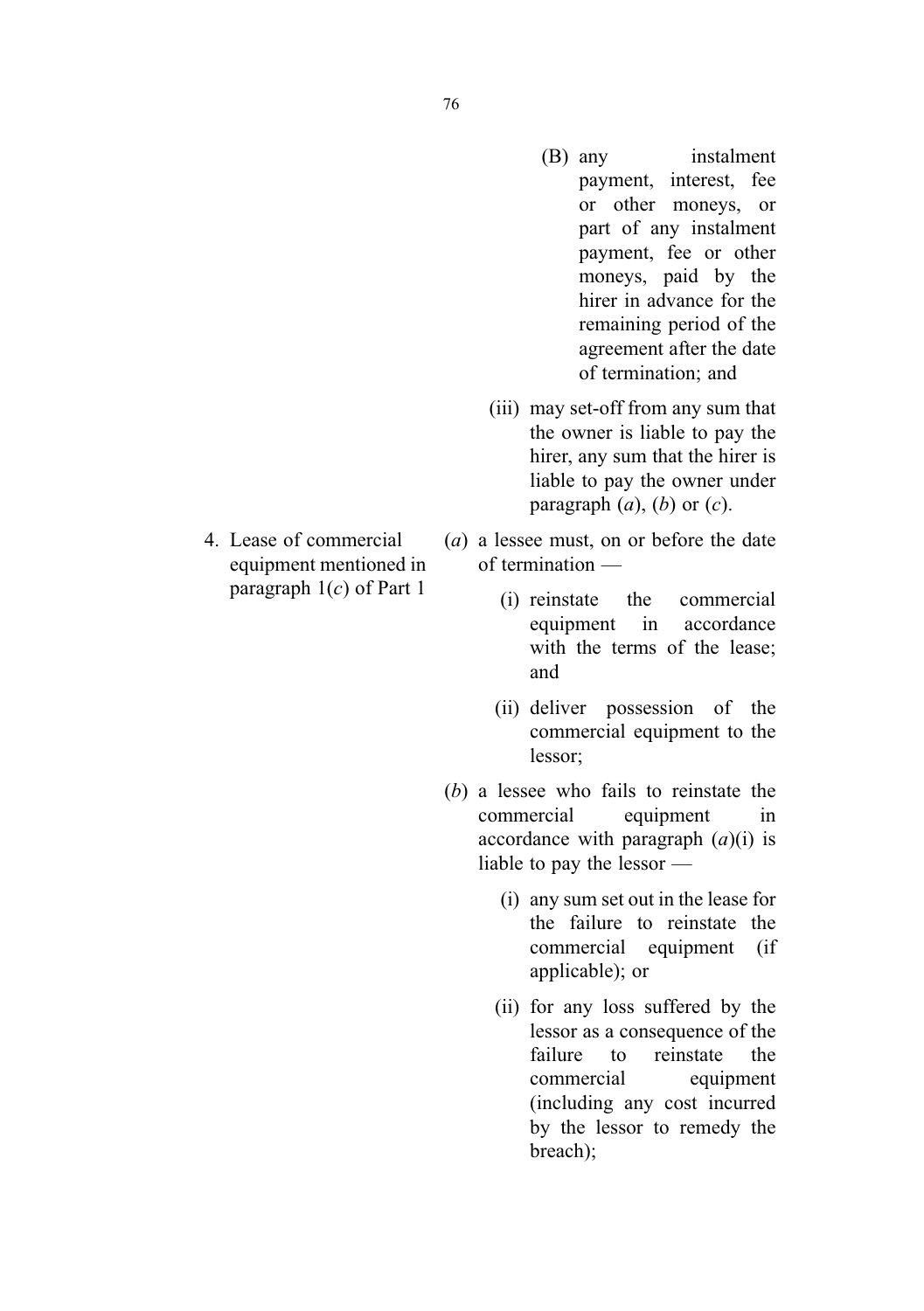- (i) any fee or other moneys, in relation to the period of the lease on or before the date of termination, that the lessee is required to pay (whether before, on or after the date of termination);
- (ii) any expense or loss incurred or suffered by the lessor, in relation to the period of the lease on or before the date of termination, as a consequence of any breach of the lease by the lessee on or before the date of termination;
- (iii) any amount that the lessee is required to pay to the lessor under an indemnity, in relation to the period of the lease on or before the date of termination;
- (iv) any interest, late payment charge or other charge (however described) on an amount mentioned in sub-paragraph (i), (ii) or (iii) (if applicable);
- (d) subject to paragraph  $(b)$ , the lessee is not liable to the lessor under the lease for the following:
	- (i) any fee or other moneys, in relation to the remaining period of the lease after the date of termination, that the lessee is required to pay (whether before, on or after the date of termination);
	- (ii) any sum (other than a sum mentioned in paragraph  $(c)$ )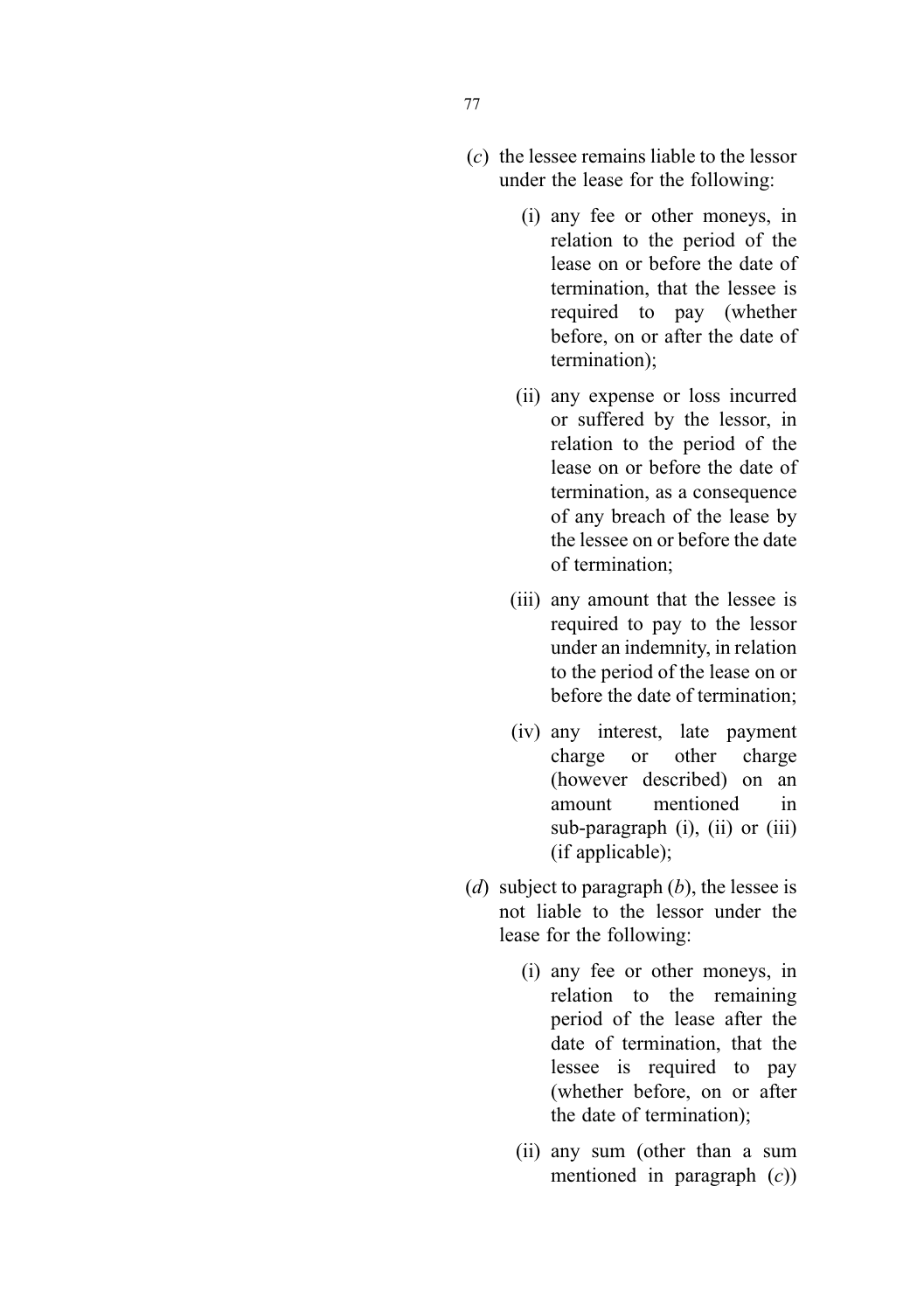that the lessee would have been required to pay for any termination or repudiation of the lease;

- (iii) any interest, late payment charge or other charge (however described) on an amount mentioned in sub-paragraph (i) or (ii) (if applicable); and
- $(e)$  the lessor
	- (i) is not liable to lease the commercial equipment to the lessee after the date of termination;
	- (ii) is, subject to sub-paragraph (iii), liable, within 4 weeks after the date of termination, to refund or return to the lessee (as the case may be) without interest —
		- (A) any security deposit given by the lessee pursuant to the lease; and
		- (B) any payment, or part of any payment, made by the lessee in advance for the remaining period of the lease after the date of termination; and
	- (iii) may set-off from any sum that the lessor is liable to pay the lessee, any sum that the lessee is liable to pay the lessor under paragraph  $(b)$  or  $(c)$ .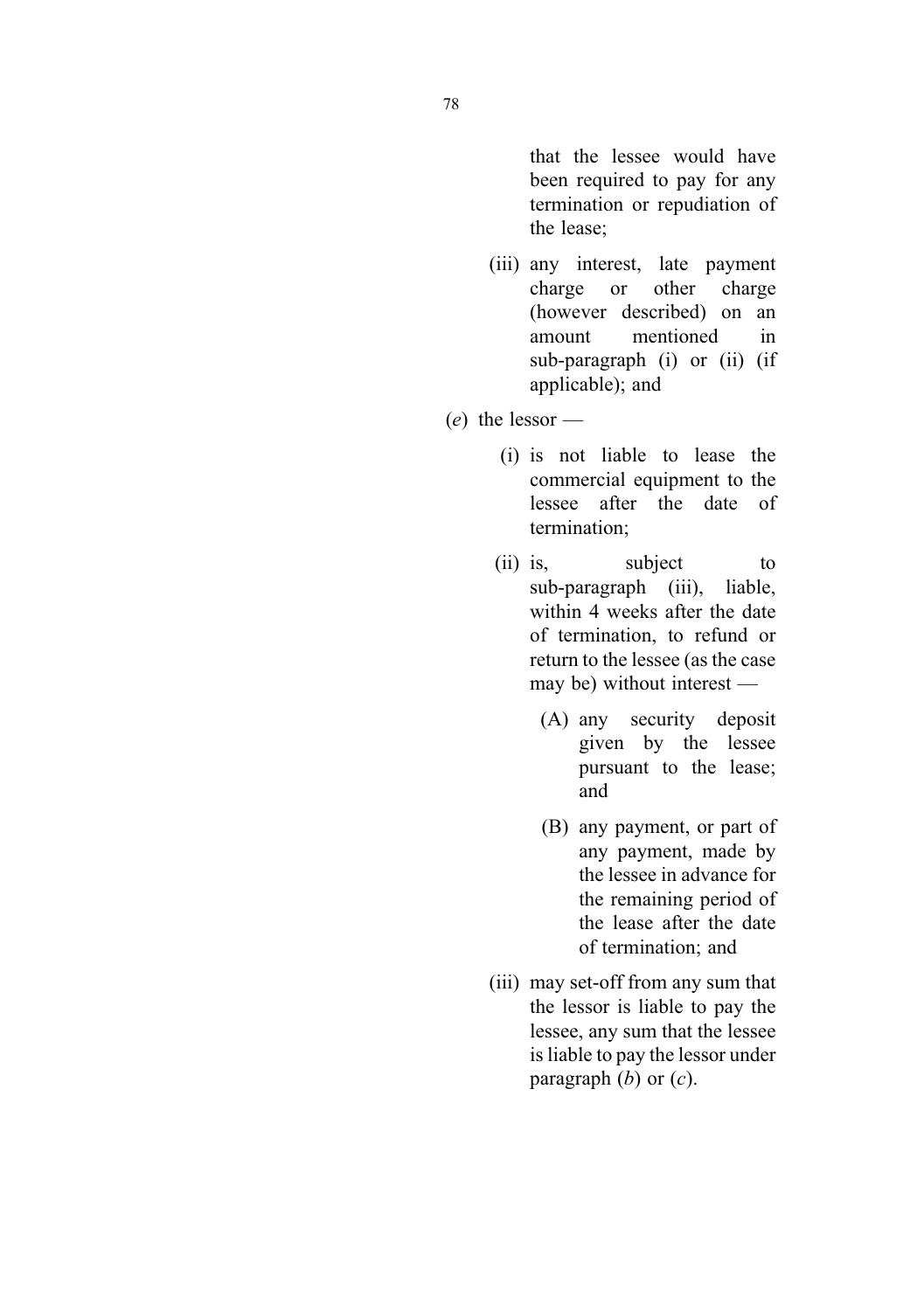- 5. All specified contracts (including any specified contract mentioned in paragraphs 1 to 4)
- (a) any obligation under the following terms in the contract, to the extent that they have any force or effect, survive the termination of the contract:
	- (i) any term relating to the governing law or competent courts in the event of litigation;
	- (ii) any term to refer the whole or part of a dispute which has arisen, or which may arise, between the parties for alternative dispute resolution, including negotiation, mediation or arbitration;
	- (iii) any term relating to the treatment of confidential information;
	- (iv) any term relating to a restraint of trade or an obligation not to compete;
	- (v) any term excluding or restricting a party's liability  $for -$ 
		- (A) breach of contract;
		- (B) breach of an obligation arising under any written law or rule of law; or
		- (C) other breach of duty;
	- (vi) any warranty in respect of any goods delivered or services performed on or before the date of termination.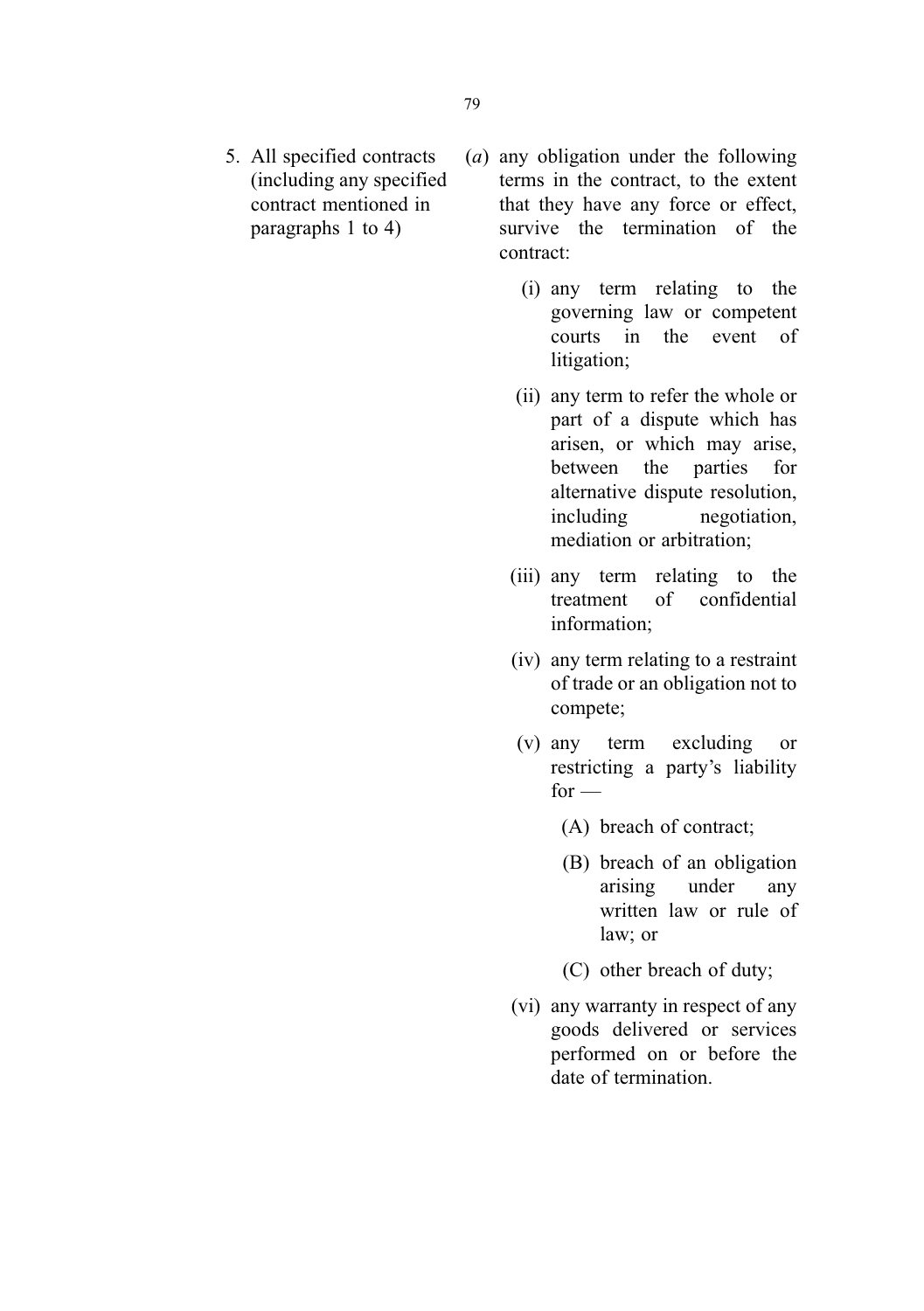## THIRD SCHEDULE

Sections 43(3) and (7), 66(7), 78(1) and (2) and 79

#### **COMPENSATION**

### 5 PART 1

### DESCRIPTIONS OF SPECIFIED CONTRACTS

1. The descriptions of specified contracts are those specified in paragraph  $1(a)$  of Part 1 of the Second Schedule (subject to paragraphs 2 and 3 of that Part).

### 10 **PART 2**

### REQUIREMENTS FOR B

- 1. The requirements which  $B$  must satisfy are as follows:
	- (a) B must be  $-$ 
		- (i) an individual;
- 15 (ii) a sole proprietor; or
	- (iii) a company incorporated solely to hold the interest in the immovable property that is the subject of the lease or licence in question, and owned only by one or more individuals and sole proprietors;
- 20 (b) B's annual income, determined in the prescribed manner, does not exceed the prescribed amount for the prescribed period;
	- (c) B's rental income derived from the lease or licence of the immovable property, determined in the prescribed manner, is 50% or more of B's annual income.

25 2. Where  $B$  is not the sole lessor or licensor of the immovable property, the other lessors or licensors must also be persons mentioned in sub-paragraphs (i), (ii) and (iii) of paragraph  $1(a)$ .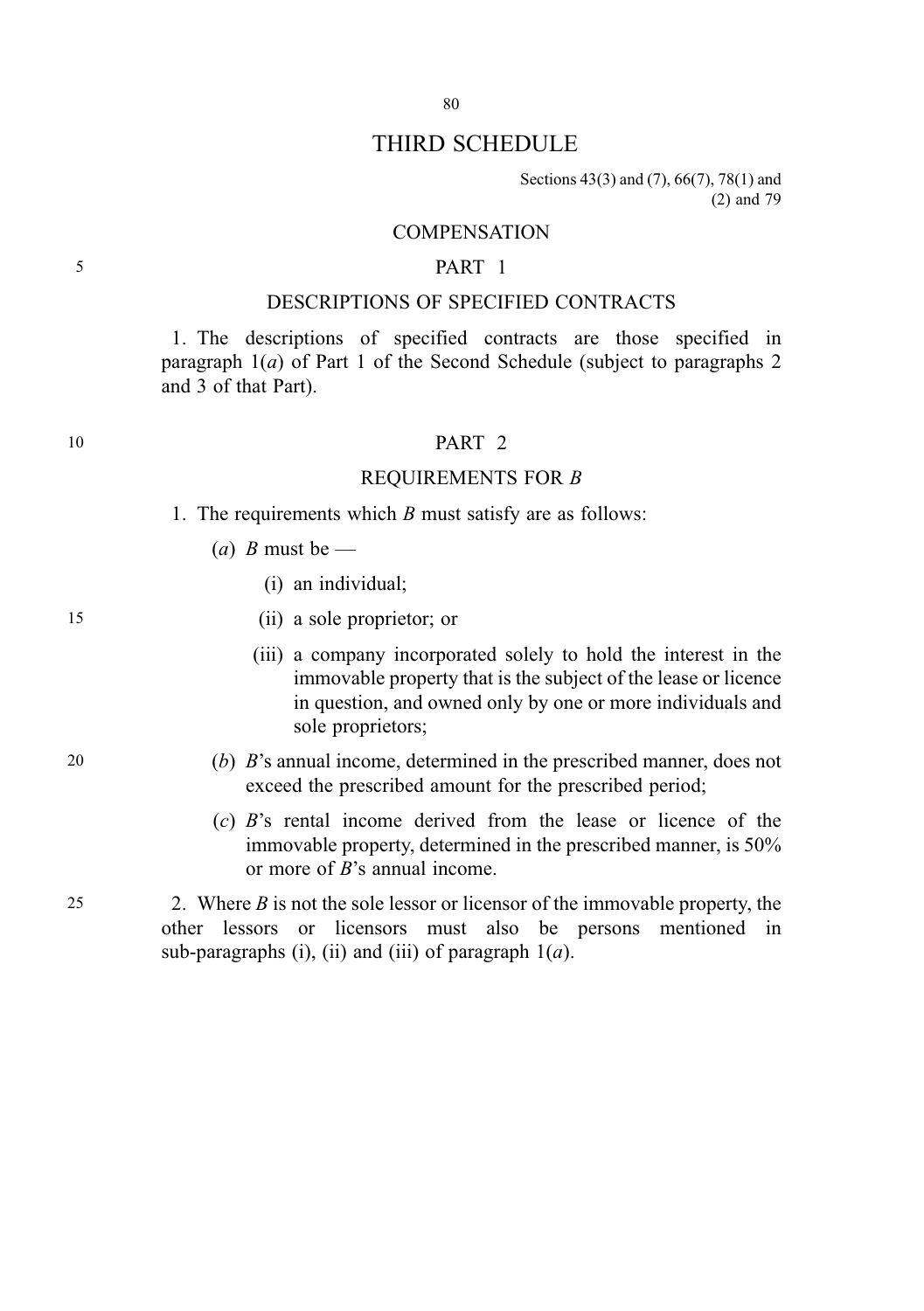## FOURTH SCHEDULE

Sections 43(5), 53(3), 54(2), 78(1) and (2) and 79

#### PART 1

### DESCRIPTIONS OF SPECIFIED CONTRACTS 5

1. The descriptions of specified contracts are those specified in paragraph  $1(b)$  and  $(c)$  of Part 1 of the Second Schedule (subject to paragraphs 2 and 3 of that Part).

### PART 2

#### REQUIREMENTS FOR A 10

1. The requirements which A must satisfy are those in Part 3 of the Second Schedule.

### FIFTH SCHEDULE

Sections 44, 78(1) and 79

### MORATORIUM 15

#### PART 1

#### PERIOD OF MORATORIUM

1. The period of moratorium applicable to any person served with a notice of negotiation —

- (a) begins on the day on which the notice of negotiation is served on 20 the person in accordance with section 45; and
- (b) ends, subject to paragraph 2, on the earliest of the following:
	- (i) where only the notice of negotiation, and no other notice under Division 2 or 3 of Part 10, is served and lodged under that Division — the expiry of 8 weeks after the notice of  $25$ negotiation is served on the person in accordance with section 45;
	- (ii) after the expiry of the period mentioned in sub-paragraph (i) —
		- (A) the day on which the notice of negotiation is 30 withdrawn in accordance with section 48;
		- (B) where a notice of objection served and lodged under section 46 is withdrawn under section 48(3), and the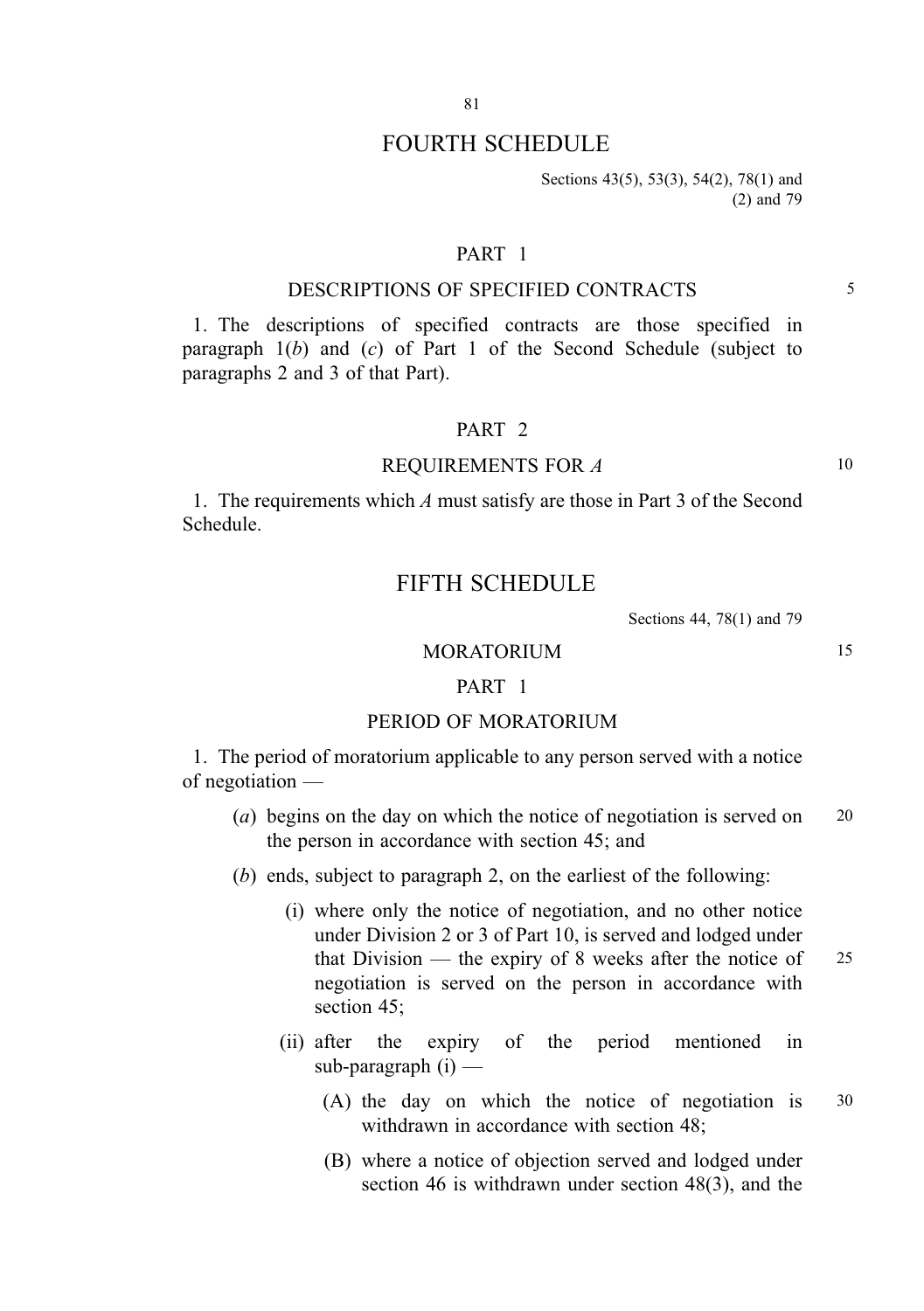adjustment relief Registrar determines that no adjustment relief assessor needs to be appointed under section  $65(2)$  — the day on which the adjustment relief Registrar makes the determination;

5 (C) where the adjustment relief Registrar refuses to accept any notice of objection for lodgment pursuant to section 46(3) and determines that no adjustment relief assessor needs to be appointed under section  $65(2)$  the day on which the adjustment relief Registrar makes 10 the determination:

- (D) where only one notice for adjustment is served and lodged under section 47, and that notice is withdrawn under section  $48(4)$  — the day on which that notice is withdrawn;
- 15 (E) where more than one notice for adjustment is served and lodged under section 47, and every such notice is withdrawn under section  $48(4)$  — the day on which the last subsisting notice for adjustment is withdrawn;
- (F) where a notice for compensation served and lodged 20 under section 51 is withdrawn under section 52, and no notice of objection and no notice for adjustment have been served and lodged under Division 2 of Part 10 the day on which the notice for compensation is withdrawn;
- 25 (G) the day on which an adjustment relief assessor has made all the determinations required to be made in relation to the notice of negotiation.

2. Despite paragraph  $1(b)$ , the period of moratorium applicable to any person served with the notice of negotiation, in relation to a specified 30 contract, ends on the day on which a certificate certifying that the specified contract is a contract of national interest is issued under section 60.

> 3. The period of moratorium applicable to any person served with a notice of revision —

- (a) begins on the day on which the notice of revision is served on the 35 person in accordance with section 53; and
	- (b) ends on the earliest of the following:
		- (i) where no notice of objection is served and lodged under section 54 — the expiry of 6 weeks after the notice of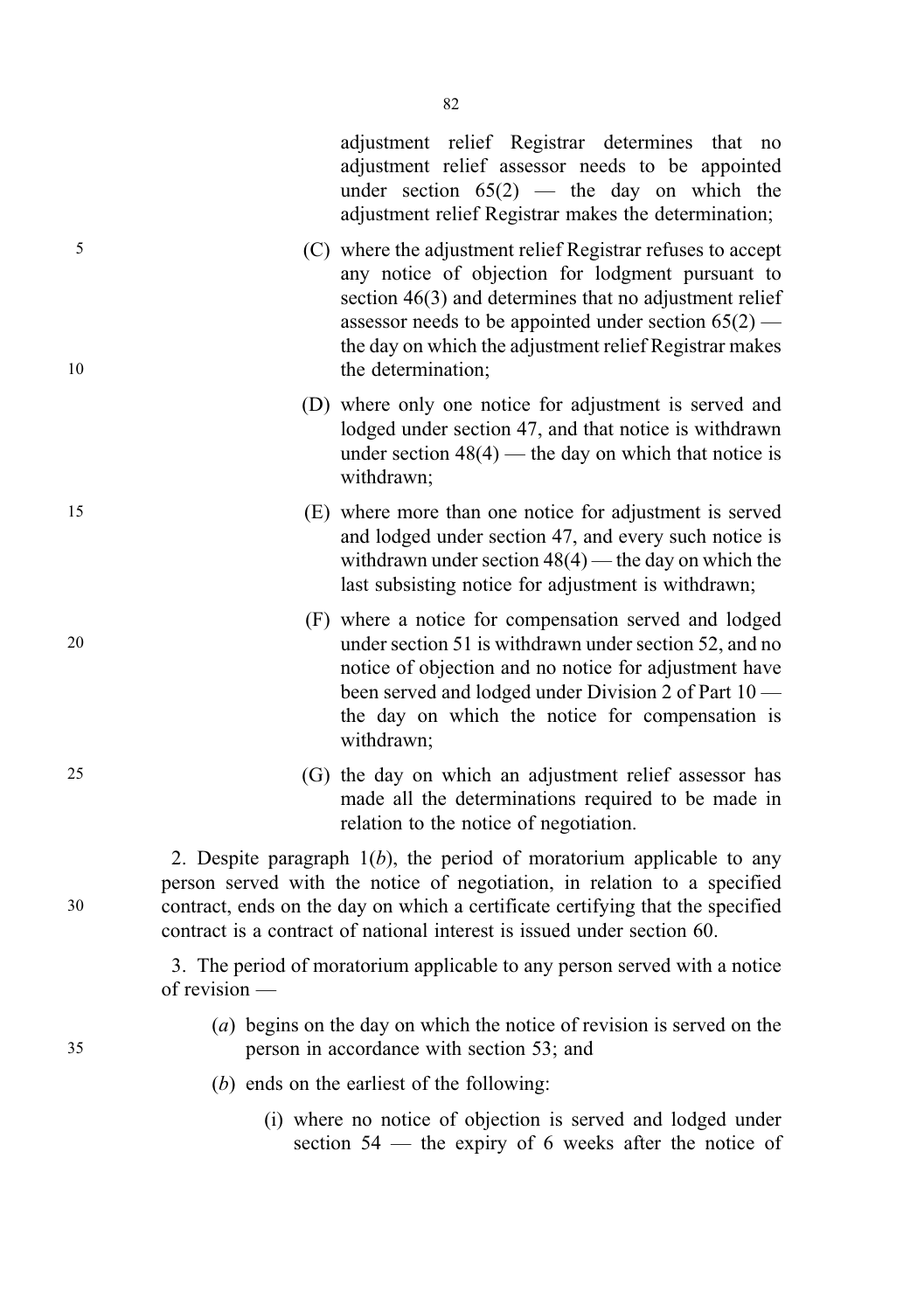revision is served on the person in accordance with section 53;

- (ii) where a notice of objection served and lodged under section 54 is withdrawn under section 55 after the expiry of the period mentioned in sub-paragraph  $(i)$  — the day on  $5$ which the notice is withdrawn:
- (iii) the day on which an adjustment relief assessor has made all the determinations required to be made in relation to the notice of revision.

### **PART 2** 10

### ACTIONS AND PROCEEDINGS THAT MUST NOT BE TAKEN, ETC.

1. Despite any law or anything in the contract, a person must not, during the applicable moratorium period mentioned in Part 1, take any of the actions described in paragraph 2 in relation to — 15

- (a) if the person is served with a notice of negotiation in relation to a specified contract —
	- (i) any failure to perform any obligation under the specified contract by any other party during the applicable moratorium period mentioned in Part 1 (called in this Part the subsequent 20 failure); and
	- (ii) if the specified contract is terminated under any other written law or rule of law mentioned in section 43(6) — any expense or loss incurred or suffered by the person, in relation to the period of the specified contract after the date of termination, 25 as a consequence of any breach of the specified contract by any other party to the specified contract (called in this Part the future loss); and
- (b) if the person is served with a notice of revision in relation to a specified contract (being a contract mentioned in paragraph  $1(b)$  of  $30$ Part 1 of the Second Schedule) — the non-payment of any amount mentioned in section  $53(4)(a)$  or any interest or other charge (however described) on that amount (called in this Part the accrued arrears).
- 2. The actions mentioned in paragraph  $1 \text{ are } -$  35
	- (a) the commencement or continuation of an action in a court against the other party or the other party's guarantor or surety (including by amending the pleadings for any such action already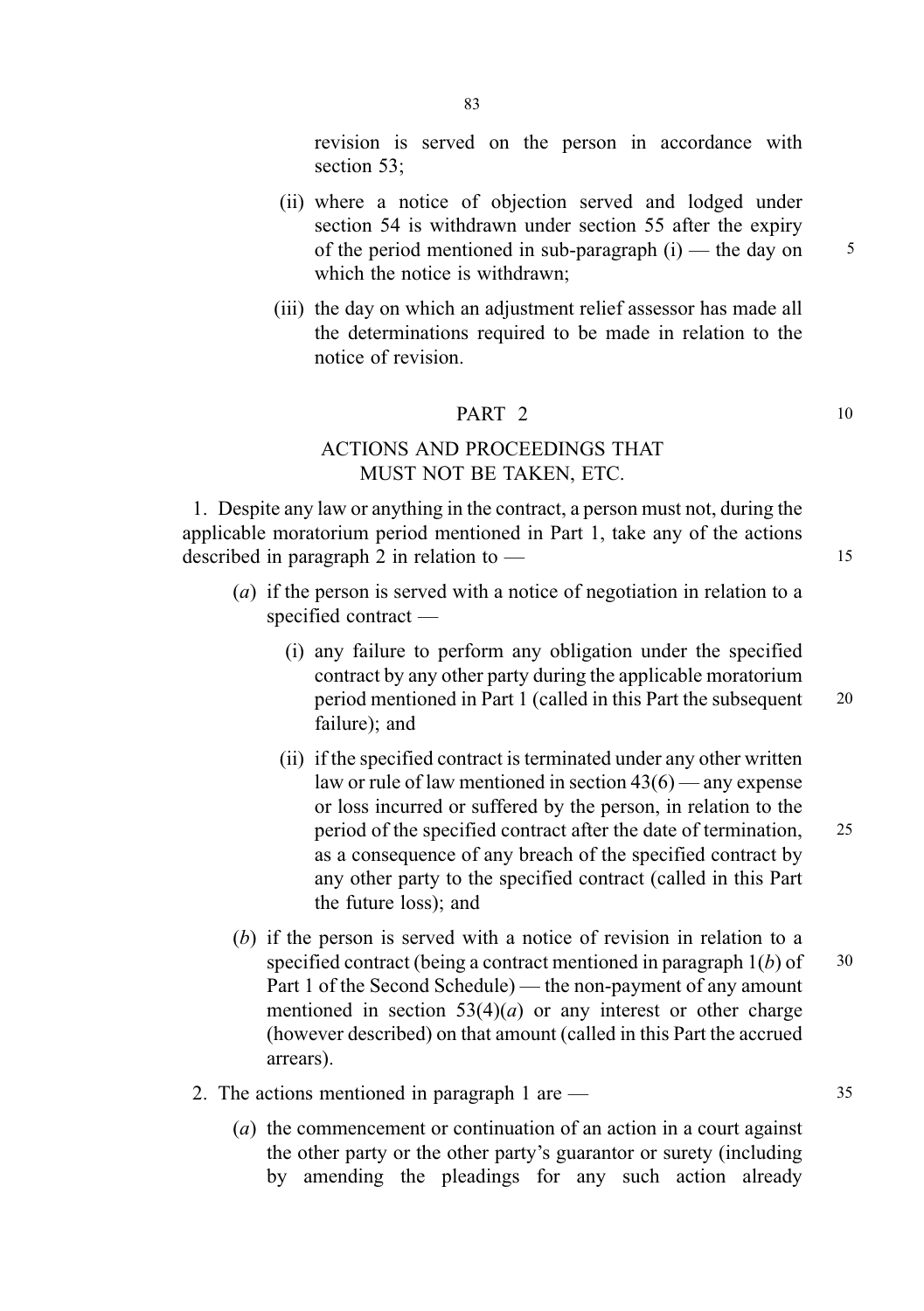84

commenced to include the subsequent failure in the action or claim for the future loss or accrued arrears);

- (b) the commencement or continuation of any arbitral proceedings under the Arbitration Act (Cap. 10) against the other party or the 5 other party's guarantor or surety (including by amending the pleadings for any such proceedings already commenced to include the subsequent failure in the proceedings or claim for the future loss or accrued arrears);
	- (c) the enforcement of any security over any immovable property;
- 10 (d) the enforcement of any security over any movable property used for the purpose of a trade, business or profession;

. Example

Plant and machinery.

- (e) the making of a call on a performance bond or equivalent given 15 pursuant to the specified contract at any time earlier than 7 days before —
	- (i) the date of expiry of the performance bond or equivalent as stated in the performance bond or equivalent; or
- (ii) where the term of the performance bond or equivalent is 20 extended under paragraph 4 or otherwise — the date of expiry of the performance bond or equivalent following such extension;
- (*f*) the making of an application under section  $210(1)$  of the Companies Act for a meeting of creditors to be summoned to 25 approve a compromise or an arrangement in relation to the other party or the other party's guarantor or surety;
	- (g) the making of an application for a judicial management order in relation to the other party or the other party's guarantor or surety;
- $(h)$  the making of an application for the winding up of the other party 30 or the other party's guarantor or surety;
	- $(i)$  the making of a bankruptcy application against the other party or the other party's guarantor or surety;
- (j) the appointment of a receiver or manager over any property or undertaking of the other party or the other party's guarantor or 35 surety;
	- (k) the commencement or levying of execution, distress or other legal process against any property of the other party or the other party's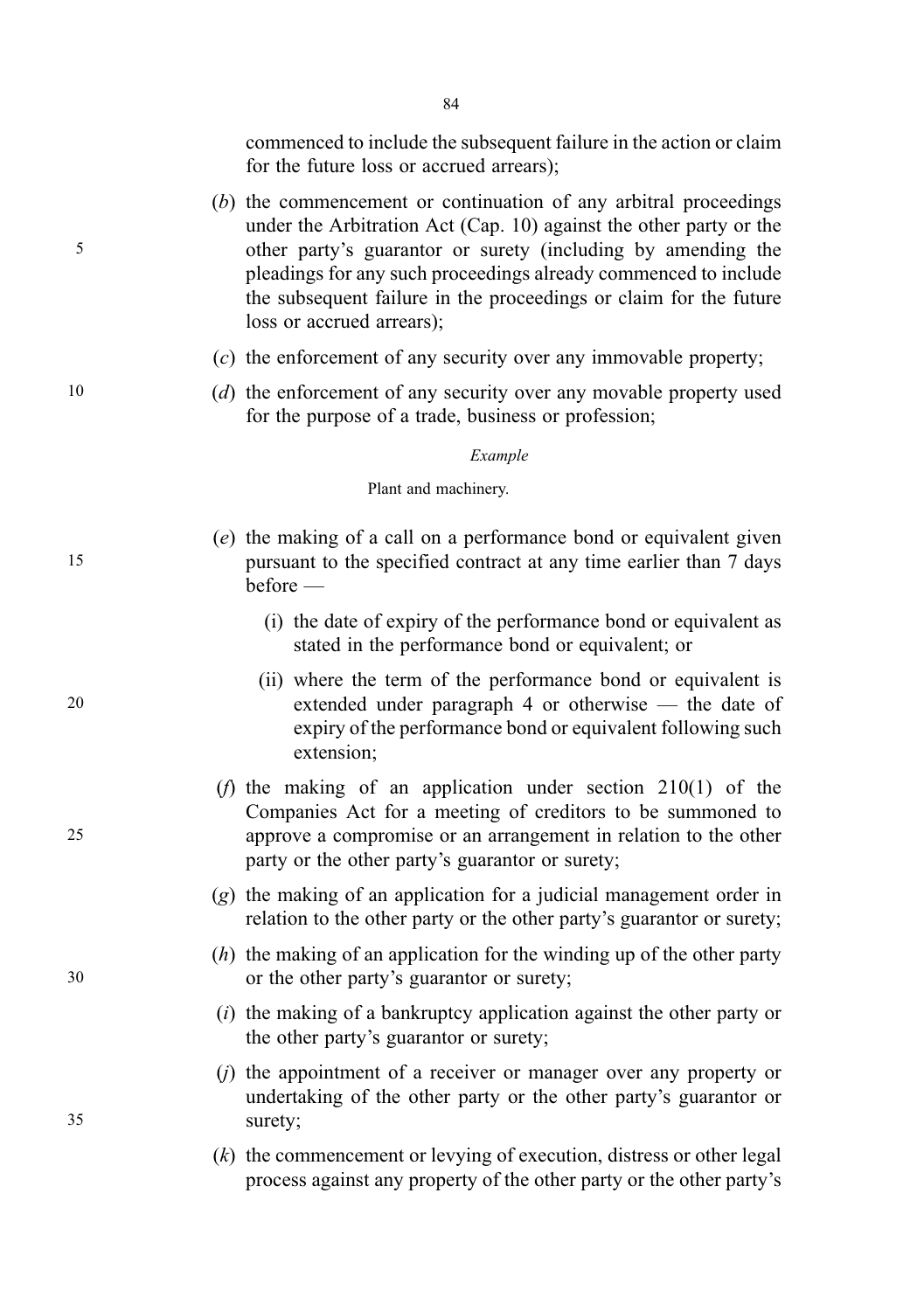guarantor or surety, except with the leave of the court and subject to such terms as the court imposes;

(l) the repossession of any goods used for the purpose of a trade, business or profession, under the specified contract (being a contract mentioned in paragraph  $1(b)$  of Part 1 of the Second  $\frac{5}{5}$ Schedule);

#### . Example

A motor car used as a private hire car, that is the subject of a hire-purchase agreement.

- $(m)$  in relation to a subsequent failure or any accrued arrears  $\sim$  10
	- (i) the termination of the specified contract; or
	- (ii) the exercise of a right of re-entry or forfeiture under the specified contract (being a contract mentioned in paragraph  $1(a)$  of Part 1 of the Second Schedule), or the exercise of any other right that has a similar outcome; 15
- (n) the enforcement against the other party or the other party's guarantor or surety of a judgment of a court, or an award made by an arbitral tribunal in arbitral proceedings conducted under the Arbitration Act; and
- (o) such other action as may be prescribed. 20

3. For the purposes of paragraph  $2(a)$  or  $(b)$ , where the action or proceedings relate to the subsequent failure, future loss or accrued arrears and any other matter, that provision does not apply to the part of the action or proceedings relating to that other matter.

4. For the purposes of paragraph  $2(e)$  and despite anything in a 25 performance bond or equivalent given pursuant to the specified contract, where —

- (a) the other party makes an application to the issuer of the performance bond or equivalent not less than 7 days before the date of expiry of the performance bond or equivalent, to extend the 30 term of the performance bond or equivalent; and
- (b) the other party serves a notice of the application on the person mentioned in paragraph 1 at the same time,

then the term of the performance bond or equivalent is extended to a date that is 7 days after the end of the applicable moratorium period mentioned in 35 Part 1, or such other date as may be agreed between the other party, the person mentioned in paragraph 1 and the issuer, and that date or other date (as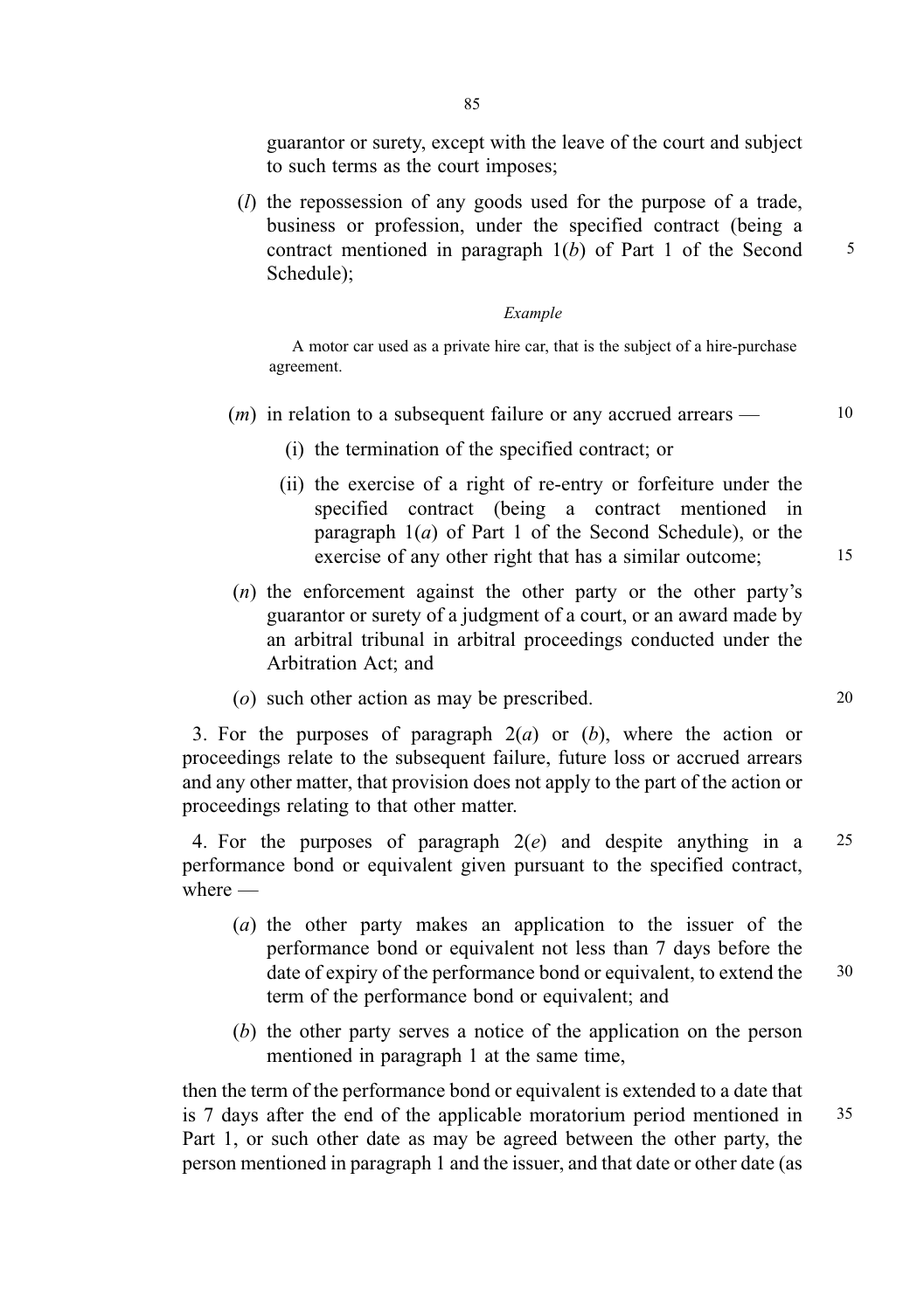the case may be) is treated as the date of expiry of the performance bond or equivalent.

86

5. Any period of limitation prescribed by any law or in any contract for the taking of any action or proceedings in relation to the subsequent failure, 5 future loss or accrued arrears is extended by a period equal to the applicable moratorium period mentioned in Part 1.

6. Any of the following, namely:

- (a) proceedings before a court;
- (b) arbitral proceedings under the Arbitration Act;
- 10 (c) such other proceedings as may be prescribed,

in relation to the future loss that are pending on the first day of the applicable moratorium period mentioned in Part 1, must be stayed on the lodgment by the other party of a copy of the notice of negotiation with the court, arbitral tribunal, or other person or body before which the action or proceedings are 15 brought, until the expiry of the applicable moratorium period mentioned in Part 1.

- 7. Any of the following, namely:
	- (a) proceedings before a court;
	- (b) arbitral proceedings under the Arbitration Act;
- 20 (c) such other proceedings as may be prescribed,

in relation to the accrued arrears that are pending on the first day of the applicable moratorium period mentioned in Part 1, must be stayed on the lodgment by the other party of a copy of the notice of revision with the court, arbitral tribunal, or other person or body before which the action or 25 proceedings are brought, until the expiry of the applicable moratorium period mentioned in Part 1.

8. For the purposes of the winding up of the other party or the other party's guarantor or surety, and despite anything in any law, each of the following periods is extended by a period equal to the applicable moratorium period 30 mentioned in Part 1:

- (a) each period mentioned in section  $226(1)(a)$ , (b) and (c) of the Insolvency, Restructuring and Dissolution Act 2018 (Act 40 of 2018) (including that provision as applied by section 130 of the Variable Capital Companies Act 2018);
- 35 (b) each period mentioned in sections  $228(2)$ ,  $229(2)(a)$  and (b) and 240(2) of the Insolvency, Restructuring and Dissolution Act 2018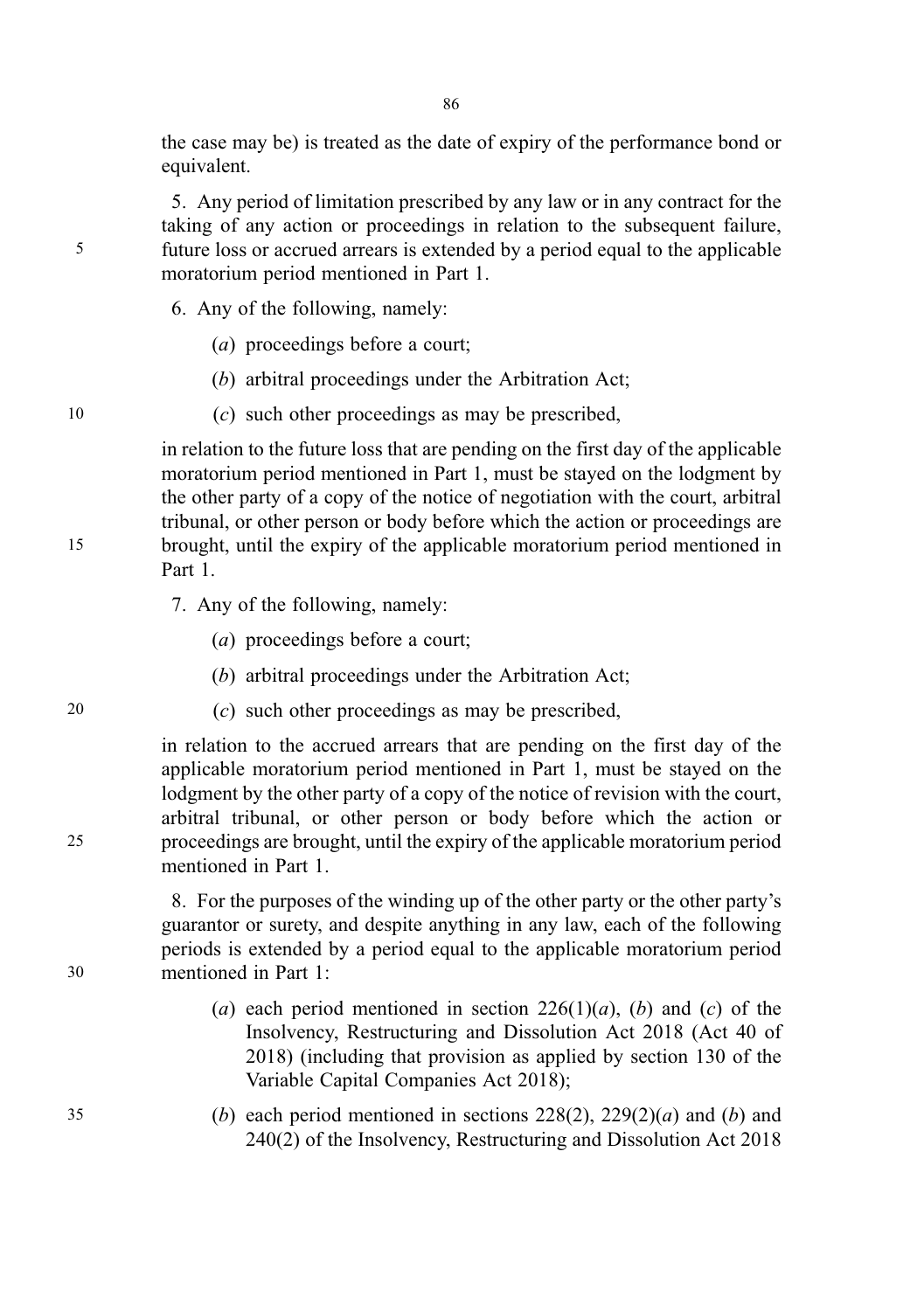(including those provisions as applied by section 130 of the Variable Capital Companies Act 2018);

(c) each period mentioned in paragraphs  $79(1)(a)$ , (b) and (c),  $82(2)$ , 84(1) and 85(1) and (2) of the Fifth Schedule to the Limited Liability Partnerships Act (Cap. 163A).

9. For the purposes of a judicial management of the other party or the other party's guarantor or surety, and despite anything in any law, each of the periods in the following provisions is extended by a period equal to the applicable moratorium period mentioned in Part 1:

Sections  $226(1)(a)$ , (b) and (c),  $228(2)$ ,  $229(2)(a)$ , (b) and (c) and 10 240(2) of the Insolvency, Restructuring and Dissolution Act 2018.

10. For the purposes of the bankruptcy of the other party or the other party's guarantor or surety, and despite anything in any law, each of the periods in the following provisions is extended by a period equal to the applicable moratorium period mentioned in Part 1: 15

Sections  $363(1)(a)$ , (b) and (c) and  $366(2)$  of the Insolvency, Restructuring and Dissolution Act 2018.

- 11. Regulations may be made under section 79 for any of the following:
	- (a) to extend any period specified in any other written law governing any other entity or matter that corresponds to any provision 20 mentioned in paragraph 8 or 9;
	- (b) to prescribe the circumstances in which this Part does not apply.

12.—(1) Without affecting section 44(2), any action or proceedings commenced in breach of paragraph 1 must, on the lodgment of a copy of the notice of negotiation or notice of revision (as the case may be) with the 25 court, arbitral tribunal or other person or body before which the proceedings are brought, be dismissed to the extent of the breach.

(2) Without affecting section 44(2), the enforcement of any security in breach of paragraph 1 is void except as against a bona fide purchaser for value without notice of the notice of negotiation or notice of revision, as the 30 case may be.

(3) Without affecting section 44(2), the following actions are void:

- (a) the appointment of a receiver or manager over any property or undertaking of a person made in breach of paragraph 1;
- (b) a call on a performance bond or equivalent made in breach of  $35$ paragraph 1.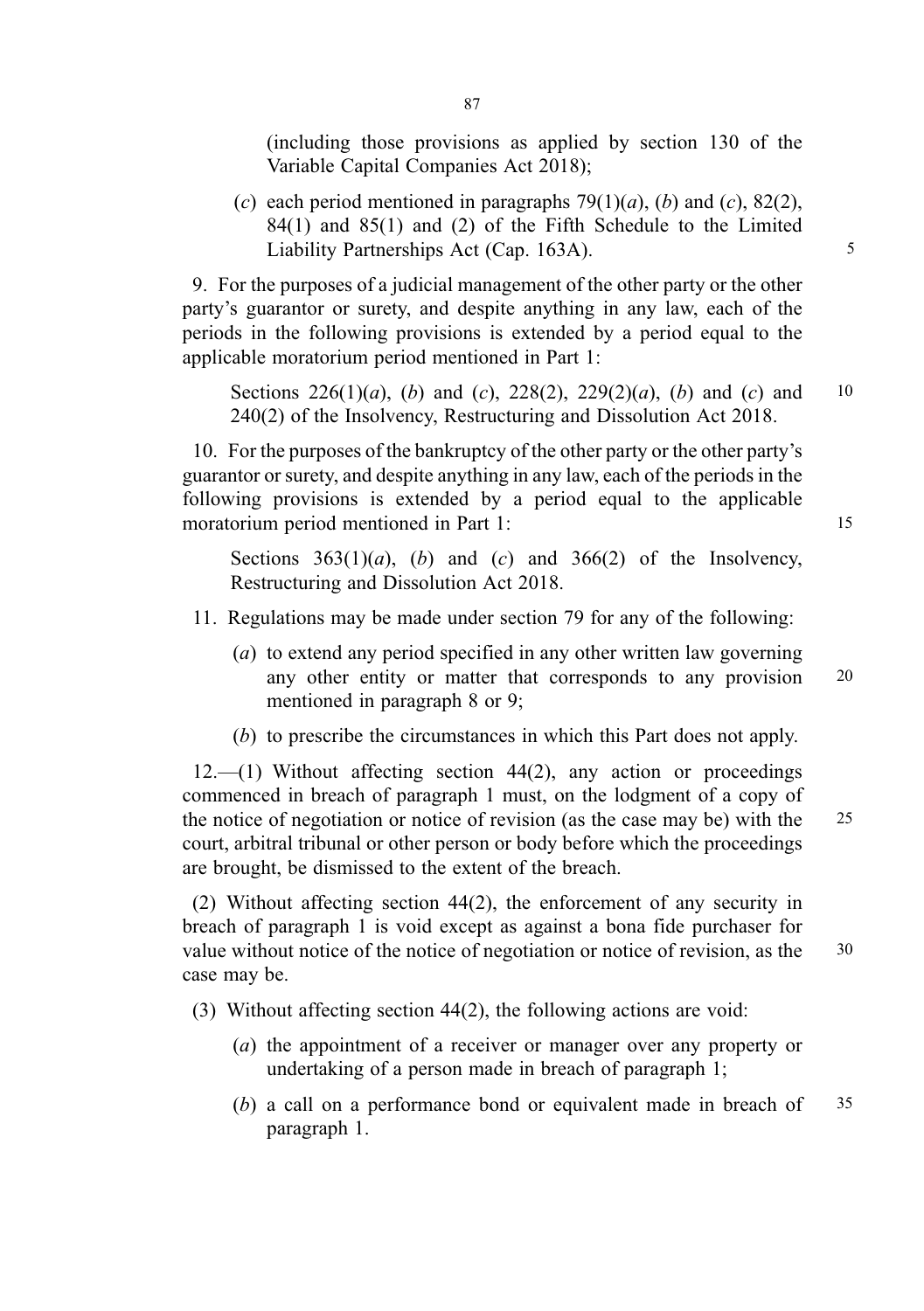|    | (4) Each of the following actions taken in breach of paragraph 1 is invalid:                                                                                      |
|----|-------------------------------------------------------------------------------------------------------------------------------------------------------------------|
|    | (a) the repossession of any goods under a contract;                                                                                                               |
|    | $(b)$ the termination of a contract;                                                                                                                              |
| 5  | $(c)$ the exercise of a right of re-entry or forfeiture under a contract, or<br>the exercise of any other right that has a similar outcome.".                     |
|    | <b>Miscellaneous amendments</b>                                                                                                                                   |
|    | 11. The principal Act is amended —                                                                                                                                |
|    | (a) by deleting the definition of "Minister" in section 2 and<br>substituting the following definition:                                                           |
| 10 | ""Minister" means —                                                                                                                                               |
|    | ( <i>a</i> ) except as provided in paragraphs $(b)$ ,<br>$(c)$ and $(d)$ , the Minister charged with<br>the responsibility for law;                               |
| 15 | (b) for the purposes of Part $6$ — the<br>Minister charged<br>with<br>the<br>responsibility for finance;                                                          |
|    | (c) for the purposes of Part $7$ — the<br>Minister<br>charged<br>with<br>the<br>responsibility for health; and                                                    |
| 20 | (d) for the purposes of Parts 8A, 8B and<br>$8C$ — the Minister charged with the<br>responsibility<br>for<br>national<br>development;";                           |
| 25 | $(b)$ by deleting the definition of "prescribed period" in<br>section 2 and substituting the following definition:                                                |
|    | ""prescribed period"-                                                                                                                                             |
| 30 | ( <i>a</i> ) in relation to Part 1 or $3$ — means the<br>period prescribed under section 3 as<br>extended or shortened under that<br>section for Part 1 or 3; and |
|    | $(b)$ in relation to any scheduled contract<br>in Part $2$ — means the period                                                                                     |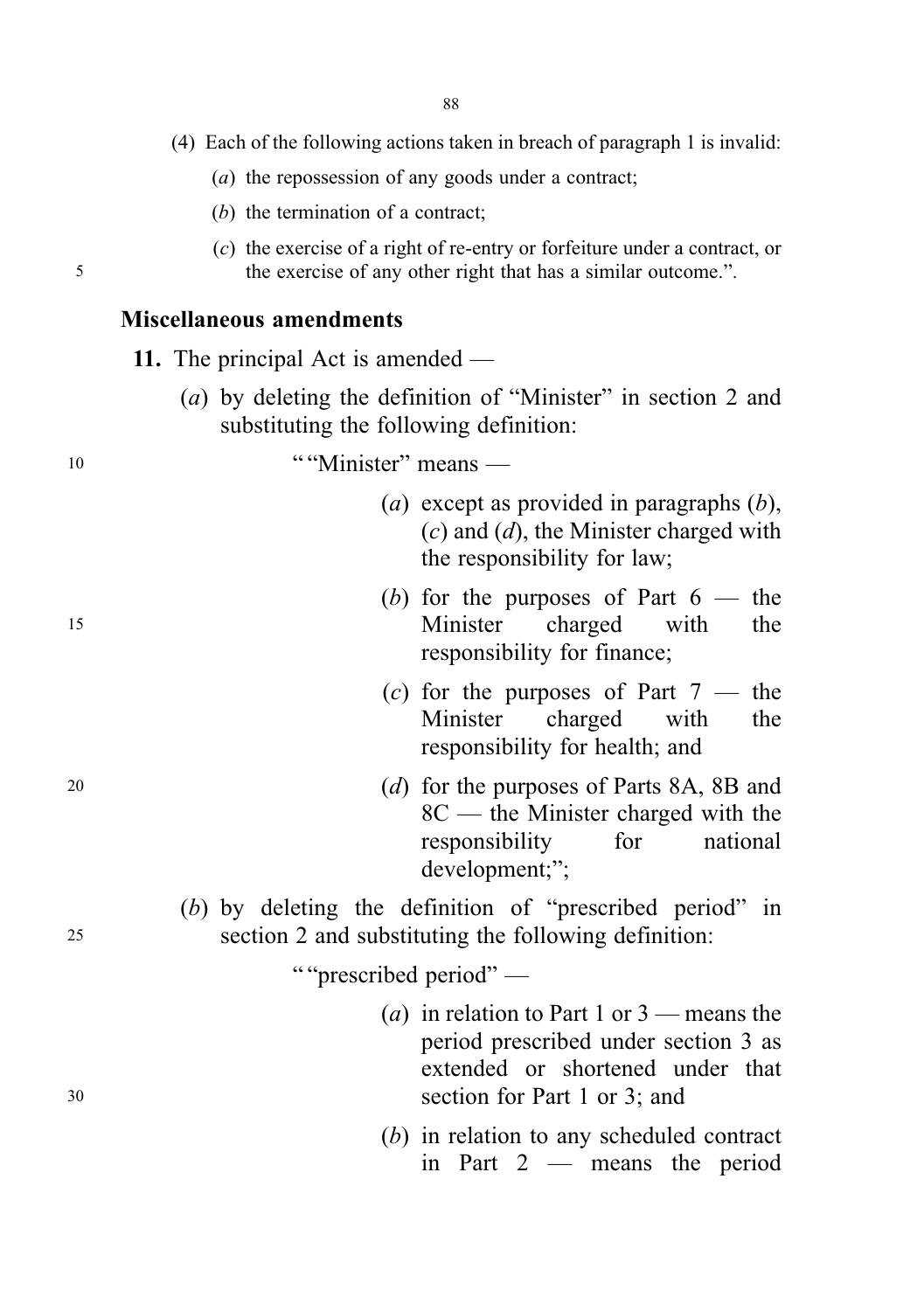prescribed under section 3 as extended or shortened under that section for that Part or for a description of contracts to which that contract belongs, as the case 5 may be;";

(c) by deleting the word "Schedule" in the following provisions and substituting in each case the words "First Schedule":

Sections 2 (definition of "scheduled contract"), 5(6), 10  $13(3)(c)$  and (d) and  $18(1)$  and section heading;

- (d) by deleting the words "Unless the Registrar" in section 12(3) and substituting the words "Subject to subsection (4) and unless the Registrar";
- (e) by inserting, immediately after subsection (3) of <sup>15</sup> section 12, the following subsection:
	- "(4) Despite subsection  $(3)$ 
		- (a) any application for an assessor's determination in respect of a contract that falls within a description of scheduled 20 contracts prescribed as scheduled contracts to which this subsection applies, that is pending at the expiry of the prescribed period for that description of scheduled contracts, is deemed to be <sup>25</sup> withdrawn; and
		- (b) the Registrar must not appoint an assessor to determine the application.";
- (*f*) by deleting the words "On an application" in section  $13(1)$ and substituting the words "Subject to subsection  $(1A)$ , on  $30$ an application";
- (g) by inserting, immediately after subsection (1) of section 13, the following subsection: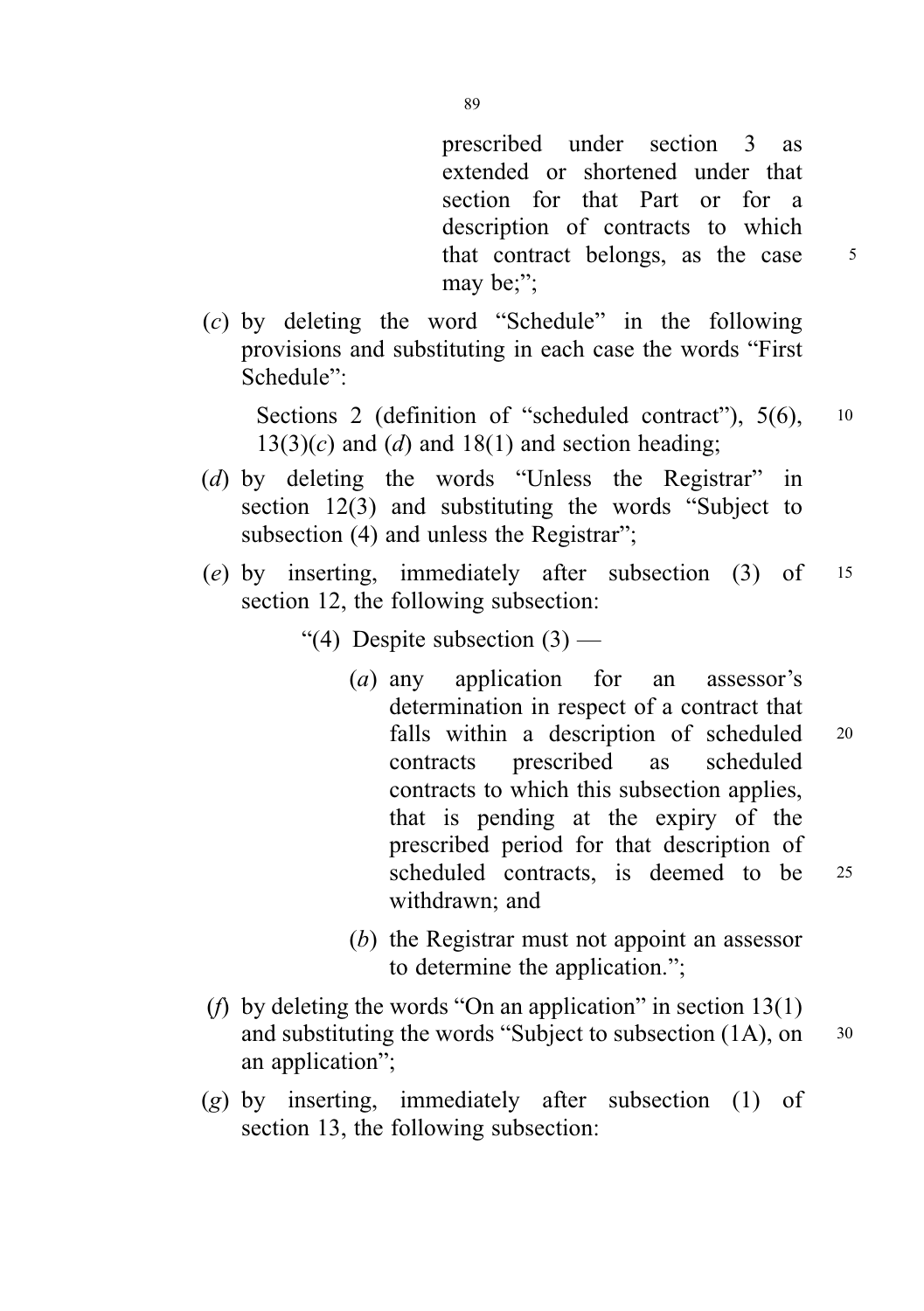90

## "(1A) Despite subsection  $(1)$  —

- (a) any application for an assessor's determination in respect of a contract that falls within a description of scheduled <sup>5</sup> contracts prescribed as scheduled contracts to which this subsection applies, that has not been determined by an assessor at the expiry of the prescribed period for that description of scheduled contracts, is <sup>10</sup> deemed to be withdrawn; and
	- (b) the assessor must not make a determination on the application.";
- (h) by deleting the words "last date of the section 3 prescribed period" in the definition of "relevant period" in <sup>15</sup> section 19B(1) and substituting the words "prescribed date";
	- $(i)$  by deleting the definition of "section 3 prescribed period" in section 19B(1);
- (j) by deleting the words "last date of the section 3 prescribed <sup>20</sup> period" in the following provisions and substituting in each case the words "prescribed date":

Sections  $19P(2)(a)$ , (3) and (5) and  $19S(2)$  and (4) (definition of "specified period"); and

(k) by inserting, immediately after subsection (2) of <sup>25</sup> section 36, the following subsection:

> "(3) In this section, "prescribed period" means a period prescribed under section 39 for the purposes of this Part.".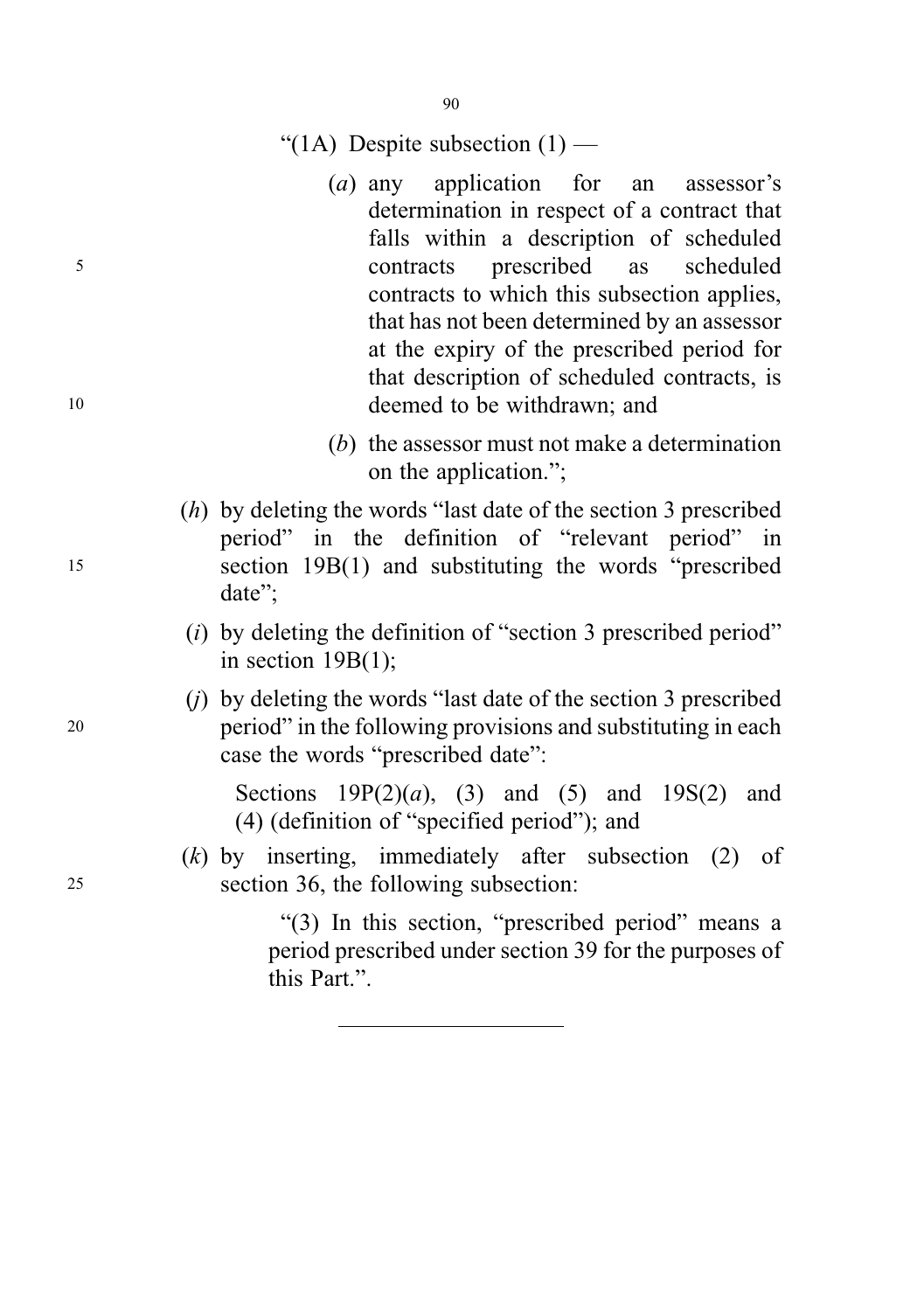### EXPLANATORY STATEMENT

This Bill seeks to amend the COVID-19 (Temporary Measures) Act 2020 (Act 14 of 2020).

Clause 1 relates to the short title and commencement.

Clause 2 amends section 1 (short title and commencement) to provide that despite the expiry of Part 2 of the Act, provisions of that Part (including regulations made under it) that have been incorporated by reference in other Parts of the Act or in regulations continue to have effect. Clause 2 also amends section 1 to provide that despite the expiry of Part 2 of the Act, sections 10 and 11 (which deal with the appointment of a Registrar of assessors and a panel of assessors) continue to have effect for the purpose of appointing assessors under Part 8.

Clause 3 amends section 3 (prescribed period) to provide that the period may be extended or shortened in respect of different Parts, and (in relation to Part 2) in respect of different descriptions of scheduled contracts.

Clause 4 amends section 19X (regulations for Part 2A) to allow the backdating of regulations that are made to prescribe the criteria for a prescribed tenant-occupier or PTO under Part 2A, and regulations that are made to prescribe the additional criteria that a PTO is to satisfy to retain the additional rental relief.

Clause 5 amends section 32 (regulations for Part 6) for the following purposes:

- (a) to enable regulations to be made in order to account for the rental reliefs to which a tenant of a property is entitled under Part 2A. The regulations may treat an amount of the benefit of the reduction of property tax on the property (called the benefit) as having already been passed to the tenant, and an amount of the benefit that has already been passed to the tenant as recoverable by the owner from the tenant. This is because the current regulations prescribing the amount of the benefit that the owner is required to pass to a tenant did not take into account the rental reliefs to which the tenant is entitled under Part 2A;
- (b) to enable regulations to be made to enable the recovery by the owner of any property from his or her tenant of an amount of the benefit that has been passed to the tenant under specified circumstances. The owner may (for example) have passed to the tenant an amount of the benefit which is no longer accurate because of a subsequent issue of a notice of cash grant to the owner resulting in a waiver of rent under Part 2A;
- (c) to enable regulations prescribing the amount or extent of the benefit to be backdated, and to enable an owner of property to recover from his or her tenant an amount of the benefit that the owner has passed to the tenant in reliance on the law in force before the making of the retrospective regulations.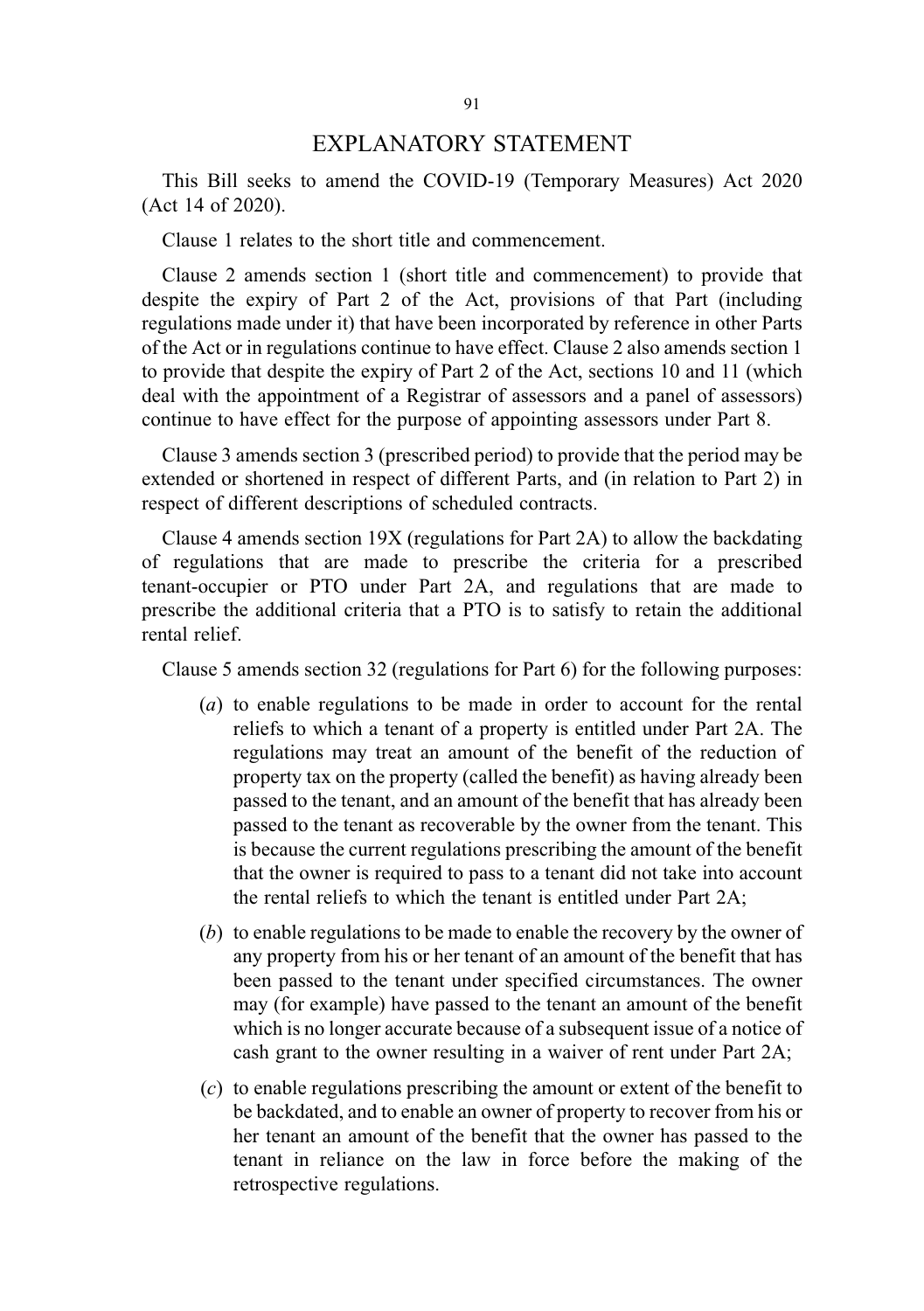Clause 6 inserts a new Part 8A (comprising sections 39A and 39B) which provides for the extension of time for the completion date for construction works provided by construction contracts.

The new section 39A sets out the construction contracts to which the Part applies.

The new section 39B provides that any completion date for construction works under a construction contract (to which the Part applies) is extended by a maximum period of 122 days from and including that completion date, less the number of days in subsection (2). Where the completion date for any construction works is extended, then the completion date so extended is treated as the completion date provided by the construction contract for those construction works, for the purposes of the construction contract. The extended completion date may be further extended in accordance with any provision in the construction contract allowing for an extension of the completion date. This extension does not apply to completion dates in certain circumstances, including if construction works were performed at any time between 20 April 2020 and 30 June 2020 (both dates inclusive), or if court, arbitral or tribunal proceedings have been commenced before 2 November 2020 in respect of the failure to comply with the completion date.

Clause 7 inserts a new Part 8B (comprising sections 39C to 39F) which provides for cost-sharing in construction contracts.

The new section 39C sets out the construction contracts to which the Part applies.

The new section 39D provides that a party required to perform the construction works under the construction contract is allowed, under certain circumstances, to claim from the party for whom the construction works are performed, for costs for the purpose of or in connection with the performance of the construction works under the construction contract. The costs that may be claimed for each specified period is 50% of the total qualifying costs incurred in relation to each specified period, up to 0.2% of the contract sum. The total amount that the party required to perform the construction works may claim must not exceed 1.8% of the contract sum.

The new section 39D also provides that where the construction contract is one to which the Building and Construction Industry Security of Payment Act (Cap. 30B) applies, the party required to perform the construction works must claim for the costs by including the amount in a payment claim that the party serves on the party for whom the construction works are performed, in accordance with that Act. Part III of that Act applies to the qualifying costs as it applies to progress payment, subject to any prescribed modifications.

The new section 39E provides that where a party has included an amount for qualifying costs in a payment claim under the Building and Construction Industry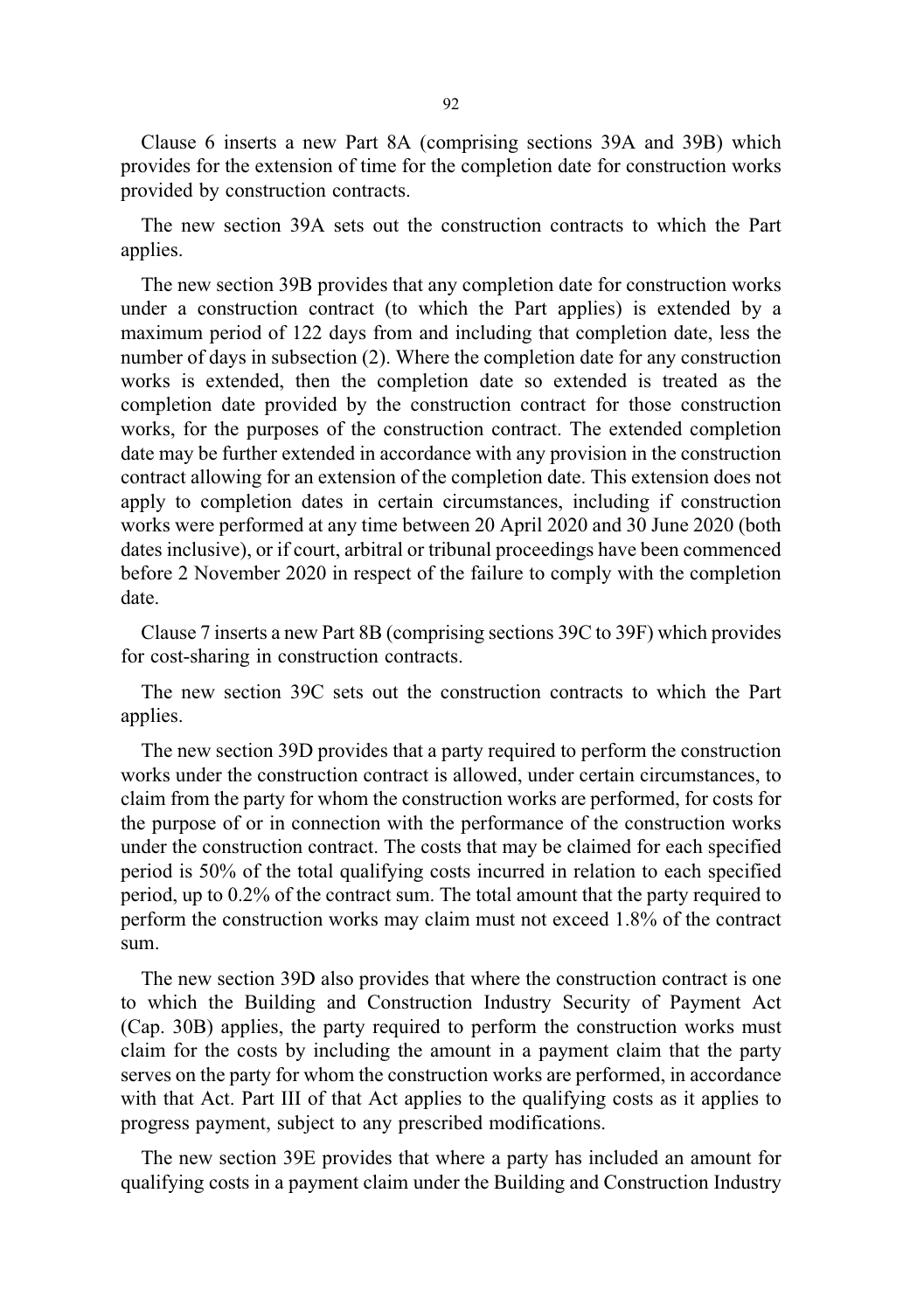Security of Payment Act and the other party fails to pay the amount, the first party is entitled to make an adjudication application in accordance with that Act. In determining the adjudication application, the adjudicator must determine whether the Part applies to the party and the amount that the party for whom the construction works are performed is liable to pay.

The new section 39F empowers the Minister to make regulations for carrying out the purposes and provisions of the Part.

Clause 8 inserts a new Part 8C (comprising sections 39G to 39P) which provides for the extension of the delivery date provided by an affected sale and purchase agreement for housing accommodation or commercial property.

The new section 39G defines certain terms used in the Part.

The new section 39H sets out the agreements to which the Part applies.

The new section 39I provides that the delivery date provided by an affected agreement (referred to in the new section 39H) is extended if the developer notifies the purchaser of the period of the extension in the prescribed form and manner and within the prescribed time. The developer may extend the delivery date in this manner one or more times except that the total period of all extensions does not exceed 122 days. The developer may extend the delivery date so that the total period of extension exceeds 122 days by notifying the purchaser of its intention to extend the delivery date and of the proposed period of extension in the prescribed form and manner. This notification triggers the start of the moratorium period (in the new section 39J) but the delivery date is not extended by a specified period until an assessor has certified that the developer's inability to deliver possession of the property by the delivery date is to a material extent caused by a COVID-19 event and the developer may only be reasonably expected to deliver possession of the property by the end of the specified period after the delivery date in question.

The new section 39I also provides that where the delivery date is extended, then, despite any law or anything in the affected agreement, the extended delivery date following the extension is treated as the delivery date provided by the affected agreement, for the purposes of the affected agreement and, any liability for a failure to comply with the delivery date (without the extension) is extinguished, except in prescribed circumstances or to the extent prescribed.

The new section 39J provides for a moratorium on the taking of certain actions in relation to the developer's failure to deliver possession of the property to the purchaser under the affected agreement by the original delivery date or extended delivery date. The moratorium period starts on the day on which the purchaser is notified of the developer's intention to extend the delivery date (so that the total period of extension exceeds 122 days) and ends on the day the purchaser is notified of the assessor's certification of extension or the prescribed date, whichever is the earlier.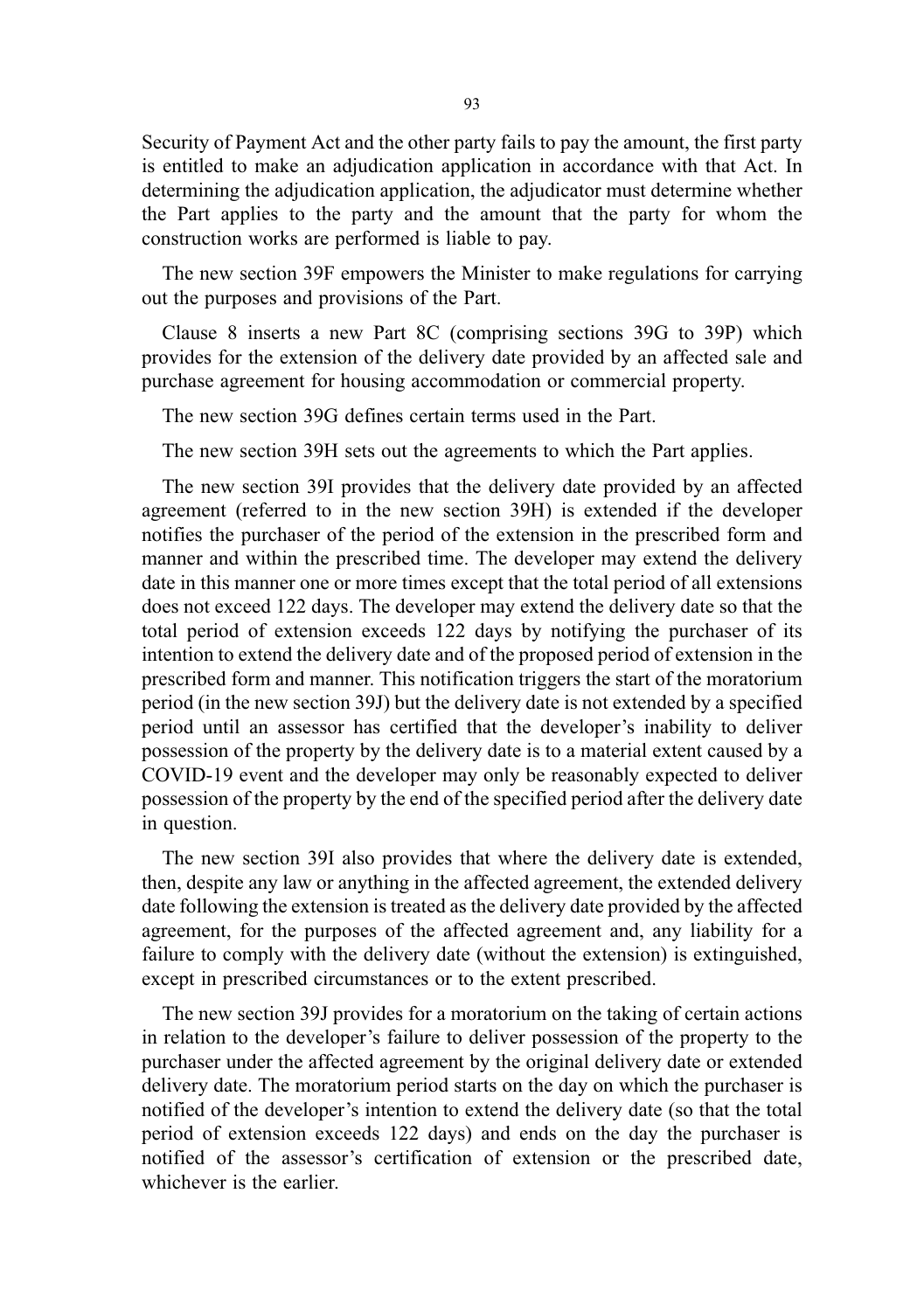The new section 39K provides that where the delivery date is extended, the developer is liable to the purchaser for the qualifying costs up to the prescribed amount and the purchaser may claim for reimbursement of the qualifying costs incurred from the developer.

The new section 39L requires the Minister to appoint a Registrar of assessors for the purpose of receiving applications by developers for certifications of the extension of the delivery date, and by developers and purchasers for determination of the amount of qualifying costs that a developer is liable to reimburse a purchaser.

The new section 39M requires the Minister to appoint a panel of assessors.

The new section 39N sets out the requirements for the making of an application, for an assessor's determination, to the Registrar.

The new section 39O deals with the determinations which an assessor is to make on an application for certification or determination.

The new section 39P empowers the Minister to make regulations for carrying out the purposes and provisions of the Part.

Clause 9 inserts new Part 10 to provide for various reliefs for persons who have suffered a fall in their revenue as a result of COVID-19. The reliefs cater for the renegotiation of specified contracts, and if such renegotiations are not possible, allow for other reliefs including the termination of specified contracts (with parties discharged from their future obligations under the specified contract, including expectation loss) and the revision of payment schedules under specified contracts.

In Division 1 of the new Part 10 (comprising sections 41 to 44), section 41 provides for the definition of various terms used in the Part.

Section 42 provides for the application of the Part. In particular, section 42 provides for what is a "specified contract", and also provides that the Part does not apply to contracts required to be terminated by the giving of a notice if the notice was given before 2 November 2020, even if the period of the notice expires on or after that date.

Section 43 sets out the reliefs provided under the new Part 10 as follows:

(a) a party (called in the Part  $A$ ) to a specified contract that is not a contract of national interest and that satisfies other requirements in Part 1 of the Second Schedule (inserted by clause 10), can, where  $A$  satisfies the requirements in Part 3 of that Schedule and is unable to renegotiate the terms of the specified contract, terminate the specified contract. Upon such termination, the rights and obligations of the parties to the specified contract are adjusted in accordance with Part 4 of the Second Schedule. In general, obligations that have accrued by the time of termination must be fulfilled, and the parties are discharged from their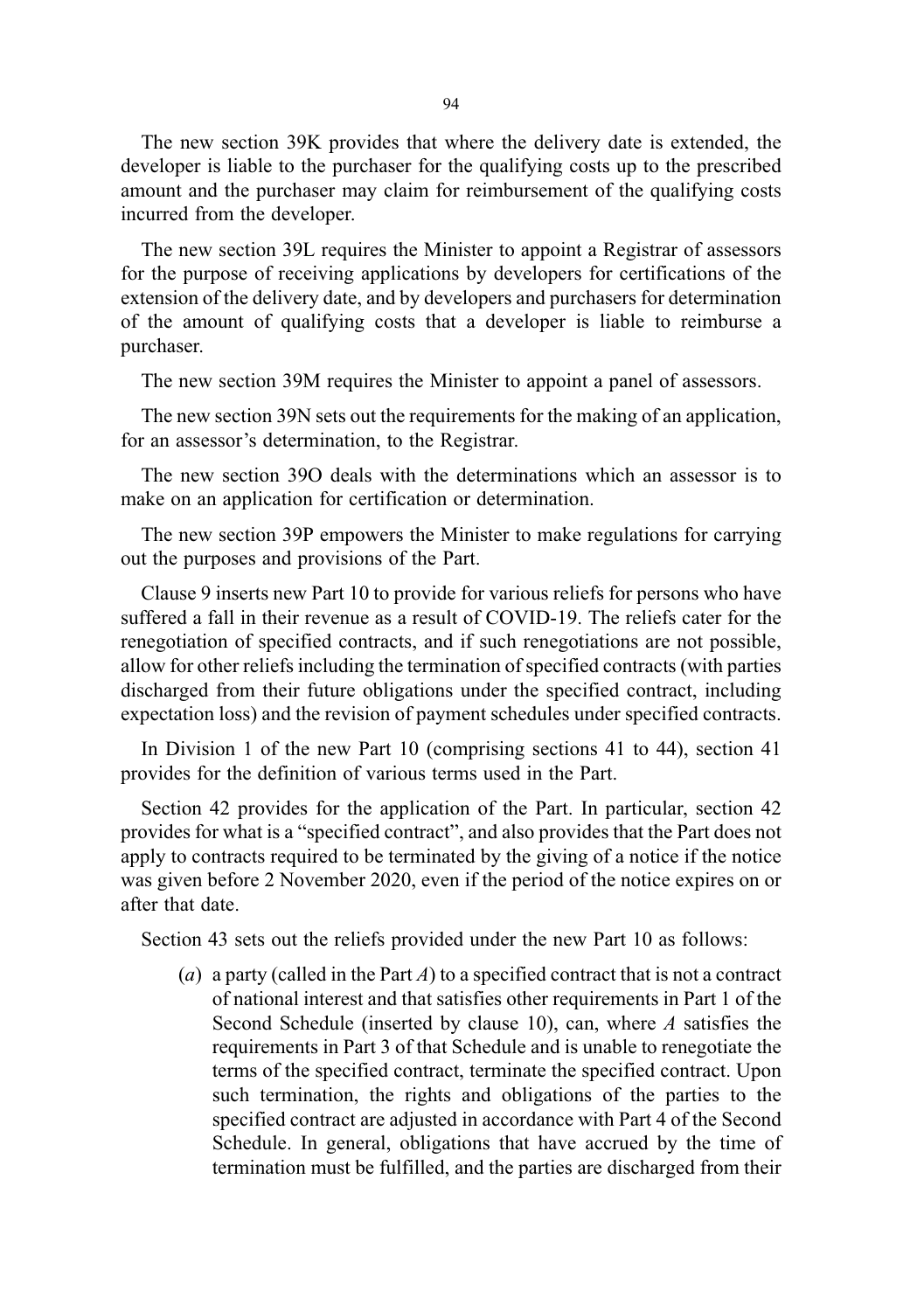obligations that accrue after that time. Parties are also released from their obligations for future losses suffered as a result of the termination of the specified contract;

- (b) where the specified contract is of a description in Part 1 of the Third Schedule (inserted by clause 10), a counterparty to the specified contract (called in the Part  $B$ ) that satisfies the requirements in Part 2 of that Schedule may seek compensation from  $A$  for  $A$ 's termination of the specified contract under the Part. Factors determining the amount of the compensation will be prescribed in subsidiary legislation, and the compensation is in addition to, and will not affect, the adjustment of the rights and obligations of the parties under Part 4 of the Second Schedule;
- (c) where the specified contract is of a description in Part 1 of the Fourth Schedule (inserted by clause 10) and  $A$  satisfies the requirements in Part 2 of that Schedule, A can, instead of terminating the specified contract, revise the schedule of payments by  $A$  under the specified contract;
- (d) although none of the parties are prevented from exercising their rights under the specified contract to terminate their contract, if they do so before the specified contract can be terminated under the Part, their rights and obligations can also be adjusted in accordance with Part 4 of the Second Schedule (as if the specified contract had been terminated under the Part). This is to prevent parties from preventing  $A$  from taking advantage of Part 4 of the Second Schedule, by terminating the specified contract by other available means before A can terminate the specified contract under the Part.

To facilitate A seeking the various reliefs under the Part, section 44 provides for a moratorium period, during which parties are prevented from taking action against A in relation to any breach of the specified contract during the moratorium period, as well as future losses that may be suffered upon a termination of the specified contract, as set out in the Fifth Schedule (inserted by clause 10).

Division 2 of the new Part 10 (comprising sections 45 to 50) sets out the procedure by which the specified contract may be terminated. Section 45 provides for A to serve a notice of negotiation on various persons associated with the specified contract, and for  $B$  or  $B$ 's assignees to object to the same by serving a notice of objection on A and other persons associated with the specified contract. B's notice of objection must also be lodged with the adjustment relief Registrar. If B or B's assignees do not so serve and lodge any notice of objection, A may serve a notice for adjustment on the persons associated with the specified contract and lodge the same with the adjustment relief Registrar. Section 49 sets out the various times at which the specified contract is treated as so terminated (depending on the exact circumstances of the case). If the specified contract is terminated otherwise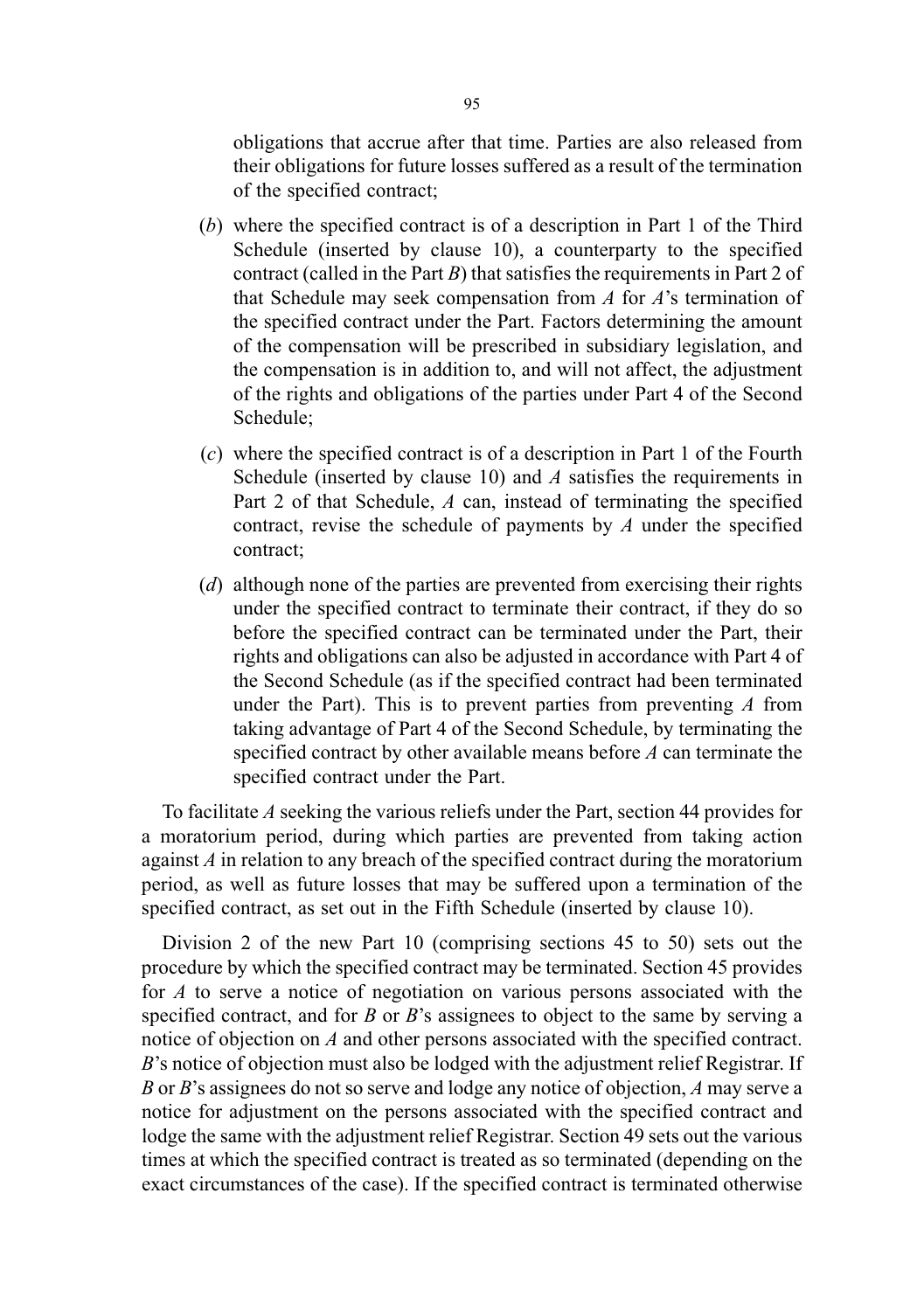than by virtue of A's notice of negotiation, it also clarifies that the date of termination is that determined by the law under which it is terminated. Section 50 clarifies that a contract may be terminated under section 49 before it is certified as a contract of national interest under section 60.

Division 3 of the new Part 10 (comprising sections 51 and 52) sets out the procedure by which B may claim compensation from A in respect of  $A$ 's termination of the specified contract following A's notice of negotiation. For this, B is required to serve on A, and lodge with the adjustment relief Registrar, a notice for compensation. B may do so whether or not B objects to  $A$ 's notice of negotiation.

Division 4 of the new Part 10 (comprising sections 53 to 58) sets out the procedure for  $\Lambda$  to revise  $\Lambda$ 's repayment schedule under the specified contract. Section 53(4) sets out the requirements that the repayment schedule must satisfy.  $B$ may object to A's proposed revision. If B does not object or does not succeed in B's objections, A's revised repayment schedule will form part of the specified contract and replace the original repayment schedule. Where the repayment period of the revised repayment schedule extends beyond the original validity period of the specified contract, the effect is that the validity of the specified contract is extended. Section 57 provides for the consequences of A's failure to abide by the revised repayment schedule.

Division 5 of the new Part 10 (comprising section 59) provides for the procedure following a termination of the specified contract before the specified contract can be terminated following  $\vec{A}$ 's service of a notice of negotiation. If the firstmentioned termination takes place after A's service of the notice of negotiation, the procedure set in motion by that service under Division 2 continues, except that the date of termination of the specified contract is the date as per the firstmentioned termination. Where the termination takes place before  $A$ can serve a notice of negotiation, then, despite the specified contract having already been terminated,  $A$  (or any other party to the specified contract who satisfies the requirements in Part 3 of the Second Schedule) is still permitted to serve a notice of negotiation. This is to allow the procedure in Division 2 to be put in motion in order for the rights and obligations of the parties to be adjusted in accordance with Part 4 of the Second Schedule.

Division 6 of the new Part 10 (comprising sections 60 to 62) deals with certification of contracts as contracts of national interest. A cannot terminate a contract of national interest using the procedure in Division 2. To be a contract of national interest, the contract must —

- (a) be one the termination of which is likely to affect the provision of essential services or the ability of a public authority to carry out its functions; and
- (b) be certified as such.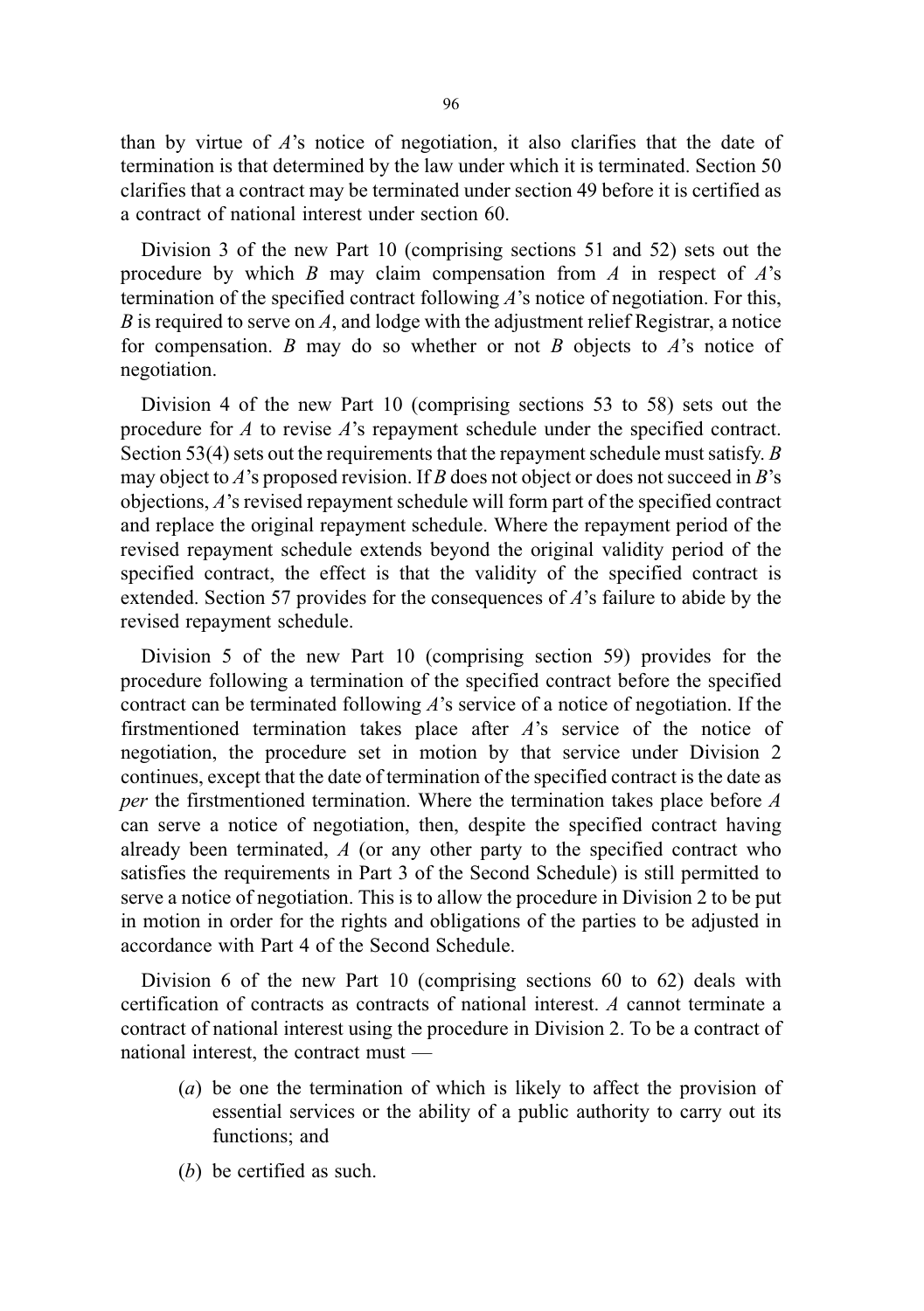The list of essential services is set out in Part 2 of the Second Schedule (inserted by clause 10). The Government or a public authority need not be a party to such contract. Although a contract of national interest cannot be terminated through the procedure in Division 2, parties can renegotiate the same. Where such renegotiations fail, a party that satisfies the requirements in Part 2 of the Second Schedule can serve a notice for repricing on the other parties, and lodge the same with the adjustment relief Registrar, for adjustments to be made to the price in the specified contract.

Division 7 of the new Part 10 (comprising sections 63 to 73) provides for the appointment of an adjustment relief Registrar and adjustment relief assessors, for making determinations. Where a notice is lodged with the adjustment relief Registrar, upon accepting lodgment of the same, the adjustment relief Registrar must appoint an adjustment relief assessor to determine the matters associated with the notice, in accordance with section 66. Section 68 provides that determinations of adjustment relief assessors may be enforced, with the leave of court, in the same manner as a judgment or an order of court to the same effect. Division 7 also provides for other matters concerning proceedings before adjustment relief assessors.

Division 8 of the new Part 10 (comprising sections 74 to 79) provides for various miscellaneous matters, including the confidentiality of information and documents, the amendment of the Second, Third, Fourth and Fifth Schedules, and the making of regulations for the purposes of the new Part 10.

Clause 10 renames the Schedule as the First Schedule and inserts new Second, Third, Fourth and Fifth Schedules to specify various matters for the purposes of the new Part 10.

Clause 11 makes various miscellaneous amendments that are consequential or related to the amendments in clauses 2 to 10.

Clause  $11(a)$  deletes and substitutes the definition of "Minister" to provide for the relevant Minister for purposes of the new Parts inserted by clauses 6, 7, 8 and 9.

Clause  $11(b)$  deletes and substitutes the definition of "prescribed period" in section 2 to take into account the amendments to section 3 by clause 3.

Clause  $11(c)$  amends various provisions in the Act necessitated by the renaming of the Schedule as the First Schedule under clause 10.

Clause  $11(d)$  and (e) and clause  $11(f)$  and (g) amend sections 12 and 13, respectively, to remove the requirement for an assessor to be appointed, and for a determination to be made, in relation to an application that is pending at the expiry of the prescribed period applicable to the contract.

Clause  $11(h)$ , (i) and (j) amends various provisions to provide for a prescribed date to be used instead of referring to the end of the prescribed period in section 3,